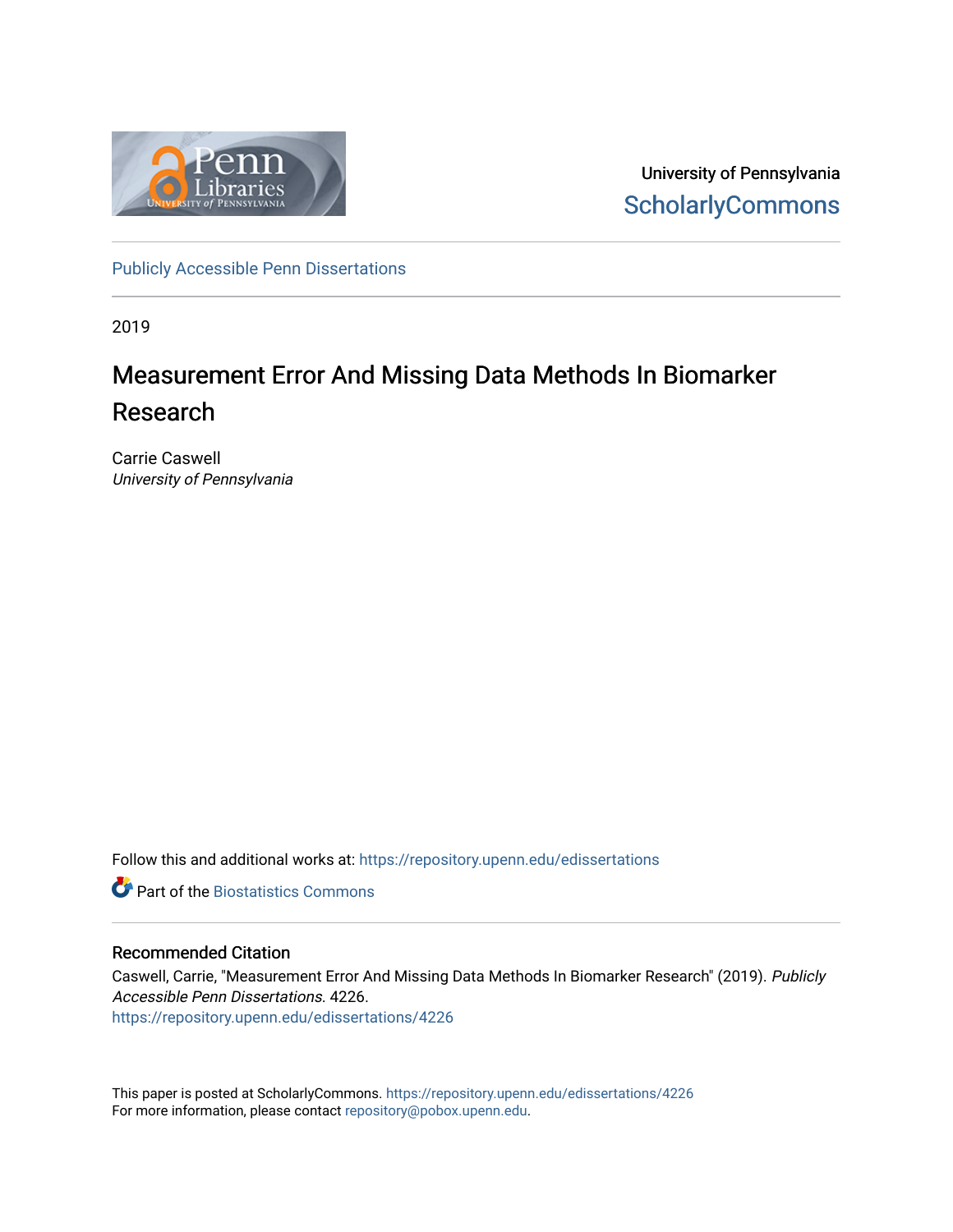## Measurement Error And Missing Data Methods In Biomarker Research

## **Abstract**

Measurement error and missing data are two phenomena which prevent researchers from observing essential quantities in their studies. Measurement error occurs when data are subject to variability which masks an underlying value. Recognition of measurement error is essential to preventing bias in an analysis, and methods to handle it have been well-developed in recent years. However, in time-to-event analyses, competing risks is another important consideration which can invalidate study results if not properly accounted for. Current methods to accommodate competing risks do not account for measurement error, and, as a result, incur a large amount of bias when using covariates measured with error. We first propose a novel method which combines the intuition of the subdistribution model for competing risks with risk set regression calibration, which corrects for measurement error in Cox regression by recalibrating at each failure time. We show through simulations that the proposed estimator removes bias that occurs when measurement error is ignored. The second part of this dissertation addresses missing outcome data in longitudinal models. While this is a well-studied area of research, some current missing data methods are subject to misspecification, while others are not suited to handle a large amount of missing data. We propose a novel method to account for missing longitudinal outcome data in the situation where some patients have no recorded outcomes. We accomplish this through use of an auxiliary outcome available for all patients, and avoid the pitfall of misspecification by estimating its relationship with the data nonparametrically. We show that this method is more efficient than conventional methods and robust to misspecification. For both proposed methods, we show that the estimators are asymptotically normal, and provide consistent variance estimates. We also show that the estimator for the second method is consistent. We apply both proposed methods to neurodegenerative disease data. Finally, we introduce an R package to implement the first proposed method and make it widely available for regular use.

Degree Type

Dissertation

Degree Name Doctor of Philosophy (PhD)

Graduate Group

Epidemiology & Biostatistics

First Advisor Sharon X. Xie

## Keywords

competing risks, longitudinal analysis, measurement error, missing data, mixed-effects models, survival analysis

## Subject Categories

**Biostatistics**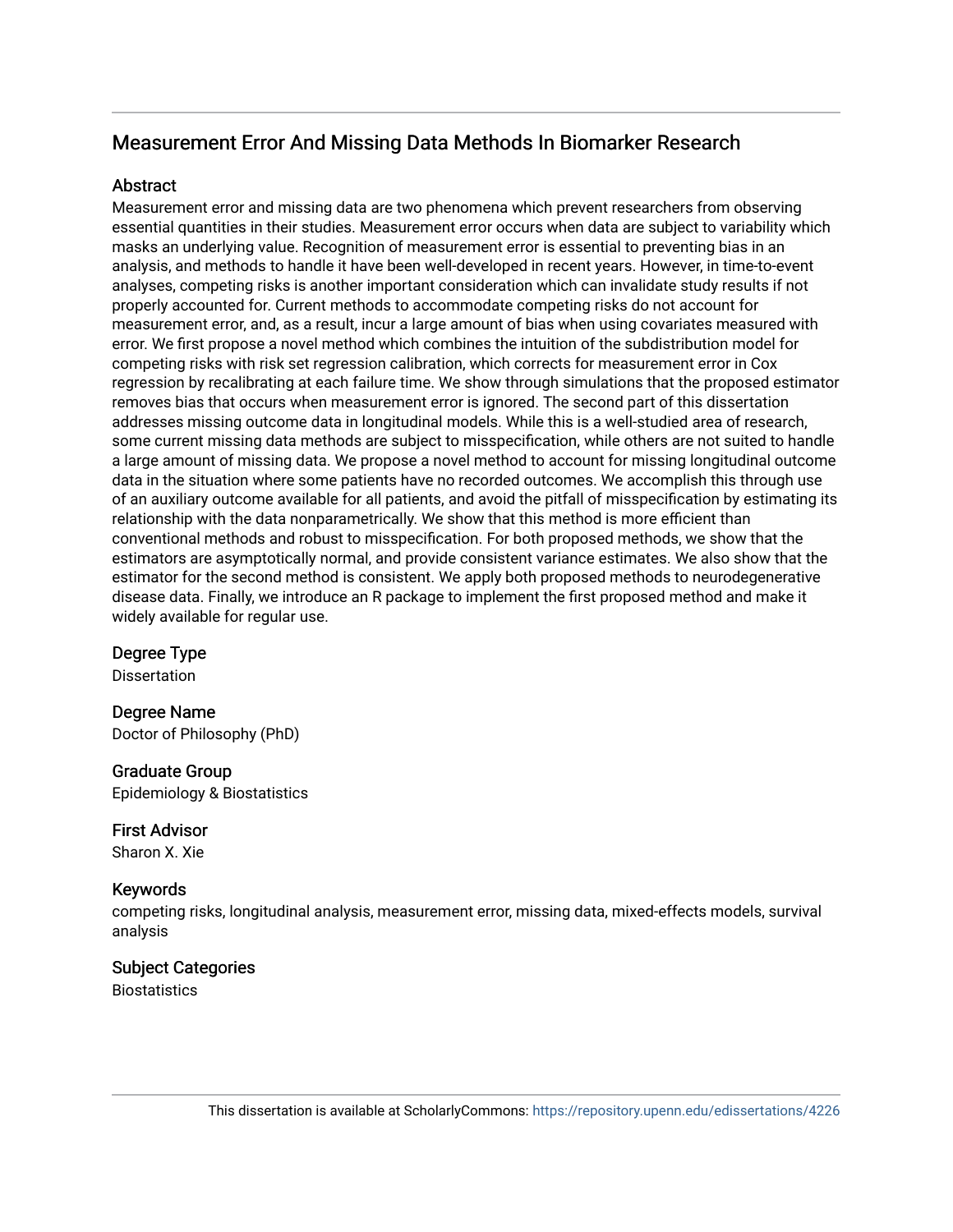## MEASUREMENT ERROR AND MISSING DATA METHODS IN BIOMARKER RESEARCH

### Carrie Caswell

#### A DISSERTATION

in

### Epidemiology and Biostatistics

### Presented to the Faculties of the University of Pennsylvania

in

Partial Fulfillment of the Requirements for the

Degree of Doctor of Philosophy

2019

Supervisor of Dissertation

Sharon X. Xie, Professor of Biostatistics, University of Pennsylvania

Graduate Group Chairperson

Nandita Mitra, Professor of Biostatistics, University of Pennsylvania

Dissertation Committee

Warren B. Bilker, Professor of Biostatistics, University of Pennsylvania Murray Grossman, Professor of Neurology, University of Pennsylvania

Lauren M. Massimo, Assistant Professor of Nursing, University of Pennsylvania

Justine Shults, Professor of Biostatistics, University of Pennsylvania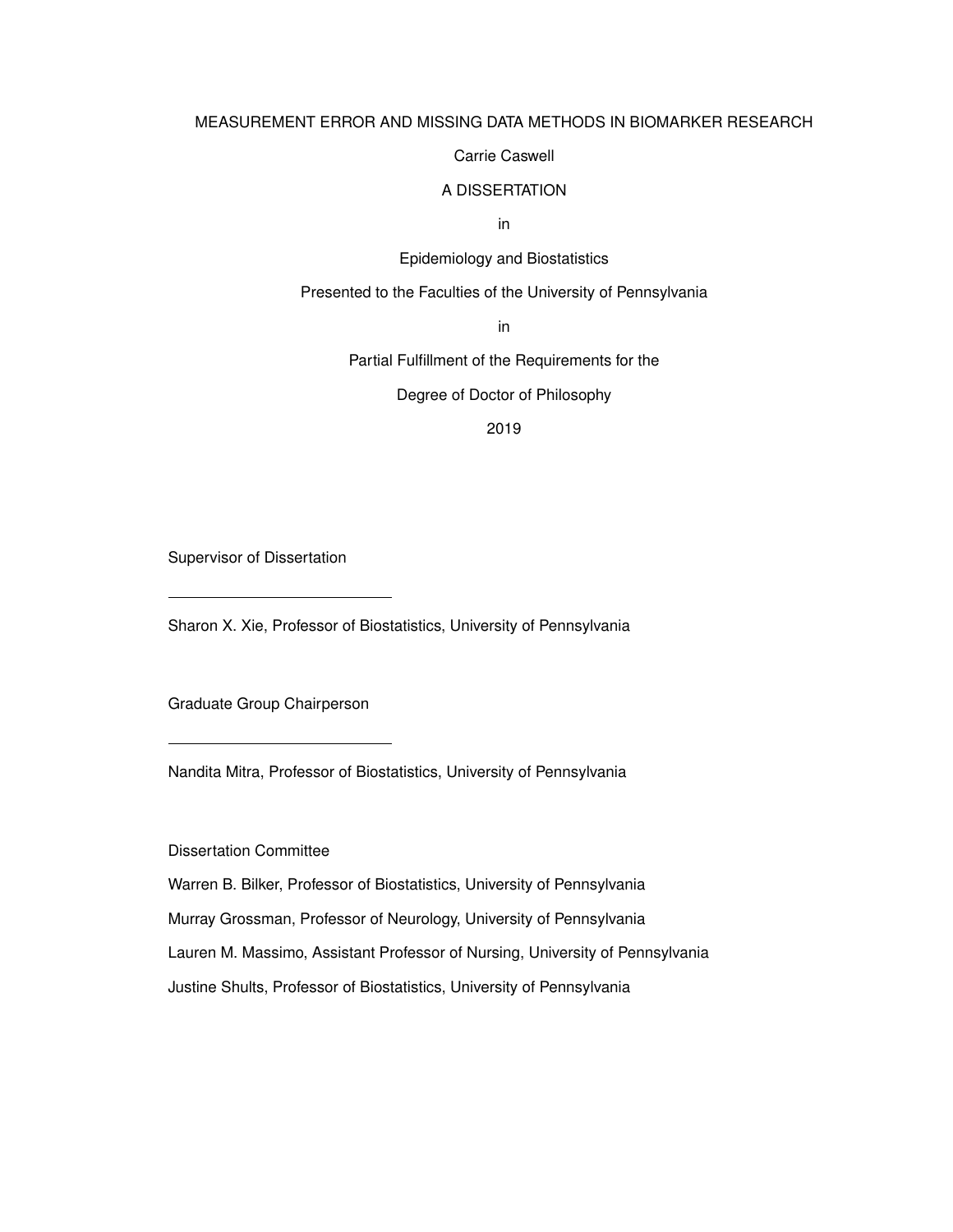## MEASUREMENT ERROR AND MISSING DATA METHODS IN BIOMARKER RESEARCH

c COPYRIGHT

2019

Carrie Caswell

This work is licensed under the

Creative Commons Attribution

NonCommercial-ShareAlike 3.0

License

To view a copy of this license, visit

http://creativecommons.org/licenses/by-nc-sa/3.0/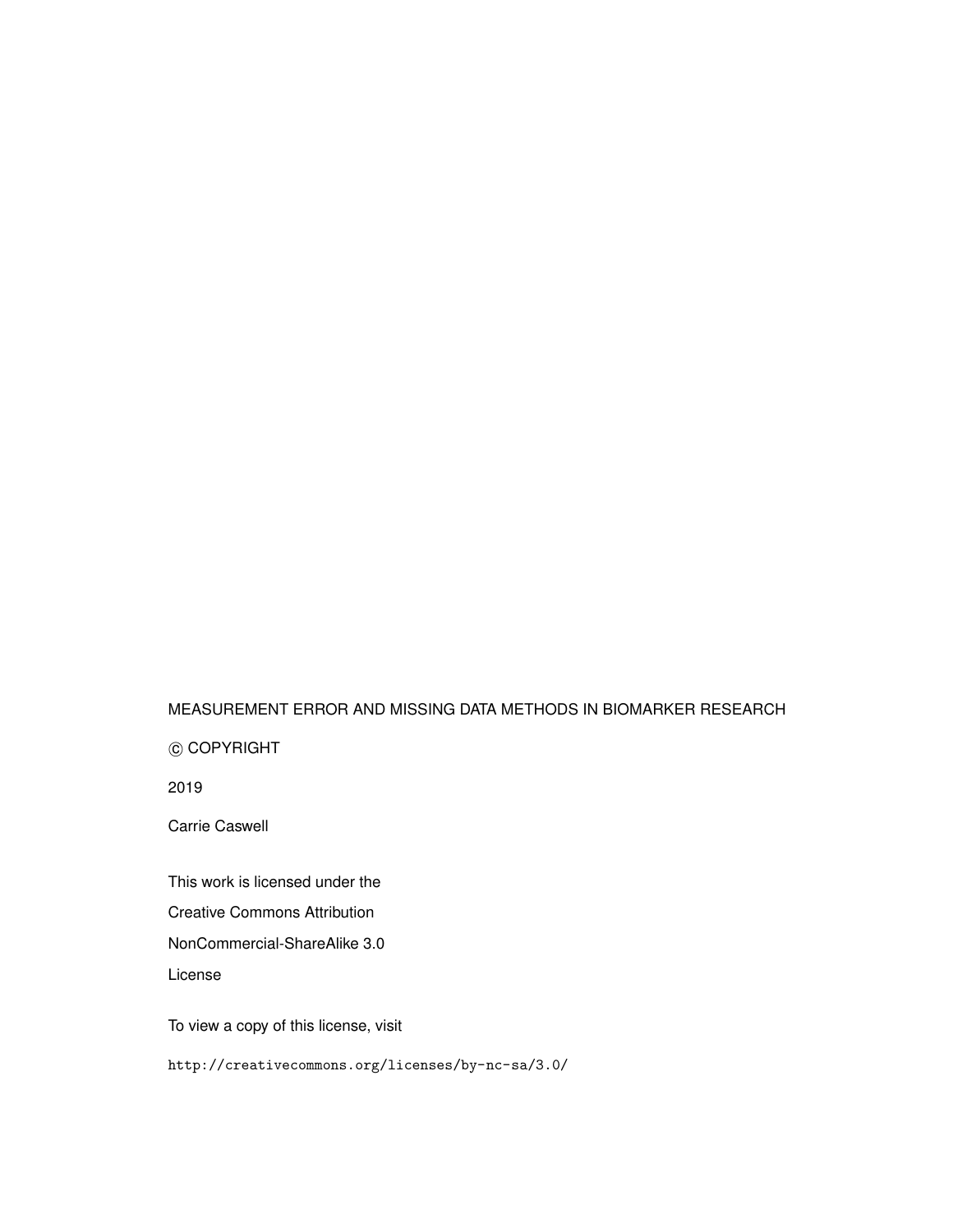### ACKNOWLEDGEMENT

I would like to thank my advisor, Dr. Sharon Xie, for years of unrelenting patience and pedagogy. Sharon, you have been understanding, flexible, professional, and caring, and have taught me to be a discerning and thorough statistician. I am forever grateful for your expertise. I would like to thank my committee members. Thank you to Drs. Murray Grossman and Lauren Massimo, not only for fulfilling committee duties with enthusiasm and grace, but for presenting me with uniquely invaluable opportunities to collaborate on clinical analyses and explore areas of research beyond the scope of this dissertation. I will always be grateful that you welcomed me into your lab and gave me the same opportunities that your own students have. Thank you to Drs. Warren Bilker and Justine Shults for offering statistical insights and advice which elevated the quality of this dissertation, and for sacrificing your time and energy to serve on my committee. I would also like to thank the professors, staff, and students in the Biostatistics Department for cultivating a welcoming and stimulating learning environment throughout my time in this program.

Above all, I'd like to thank my family and friends, particularly my mother, father, brother, sister, Brian, Taylor, and Todd, for the unconditional love and unwavering support that carried me through all these years of school. Thank you all for believing in me when I didn't believe in myself, for pushing me when the road ahead seemed impossible, and for celebrating little victories of this dissertation with me even when you had no idea what I was talking about.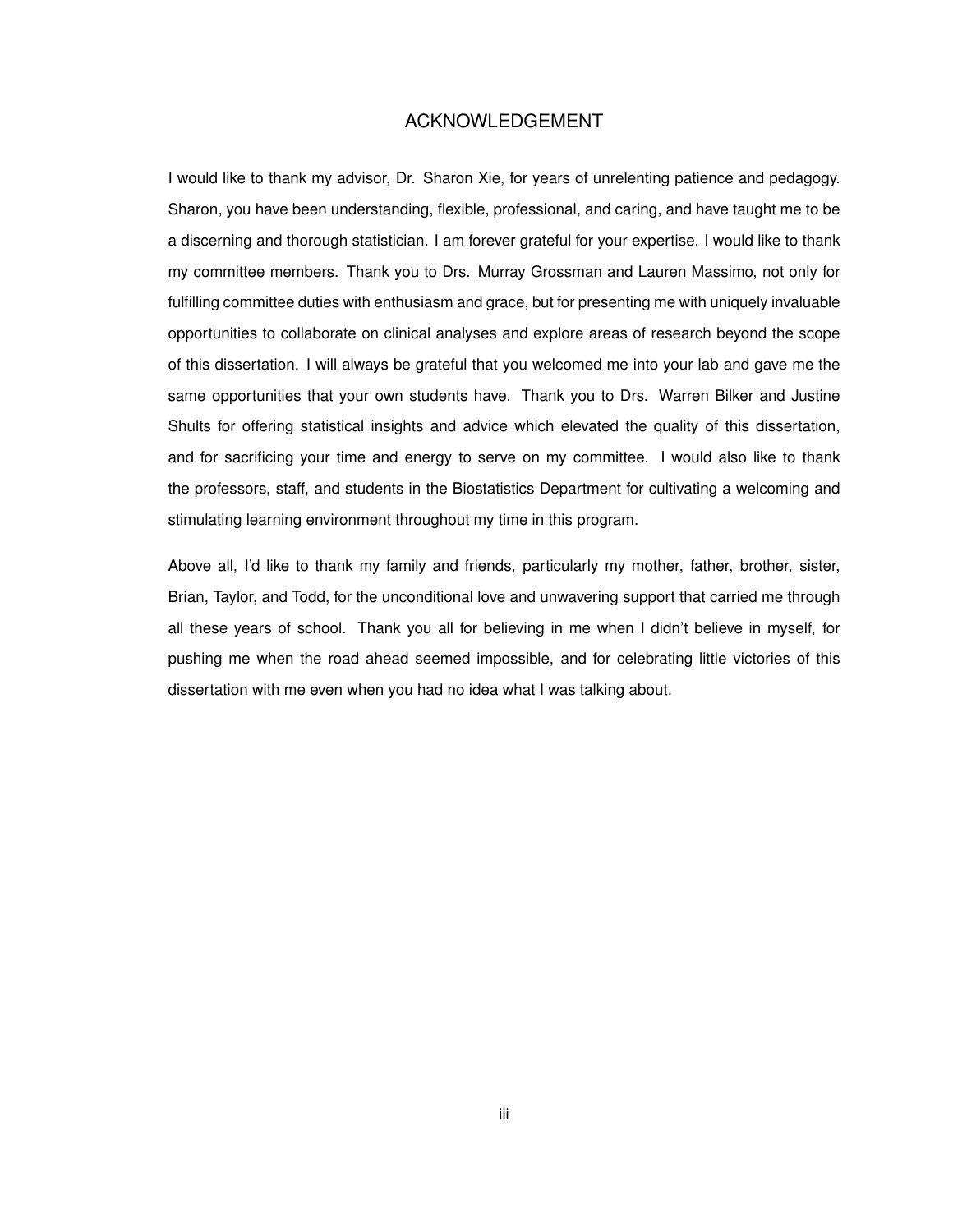### ABSTRACT

### MEASUREMENT ERROR AND MISSING DATA METHODS IN BIOMARKER RESEARCH

Carrie Caswell

Sharon X. Xie

Measurement error and missing data are two phenomena which prevent researchers from observing essential quantities in their studies. Measurement error occurs when data are subject to variability which masks an underlying value. Recognition of measurement error is essential to preventing bias in an analysis, and methods to handle it have been well-developed in recent years. However, in time-to-event analyses, competing risks is another important consideration which can invalidate study results if not properly accounted for. Current methods to accommodate competing risks do not account for measurement error, and, as a result, incur a large amount of bias when using covariates measured with error. We first propose a novel method which combines the intuition of the subdistribution model for competing risks with risk set regression calibration, which corrects for measurement error in Cox regression by recalibrating at each failure time. We show through simulations that the proposed estimator removes bias that occurs when measurement error is ignored. The second part of this dissertation addresses missing outcome data in longitudinal models. While this is a well-studied area of research, some current missing data methods are subject to misspecification, while others are not suited to handle a large amount of missing data. We propose a novel method to account for missing longitudinal outcome data in the situation where some patients have no recorded outcomes. We accomplish this through use of an auxiliary outcome available for all patients, and avoid the pitfall of misspecification by estimating its relationship with the data nonparametrically. We show that this method is more efficient than conventional methods and robust to misspecification. For both proposed methods, we show that the estimators are asymptotically normal, and provide consistent variance estimates. We also show that the estimator for the second method is consistent. We apply both proposed methods to neurodegenerative disease data. Finally, we introduce an R package to implement the first proposed method and make it widely available for regular use.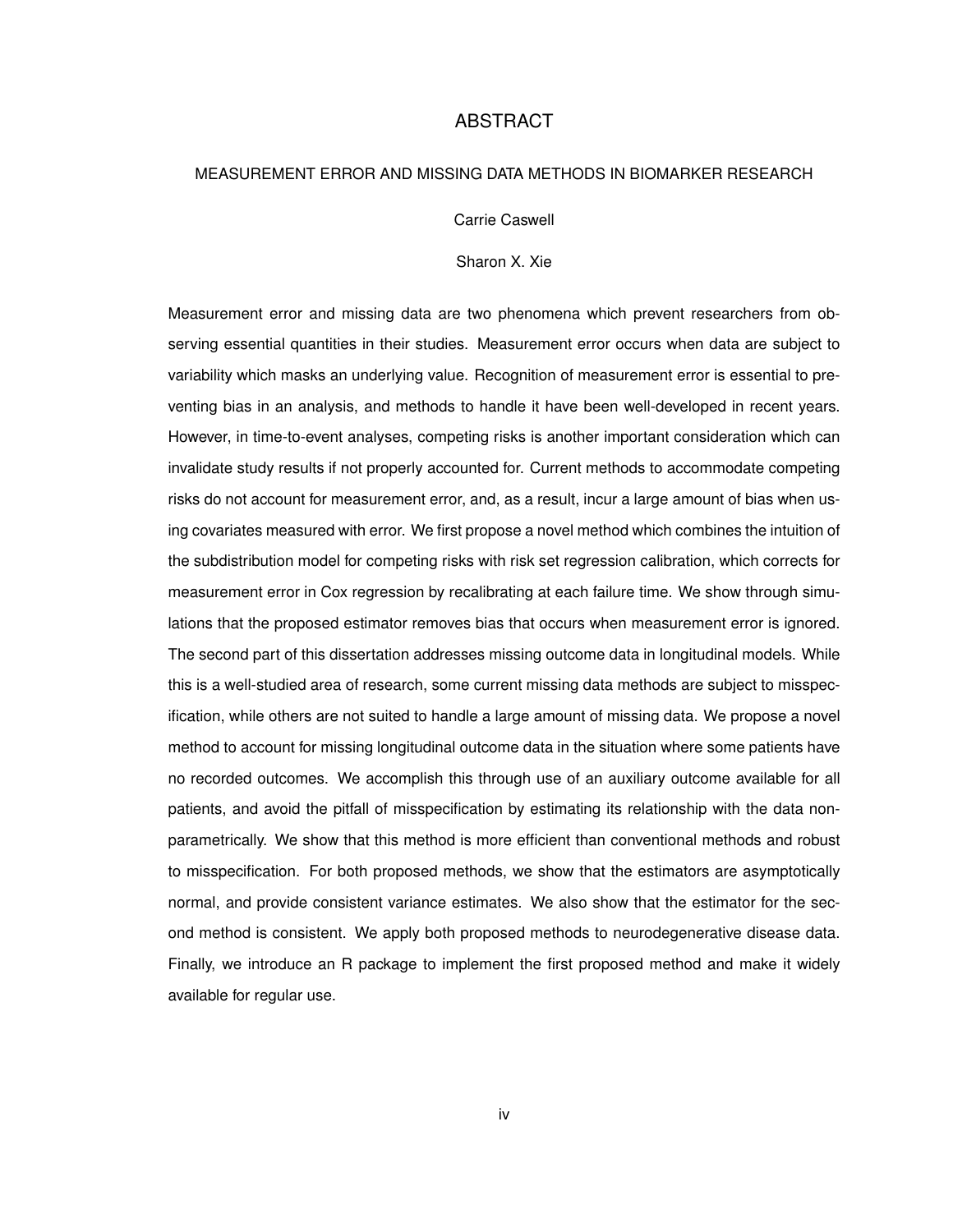## TABLE OF CONTENTS

|                                                                                     | iii            |
|-------------------------------------------------------------------------------------|----------------|
|                                                                                     | iv             |
|                                                                                     | viii           |
|                                                                                     | ix             |
| CHAPTER 1:                                                                          | $\overline{1}$ |
| CHAPTER 2 :<br>ADJUSTING FOR COVARIATE MEASUREMENT ERROR IN FAILURE TIME MOD-       |                |
|                                                                                     | 3              |
| 2.1                                                                                 | 3              |
| 2.2                                                                                 | 6              |
| 2.3                                                                                 | 9              |
| Analysis of Association Between CSF Biomarkers and Risk of Conversion to AD.<br>2.4 | 13             |
| 2.5                                                                                 | 15             |
| EFFICIENT LINEAR LONGITUDINAL MODELS IN THE PRESENCE OF MISSING<br>CHAPTER 3 :      |                |
|                                                                                     | 18             |
| 3.1                                                                                 | 18             |
| 3.2                                                                                 | 21             |
| 3.3                                                                                 | 31             |
| 3.4                                                                                 | 32             |
| 3.5                                                                                 | 36             |
| CMPRRC - AN R PACKAGE FOR COVARIATE MEASUREMENT ERROR AND COM-<br>CHAPTER 4:        |                |
|                                                                                     | 39             |
| 4.1                                                                                 | 39             |
| 4.2                                                                                 | 40             |
| 4.3                                                                                 | 40             |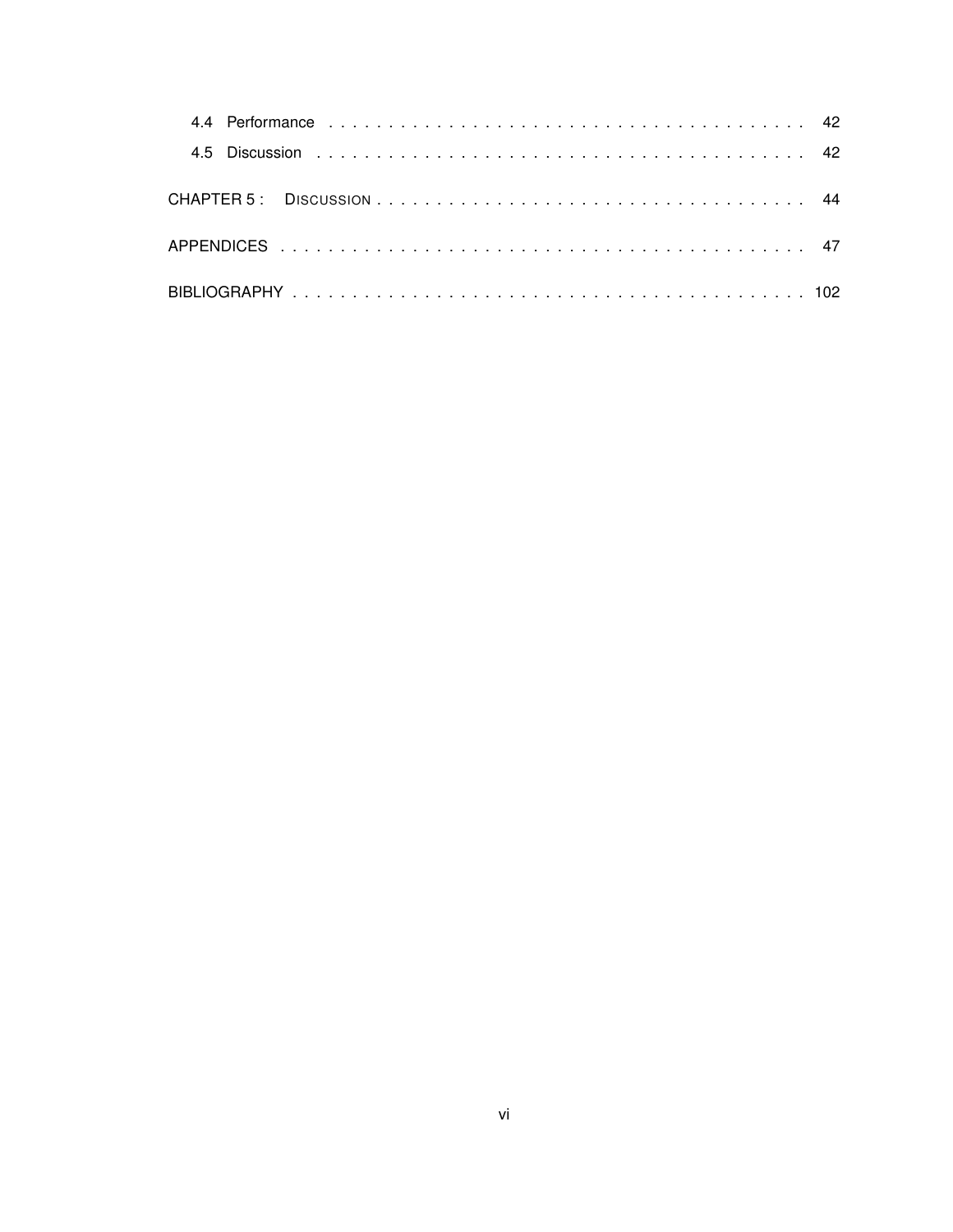## LIST OF TABLES

| TABLE 2.1 : $\widehat{\beta}_{C-RRC}$ is the proposed estimator; $\widehat{\beta}_{SHR}$ is the logarithm of the subdistribu-<br>tion hazard ratio estimator. Bias = $\widehat{\beta} - \beta_0$ . SD = empirical standard deviation<br>of estimates across the 1000 simulation runs. $\widehat{SE}$ = estimated standard er-<br>ror. $MSE$ = mean squared error. $COV$ = coverage of 95% confidence inter-<br>vals. In all simulations, $\beta_2$ (not shown) is equal to $\beta_0$ . Z is a N(0,1) random<br>variable. NSR = noise-to-signal ratio, defined as $(\sigma^2/k)/\text{Var}(Z)$ , where each<br>subject has $k = 4$ replicates. HR = hazard ratio. $\ldots \ldots \ldots \ldots \ldots$<br>TABLE 2.2 : $\widehat{\beta}_{C-RRC}$ is the proposed estimator; $\widehat{\beta}_{SHR}$ is the logarithm of the subdistri-<br>bution hazard ratio estimator. Bias = $\hat{\beta} - \beta_0$ . SD = standard deviation of<br>estimates across the 1000 simulation runs. $SE = standard error$ . MSE =<br>mean squared error. COV = coverage of 95% confidence intervals. In all | 11                                                                                                                                                                                                                                                                                                                                                                                                                                          |
|------------------------------------------------------------------------------------------------------------------------------------------------------------------------------------------------------------------------------------------------------------------------------------------------------------------------------------------------------------------------------------------------------------------------------------------------------------------------------------------------------------------------------------------------------------------------------------------------------------------------------------------------------------------------------------------------------------------------------------------------------------------------------------------------------------------------------------------------------------------------------------------------------------------------------------------------------------------------------------------------------------------------------------------------------------------------------------------|---------------------------------------------------------------------------------------------------------------------------------------------------------------------------------------------------------------------------------------------------------------------------------------------------------------------------------------------------------------------------------------------------------------------------------------------|
| variable. NSR = noise-to-signal ratio, defined as $(\sigma^2/k)/\text{Var}(Z)$ , where each                                                                                                                                                                                                                                                                                                                                                                                                                                                                                                                                                                                                                                                                                                                                                                                                                                                                                                                                                                                              | 12                                                                                                                                                                                                                                                                                                                                                                                                                                          |
| TABLE 2.3: Continuous variables summarized with mean and standard deviation in paren-<br>theses; categorical variables summarized with counts and percentages in                                                                                                                                                                                                                                                                                                                                                                                                                                                                                                                                                                                                                                                                                                                                                                                                                                                                                                                         |                                                                                                                                                                                                                                                                                                                                                                                                                                             |
| TABLE 2.4 : $\widehat{\beta}_{C-RRC}$ is the proposed estimator; $\widehat{\beta}_{SHR}$ is the logarithm of the subdistribu-                                                                                                                                                                                                                                                                                                                                                                                                                                                                                                                                                                                                                                                                                                                                                                                                                                                                                                                                                            | 14                                                                                                                                                                                                                                                                                                                                                                                                                                          |
| interval.                                                                                                                                                                                                                                                                                                                                                                                                                                                                                                                                                                                                                                                                                                                                                                                                                                                                                                                                                                                                                                                                                | 15                                                                                                                                                                                                                                                                                                                                                                                                                                          |
| TABLE 3.1 : Results for timepoint coefficient from 500 simulations. SD = standard devia-<br>tion; $SE$ = estimated standard error; MSE = mean squared error; RE = rela-<br>tive efficiency. $\widehat{\beta}_{HS}$ = estimator using both hybrid and validation subsample;<br>$\widehat{\beta}_{VS}$ = estimator using an internal validation sample; $\widehat{\beta}_{CC}$ = complete-case                                                                                                                                                                                                                                                                                                                                                                                                                                                                                                                                                                                                                                                                                             |                                                                                                                                                                                                                                                                                                                                                                                                                                             |
| Results for baseline covariate coefficient from 500 simulations. SD = stan-<br><b>TABLE 3.2 :</b><br>dard deviation; $\overline{SE}$ = estimated standard error; MSE = mean squared er-<br>ror; RE = relative efficiency. $\hat{\beta}_{HS}$ = estimator using both hybrid and valida-                                                                                                                                                                                                                                                                                                                                                                                                                                                                                                                                                                                                                                                                                                                                                                                                   | 33                                                                                                                                                                                                                                                                                                                                                                                                                                          |
| <b>TABLE 3.3 :</b><br>Summary statistics of baseline measurements. Continuous variables sum-<br>marized with mean and standard deviation in parentheses; categorical vari-<br>ables summarized with counts and percentages in parentheses. $GM = gray$<br>matter. True GM volume is standardized by dividing by intracranial volume<br>for each subject, then multiplied by 1000 for clarity of presentation. Com-<br>posite GM volume is the auxiliary outcome predicted by clinical assessment<br>scores. MoCA = Montreal Cognitive Assessment; QUIP-RS = Questionnaire<br>for Impulsive-Compulsive Disorders in Parkinson's Disease Rating Scale;<br>SDM = Symbol Digit Modalities Score; SFT = Semantic Fluency Total Score;<br>STAI = State-Trait Anxiety Inventory; UPDRS-Cog = cognitive score of Uni-                                                                                                                                                                                                                                                                            | 34<br>35                                                                                                                                                                                                                                                                                                                                                                                                                                    |
| $\beta_{HS}, \beta_{VS}$ denote the proposed estimators; $\beta_{CC}$ denotes the complete-case<br>estimator; $\widehat{SE}$ = estimated standard error; Aux. Out. = Auxiliary Outcome;<br>CGMAV = Composite gray matter auxiliary variable; SDM = Symbol Digit                                                                                                                                                                                                                                                                                                                                                                                                                                                                                                                                                                                                                                                                                                                                                                                                                          | 36                                                                                                                                                                                                                                                                                                                                                                                                                                          |
|                                                                                                                                                                                                                                                                                                                                                                                                                                                                                                                                                                                                                                                                                                                                                                                                                                                                                                                                                                                                                                                                                          | simulations, $\beta_2$ (not shown) is equal to $\beta_0$ . Z is a uniform(0, $\sqrt{12}$ ) random<br>subject has $k = 4$ replicates. HR = hazard ratio. $\ldots \ldots \ldots \ldots \ldots$<br>parentheses.<br>tion hazard ratio estimator. $\widehat{SE}$ = estimated standard error. $CI$ = confidence<br>estimator.<br>tion subsample; $\widehat{\beta}_{VS}$ = estimator using an internal validation sample; $\widehat{\beta}_{CC}$ = |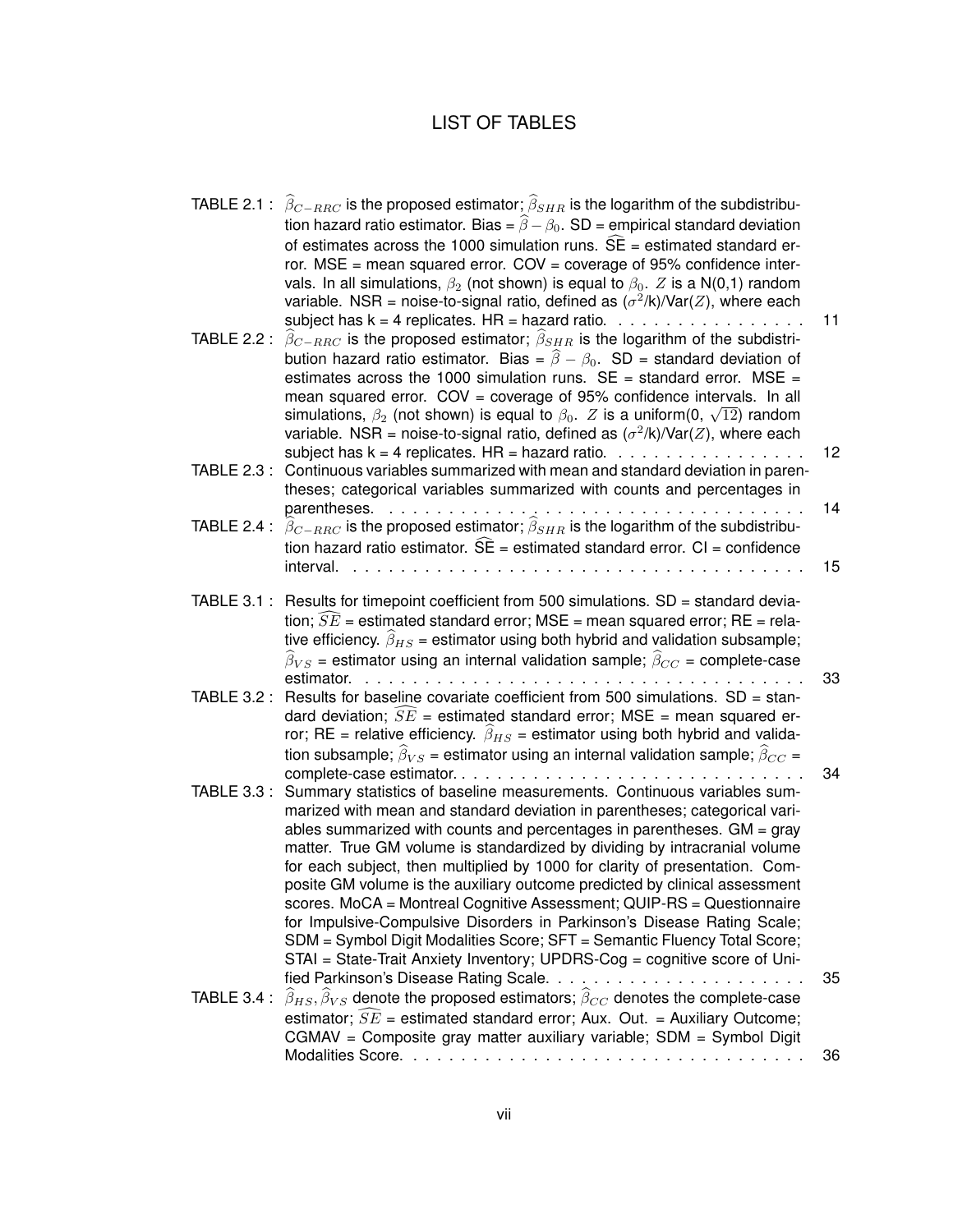|             | TABLE 4.1: Average run time in seconds of function with varying sample sizes. Each<br>model used 3 covariates. The first column displays results from 1 covariate<br>having measurement error (ME); the second displays results from 2 covari-<br>ates having ME. Each cell is the result of 10 runs.                                                                                                                                                                                                                                                                                                                                                                                                                                                                                                                           | 42 |
|-------------|---------------------------------------------------------------------------------------------------------------------------------------------------------------------------------------------------------------------------------------------------------------------------------------------------------------------------------------------------------------------------------------------------------------------------------------------------------------------------------------------------------------------------------------------------------------------------------------------------------------------------------------------------------------------------------------------------------------------------------------------------------------------------------------------------------------------------------|----|
|             | TABLE B.1: Results for timepoint coefficient from 500 simulations with a useless aux-<br>iliary outcome and a perfect auxiliary outcome. $SD = standard deviation$ ;<br>$\widehat{SE}$ = estimated standard error; MSE = mean squared error; RE = relative<br>efficiency. $\hat{\beta}_{HS}$ = estimator based on both hybrid and validation subsample;<br>$\widehat{\beta}_{VS}$ = estimator based on internal validation sample; $\widehat{\beta}_{CC}$ = complete-case<br>estimator.                                                                                                                                                                                                                                                                                                                                         | 76 |
|             | TABLE B.2: Results for baseline covariate coefficient from 500 simulations with a useless<br>auxiliary outcome and a perfect auxiliary outcome. SD = standard deviation;<br>$\widehat{SE}$ = estimated standard error; MSE = mean squared error; RE = relative<br>efficiency. $\hat{\beta}_{HS}$ = estimator based on both hybrid and validation subsample;<br>$\widehat{\beta}_{VS}$ = estimator based on internal validation sample; $\widehat{\beta}_{CC}$ = complete-case                                                                                                                                                                                                                                                                                                                                                   |    |
|             | estimator.<br>TABLE B.3 : Results for timepoint coefficient from 500 simulations comparing proposed<br>estimators with multiple imputation and predictive mean matching estima-<br>tors. SD = standard deviation; $\widehat{SE}$ = estimated standard error; MSE = mean<br>squared error; RE = relative efficiency. $\hat{\beta}_{HS}$ = estimator based on both hy-<br>brid and validation subsample; $\widehat{\beta}_{VS}$ = estimator based on internal valida-<br>tion sample; $\hat{\beta}_{PMM3}$ = predictive mean matching estimator using 3 donors;                                                                                                                                                                                                                                                                   | 77 |
| TABLE B.4 : | $\widehat{\beta}_{PMM10}$ = predictive mean matching estimator using 10 donors; $\widehat{\beta}_{MI}$ = mul-<br>tiple imputation estimator; $\widehat{\beta}_{CC}$ = complete-case estimator.<br>Results for baseline covariate coefficient from 500 simulations comparing<br>proposed estimators with multiple imputation and predictive mean matching<br>estimators. SD = standard deviation; $\widehat{SE}$ = estimated standard error; MSE<br>= mean squared error; RE = relative efficiency. $\hat{\beta}_{HS}$ = estimator based on<br>both hybrid and validation subsample; $\widehat{\beta}_{VS}$ = estimator based on internal<br>validation sample; $\widehat{\beta}_{PMM3}$ = predictive mean matching estimator using 3<br>donors; $\widehat{\beta}_{PMM10}$ = predictive mean matching estimator using 10 donors; | 79 |
|             | $\widehat{\beta}_{MI}$ = multiple imputation estimator; $\widehat{\beta}_{CC}$ = complete-case estimator.<br>TABLE B.5 : Results for timepoint coefficient from 500 simulations evaluating impact of<br>MAR outcomes in the hybrid set. SD = standard deviation; $\widehat{SE}$ = estimated<br>standard error; MSE = mean squared error; RE = relative efficiency. $\hat{\beta}_{HS}$ =<br>estimator based on both hybrid and validation subsample; $\widehat{\beta}_{CC}$ = complete-                                                                                                                                                                                                                                                                                                                                          | 80 |

estimator based on both hybrid and validation subsample;  $\beta_{CC}$  = complete-case estimator.  $\quad \ldots \ldots \ldots \ldots \ldots \ldots \ldots \ldots$ TABLE B.6 : Results for baseline covariate coefficient from 500 simulations evaluating impact of MAR outcomes in hybrid set. SD = standard deviation;  $\widehat{SE}$  = estimated standard error; MSE = mean squared error; RE = relative efficiency. <sup>β</sup>bHS = estimator based on both hybrid and validation subsample; <sup>β</sup>bCC <sup>=</sup> complete-case estimator. . . . . . . . . . . . . . . . . . . . . . . . . . . . . . 82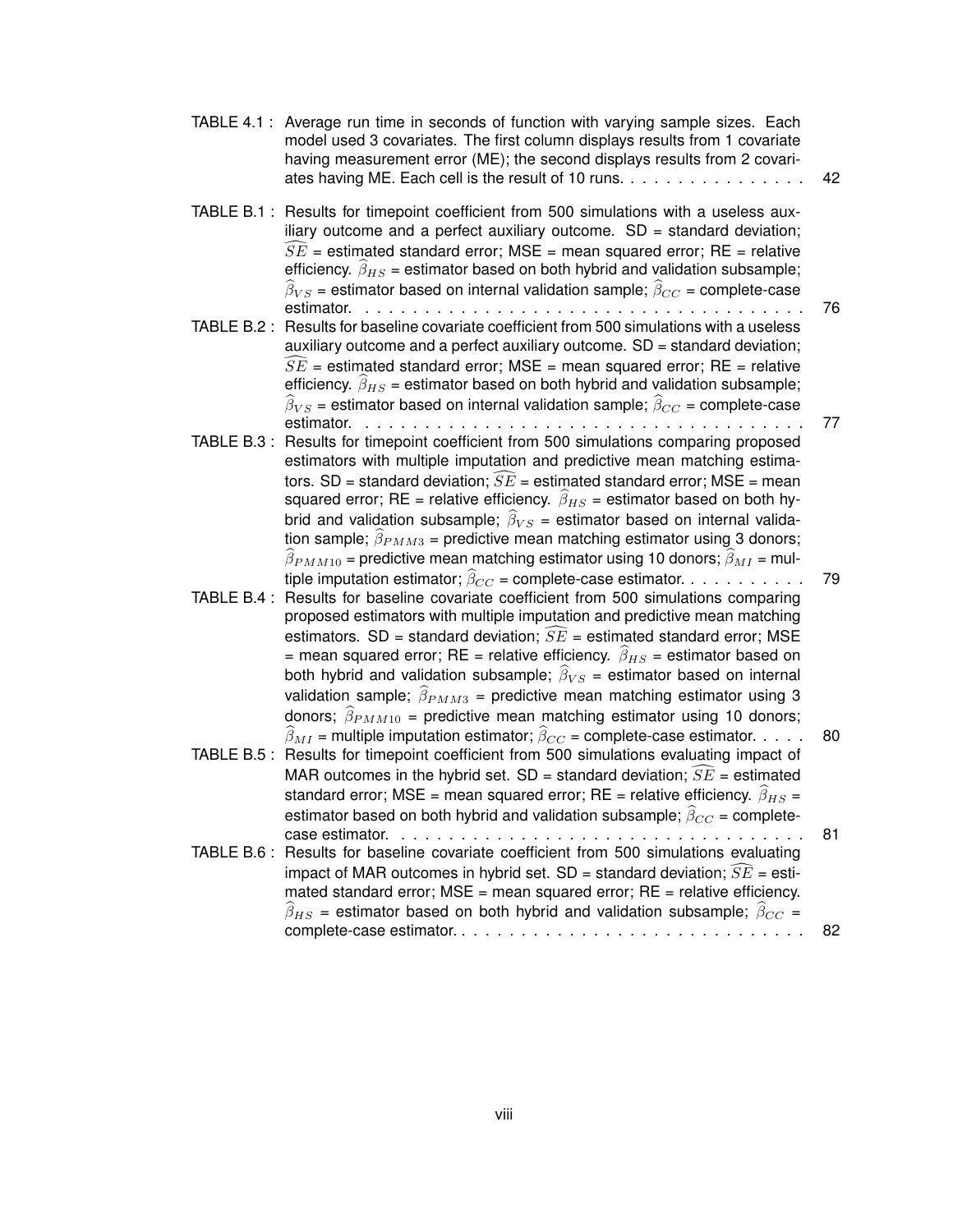## CHAPTER 1

#### INTRODUCTION

Uncertainty is simultaneously a statistician's best friend and greatest nemesis. It is the foundation upon which all statistical principles are founded; to accept that all measured quantities have some inherent uncertainty is what separates statistics from mathematics. On the other hand, too much uncertainty can challenge the reliability and validity of statistical analyses. This issue of too much uncertainty can manifest in a variety of ways. We explore here two of the most insidious forms of uncertainty in data collection: measurement error and missing data.

Measurement error is a ubiquitous phenomenon which is often overlooked in practical situations. It occurs when a metric is subject to variability which masks the true value of a collected data point. For example, it is widely accepted that blood pressure should not be taken in some circumstances, such as when a person is afraid, nervous, or has recently taken certain medications. These situations can elevate a person's blood pressure so that a correct measurement of the person's true average blood pressure on a typical day will not be attainable, regardless of the accuracy of measuring instruments. Blood pressure is only measured in controlled situations because it is known to be prone to measurement error. Measurement error can occur for a variety of reasons, such as human error, variability of testing conditions, or biological fluctuations. Other biomarkers can be either incorrectly treated as not having measurement error, or impossible to collect without measurement error. Cerebrospinal fluid (CSF) is a very useful biomarker in the study of neurodegenerative diseases, and proper handling of CSF data in statistical analyses is crucial to developing deeper understanding of these diseases. This biomarker is often recognized as having measurement error, but its measurement error is difficult to control. One useful way of controlling for the variability that causes measurement error is to collect replicate data. Risk set regression calibration (RRC; Xie, Wang, and Prentice 2001) is an appropriate statistical method to account for measurement error through utility of replicate data in time-to-event analyses.

One of the biggest challenges in analyzing neurodegenerative disease data with a time-to-event model is competing risks. A competing risk is an event which can potentially affect many patients in a population and which precludes the event of interest. For example, when studying time to some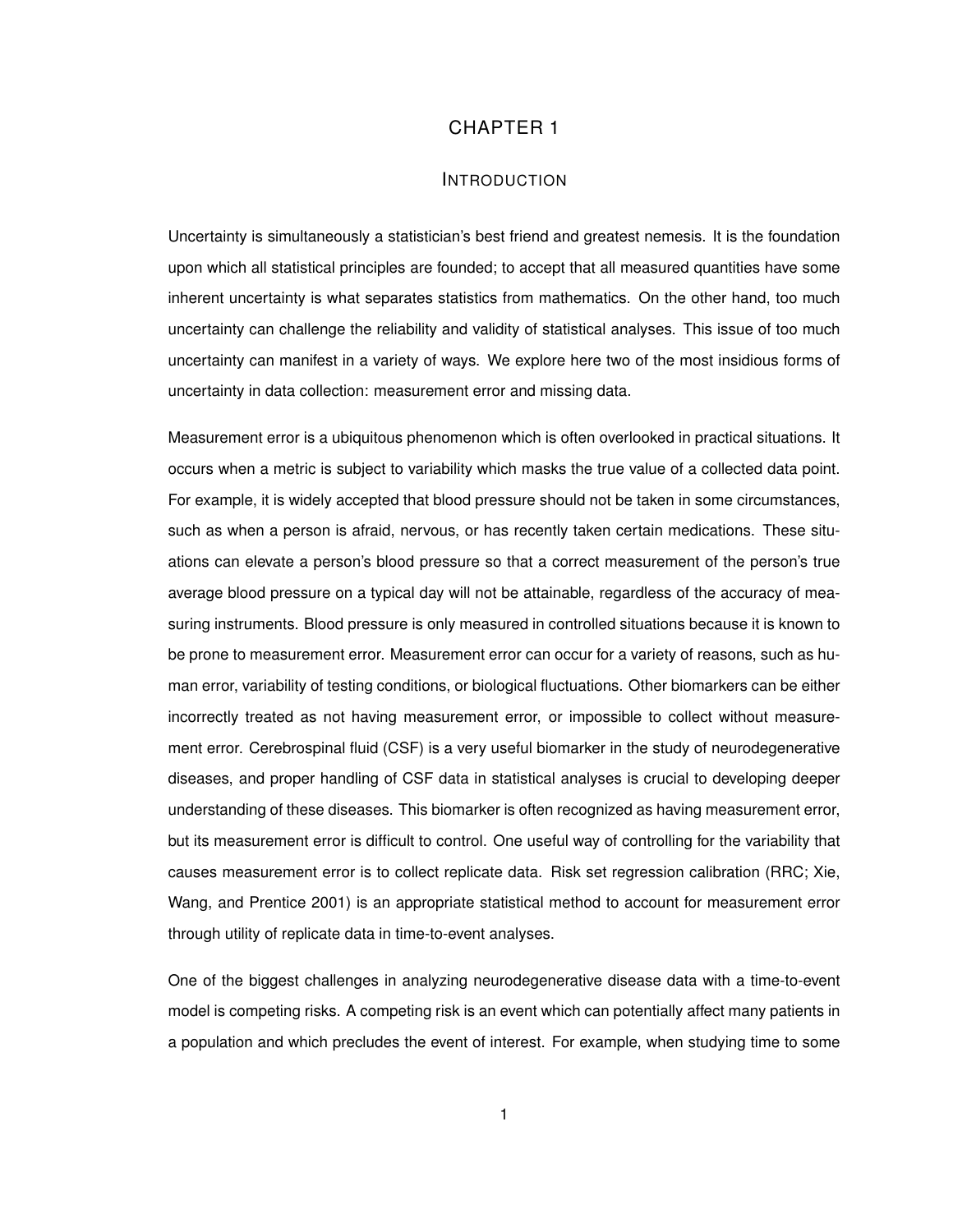disease-related event in a population with a high-mortality disease, death should be considered a competing risk, because patients who die will not experience the event of interest. In this sense, competing risks can be viewed as a form of missing data, because they prevent investigators from observing outcomes for all patients on a study. Current literature does not offer a statistical method to account for both competing risks and measurement error in survival analysis. In Chapter 2, we present a novel method to do this.

The other form of uncertainty in this dissertation, missing data (specifically missing outcomes), is addressed in Chapter 3. Here, we leave the realm of survival analysis in favor of a related setting, longitudinal studies. Missing outcomes is a very common problem in these studies, primarily because patient dropout is nearly inevitable. However, in this chapter, we explore an additional form of missingness in longitudinal studies. When the outcome is difficult or impossible to measure due to limitations of the study design or resources, then the amount of missing data on the study can be significantly greater than that of a typical patient dropout scenario. For example, the outcome of the study in Chapter 3 is measured by MRI; however, many study sites do not have adequate facilities to perform MRI scans. Patients randomized to these sites are missing outcome data at all timepoints, and have only covariate data to be entered into an analysis model. While statistical methods to account for missing data is an extensive and ever-evolving area of research, the current conventional methods to handle missing data are not suited to address datasets with such a large amount of missing data in a longitudinal setting. Therefore, we present a novel method to address this dearth of outcome data by using an auxiliary outcome which is correlated with the missing outcome.

Finally, Chapter 4 presents a software package which implements the method of Chapter 2, making it widely available for users of all levels of expertise. The Appendices give proofs for the asymptotic properties of all proposed estimators of Chapters 2 and 3, as well as additional simulations to supplement Chapter 3. Concluding remarks are given in Chapter 5.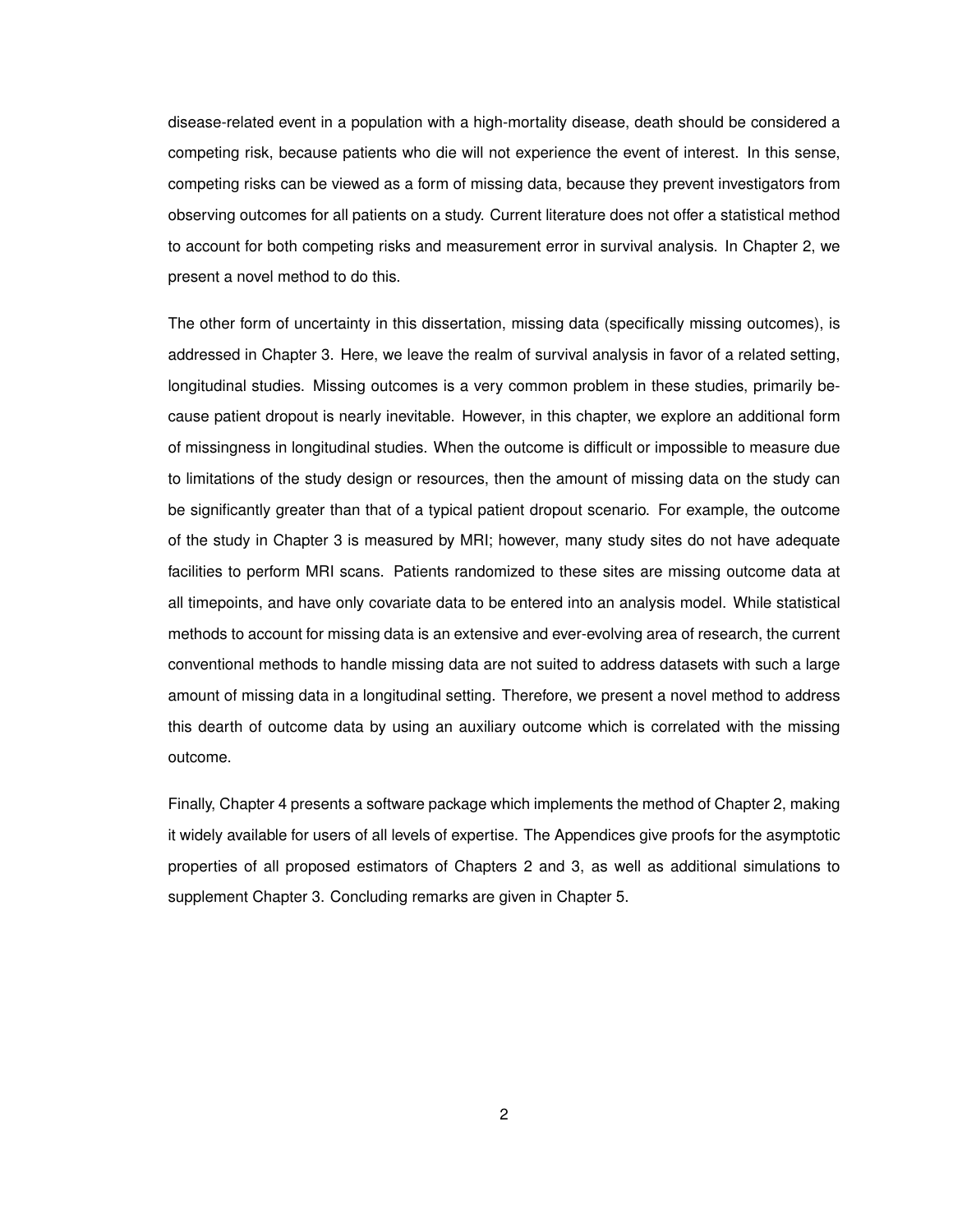## CHAPTER 2

## ADJUSTING FOR COVARIATE MEASUREMENT ERROR IN FAILURE TIME MODELS UNDER COMPETING RISKS

### 2.1. Introduction

Biomarker research can be fraught with challenges, particularly when biomarkers of a certain disease are known to be measured with error. Failure time analysis is a popular model choice for these situations, necessitating methods which can reliably correct for measurement error and other data features in a survival analysis setting. For example, in the study of neurodegenerative diseases such as Alzheimer's disease (AD), biomarkers are extracted from cerebrospinal fluid (CSF) and analyzed through assays. Measurement error can be incurred in these samples through a variety of sources, including, but not limited to, day-to-day fluctuations in the CSF, plate-to-plate variability in assay development, variable storage conditions, and operator error. These conditions render the true value of the biomarker unobservable, and inhibit the ability of statisticians to estimate true regression coefficients accurately in Cox models. As medical research continually advances our understanding of CSF biomarkers, reliable and accurate estimation methods are of the utmost importance for efficient and effective treatment of patients. Statistical advancements in this field can be applied to the study of any disease marked by measurement error-prone biomarkers.

A number of methods for correcting measurement error have been published in recent years. Ordinary regression calibration (Prentice, 1982) operates by attenuating the hazard toward its true value, using the conditional expectation of the true covariates given the observed covariates. Prentice (1982) also demonstrated that ignoring measurement error in the covariates can produce considerable bias. Many applications of this method have been widely cited, notably by Tsiatis, De-Gruttola, and Wulfsohn (1995). Xie, Wang, and Prentice (2001) proposed an expansion of ordinary regression calibration, risk set regression calibration (RRC), which recalibrates at each failure time using only the subjects in the risk set at that time. RRC adjusts time-independent covariates, creating new true covariate estimates at each failure timepoint. It has been shown to perform well in simulations, including in a joint modeling framework (Ye, Lin, and Taylor, 2008).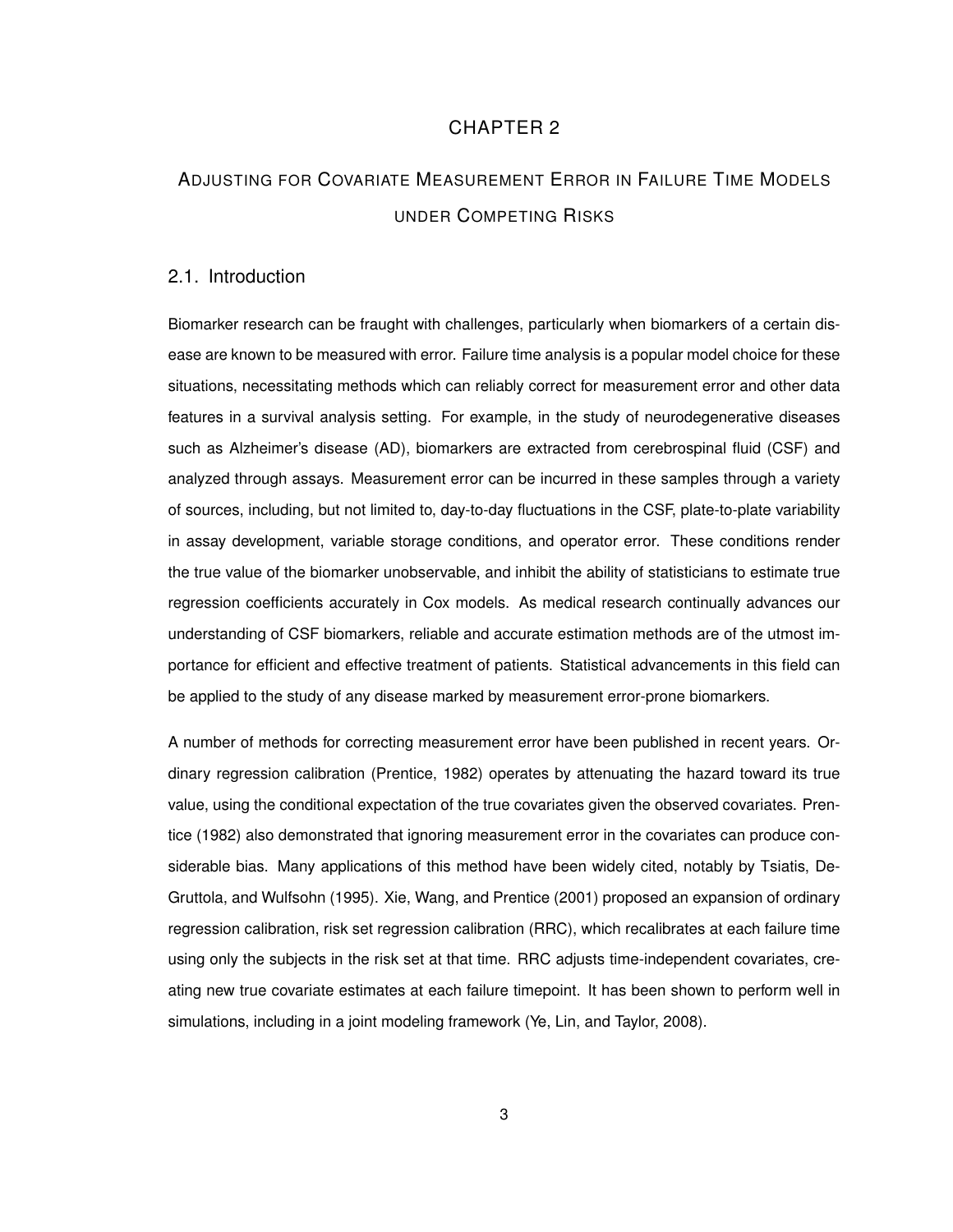Neurodegenerative diseases and other terminal illnesses are often studied among populations with a high mortality rate. As AD tends to affect the elderly population, many patients who have not yet developed clinical AD, but may do so at a future time, will pass away of unrelated causes prior to symptom onset. Therefore, it is appropriate to analyze these data with a competing risks framework. Lu (2017) has developed a Bayesian framework to address these concerns in a joint survival longitudinal model setting. However, Lu's method cannot be directly applied to the Cox model, which is the focus of our paper.

Moeschberger, Tordoff, and Kochar (2008) provide a thorough review of competing risks methods. There are two primary methods most often used in practice. Cause-specific hazard models use a hazard which only considers the event of interest in its calculation. Models for this method are interpreted in a similar way to a model which does not account for competing risks (Dignam, Zhang, and Kocherginsky, 2013). These models are useful when the question of interest involves multi-state or transition models, or when multiple event types carry equal interest. However, when dealing with an elderly population and disease diagnosis, often the diagnosis is the only event of interest, and death is a nuisance event. Furthermore, clinicians and researchers are often interested not only in the hazard associated with an event of interest among competing events, but also in the incidence of this event. Despite the intuitive construction of the cause-specific hazard, it has no direct association with cumulative incidence. Therefore, analyses performed within the cause-specific framework must be interpreted with caution and must not be extended to cumulative incidence. On the other hand, the regression coefficient for a covariate in a proportional subdistribution hazards model provides information about the direction and significance of the covariate effect on cumulative incidence, because this coefficient can be thought of as coming from a generalized linear model for the cumulative incidence function with a complementary log-log link (Austin and Fine, 2017). Therefore, while estimators must always be interpreted carefully under competing risks, it is beneficial to have some insight about the cumulative incidence in the original analysis. For these reasons, we chose to use the subdistribution hazard ratio estimator, proposed by Fine and Gray (1999), for our model.

Fine and Gray used a modified hazard based on a subdistribution of the event of interest. Let T be the failure time for any event and  $\epsilon \in 1, 2, \ldots, H$  denote the type of event among H possible events, with  $\epsilon = 1$  the event of interest. Define a vector Z as an s x 1 time-independent vector of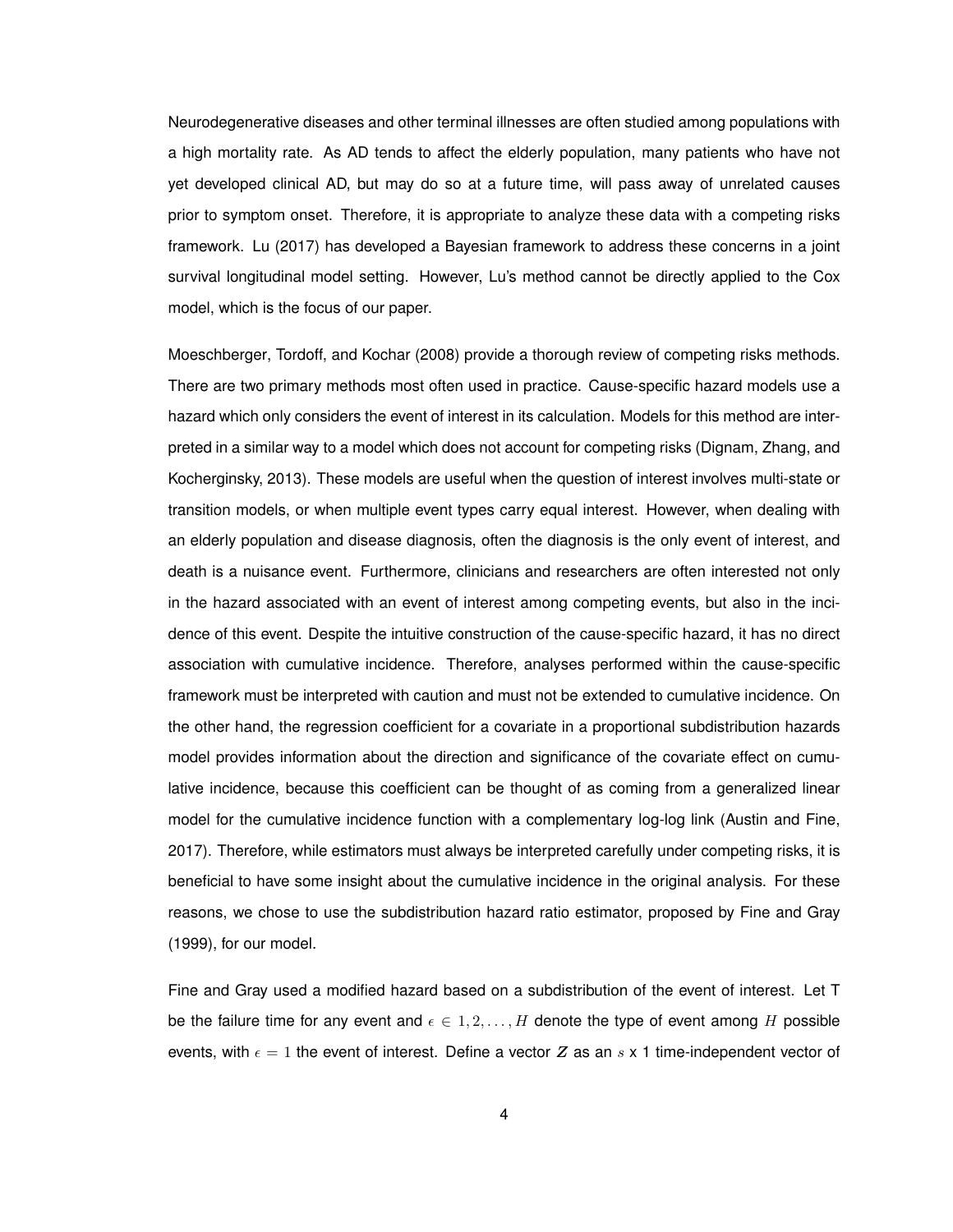covariates, where  $s$  is the number of covariates in the model. The subdistribution hazard for failure type 1 is defined as

$$
\lambda_1(t; \mathbf{Z}) = \lim_{\Delta t \to 0} \frac{1}{\Delta t} P(t \le T \le t + \Delta t, \epsilon = 1 | T \ge T \cup \{ T \le t \cap \epsilon \ne 1 \}, \mathbf{Z}). \tag{2.1}
$$

This induces a subdistribution  $F_1(t; Z) = P(T \leq t, \epsilon = 1)$ , which has an upper limit of  $P(\epsilon = 1)$  as  $t\to\infty$ , in contrast with the traditional distribution function's upper limit of 1. In this sense,  $\lambda_1(t;\bm{Z})$  is the hazard function for the improper random variable  $T^* = I(\epsilon = 1) \times T + \{1 - I(\epsilon = 1)\} \times \infty$ , where  $I$  is the indicator function. The risk set for this hazard function includes the usual subjects who have not failed or been censored at time t, in addition to all subjects that have failed of events  $2, \ldots, H$  at any time on the interval  $[0, \infty)$ . This improper risk set is the key tenant of the subdistribution model, and it is what sets it apart from other competing risks methods. This also makes it an ideal method for combination with RRC: the estimates produced by RRC can become unstable if the risk set becomes too small. If fewer than 20 subjects are at risk, then estimates from previous timepoints are carried through (Xie, Wang, and Prentice, 2001). However, improper risk sets are unlikely to shrink very much toward the end of a study, because failures due to nuisance events remain at risk throughout the study period.

There are five new contributions to the literature from this paper. First, we propose an estimator for the regression coefficients in a Cox regression model (Cox, 1972) which accounts for covariate measurement error in the presence of competing risks. Our estimator uses the time-dependent RRC estimates for the true covariates at each timepoint, thereby assuming possible measurement error but not requiring it. Covariates measured without error can be included in the model as well. Furthermore, our method substitutes the traditional hazard function from the Cox model with  $\lambda_1(t;Z)$  and its corresponding improper risk set. This risk set offers stability to the RRC estimates as well as an avenue for competing risks estimation in the presence of measurement error. Second, this paper makes a substantial contribution to the scientific field of biomarker research in AD. Previously, researchers have examined associations between CSF biomarkers and risk of developing AD among ADNI data, because this question is important for drug discovery and clinical trials (Jack et al., 2010). However, typically these studies have not utilized multiple replicates per subject, opting instead to reduce the set of replicates to a single statistic (such as median or mean) for each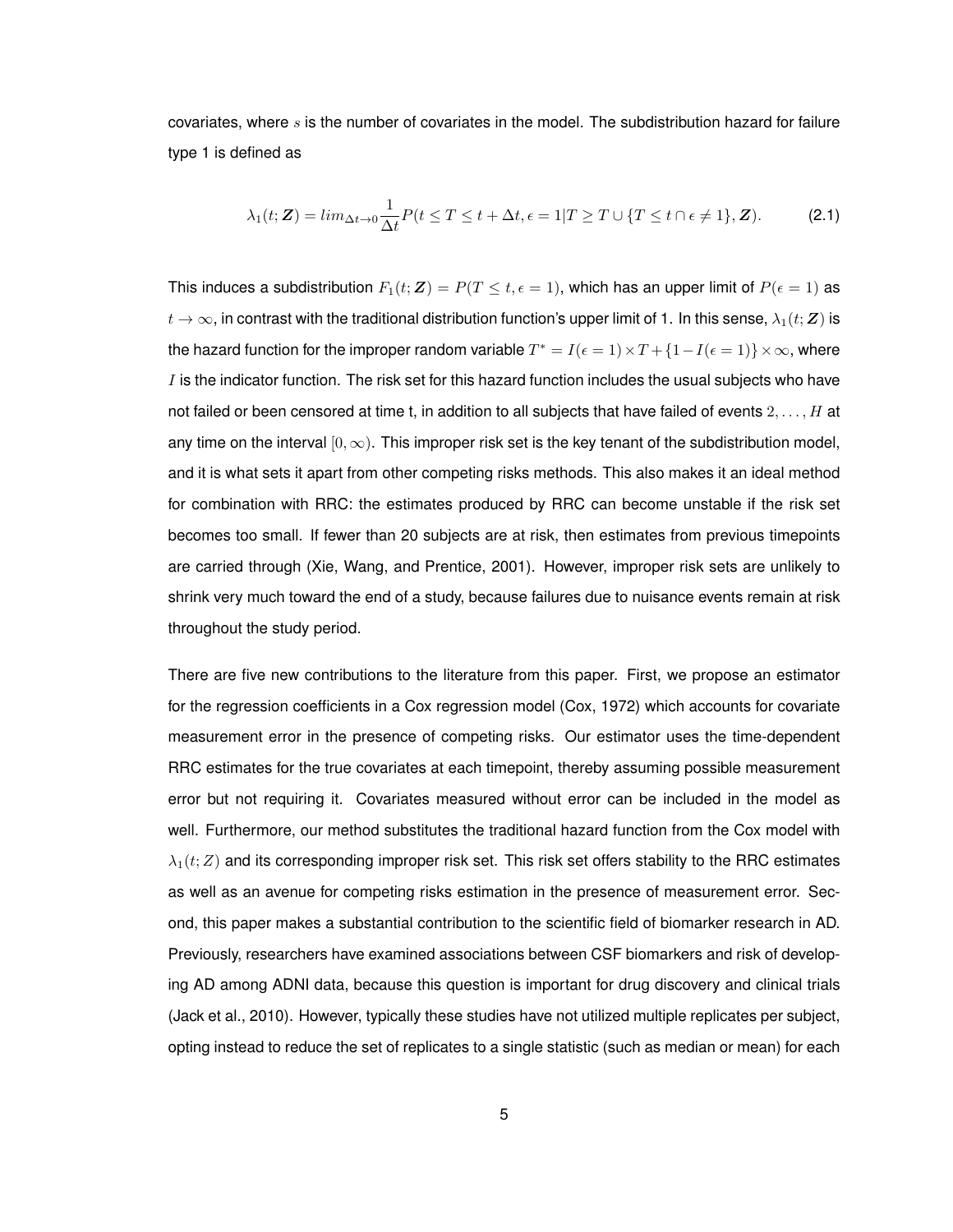subject. Data reduction by this naive approach results in a significant loss of information as well as opportunity to analyze data more rigorously. We are among the first to use the complete set of replicates in this data, thereby contributing a novel data analysis which is consistent with current scientific knowledge and may help to elucidate further discoveries in this therapeutic area. Third, our proposed estimator reduces bias incurred by competing risks estimators when measurement error is ignored. The effects of ignoring measurement error in the subdistribution hazard ratio estimator are directly compared to the reduced bias of our proposed estimator through simulations. We examined a variety of practical conditions, including different magnitudes of hazard ratios and measurement error variance, as well as different sample sizes. Fourth, failure to recognize the threat of competing risks can inhibit accurate risk estimation in elderly populations. Often when biomarkers are known to be measured with error, competing risks are ignored in favor of reducing the bias that comes with ignoring measurement error. Our proposed method offers greater flexibility than traditional RRC estimation by accounting for multiple failure types. Our proposed estimator can handle random right censoring, and can be extended to incorporate left truncation and time-dependent covariates as well, making it a versatile option in many traditional survival analysis studies. Finally, we develop and provide rigorous proof for the asymptotic distribution theory on a continuous time interval at all possible timepoints, subject to regularity conditions outlined in the appendices. We also provide a consistent estimator for the asymptotic variance.

Section 2.2 of this paper outlines the details of the proposed new method. Sections 2.3 and 2.4 corroborate claims with simulation results and a worked data example. Section 2.5 discusses possible extensions of the proposed method.

#### 2.2. Proposed Methods and Asymptotic Results

For each subject  $i$ , let  $T_i$  denote the failure time, and  $C_i$  the censoring time,  $i=1,\ldots,n.$  Assuming there are  $H$  observable failure types,  $T_i$  is the common failure time notation for any failure of type  $1, \ldots, H$ , with  $\epsilon_i \in (1, \ldots, H)$  to distinguish the respective failure type. Consider failure type 1 to be the event of interest. We observe  $X_i = \min\{T_i, C_i\}$ , the minimum of the subject's failure time and censoring time. Let  $\delta_i = I(\epsilon_i = 1, T_i \le C_i)$ . We denote for each subject an s x 1 true covariate vector  $Z_i$ , which is time-independent. Adopting the subdistribution function framework, let  $N_i(t) = I(X_i \le t, \epsilon_i = 1)$ , the counting process for the event of interest subject i. Thus, the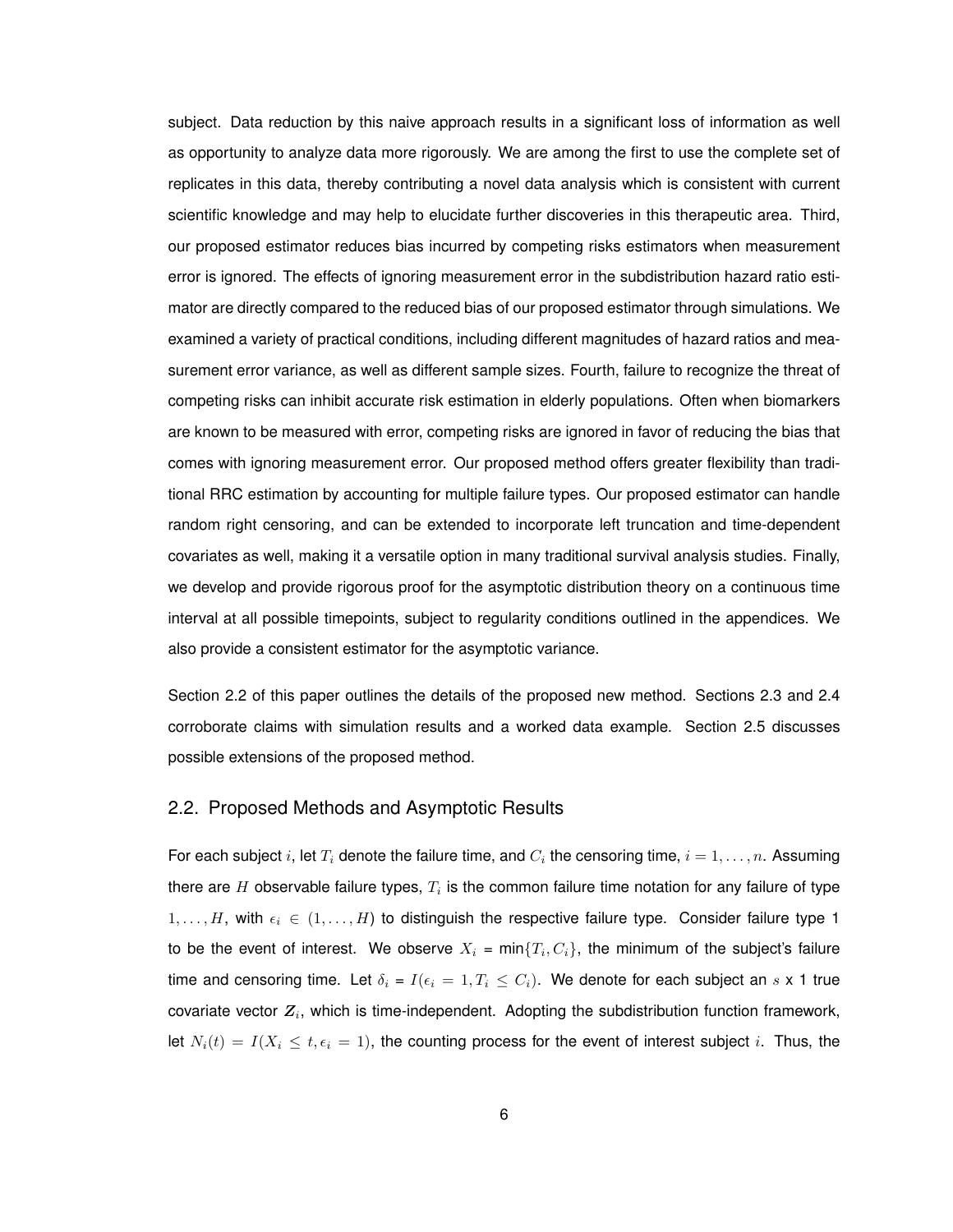at-risk process is  $Y_i(t) = 1 - N_i(t-)$ . For any time t, the risk set for failure type 1 includes subjects whose failure or censoring time has not yet been observed right before time  $t$  as well as subjects who have already failed of any event type  $\epsilon_i \neq 1$ . Assume that we observe data on an interval of continuous time from 0 to some maximum timepoint  $M,$  that  $C_i$  is independent of  $T_i$  conditional on the covariates  $\boldsymbol{Z_i},$  and that the censoring distribution does not depend on the covariates.

Under the classical measurement error model, we do not observe the true covariate  $Z_i$  for any subject i. Instead, for  $j = 1, ..., k_i$  replicates of the covariate measurement for subject i,  $k_i =$  $1, \ldots, \ell$ , where  $\ell$  is the maximum number of replicates that can be attained by a single subject on the study, we observe

$$
\boldsymbol{W}_{ij} = \boldsymbol{Z}_i + \boldsymbol{\zeta}_{ij}.
$$

In the above,  $\zeta_{ij}$  are independent and identically distributed random variables with mean 0 and variance  $\boldsymbol{\sigma}^2$ , and  $\boldsymbol{\zeta}_{ij}$  are independent of  $\boldsymbol{Z}_i$  values.

The risk set regression calibration estimator of Xie, Wang, and Prentice (2001) relies on withinsubject and between-subject variance estimation at each timepoint. First, the within-subject variance is estimated by

$$
\widehat{\mathbf{\Delta}} = \widetilde{n}^{-1} \sum_{i=1}^n \sum_{j=1}^{k_i} (\mathbf{W}_{ij} - \overline{\mathbf{W}}_i)(\mathbf{W}_{ij} - \overline{\mathbf{W}}_i)^{\prime},
$$

where  $\overline{\bm{W}}_i$  is the average of the  $k_i$  replicates for subject i, and  $\widetilde{n}=\sum_{i=1}^n(k_i-1).$  Next, the betweensubject covariance matrix at each timepoint is

$$
\widehat{\mathbf{\Sigma}}(t) = \bigg\{\sum_{i=1}^n Y_i(t) - 1\bigg\}^{-1} \bigg[\sum_{i=1}^n Y_i(t) \{\overline{\boldsymbol{W}}_i - \widehat{\boldsymbol{\mu}}(t)\} \{\overline{\boldsymbol{W}}_i - \widehat{\boldsymbol{\mu}}(t)\}'\bigg] - \bigg\{\sum_{i=1}^n Y_i(t)\bigg\}^{-1} \sum_{i=1}^n Y_i(t) \widehat{\boldsymbol{\Delta}}/k_i,
$$

where

$$
\widehat{\boldsymbol{\mu}}(t) = \sum_{i=1}^n Y_i(t) \overline{\boldsymbol{W}}_i / \sum_{i=1}^n Y_i(t).
$$

Then the measurement error-corrected estimate for covariate  $Z_i$  at timepoint  $t$  can be constructed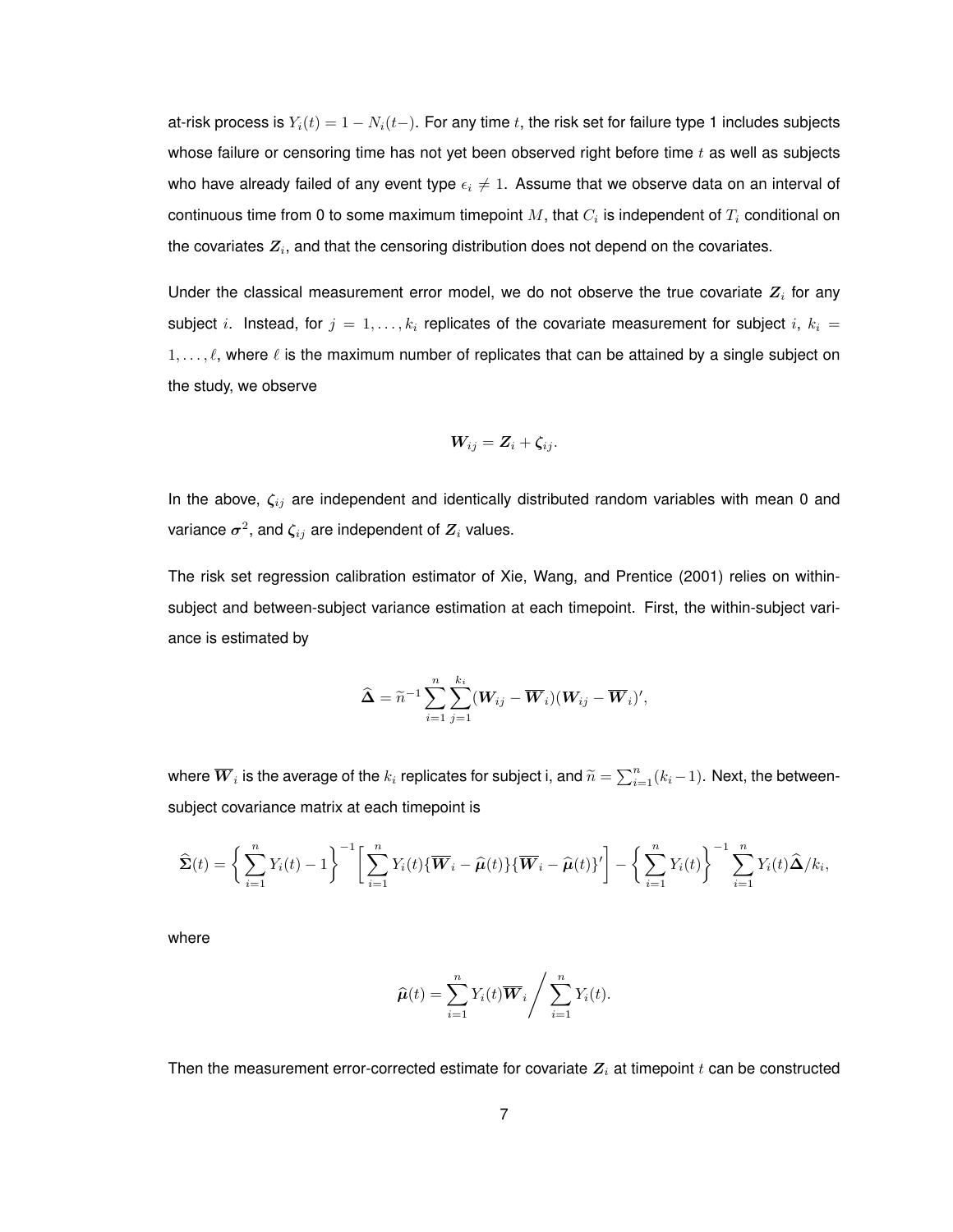in the following way:

$$
\widehat{Z}_i(t) = \widehat{\eta}_{k_i}(t) + \widehat{\tau}_{k_i}(t)\overline{W}_i,
$$
\n(2.2)

where

$$
\widehat{\eta}_{k_i}(t) = \widehat{\Delta} k_i^{-1} \{ \widehat{\Sigma}(t) + \widehat{\Delta} k_i^{-1} \}^{-1} \widehat{\mu}(t)
$$
  
and  

$$
\widehat{\tau}_{k_i}(t) = \widehat{\Sigma}(t) \{ \widehat{\Sigma}(t) + \widehat{\Delta} k_i^{-1} \}^{-1}.
$$

The estimate  $\widehat{Z}_i(t)$  can be thought of heuristically as the sum of two quantities: first, the observed overall covariate mean at time t attenuated by the proportion of the total variance attributable to within-subject variability; second, the observed covariate mean for subject i attenuated by the proportion of the total variance attributable to between-subject variability. Xie, Wang, and Prentice (2001) note that the above can be obtained through a least squares estimation procedure, or by temporarily assuming that  $(\boldsymbol{Z}_i, \boldsymbol{W}_i)$  have a joint normal distribution, in which case  $\boldsymbol{Z}_i(t)$  is the conditional expectation of  $Z_i$  given  $\overline{W}_i$  at time  $t$ . Furthermore, this method can accommodate covariates measured without error along with those measured with error. For simplicity of notation, covariates measured without error can be included in the vector  $\boldsymbol{W}_{i},$  so that the off-diagonal elements of  $\boldsymbol{\Sigma}(t)$ capture the covariance among all covariates. Since there is no within-subject variability for those covariates measured without error, the corresponding elements of  $\widehat{\Delta}$  are 0.

We propose a new estimating equation to simultaneously account for covariate measurement error and competing risks. Our proposed estimating equation is based on the subdistribution hazard ratio estimator proposed by Fine and Gray for competing risks, with the modification that each covariate  $Z_i$  is replaced with its RRC estimate,  $Z_i(t)$ , which is the estimated expected value of  $Z_i$  at each timepoint. Let  $r_i(t) = I\{C_i \geq (X_i \wedge t)\}\$  and  $w_i(t) = r_i(t)\widehat{G}(t)/\widehat{G}(X_i \wedge t)$ , as defined in Fine and Gray (1999), where  $G(t)$  is the survival function associated with the censoring process, and  $\widehat{G}(t)$ is its Kaplan-Meier estimator. Consider the Cox model  $\lambda_1(t;\bm{Z})=\lambda_{10}(t)exp(\bm{\beta}^T\bm{Z}),$  where  $\lambda_{10}(t)$  is the baseline hazard for failure type 1, and  $\beta$  is a s x 1 vector of regression coefficients. The new estimator  $\widehat{\beta}_{C-RRC}$  is the solution to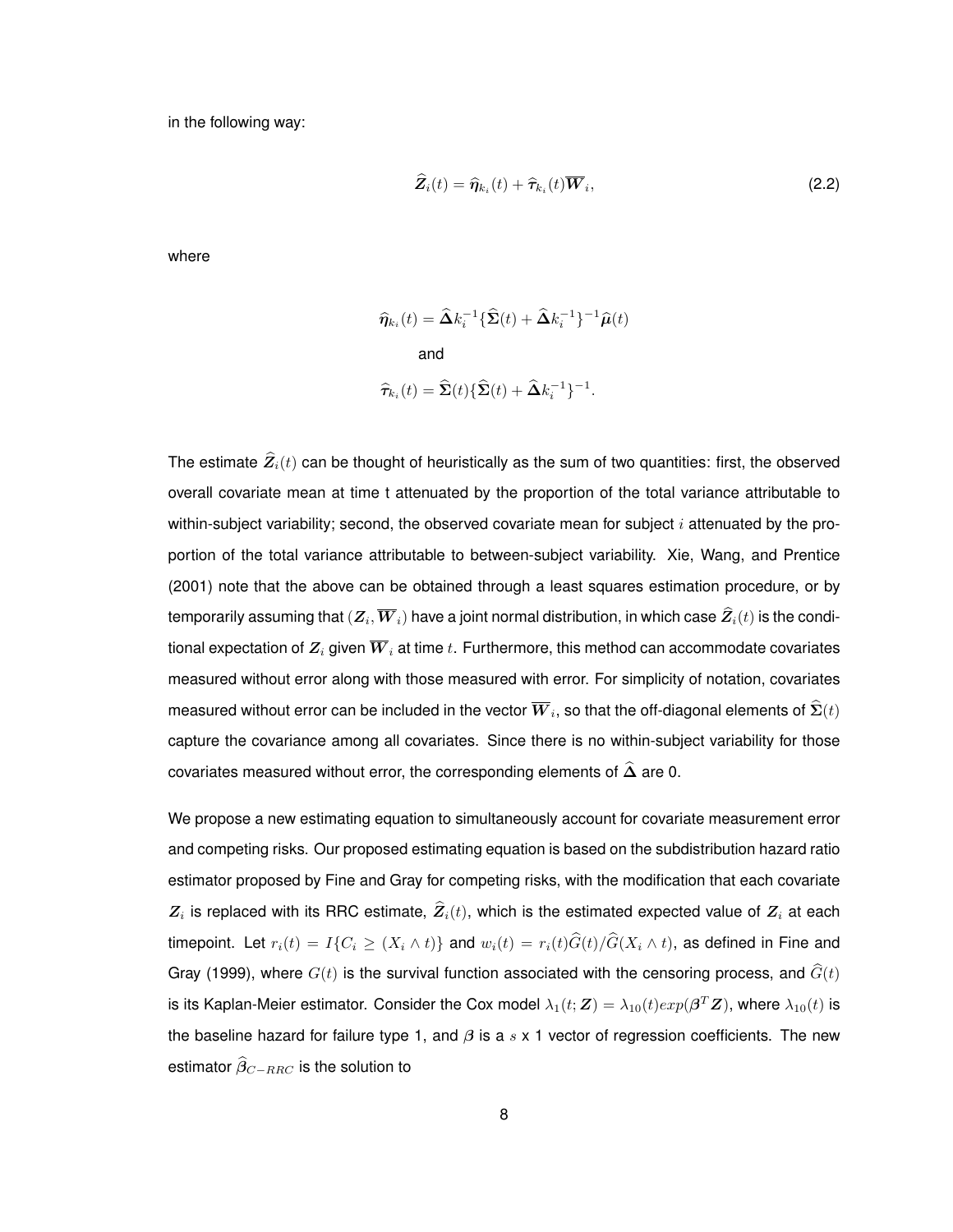$$
\boldsymbol{U}_{C-RRC}(\boldsymbol{\beta}) = \sum_{i=1}^{n} \int_{0}^{M} \left\{ \widehat{\boldsymbol{Z}}_{i}(t) - \frac{\sum_{j=1}^{n} w_{j}(t) Y_{j}(t) \widehat{\boldsymbol{Z}}_{j}(t) exp(\boldsymbol{\beta}^{T} \widehat{\boldsymbol{Z}}_{j}(t))}{\sum_{j=1}^{n} w_{j}(t) Y_{j}(t) exp(\boldsymbol{\beta}^{T} \widehat{\boldsymbol{Z}}_{j}(t))} \right\} w_{i}(t) dN_{i}(t).
$$
 (2.3)

A shorthand for this equation can be created by defining the following:

$$
\widehat{\pmb{S}}^{(p)}(\pmb{\beta},t)=n^{-1}\sum_{j=1}^n w_j(t)Y_j(t)\widehat{\pmb{Z}}_j(t)^{\otimes p}exp(\pmb{\beta}^T\widehat{\pmb{Z}}_j(t)), \text{ for } p=0,1,2.
$$

A substitution is then made in the equation for  $p = 0,1$ , producing

$$
\boldsymbol{U}_{C-RRC}(\boldsymbol{\beta}) = \sum_{i=1}^{n} \int_{0}^{M} \left\{ \widehat{\boldsymbol{Z}}_{i}(t) - \frac{\widehat{\boldsymbol{S}}^{(1)}(\boldsymbol{\beta},t)}{\widehat{\boldsymbol{S}}^{(0)}(\boldsymbol{\beta},t)} \right\} w_{i}(t) dN_{i}(t).
$$

Using established convergence in Xie, Wang, and Prentice (2001), it can be noted that  $\widehat{\beta}_{C-RRC} \stackrel{p}{\to}$  $\beta^*$  as  $n\to\infty$ , where  $\beta^*\neq\beta_0$  and  $\beta_0$  is the true value of  $\beta.$  Therefore, our new estimator will retain some asymptotic bias in estimation. However, we will show through simulations that this bias is very small under a variety of practical situations. We also show that our new estimator significantly reduces the bias of the subdistribution hazard ratio estimator.

Additionally, we show in Appendix A.1 that  $n^{-1/2} U_{C-RRC}(\beta)$  is asymptotically equivalent to a sum of independent, identically distributed random variables. Therefore,

 $n^{1/2}(\widehat{\beta}_{C-RRC}-\beta^*)$  is asymptotically normally distributed with mean 0 and covariance matrix  $A^{-1}(\beta^*)B(\beta^*)A^{-1}(\beta^*)$  as  $n\to\infty$ . Definitions of matrices A and B along with their consistent estimates are provided in A.1. This asymptotic variance is used to obtain standard error estimates of the proposed estimator in the simulations and data example.

### 2.3. Simulation

A cohort of  $n = 200$  subjects was generated along with failure times, censoring times, and failure types according to the algorithm described in Fine and Gray (1999). To detail the algorithm, a single covariate was generated for each subject, and  $H = 2$  failure types were considered. Denote  $\beta_0$  the true regression coefficient for type 1 failures, the event of interest;  $\beta_2$  is the true regression coefficient for type 2 failures, the nuisance event. The subdistribution for type 1 failure was generated from an exponential mixture distribution as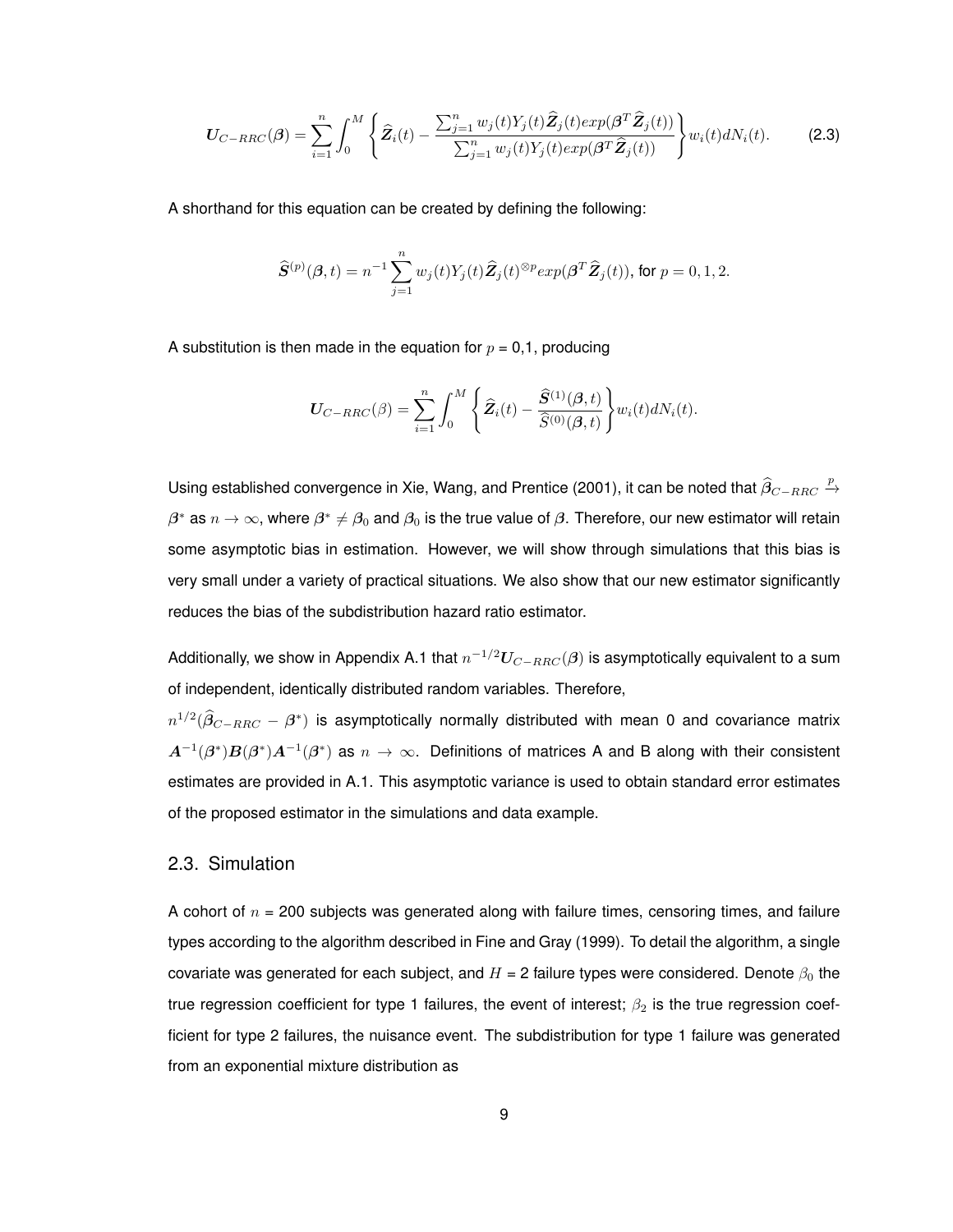$$
P(T_i \le t, \epsilon_i = 1 | Z_i) = 1 - [1 - p\{1 - exp(-t)\}]^{exp(\beta_0^T Z_i)}.
$$

where  $p$  is a parameter specifying the mixture weight. Following this,  $P(\epsilon_i = 1|Z_i)$  can be obtained by taking the limit as  $t \to \infty$  to obtain

$$
P(\epsilon_i = 1 | Z_i) = 1 - (1 - p)^{exp(\beta_0^T Z_i)}.
$$

Then, t can be solved for using the relation  $P(T_i \le t, \epsilon_i = 1 | Z_i) = P(T_i \le t | \epsilon_i = 1, Z_i) P(\epsilon_i = 1)$  $1|Z_i|$  and the fact that  $P(T_i \leq t | \epsilon_i = 1, Z_i)$  is a uniform(0,1) random variable. Type 2 failure times were generated from an exponential distribution with rate parameter  $exp(\beta_2^TZ_i)$ . Failure type was ultimately decided using a Bernoulli distribution with probability parameter  $P(\epsilon_i = 1 | Z_i)$ . All values for  $\widehat{\beta}_{SHR}$ , the logarithm of the subdistribution hazard ratio estimator, were obtained using the cmprsk package in R version 3.3.2. Since this package does not accommodate replicate data, we used the median of the replicate covariate values for each subject in the calculation of  $\beta_{SHR}$ . Varying degrees of measurement error were applied using the noise-to-signal ratio (NSR), calculated as  $(\sigma^2/k)/\text{Var}(Z)$ , where k is the number of replicates per subject. In all simulations, k = 4 and the distribution of Z was chosen such that  $Var(Z) = 1$ . Therefore, in these simulations, we vary the NSR by varying only  $\sigma^2$ . An NSR value of 0.05 was chosen to emulate the magnitude of measurement error variance in our data example. Values of 0.2, 1, and 4 were chosen for  $\sigma^2$ , to produce respective NSR values of 0.05, 0.25, and 1. All results were obtained using 1000 simulation replicates. The standard error for  $\widehat{\beta}_{C-RRC}$  was calculated using the formula for the asymptotic variance of the estimator found in Appendix A.1. Tables 2.1 and 2.2 display the bias  $(\widehat{\beta}-\beta_0)$ , empirical standard deviation of estimates across the 1000 simulation runs (SD), estimated standard error (SE) obtained from asymptotic variance, mean squared error (MSE), and coverage of 95% confidence intervals (COV).

The results of the first simulation are displayed in Table 2.1.  $Z$  is distributed as  $N(0,1)$ . Censoring times were generated from a uniform(0.5,2) distribution and  $p$  set to 0.3, to produce approximately 30% censoring. Values of  $\beta_0$  were chosen to give a hazard ratio of 2 and 3, respectively. In all simulations,  $\beta_0$  and  $\beta_2$  (not shown) are equal. It is apparent that the bias of  $\widehat{\beta}_{SHR}$  exceeds that of  $\widehat{\beta}_{C-RRC}$  in every parameter combination. In fact, the bias of  $\widehat{\beta}_{SHR}$  increases to roughly 50% of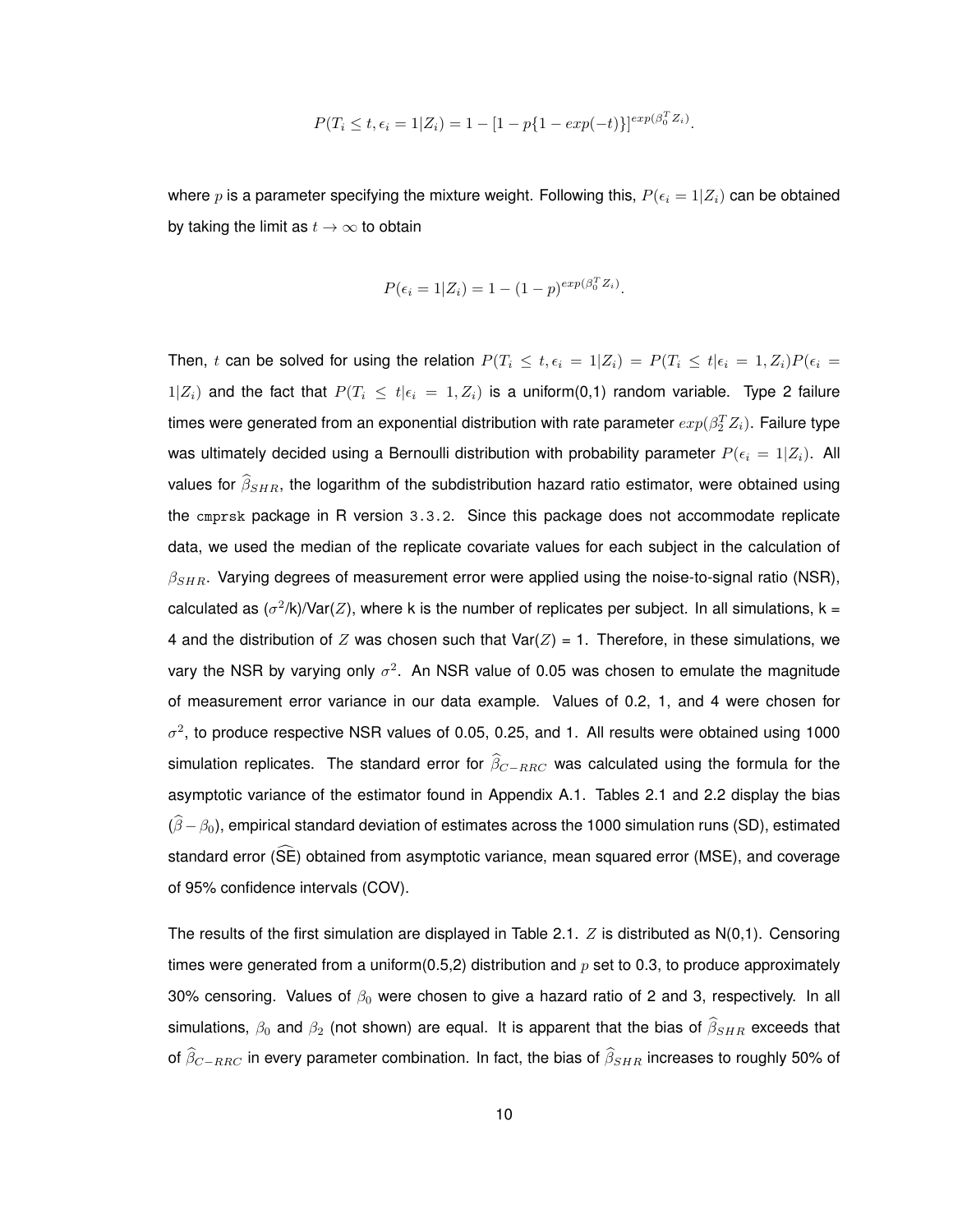Table 2.1:  $\widehat{\beta}_{C-RRC}$  is the proposed estimator;  $\widehat{\beta}_{SHR}$  is the logarithm of the subdistribution hazard ratio estimator. Bias =  $\widehat{\beta} - \beta_0$ . SD = empirical standard deviation of estimates across the 1000 simulation runs.  $\widehat{SE}$  = estimated standard error. MSE = mean squared error. COV = coverage of 95% confidence intervals. In all simulations,  $\beta_2$  (not shown) is equal to  $\beta_0$ . Z is a N(0,1) random variable. NSR = noise-to-signal ratio, defined as  $(\sigma^2/k)/\text{Var}(Z)$ , where each subject has k = 4  $replicates.$  HR = hazard ratio.

|                   |                      | $n = 200$       |                         |                                |                              |                           |                         |
|-------------------|----------------------|-----------------|-------------------------|--------------------------------|------------------------------|---------------------------|-------------------------|
|                   |                      | $NSR = 0.05$    |                         | $NSR = 0.25$                   |                              | $NSR = 1.00$              |                         |
| $\beta_0$         | Parameter            | $\beta_{C-RRC}$ | $\widehat{\beta}_{SHR}$ | ∼<br>$\widehat{\beta}_{C-RRC}$ | ∼<br>$\widehat{\beta}_{SHR}$ | $\widehat{\beta}_{C-RRC}$ | $\widehat{\beta}_{SHR}$ |
| $0.6931$ (HR = 2) | <b>Bias</b>          | 0.010           | $-0.027$                | 0.012                          | $-0.140$                     | 0.360                     | $-0.355$                |
|                   | <b>SD</b>            | 0.161           | 0.152                   | 0.183                          | 0.139                        | 0.276                     | 0.109                   |
|                   | $Mean(\widehat{SE})$ | 0.156           | 0.147                   | 0.176                          | 0.134                        | 0.263                     | 0.105                   |
|                   | <b>MSE</b>           | 0.024           | 0.022                   | 0.031                          | 0.038                        | 0.070                     | 0.137                   |
|                   | 95% COV              | 0.943           | 0.930                   | 0.938                          | 0.784                        | 0.957                     | 0.107                   |
| 1.0986 (HR = 3)   | <b>Bias</b>          | 0.007           | $-0.054$                | $-0.005$                       | $-0.255$                     | 0.013                     | $-0.603$                |
|                   | <b>SD</b>            | 0.170           | 0.158                   | 0.194                          | 0.140                        | 0.324                     | 0.104                   |
|                   | $Mean(\hat{SE})$     | 0.159           | 0.149                   | 0.184                          | 0.133                        | 0.308                     | 0.101                   |
|                   | <b>MSE</b>           | 0.025           | 0.025                   | 0.034                          | 0.083                        | 0.095                     | 0.374                   |
|                   | 95% COV              | 0.939           | 0.917                   | 0.940                          | 0.483                        | 0.938                     | 0.001                   |

the value of  $\beta_0$  when  $\sigma^2$  increases. When the NSR is 0.05 (very small measurement error), the bias from  $\widehat{\beta}_{SHR}$  is small. The standard error from  $\widehat{\beta}_{C-RRC}$  is only marginally larger than that from  $\widehat{\beta}_{SHR}$ . The MSE are almost identical for both methods. When the NSR is 0.25 or higher (moderate to large measurement error),  $\widehat{\beta}_{SHR}$  exhibits considerable bias and the corresponding confidence interval is very inaccurate.  $\widehat{\beta}_{C-RRC}$  performs well with little bias and excellent confidence interval coverage.  $\widehat{\beta}_{C-RRC}$  has a larger standard error than  $\widehat{\beta}_{SHR}$  due to an additional component to be estimated in its score equation. However, MSE( $\widehat{\beta}_{C-RRC}$ ) is smaller than MSE( $\widehat{\beta}_{SHR}$ ), indicating that the increase in bias of  $\widehat{\beta}_{SHR}$  is large enough to overcome its smaller standard error. This is evident in the fact that the coverage probability for  $\widehat{\beta}_{SHR}$  plummets to 0 quite quickly, particularly at large values of  $\beta_0$  and large  $\sigma^2$ . The coverage probability for  $\widehat{\beta}_{C-RRC}$  holds near or above 90% for all simulations. This stark difference in coverage reveals that confidence intervals for  $\widehat{\beta}_{SHR}$ should generally not be trusted in practice when the dataset contains a moderate to large amount of measurement error, despite the fact that the confidence intervals for  $\widehat{\beta}_{C−RRC}$  under the same conditions will be slightly wider. Therefore, we can consider both the confidence intervals and the point estimates from  $\widehat{\beta}_{C-RRC}$  to be more robust to unfavorable conditions than  $\widehat{\beta}_{SHR}$ .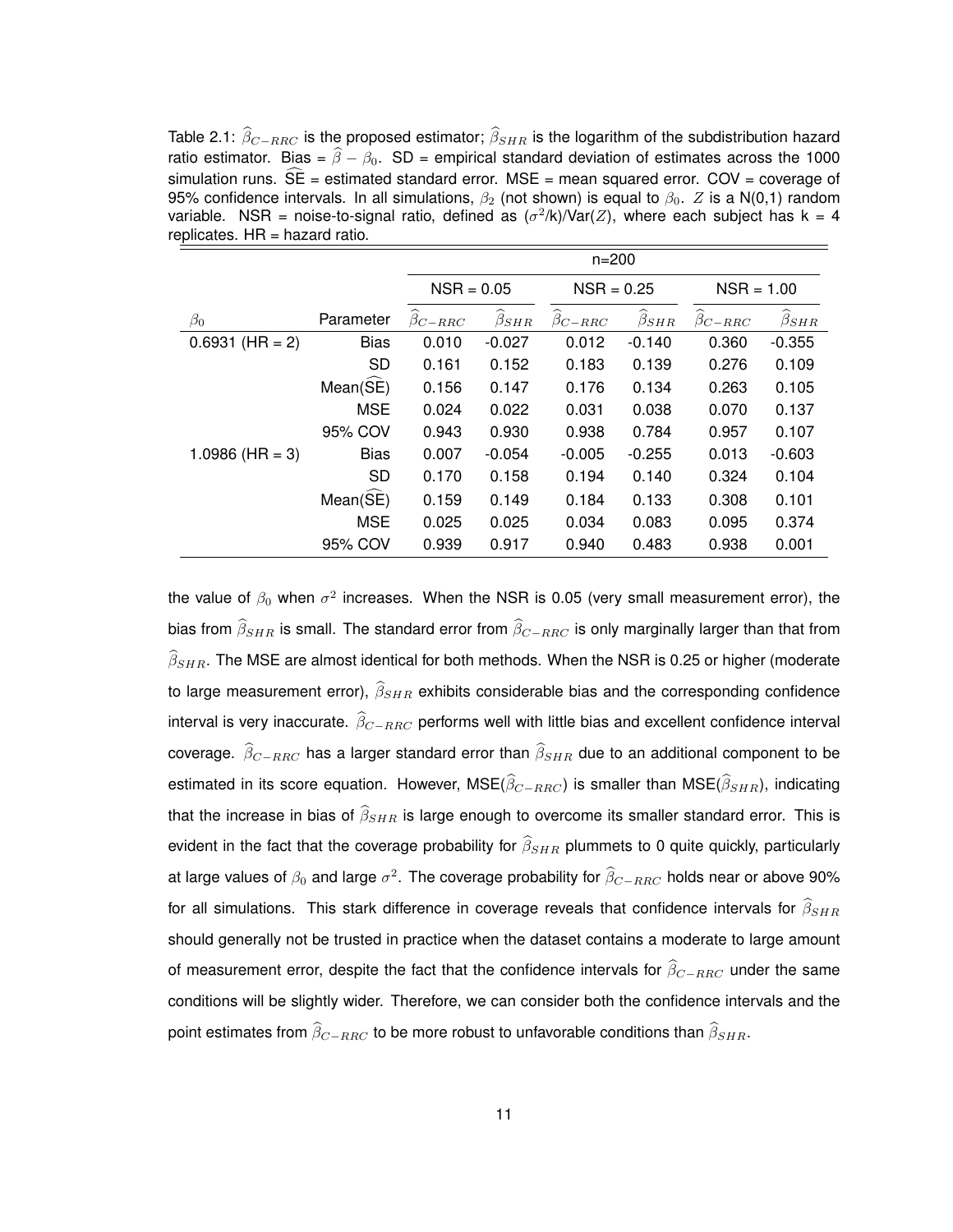Table 2.2:  $\widehat{\beta}_{C-RRC}$  is the proposed estimator;  $\widehat{\beta}_{SHR}$  is the logarithm of the subdistribution hazard ratio estimator. Bias =  $\widehat{\beta} - \beta_0$ . SD = standard deviation of estimates across the 1000 simulation runs.  $SE = standard error$ .  $MSE = mean squared error$ .  $COV = coverage of 95% confidence$ runs. SE = standard error. MSE = mean squared error. COV = coverage of 95% confidence<br>intervals. In all simulations,  $\beta_2$  (not shown) is equal to  $\beta_0$ . Z is a uniform(0,  $\sqrt{12}$ ) random variable. NSR = noise-to-signal ratio, defined as  $(\sigma^2/k)/\text{Var}(Z)$ , where each subject has k = 4 replicates. HR = hazard ratio.

|                   |                  | $n = 200$                 |                              |                      |                              |                                |                         |  |
|-------------------|------------------|---------------------------|------------------------------|----------------------|------------------------------|--------------------------------|-------------------------|--|
|                   |                  |                           | $NSR = 0.05$                 |                      | $NSR = 0.25$                 |                                | $NSR = 1.00$            |  |
| $\beta_0$         | Parameter        | $\widehat{\beta}_{C-RRC}$ | ∼<br>$\widehat{\beta}_{SHR}$ | ∼<br>$\beta_{C-RRC}$ | ∼<br>$\widehat{\beta}_{SHR}$ | ∼<br>$\widehat{\beta}_{C-RRC}$ | $\widehat{\beta}_{SHR}$ |  |
| $0.6931$ (HR = 2) | <b>Bias</b>      | 0.003                     | $-0.031$                     | $-0.014$             | $-0.156$                     | $-0.009$                       | $-0.369$                |  |
|                   | <b>SD</b>        | 0.209                     | 0.198                        | 0.218                | 0.169                        | 0.302                          | 0.126                   |  |
|                   | Mean(SE)         | 0.198                     | 0.188                        | 0.209                | 0.162                        | 0.287                          | 0.122                   |  |
|                   | <b>MSE</b>       | 0.039                     | 0.036                        | 0.044                | 0.051                        | 0.083                          | 0.151                   |  |
|                   | 95% COV          | 0.945                     | 0.942                        | 0.935                | 0.814                        | 0.944                          | 0.172                   |  |
| 1.0986 (HR = 3)   | <b>Bias</b>      | $-0.014$                  | $-0.073$                     | $-0.049$             | $-0.285$                     | $-0.039$                       | $-0.620$                |  |
|                   | SD               | 0.159                     | 0.149                        | 0.177                | 0.127                        | 0.307                          | 0.093                   |  |
|                   | $Mean(\hat{SE})$ | 0.157                     | 0.147                        | 0.170                | 0.123                        | 0.277                          | 0.089                   |  |
|                   | <b>MSE</b>       | 0.025                     | 0.027                        | 0.031                | 0.097                        | 0.078                          | 0.393                   |  |
|                   | 95% COV          | 0.952                     | 0.907                        | 0.927                | 0.350                        | 0.905                          | 0.001                   |  |

In Table 2.2, the same simulation was performed with covariates generated from a

uniform(0, $\sqrt{12}$ ) distribution, to assess the performance of the estimator under non-normally distributed covariates. The upper limit of the uniform distribution was chosen to guarantee that the covariate has a variance of 1. Censoring was maintained at approximately 25%, with censoring times generated from a uniform(0.2,1) distribution and  $p = 0.1$ . Once again, we see that the 95% coverage probability of  $\widehat{\beta}_{SHR}$  falls well below 95%, particularly at increasing magnitudes of  $\beta_0$  and  $\sigma^2$ . This implies that confidence intervals obtained from this method without accounting for measurement error will not give the desired coverage. In contrast,  $\widehat{\beta}_{C-RRC}$  once again performs well, with a larger standard error but stable MSE. All simulations were performed with  $n = 200$  subjects and repeated with  $n = 100$  subjects to demonstrate the performance of the estimators at a smaller sample size ( $n=100$  results are included in Appendix A.2). All results were similar between the two sample sizes.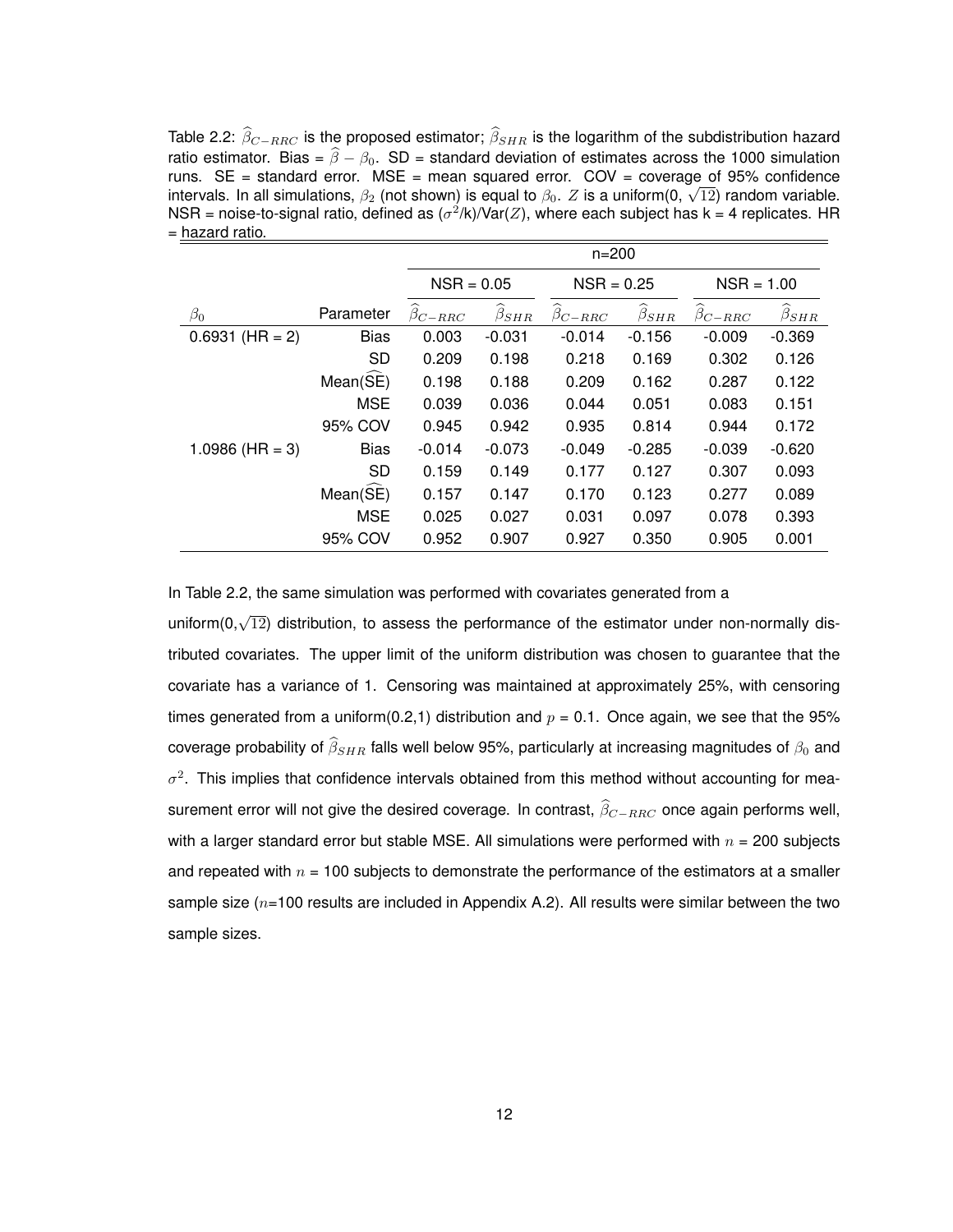## 2.4. Analysis of Association Between CSF Biomarkers and Risk of Conversion to AD

Motiving data comes from the Alzheimer's Disease Neuroimaging Initiative (ADNI), a multisite, ongoing longitudinal study which validates the use of biomarkers for AD diagnosis and clinical trials (Weiner et al., 2012). This example analyzes data collected from the start of the study in 2004 up to September 1, 2016. Our primary scientific question is how CSF biomarkers are related to the risk of conversion to AD. Each patient underwent at least one CSF collection; most patients returned annually for subsequent collections. Samples of CSF were divided into many subsamples, and all but one were frozen immediately after collection. When a patient returned for the next collection, one of the previous subsamples was processed and CSF biomarkers were measured. Therefore, each patient's number of replicates of the baseline measurement is equal to the number of visits. In addition to biomarker collection, patients also underwent a clinical exam at each visit. Conversion to AD was recorded based on clinical exams. The event of interest is first diagnosis of AD; death is considered the competing event. Time 0 is defined as study entry. A total of 1064 subjects entered the study without AD; of those, 211 converted to AD during the study, and 79 died without conversion to AD. This results in a ratio of death to AD of 0.37, which is comparable to the ratio of nuisance event to event of interest featured in Fine and Gray (1999), which was 0.42. The sample of patients is largely elderly, with mean age 73 (SD = 7.1). Patients without a record of death or conversion to AD were considered right-censored at the date of the most recent clinical cognitive exam. Demographics are summarized by gender in Table 2.3.

The methods of Section 2.2 were implemented to answer the above scientific question. In this situation, censoring does not include death, but includes random occurrences, such as moving geographic locations, that may lead to a loss to follow-up. Therefore, the study design does not lead us to believe that the censoring distribution depends on the covariates. Because recent literature cites evidence that abnormalities in amyloid- $\beta$  (A $\beta$ ) are detectable earlier in the disease stage than abnormalities of other CSF biomarkers (Jack et al., 2010),  $A\beta$  was chosen as the CSF biomarker covariate for this model. The original unit of measurement for  $A\beta$  is pg/mL, but the variable was rescaled by dividing each value by 100 to allow easier interpretation. Tables 2.3 and 2.4 reflect the rescaled values. The remaining covariates, which are not assumed to have measurement error, are gender, age (years) at study entry, education (years), and presence of ApoE4 gene. The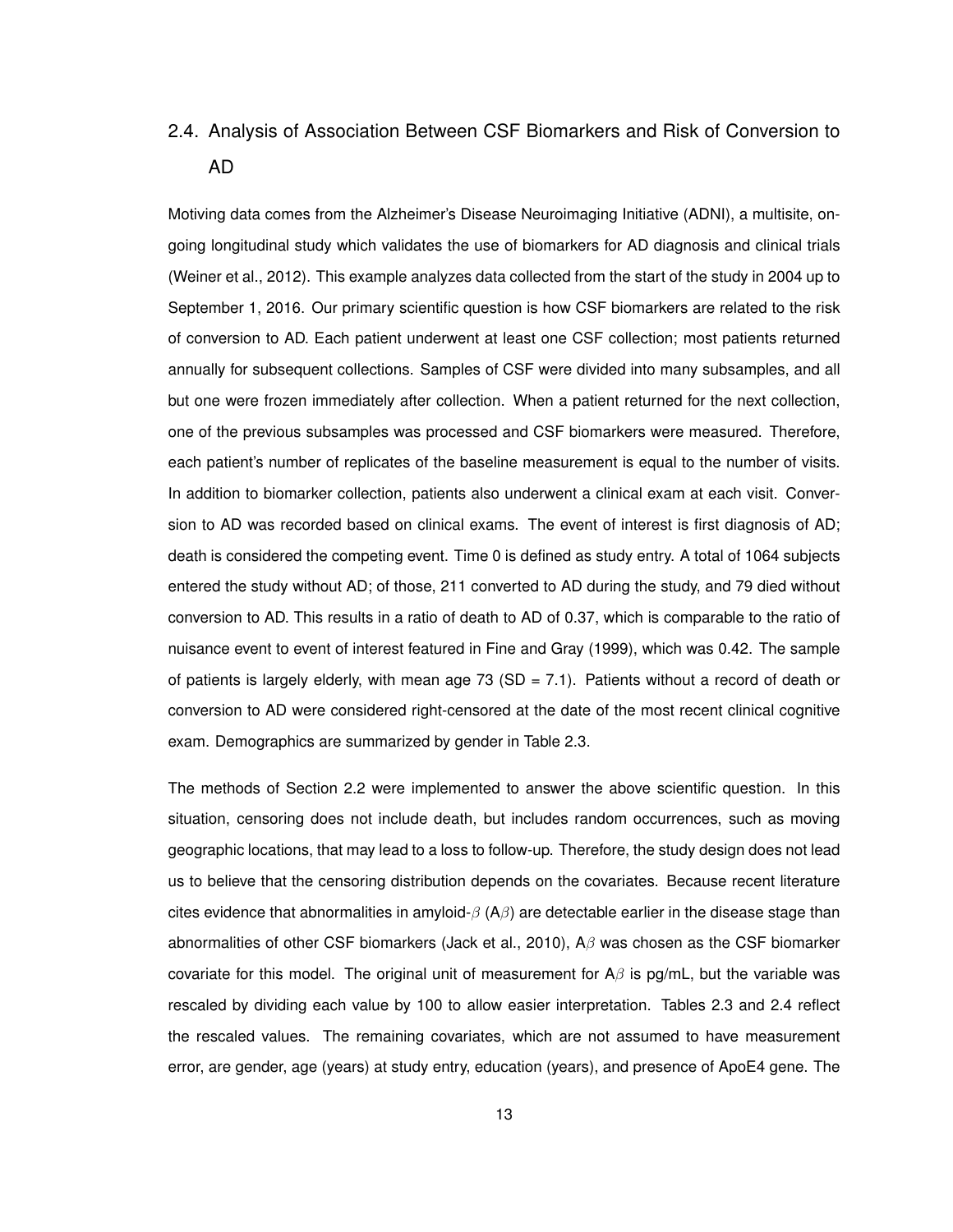| Predictor                          | Male              | Female         |
|------------------------------------|-------------------|----------------|
| N                                  | 587               | 477            |
| CSF $A\beta$ (100 pg/mL)           | 1.76(0.56)        | 1.80(0.55)     |
| Age (years)                        | 74.0 (7.0)        | $72.2$ $(7.1)$ |
| Education (years)                  | $16.6$ $(2.8)$    | $15.5$ $(2.7)$ |
| ApoE4                              |                   |                |
| 0                                  | 325 (55.4%)       | (56.8%)<br>271 |
| 1                                  | $(34.8\%)$<br>204 | 169<br>(35.4%) |
| 2                                  | $(9.9\%)$<br>58   | 37<br>(7.8%)   |
| Conversions to AD (Yes/No)         | 126               | 85             |
| Deaths (Yes/No)                    | 53                | 26             |
| Ratio of Death Counts to AD Counts | 0.42              | 0.31           |

Table 2.3: Continuous variables summarized with mean and standard deviation in parentheses; categorical variables summarized with counts and percentages in parentheses.

corresponding elements of  $\hat{\Delta}$  are 0 for these covariates measured without error; thus, it can be seen in equation 2.2 that  $\bm{Z}_i(t) = \overline{\bm{W}}_i, \forall i, t,$  for all covariates except A $\beta$ . To calculate the NSR for this dataset, we obtained  $\widehat{\Sigma}(t)$  evaluated at t = 0, the baseline measurement. We consider  $\widehat{\Sigma}(t)$ evaluated at  $t = 0$  to be an appropriate estimate for  $Var(Z)$ , because all subjects are in the risk set at baseline. We calculated  $\widehat{\text{Var}}(Z) = 0.2725$  and  $\widehat{\Delta} = 0.0198$ . The NSR is then  $\widehat{\Delta}/\widehat{\text{Var}}(Z) =$ 0.07, as noted in Section 2.3. This low NSR is consistent with NSRs found across normal, MCI, and AD patients in other published studies using ADNI data (White, Shaw, and Xie, 2016). Results can be found in Table 2.4. Ties in event times were accounted for using Breslow's approximation (Kalbfleisch and Prentice, 1980). For the subdistribution model, each subject's single A $\beta$  value was taken to be the median of his/her baseline replicate values. To assess the assumption of additive measurement error, we employed the procedure of (White and Xie, 2013), by plotting intra-subject standard deviations against means (not shown). We found no discernible patterns, indicating that the additive error assumption is not violated.

We have seen in Section 2.3 that  $\widehat{\beta}_{SHR}$  has small bias when the measurement error in the dataset is small, a condition which holds in this example. In this analysis, both  $\widehat\beta_{C-RRC}$  and  $\widehat\beta_{SHR}$  are comparable in both magnitude and standard error; however, we do see attenuation toward 0 of  $\widehat{\beta}_{SHR}$ . Furthermore, the confidence intervals for the  $A\beta$  coefficient do not include 0 by either method. Whether an investigator uses the proposed method or the SHR method, he or she would conclude that lower levels of A $\beta$  are significantly associated with risk of conversion to AD, a conclusion which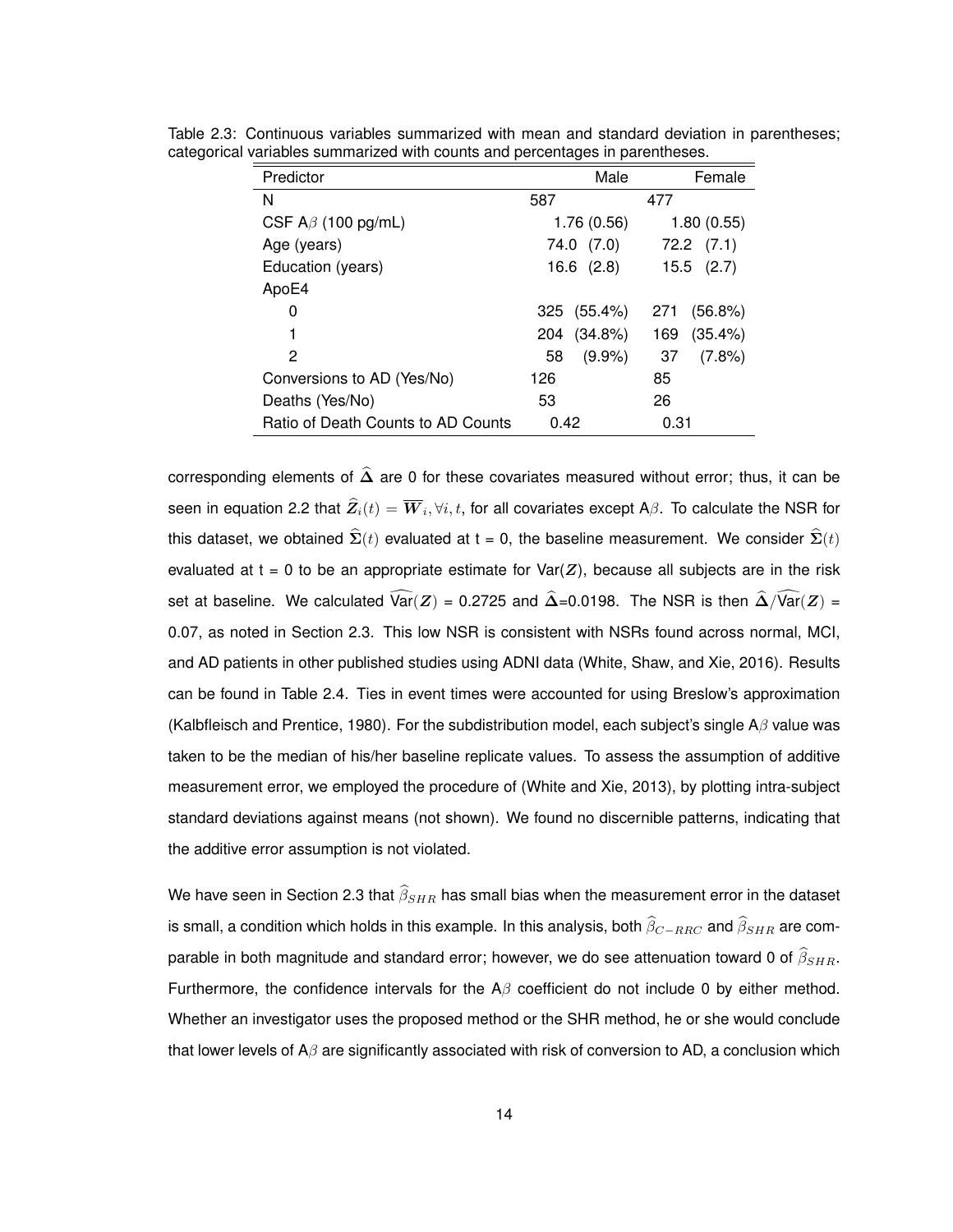|               | $\beta_{C-RRC}$ |           |                    | ~<br>$\beta_{SHR}$ |                         |                    |  |
|---------------|-----------------|-----------|--------------------|--------------------|-------------------------|--------------------|--|
| Predictor     | Estimate        | <b>SE</b> | 95% CI             | Estimate           | $\widehat{\mathsf{SE}}$ | 95% CI             |  |
| CSF A $\beta$ | $-1.525$        | 0.190     | $(-1.897, -1.152)$ | $-1.426$           | 0.175                   | $(-1.768, -1.083)$ |  |
| Age           | $-0.013$        | 0.011     | $(-0.035, 0.009)$  | $-0.012$           | 0.011                   | $(-0.034, 0.010)$  |  |
| Gender        | 0.081           | 0.148     | $(-0.209, 0.372)$  | 0.088              | 0.148                   | $(-0.202, 0.378)$  |  |
| Education     | $-0.003$        | 0.026     | $(-0.054, 0.048)$  | $-0.004$           | 0.026                   | $(-0.055, 0.047)$  |  |
| ApoE4         | 0.169           | 0.116     | $(-0.057, 0.396)$  | 0.210              | 0.112                   | $(-0.009, 0.430)$  |  |

Table 2.4:  $\widehat{\beta}_{C-RRC}$  is the proposed estimator;  $\widehat{\beta}_{SHR}$  is the logarithm of the subdistribution hazard ratio estimator.  $\widehat{SE}$  = estimated standard error.  $CI$  = confidence interval

is consistent with previous studies (Shaw et al., 2011). The similarity between these two estimates is confirmed in the simulation results of Section 2.3, where it was shown that bias for  $\widehat{\beta}_{SHR}$  is low and the coverage probability is above 90% for both methods with a low NSR of 0.05. As we can see from Section 2.3, the proposed method works well, removing bias and leading to valid conclusions, regardless of the magnitude of measurement error variance. While the subdistribution model has similar conclusions in this data example due to the small amount of measurement error, it does not make full use of the available replicate dataset and runs the risk of generating incorrect conclusions if the measurement error were larger. Thus, we recommend using the proposed method whenever covariate replicate data is available in practice.

### 2.5. Discussion

The proposed method implemented in this paper removes bias incurred by the subdistribution hazard ratio estimator caused by covariates measured with error. It accomplishes this by recalibrating at each time where an event of interest occurred, using only the subjects in the risk set at that time. It is evident in Section 2.3 that this bias of  $\widehat{\beta}_{SHR}$  is significant, especially when the amount of measurement error is moderate or large. Furthermore, the coverage probability of the subdistribution model is very sensitive to both measurement error and the magnitude of the true regression coefficients. Although the subdistribution model has been groundbreaking in addressing competing risks, this bias can be removed almost completely by simultaneously accounting for covariate measurement error. Our proposed method has robust coverage probability that is only marginally impacted by extreme conditions, and remains high under reasonable circumstances. Additionally, the MSE for our proposed method is better than or on par with that of  $\widehat{\beta}_{SHR}$ . This indicates that the increased variance that results from estimating an extra component of the score equation does not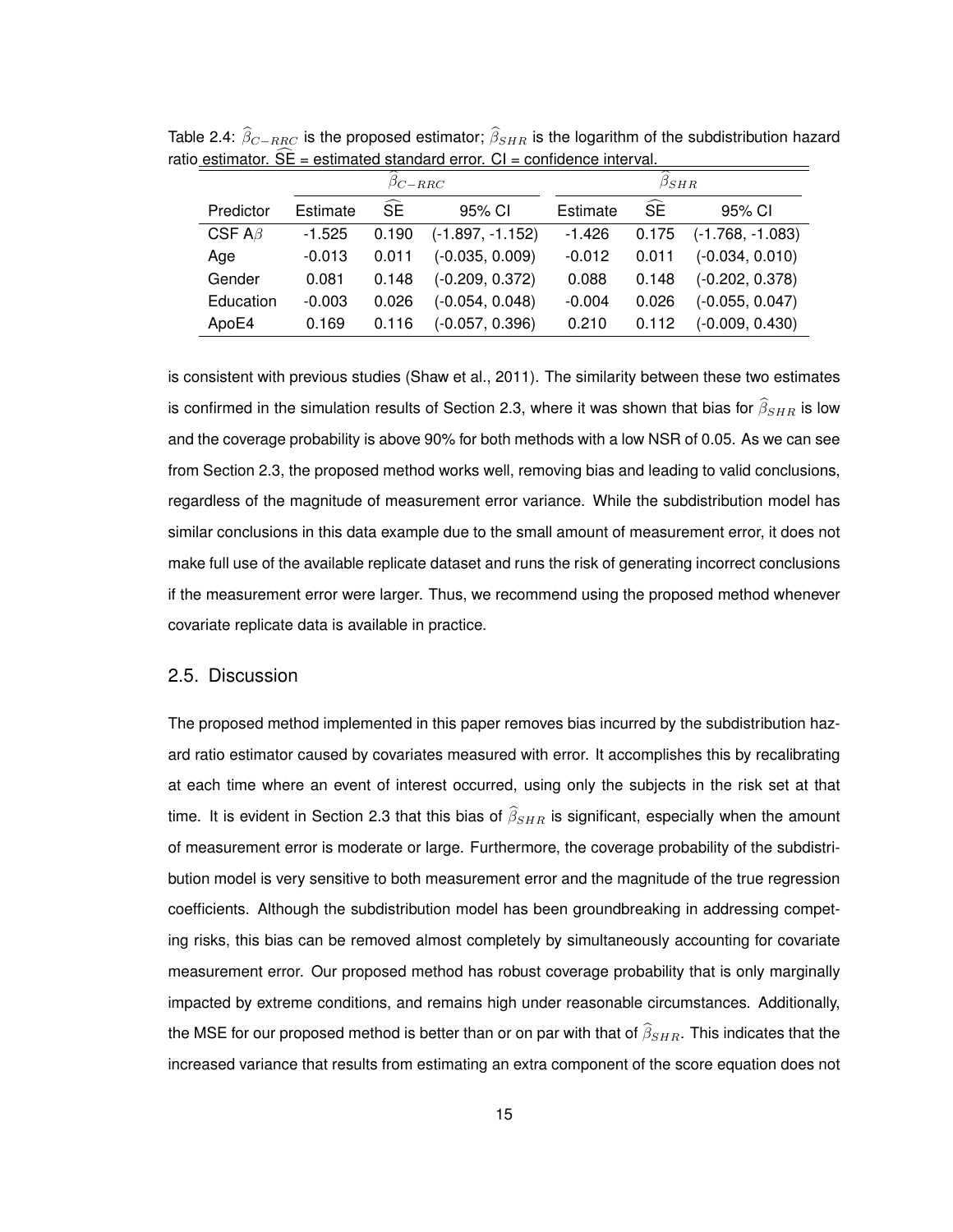eclipse the decrease in bias. We recommend use of our proposed method whenever replicate data is available, as our method will provide valid conclusions in the presence of measurement error whose variance ranges from small to large in magnitude.

Although not presented in this paper, our proposed method can be extended to incorporate lefttruncated data, which often occurs in studies where patients have delayed entry into the study (i.e., entering after time 0). In this situation, the risk set can be redefined to include only subjects who entered after the truncation time, in addition to the risk set constraints described in Section 2.2. Although we present the proposed method in the context of time independent covariates, it is straightforward to model time-dependent covariates by recalibrating in a similar fashion. There are some limitations to our method which require further exploration. First, our method requires replicate data. Not all subjects need to have more than one replicate, but it is necessary that a subset of them do. Replicate data is available from ADNI, but other studies may have more difficulty accessing or collecting replicate data. However, our method can be extended to include external validation datasets to circumvent this problem. Second, our method assumes a classical measurement error model, where errors are additive and independent. Our method can be extended to encompass correlated measurement errors, for situations where the classical measurement error model is not appropriate. However, even when we use the classical measurement error model, we do not require that the measurement error or covariates be normally distributed. This is because the RRC estimates can be derived using a least squares method, rather than assuming normality, as mentioned in Section 2.2 (Xie, Wang, and Prentice, 2001).

The methods in this paper carry important clinical implications. Failure to employ a robust estimation method will often result in misleading or incorrect conclusions. In a clinical setting, this can lead to squandering valuable resources by treating too many patients whose risk for conversion to AD was overestimated, or neglecting to treat patients whose true risk for AD was underestimated. In either case, the burden that AD imposes on patients, families, caregivers, and society will potentially increase. Additionally, as the intricate relationship between biomarkers and AD becomes better understood, it is paramount that statistical methods can remain on par with ongoing medical advances. By accounting for covariate measurement error in the presence of competing risks, we can utilize a reliable and accurate estimation procedure which addresses these challenges. Our method can be applied to any disease study with measurement error-prone biomarkers and a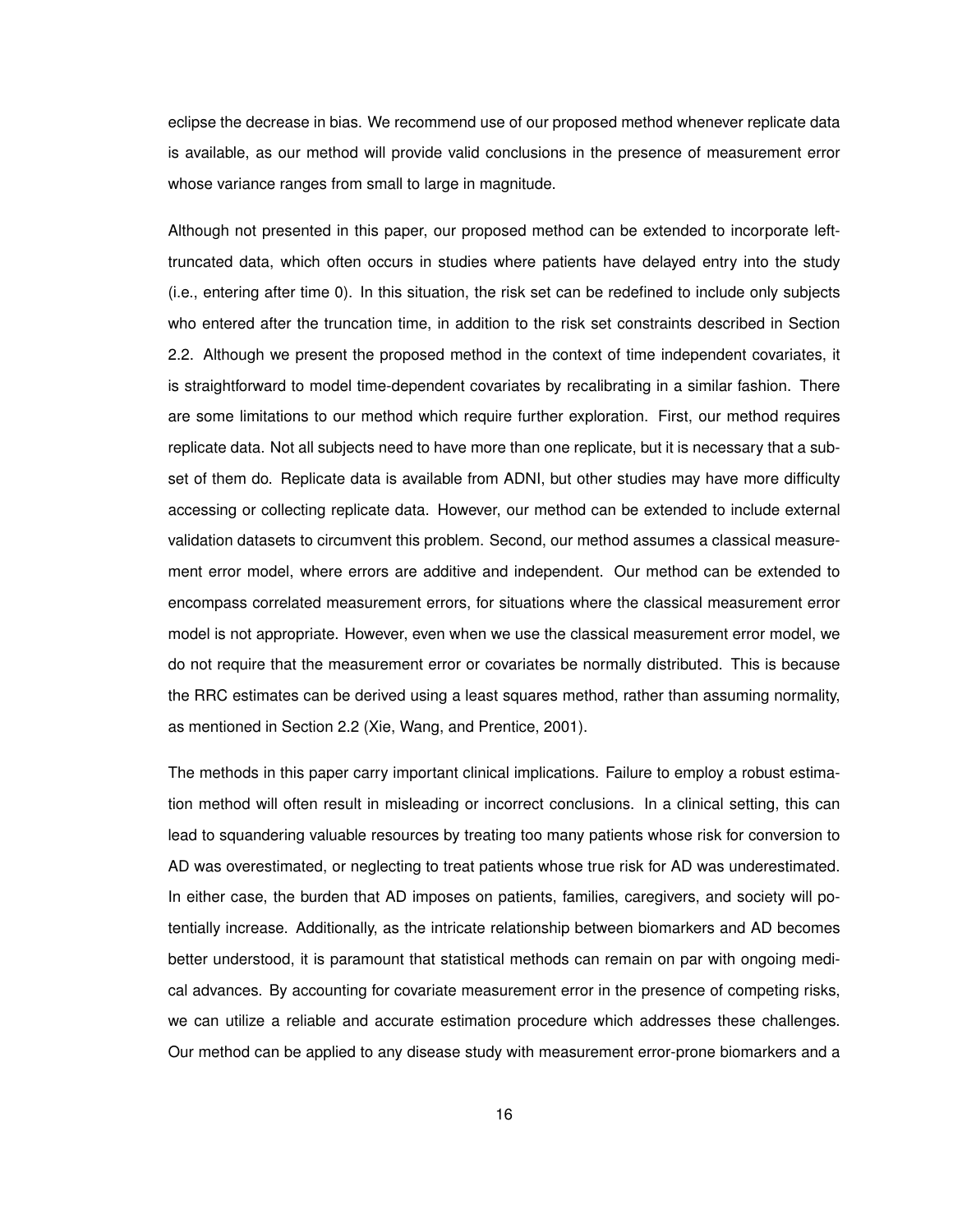population subject to multiple failure types.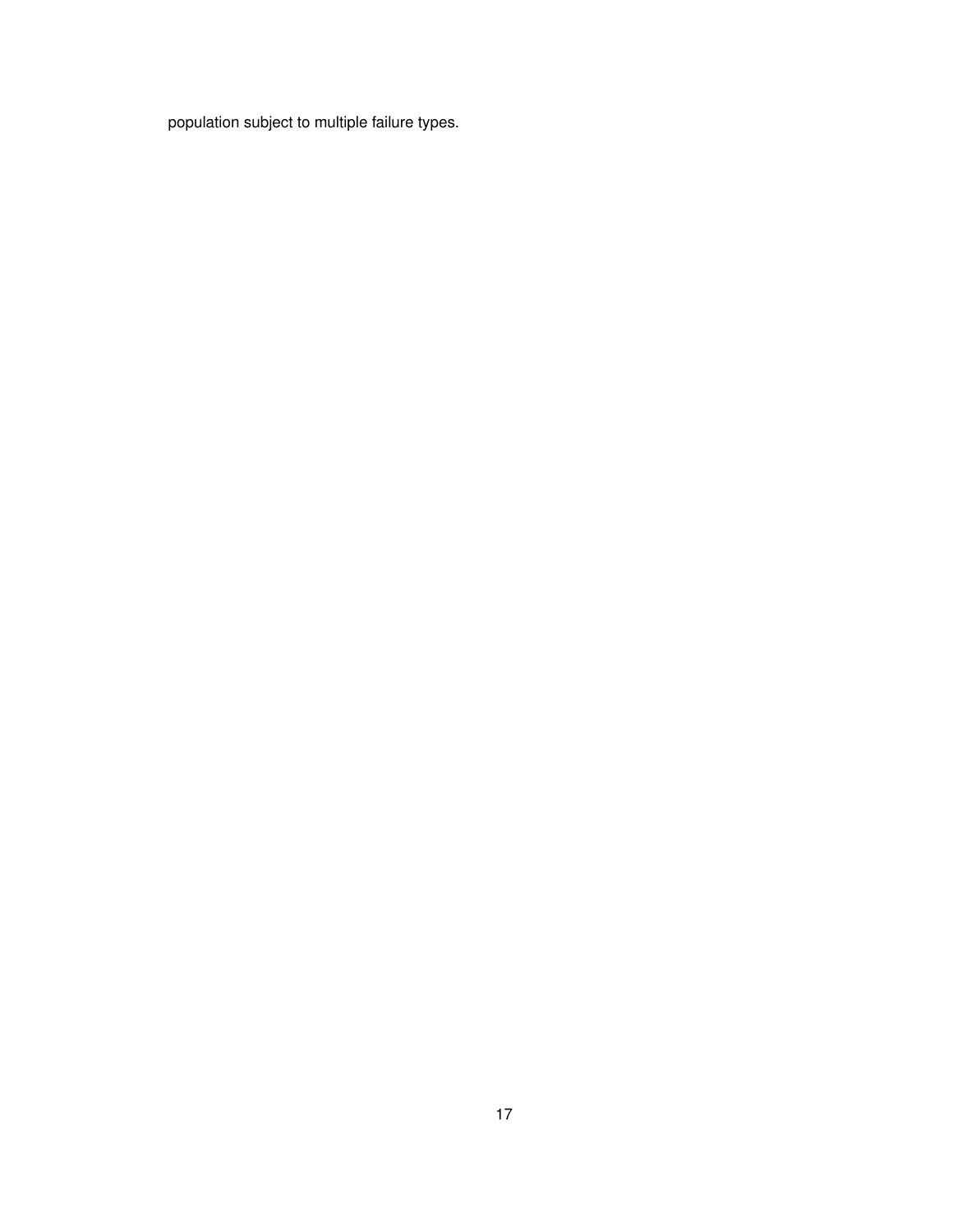## CHAPTER 3

## EFFICIENT LINEAR LONGITUDINAL MODELS IN THE PRESENCE OF MISSING **OUTCOMES**

#### 3.1. Introduction

Linear mixed-effects models have long been an invaluable tool in analyzing longitudinal data. Ever since the theory and estimation for these models was made widely available by Laird and Ware (1982), they have provided a crucial pathway for characterizing individual effects on population means, and remain a popular choice of analysis for clinical trials. However, the persistent challenge of missing data in longitudinal studies does not discriminate by model type. This ongoing problem demands continued improvements in research, in order to ensure that investigators can evaluate the effects of the predictors in their studies in the most efficient and reliable way possible.

Despite the many strides made in the approach to handling missing outcomes, complete case analysis (CCA) remains the default approach in many software packages. CCA estimates are unbiased when the outcomes are missing completely at random (MCAR); however, the omission of observations from the analysis results in a loss of efficiency and power that can make the difference between success and failure in a clinical trial. Such a critical flaw necessitates appropriate methods to incorporate the incomplete cases into the analysis.

A very popular choice is multiple imputation (MI), first introduced by Rubin (1987). MI has proved to be an efficient way to analyze data (Ibrahim et al., 2005), and many variations of the approach have been developed over the years, including predictive mean matching (Schenker and Taylor, 1996) and multiple imputation with chained equations (Erler et al., 2016). In the absence of a definitive "gold standard" for missing data analyses, MI and its variations remain the conventional choice for handling missing data in a variety of situations. While these methods improve efficiency compared to CCA (Ibrahim et al., 2005; Qi and Sun, 2014), they require parametric assumptions in addition to the parameters of the regression model. For example, MI requires specifying a relationship between the covariates and missing outcome in order to impute missing values; predictive mean matching (PMM) uses an assumed model in order to compute the predicted means, which are used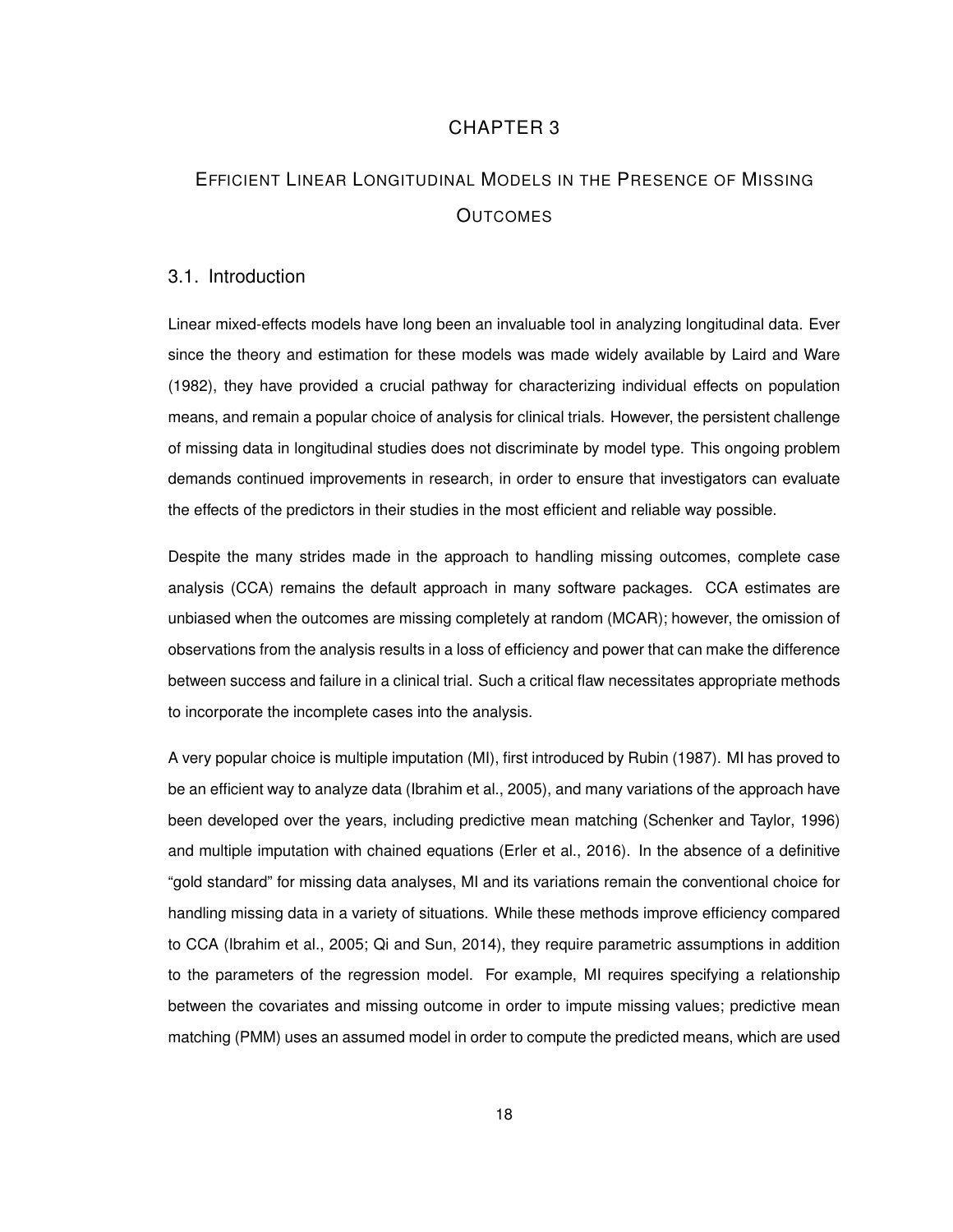to select an imputed value from the set of complete cases. Misspecification of the assumed model in MI methods can lead to biased results (Schenker and Taylor, 1996; Tomita, Fujisawa, and Henmi, 2018).

Other analysis choices include weighted estimating equations, Bayesian methods, and inverse probability weighting (IPW). These analyses are all either parametric or semiparametric, and thus subject to the same vulnerabilities (Ibrahim et al., 2005; Qi and Sun, 2014). IPW can be used nonparametrically, by estimating the weights from the data; however, IPW methods are subject to inefficiency and bias in a variety of situations (Clayton et al., 1998; Carpenter, Kenward, and Vansteelandt, 2006). An augmented IPW (Robins, Rotnitzky, and Zhao, 1994; Scharfstein, Rotnitzky, and Robins, 1999) has an attractive doubly robust property that the other methods lack. These methods have been extensively evaluated in literature (Seaman and Vansteelandt, 2018; Kang and Schafer, 2007). We offer an alternative robust approach that avoids placing parametric restrictions when accounting for missing data by using an auxiliary outcome. In other words, our new approach does not require additional parametric assumptions besides the standard assumptions from the mixed-effects model.

Use of an auxiliary outcome offers a way to incorporate all observations into an analysis, complete or incomplete, by taking advantage of the information contained in the relationship between the auxiliary outcome and the true outcome. Pepe (1992) developed a method which takes advantage of an auxiliary outcome by nonparametrically estimating its relationship to the true outcome, thereby avoiding the pitfall of misspecification altogether. Pepe, Reilly, and Fleming (1994)'s mean score method similarly takes advantage of auxiliary data without placing restrictions on its relationship to the missing outcome. Both methods were developed for cross-sectional studies.

This article is motivated by the Parkinson's Progression Markers Initiative (PPMI), the largest ongoing, prospective, biomarker-rich longitudinal study in early Parkinson's disease (PD). The data from this study present a promising avenue for advances in PD research. The study collects a variety of useful endpoints, one of which is magnetic resonance imaging (MRI). Our scientific aim is to estimate the longitudinal change in gray matter volume over time measured by MRI. However, some participating study sites lack the facilities to perform research-quality MRI scans. As a result, many study subjects (about 60%) are missing an MRI scan at all visits. Removing these subjects from the analysis would greatly reduce the sample size of the study and the efficiency of any re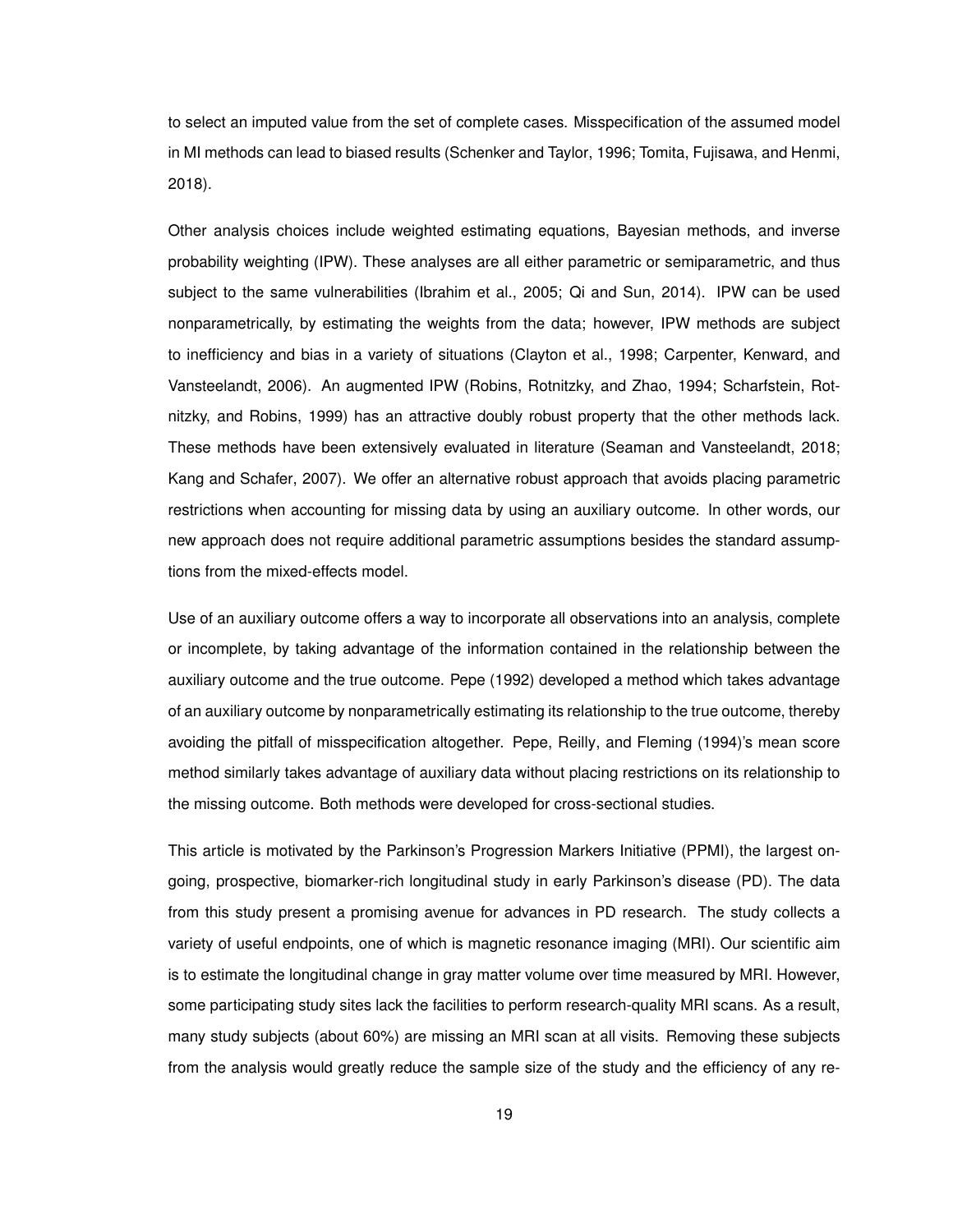gression estimates. Additionally, while MI is a possible choice for analyzing this data, the significant proportion of subjects without MRI scans calls into question the efficiency of MI or PMM estimates, as datasets with a small number of complete cases can lend to instability in MI or PMM estimates (Schenker and Taylor, 1996).

We propose a novel method for longitudinal data with a missing continuous outcome which enables use of all observed values in the dataset in a linear mixed-effects model, by making use of an auxiliary outcome. There are three new contributions to the literature in this article which we summarize here. First, we avoid imposing extraneous parametric assumptions, specifications, or restrictions on the analysis. Instead, we estimate the relationship between the auxiliary outcome and the true outcome nonparametrically, and develop a regression estimator by extending the estimated likelihood method (Pepe, 1992) to longitudinal settings. This nonparametric approach produces estimates that are robust to misspecification and thus desirable over previously described parametric and semi-parametric methods. Second, our proposed estimator is shown to be more efficient than CCA, yet still consistent. The efficiency of the proposed estimator is dependent on the correlation between auxiliary and true outcomes, with a stronger correlation leading to greater efficiency gains. However, we will show that this property does not lead to estimates that are less efficient than CCA estimates, even if the auxiliary and true outcomes are completely uncorrelated. Therefore, use of our proposed estimator carries the potential benefit of efficiency gains, and does not carry risk of efficiency loss compared to CCA. Like existing methods, our proposed estimator can potentially lose efficiency when faced with a large amount of missing data. However, unlike methods which do not use an auxiliary outcome, much of this efficiency can be regained by choosing an auxiliary outcome that is strongly correlated with the true outcome. Third, the estimated maximum likelihood procedure outlined by Pepe (1992) has remained an attractive option for analyzing missing data since its inception, but it was developed for cross-sectional data and addresses only two types of subjects: those with an observed outcome and those without. Our proposed method addresses a third type of subject previously unrecognized in an estimated maximum likelihood method, subjects with an outcome observed at some timepoints, but not all. We develop a novel approach to incorporate these subjects into the analysis and thus use all available data in our internal validation procedure. Our proposed method is robust both to non-monotone missingness, and to staggered timepoints, where subjects may not necessarily attend visits at the same times. We develop and provide rigorous proof for the asymptotic distribution theory, subject to regularity conditions outlined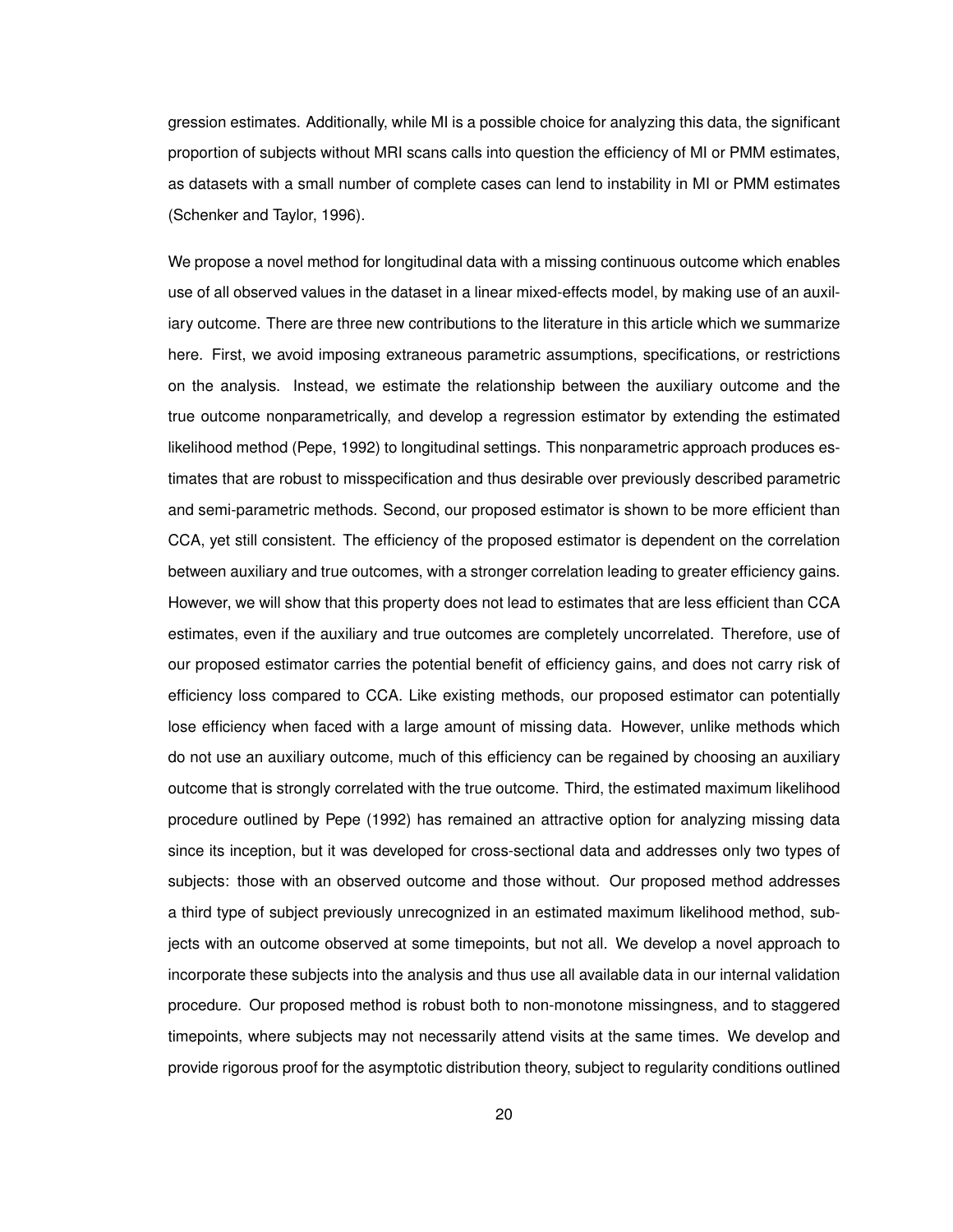in the appendices. We also provide a consistent estimator for the asymptotic variance.

Section 3.2 of this article outlines the details of the proposed new method. Sections 3.3 and 3.4 corroborate claims with simulation results and a worked data example from the PPMI study. Section 3.5 discusses special properties and possible extensions of the proposed method. Additional simulation results and asymptotic theory are available in Appendix B.2.

### 3.2. Proposed Methods and Asymptotic Results

Let  $Y_\ell$  denote the T x 1 vector of true outcomes for subject  $\ell = 1, \ldots, N$ , where T is the total number of timepoints on the study and  $N$  the total number of subjects. We assume the standard framework for a linear mixed-effects model (Laird and Ware, 1982), namely that

$$
Y_{\ell}=X_{\ell}\beta+b_{\ell}Z_{\ell}+\epsilon_{\ell}, \qquad (3.1)
$$

where for subject  $\ell$ ,  $\bm{X}_{\ell}$  is the design matrix of fixed effects of size T x p,  $\beta$  is the p x 1 vector of regression coefficients,  $Z_\ell$  is the T x  $q$  matrix of covariates for the  $q \times 1$  vector  $b_\ell$  of random effects, and  $\epsilon_{\ell}$  is the T x 1 vector of random errors. We make two typical assumptions for this type of model. First, we assume that  $b_\ell$  and  $\epsilon_\ell$  are independent from each other. Second, we assume that both  $\epsilon_{\ell}$  and  $b_{\ell}$  have multivariate normal distributions, with mean 0 and variance-covariance matrices  $\sigma^2 I$  and D, respectively. Here,  $D(\gamma)$  is a matrix of variance parameters  $\gamma$  for the distribution of  $b_\ell$ . Therefore, the full parameter set for the model is  $\Theta = \{\beta, \sigma^2, D(\gamma)\}.$  None of the variance parameters in Θ are assumed to be known; we will focus on  $\beta$  as the parameters of interest, but all parameters in Θ will be estimated simultaneously in the following procedure.

We partition the total set of subjects into three subsets. Denote  $V$  the validation set, containing subjects  $i = 1, ..., n<sub>V</sub>$  who have a true outcome observed at all T timepoints. The second partition is  $\underline{V}$ , the hybrid set, containing subjects  $k = 1, ..., n_V$  having a true outcome observed at least once but not at all timepoints. Denote  $\underline{Y}_k$  the vector of observed outcomes for subject  $k$ , of length  $t_k < T.$ Finally,  $\overline{V}$  is the nonvalidation set, containing subjects  $j = 1, ..., n_{\overline{V}}$  with true outcome missing at all  $T$  timepoints.  $n_V, n_{\underline{V}},$  and  $n_{\overline{V}}$  are the total number of subjects in each respective set. Throughout this article, we will strictly adhere to the indices i for subjects in V, k for subjects in  $\underline{V}$ , and j for subjects in  $\overline{V}$ , with  $\ell$  reserved for indexing quantities that may apply to more than one subset.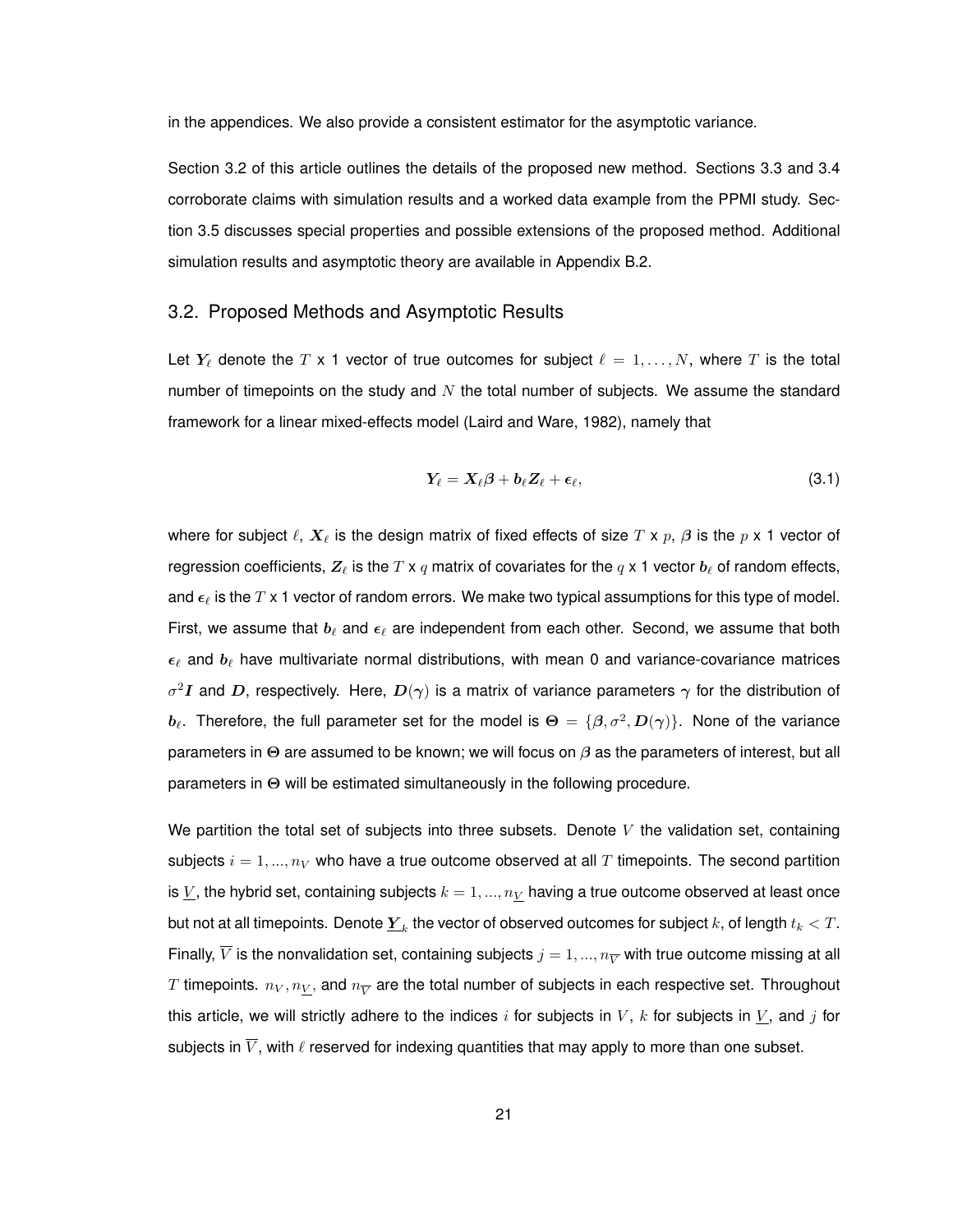There are two mechanisms of missing data in the PPMI dataset. First, subjects in  $V$  may miss one or more MRI scans mainly due to scheduling conflicts. Second, the fact that subjects in  $\overline{V}$  have no MRI scans is due to study design and not related to patient characteristics. A key assumption of the following proposed methods is that  $V$  is a representative subsample of the total population; this is accomplished if membership in  $\overline{V}$  is determined by an MCAR mechanism. For these subjects, MRI data are missing because the participating sites do not have the capability to perform high research quality MRI scans. Thus, we dont have any evidence against the assumption that the validation set is a random sample of the whole cohort. To further verify this, Schuff et al. (2015) found that the MRI cohort and non-MRI cohorts were similar in their demographic and disease stage characteristics, suggesting that the random sample assumption is appropriate for the validation set in the PPMI study.

Denote  $S$  the vector of auxiliary outcomes. We require that all subjects have  $S$  recorded at every timepoint; therefore,  $S_\ell$  is of length T for each subject  $\ell$ . We also assume no missing covariates, and so  $X_\ell$  has size T x p for p regression coefficients in the model. Both of these assumptions are reasonable for the PPMI study, as our auxiliary outcome is constructed from neuropsychological assessment scores, which are readily available without MRI equipment.

The entire observed data are  $(Y_i, S_i, X_i)$  for subjects in the validation set,  $(\underline{Y}_k, S_k, X_k)$  for subjects in the hybrid set, and  $(S_i, X_j)$  for subjects in the nonvalidation set. The estimated likelihood is then the product of estimated probabilities of all observed data:

$$
\mathscr{L}(\beta) = \prod_{i \in n_V} \widehat{P}_{\beta}(Y_i, S_i | X_i) \prod_{k \in n_V} \widehat{P}_{\beta}(\underline{Y}_k, S_k | X_k) \prod_{j \in n_V} \widehat{P}_{\beta}(S_j | X_j).
$$

Using the subscript  $\beta$  to indicate which quantities depend on  $\beta$ , we can express the likelihood as

$$
\mathcal{L}(\beta) = \prod_{i \in n_V} P_{\beta}(Y_i | X_i) \widehat{P}(S_i | Y_i, X_i) \prod_{k \in n_V} \widehat{P}_{\beta}(\underline{Y}_k, S_k | X_k) \prod_{j \in n_V} \widehat{P}_{\beta}(S_j | X_j).
$$
(3.2)

Since there is no missing data in V,  $P(\bm{S}_i|\bm{Y}_i,\bm{X}_i)$  in the first term of the likelihood is a constant with respect to  $\beta$  and can be ignored. We can express the estimated terms in the likelihood by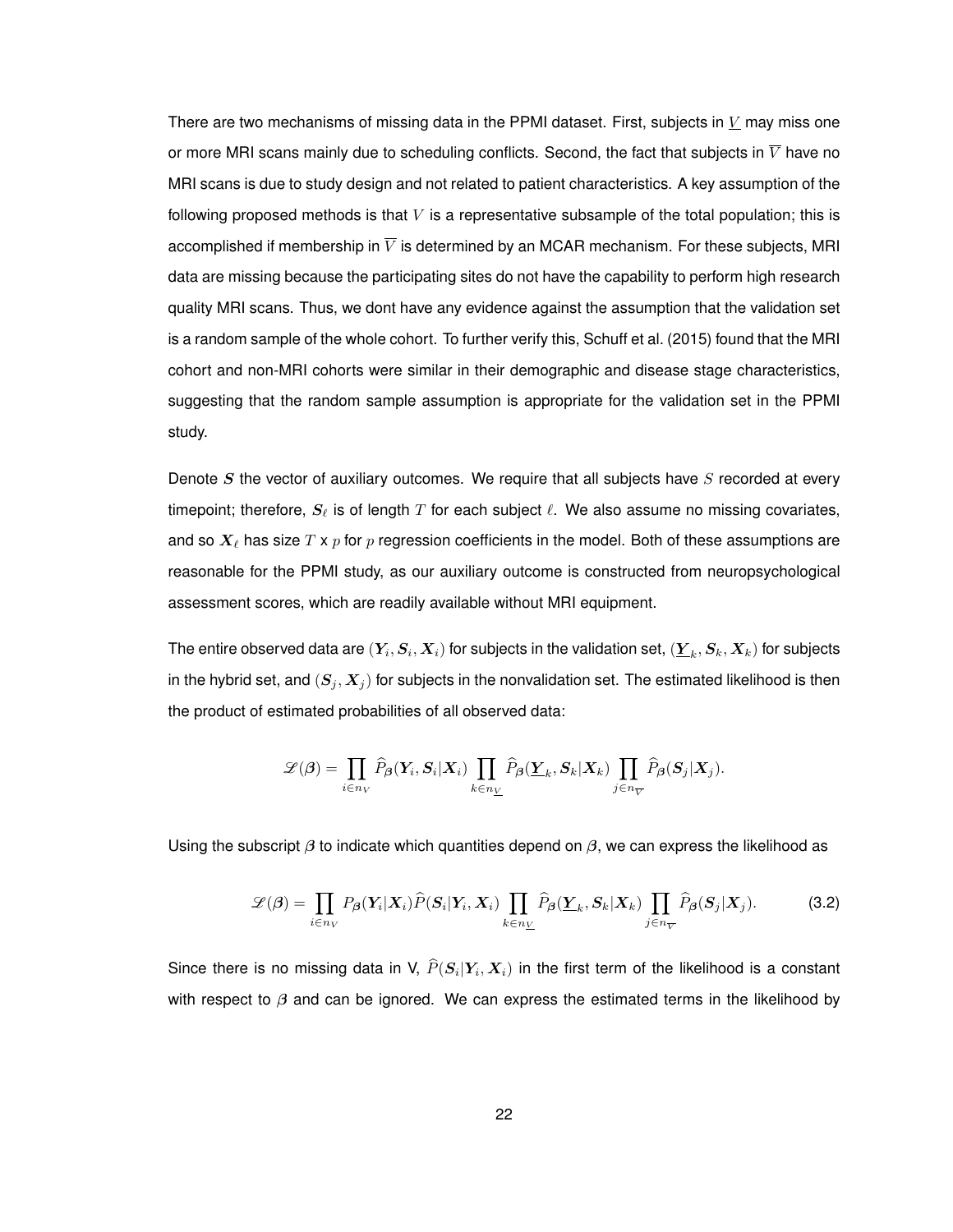integrating over the missing outcomes. For the nonvalidation set,

$$
\widehat{P}_{\boldsymbol{\beta}}(\boldsymbol{S}_j|\boldsymbol{X}_j) = \int \widehat{P}_{\boldsymbol{\beta}}(\boldsymbol{S}_j,\boldsymbol{y}|\boldsymbol{X}_j) d\boldsymbol{y} = \int P_{\boldsymbol{\beta}}(\boldsymbol{y}|\boldsymbol{X}_j) \widehat{P}(\boldsymbol{S}_j|\boldsymbol{y},\boldsymbol{X}_j) d\boldsymbol{y}.
$$

As noted in Section 3.1, we aim to develop a nonparametric approach to estimate the relationship between Y and S, in order to avoid assuming or specifying the form of  $\widehat{P}(S_j |y, X_j)$ . Using similar arguments as in Pepe (1992), we compute this estimated probability as a ratio of empirical probabilities,

$$
\widehat{P}(\boldsymbol{S}_j|\boldsymbol{y},\boldsymbol{X}_j)=\frac{\widehat{P}(\boldsymbol{S}_j,\boldsymbol{y},\boldsymbol{X}_j)}{\widehat{P}(\boldsymbol{y},\boldsymbol{X}_j)}.
$$

#### *3.2.1. Estimation Using an Internal Validation Subsample*

Because the validation set is a representative subset of the total population, we can estimate the probability of observing the values of  $S_j, y$ , and  $X_j$  in the population by calculating the probability of observing these values in the validation set. The probabilities of interest are

$$
\widehat{P}(\boldsymbol{y}, \boldsymbol{X}_j) = \frac{1}{n_V} \sum_{i \in n_V} |\boldsymbol{H}_1|^{-1/2} \phi(\boldsymbol{L}_1(\boldsymbol{y} - \boldsymbol{Y}_i, \boldsymbol{X}_j - \boldsymbol{X}_i))
$$

and

$$
\widehat{P}(\boldsymbol{S}_j,\boldsymbol{y},\boldsymbol{X}_j)=\frac{1}{n_V}\sum_{i\in n_V}|\boldsymbol{H}_2|^{-1/2}\phi(\boldsymbol{L}_2(\boldsymbol{S}_j-\boldsymbol{S}_i,\boldsymbol{y}-\boldsymbol{Y}_i,\boldsymbol{X}_j-\boldsymbol{X}_i))
$$

where  $(S_j - S_i, y - Y_i, X_j - X_i)$  represents the vectors  $S_i, Y_i$ , and  $X_i$  concatenated together, and subtracted from the vectors  $S_j, y, X_j$  concatenated together. For a model having s covariates, these vectors are each of length  $2T + s$ . Likewise, the vectors in the construction of  $\widehat{P}(\bm{y}, \bm{X}_j )$ are of length  $T + s$ .  $H_1, H_2$  are bandwidth matrices for the kernel function  $\phi$ , and  $L_1, L_2$  are the Cholesky decompositions of  $H_1^{-1}, H_2^{-1}$ , respectively, such that  $L_1^TL_1 = H_1^{-1}$  and  $L_2^TL_2 = H_2^{-1}$ . All together, the above expressions quantify how well each subject  $i$  is "matched" with subject  $j$ using a multivariate kernel function. In all simulations and computations in this manuscript, we use the multivariate Gaussian kernel, but our proposed method requires only that the chosen kernel function is symmetric in all dimensions. If the model uses any discrete covariates  $X_D$ , these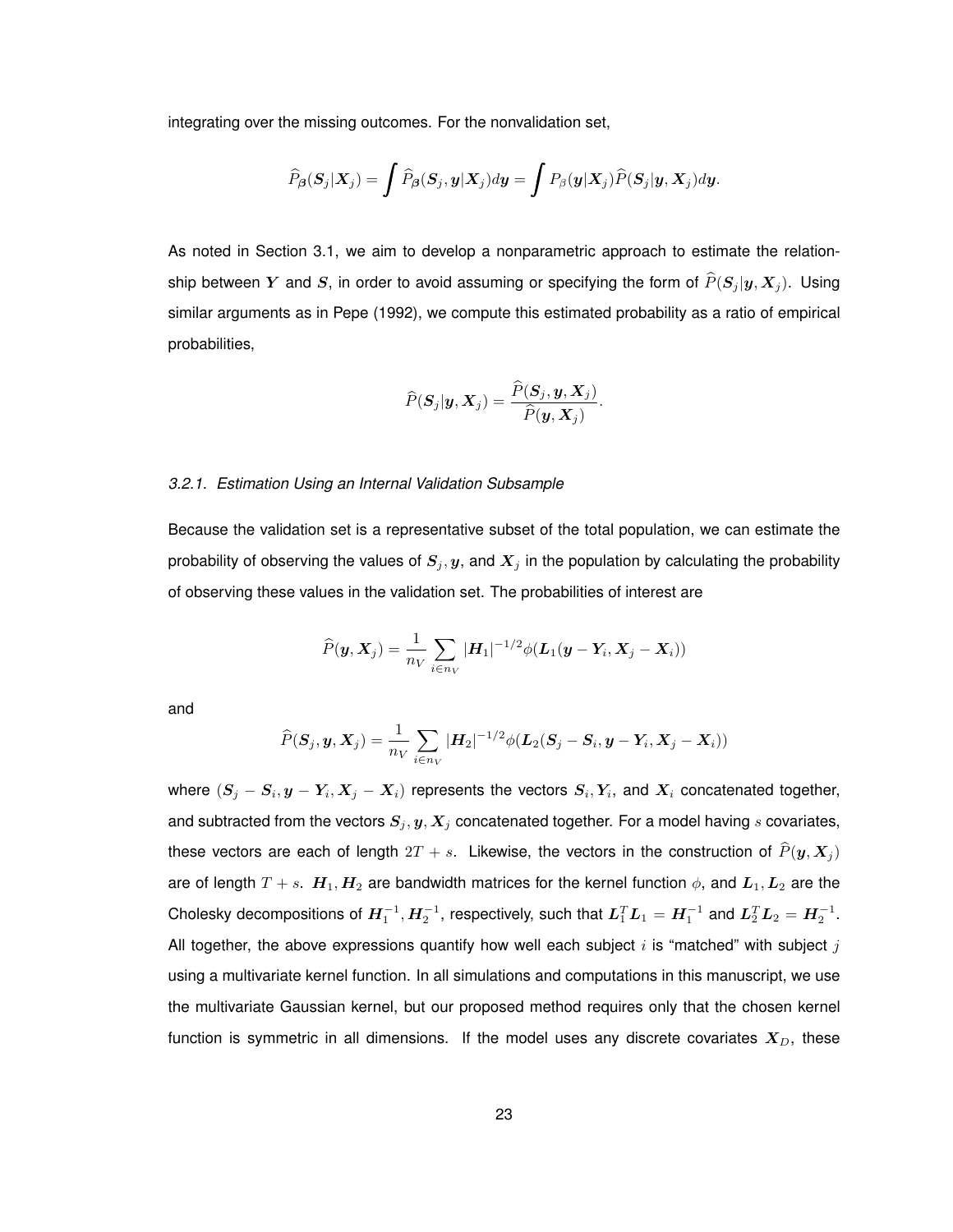discrete covariates can be removed from  $\phi$  and H and replaced with an indicator function; the probabilities then become

$$
\widehat{P}(\boldsymbol{y}, \boldsymbol{X}_j) = \frac{1}{n_V} \sum_{i \in n_V} I(\boldsymbol{X}_{Dj} = \boldsymbol{X}_{Di}) |\boldsymbol{H}_1|^{-1/2} \phi(\boldsymbol{L}_1(\boldsymbol{y} - \boldsymbol{Y}_i, \boldsymbol{X}_j - \boldsymbol{X}_i))
$$

and

$$
\widehat{P}(\boldsymbol{S}_j,\boldsymbol{y},\boldsymbol{X}_j)=\frac{1}{n_V}\sum_{i\in n_V}I(\boldsymbol{X}_{Dj}=\boldsymbol{X}_{Di})|\boldsymbol{H}_2|^{-1/2}\phi(\boldsymbol{L}_2(\boldsymbol{S}_j-\boldsymbol{S}_i,\boldsymbol{y}-\boldsymbol{Y}_i,\boldsymbol{X}_j-\boldsymbol{X}_i))
$$

where  $X_D$  are the discrete covariates, and all remaining covariates  $X$  are continuous.

The contribution to the likelihood for the hybrid set can be constructed in an analogous manner, integrating over the missing values of  $Y_k$ . Denote this vector of missing values  $y_{m_k}$ . For the probabilities defined thus far for subjects in the nonvalidation set, their counterparts for the hybrid set are

$$
\begin{aligned}\n\widehat{P}(\underline{Y}_k, \underline{S}_k | \underline{X}_k) &= \int \widehat{P}_{\beta}(\underline{Y}_k, \underline{S}_k, \underline{y}_{m_k} | \underline{X}_k) d\underline{y}_{m_k} = \int P_{\beta}(\underline{Y}_k, \underline{y}_{m_k}, \underline{X}_k) \widehat{P}(\underline{S}_k | \underline{Y}_k, \underline{y}_{m_k}, \underline{X}_k) d\underline{y}_{m_k}, \\
\widehat{P}(\underline{S}_k | \underline{Y}_k, \underline{y}_{m_k}, \underline{X}_k) &= \frac{\widehat{P}(\underline{S}_k, \underline{Y}_k, \underline{y}_{m_k}, \underline{X}_k)}{\widehat{P}(\underline{Y}_k, \underline{y}_{m_k}, \underline{X}_k)}, \\
\widehat{P}(\underline{Y}_k, \underline{y}_{m_k}, \underline{X}_k) &= \frac{1}{n_V} \sum_{i \in n_V} \frac{1}{|H_1|^{1/2}} \phi(\underline{L}_1(\underline{Y}_k - Y_{T_k i}, \underline{y}_{m_k} - Y_{m_k i}, \underline{X}_k - \underline{X}_i)),\n\end{aligned}
$$

and

$$
\widehat{P}(\boldsymbol{S}_k,\boldsymbol{\underline{Y}}_k,\boldsymbol{y}_{m_k},\boldsymbol{X}_k) = \frac{1}{n_V}\sum_{i\in n_V}\frac{1}{|\boldsymbol{H}_2|^{1/2}}\phi(\boldsymbol{L}_2(\boldsymbol{S}_k-\boldsymbol{S}_i,\boldsymbol{\underline{Y}}_k-\boldsymbol{Y}_{T_ki},\boldsymbol{y}_{m_k}-\boldsymbol{Y}_{m_ki},\boldsymbol{X}_k-\boldsymbol{X}_i)),
$$

where  $Y_{T_k i}$  denotes the vector of  $Y_i$  values recorded at the same timepoints as  $\underline{Y}_k$ , and  $Y_{m_k i}$ denotes the counterpart  $Y_i$  values recorded at the timepoints missed by subject  $k$ . For ease of notation, we use  $H_2$  and  $H_1$  to represent any possible bandwidth matrices for the numerator and denominator, respectively, of either  $P(\bm{S}_k | \bm{\underline{Y}}_k, \bm{y}_{m_k}, \bm{X}_k)$  or  $P(\bm{S}_j | \bm{y}, \bm{X}_j),$  since the bandwidth can be chosen arbitrarily.

Using  $P(\underline{Y}_k,y_{m_k},X_k)$  and  $P(\bm{S}_k,\underline{Y}_k,y_{m_k},X_k)$  to compute  $P_{\bm{\beta}}(\underline{Y}_k,\bm{S}_k|\bm{X}_k)$ , as well as  $P(\bm{y},\bm{X}_j)$ and  $\widehat{P}(S_j, y, X_j)$  to compute  $\widehat{P}_{\beta}(S_j | X_j)$ , the estimated likelihood in (3.2) is fully determined. Let the subscript VS denote estimation using a validation subsample, and set  $\mathcal{L}_{VS}(\beta)$  equal to (3.2). Then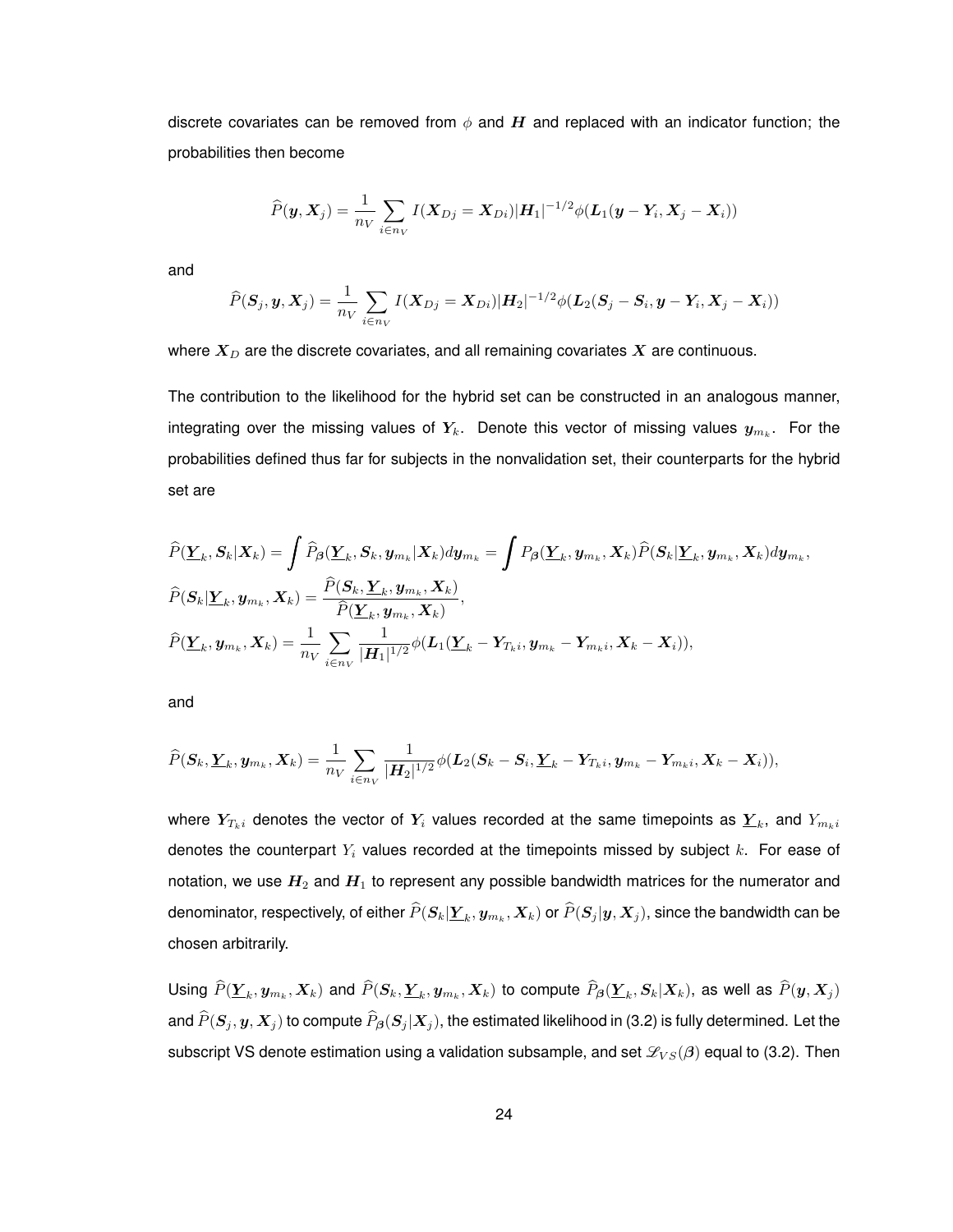the parameter estimates  $\widehat{\Theta}_{VS}$  are the solution to the corresponding estimated score equations, obtained by taking the first derivative of the log of  $\mathscr{L}_{VS}(\beta)$ . Writing  $D_\beta(Y|X) = \frac{\partial}{\partial \beta}P_\beta(Y|X),$  $\widehat{\bm{D}}_{\bm{\beta}}(\bm{Y}_k,\bm{S}_k|\bm{X}_k)=\int \frac{\partial}{\partial \bm{\beta}}P_{\bm{\beta}}(\bm{y}_{m_k},\bm{Y}_k|\bm{X}_k)\widehat{P}(\bm{S}_k|\bm{y}_{m_k},\bm{Y}_k,\bm{X}_k) d\bm{y}_{m_k},$  and  $\widehat{\bm{D}}_{\bm{\beta}}(\bm{S}_j|\bm{X}_j)=$  $\int \frac{\partial}{\partial {\boldsymbol \beta}} P_{\boldsymbol \beta}({\boldsymbol y}|{\boldsymbol X}_j) \widehat{P}({\boldsymbol S}_j|{\boldsymbol X}_j) d {\boldsymbol y},$  these equations are

$$
\boldsymbol{U}_{VS}(\boldsymbol{\beta}) = \sum_{i \in n_V} \frac{\boldsymbol{D}_{\boldsymbol{\beta}}(\boldsymbol{Y}_i|\boldsymbol{X}_i)}{P_{\boldsymbol{\beta}}(\boldsymbol{Y}_i|\boldsymbol{X}_i)} \sum_{k \in n_{\underline{V}}} \frac{\widehat{\boldsymbol{D}}_{\boldsymbol{\beta}}(\boldsymbol{\underline{Y}}_k,\boldsymbol{S}_k|\boldsymbol{X}_k)}{\widehat{P}_{\boldsymbol{\beta}}(\boldsymbol{\underline{Y}}_k,\boldsymbol{S}_k|\boldsymbol{X}_k)} \sum_{j \in n_{\overline{V}}} \frac{\widehat{\boldsymbol{D}}_{\boldsymbol{\beta}}(\boldsymbol{S}_j|\boldsymbol{X}_j)}{\widehat{P}_{\boldsymbol{\beta}}(\boldsymbol{S}_j|\boldsymbol{X}_j)}.
$$

 $\widehat{\beta}_{VS}$  is the vector of estimators for the regression coefficients.

#### *3.2.2. Estimation Using Both Hybrid and Validation Subsample*

The proposed method as presented in Section 3.2.1 provides an appealing alternative to CCA when the validation set is not small (see Section 3.3 for simulation results). However, it is not always practical to assume that a substantial proportion of subjects in a study will have no missing data. A large number of subjects missing a small number of visits, which results in a relatively small  $n_V$  and larger  $n_V$ , is a common scenario encountered in practice. In such a situation, the internal validation subsample of Section 3.2.1 would neglect to use most of the observed data. Therefore, we propose an improvement on this method which takes advantage of all available data to further improve efficiency of the regression estimates.

For timepoints  $t = 1, ..., T$ , we compute probabilities by timepoint using the expressions

$$
\widehat{P}(S'_{jt}, y_t, X'_{jt}) = \frac{1}{n_{V_t}} \sum_{\ell \in V_t} |\mathbf{H}_2|^{-1/2} \phi(\mathbf{L}_2(S'_{jt} - S'_{\ell t}, y_t - Y'_{\ell t}, X'_{jt} - X'_{\ell t}))
$$

and

$$
\widehat{P}(y_t, X'_{jt}) = \frac{1}{n_{V_t}} \sum_{\ell \in V_t} |\mathbf{H}_1|^{-1/2} \phi(\mathbf{L}_1(y_t - Y'_{\ell t}, X'_{jt} - X'_{\ell t})),
$$

where  $V_t$  is the set of all subjects from  $n_V$  and  $n_V$  having a true outcome observed at timepoint t, and  $n_{V_t}$  is the size of  $V_t$ . For any subject,  $\boldsymbol{S}', \boldsymbol{Y}',$  and  $\boldsymbol{X}'$  are the original variables transformed to induce independence across timepoints, while preserving the original correlations among  $S, Y$ , and  $X$  within the same timepoint. This can be accomplished in the following steps. We first impose complete independence of  $S^{'}, Y^{'},$  and  $X^{'}$  by computing the global variance-covariance matrix,  $G$ , for these variables, and multiplying by the Cholesky decomposition of its inverse. Second, we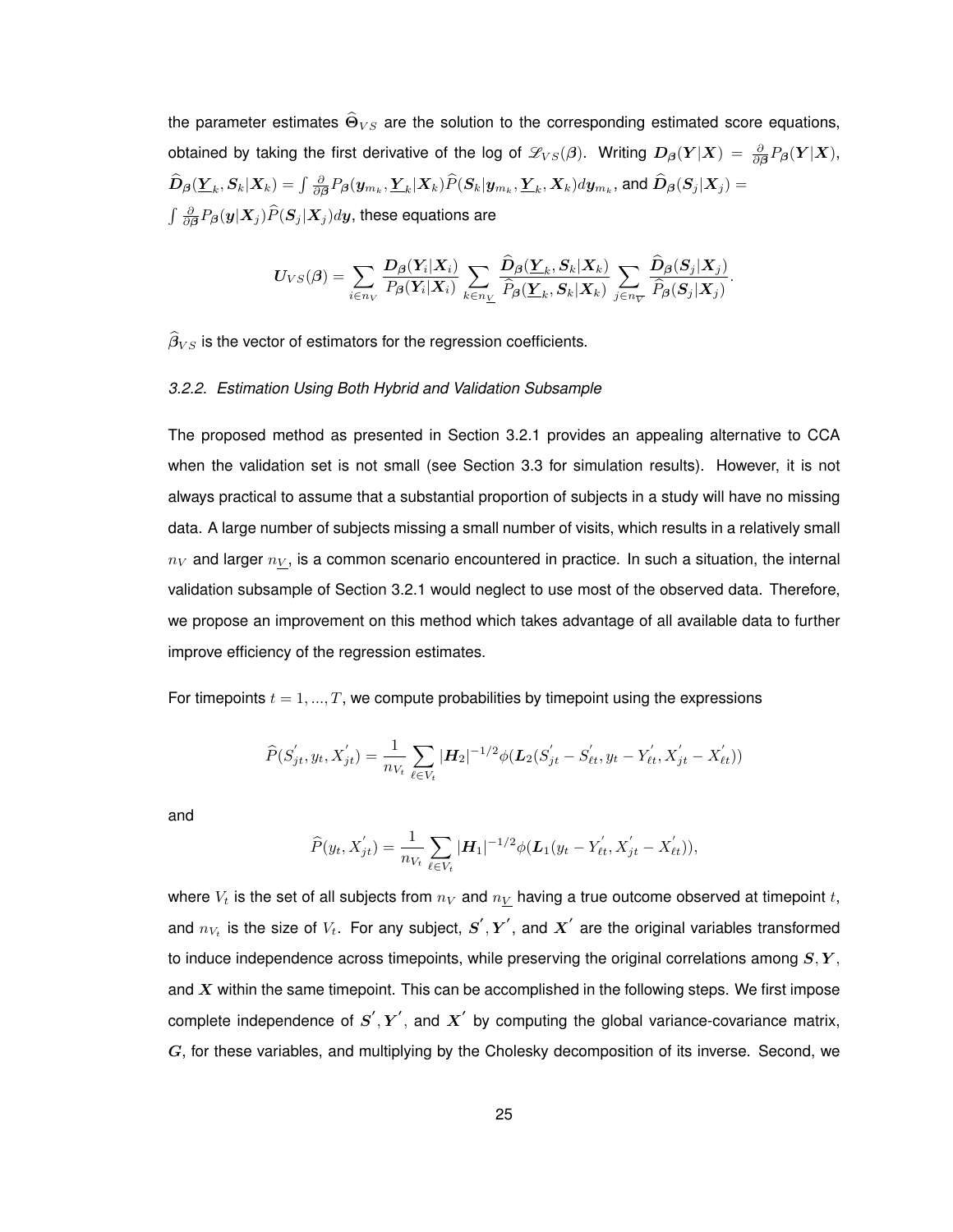impose the desired covariance structure by specifying a block matrix,  $B$ , where the blocks consist of the variance-covariance structure within each timepoint, with zeros filled in between timepoints. To summarize, for  $\bm{L}_G^T\bm{L}_G=\bm{G}^{-1}$  and  $\bm{L}_B^T\bm{L}_B=\bm{B}^{-1}$ , we define an overall matrix  $\bm{\Sigma}'=\bm{L}_B^{-1}\bm{L}_G$ , and

$$
(\boldsymbol{S}',\boldsymbol{Y}',\boldsymbol{X}')=\boldsymbol{\Sigma}'(\boldsymbol{S},\boldsymbol{Y},\boldsymbol{X}).
$$

Because we have some missing observations in  $Y$ , computation of a variance-covariance matrix using all subjects is not possible. Therefore, taking advantage of the property that V is a representative subsample of the population, we use only data from V to compute  $\boldsymbol{\Sigma}'$  . The estimates for the variances and covariances contained in  $\Sigma^{'}$  are consistent for the true variances and covariances in the population. After imposing independence across timepoints, we can now multiply the estimated probabilities for each timepoint together to obtain a valid estimate of the overall probability of observing the values of subject j's auxiliary outcome and covariates. This estimate is

$$
\widehat{P}'(\boldsymbol{S}_j|\boldsymbol{y},\boldsymbol{X}_j)=\frac{\widehat{P}'(\boldsymbol{S}_j,\boldsymbol{y},\boldsymbol{X}_j)}{\widehat{P}'(\boldsymbol{y},\boldsymbol{X}_j)},
$$

where the components are computed as

$$
\widehat{P}'(\boldsymbol{y}, \boldsymbol{X}_j) = \prod_{t=1}^T \widehat{P}(y_t, X_{jt}')
$$

and

$$
\widehat{P}'(\boldsymbol{S}_j, \boldsymbol{y}, \boldsymbol{X}_j) = \prod_{t=1}^T \widehat{P}(S'_{jt}, y_t, X'_{jt}).
$$

since  $y$  represents the variable over which we are integrating, there is no need to write  $y^{'}$ , as the domain of integration is infinite. Finally, we can define subject  $j$ 's contribution to a new likelihood using this new notation. This contribution is

$$
\widehat{P}_{\beta}(\boldsymbol{S}_j|\boldsymbol{X}_j)=\int P_{\beta}(\boldsymbol{y},\boldsymbol{X}_j)\widehat{P}'(\boldsymbol{S}_j,\boldsymbol{y},\boldsymbol{X}_j)d\boldsymbol{y}.
$$

Just as in Section 3.2.1, the construction of  $P'\boldsymbol_\beta(\underline{Y}_k,S_k|X_k)$  for the hybrid set is analogous to the construction of  $P'\mathbf{_{\beta}}(S_j | \bm{X}_j)$  described here for the nonvalidation set. An important distinction in the calculation of  $P'\boldsymbol_\beta(\underline{Y}_k,S_k|X_k)$  is that subject  $k$  should be left out of the kernel density estimation.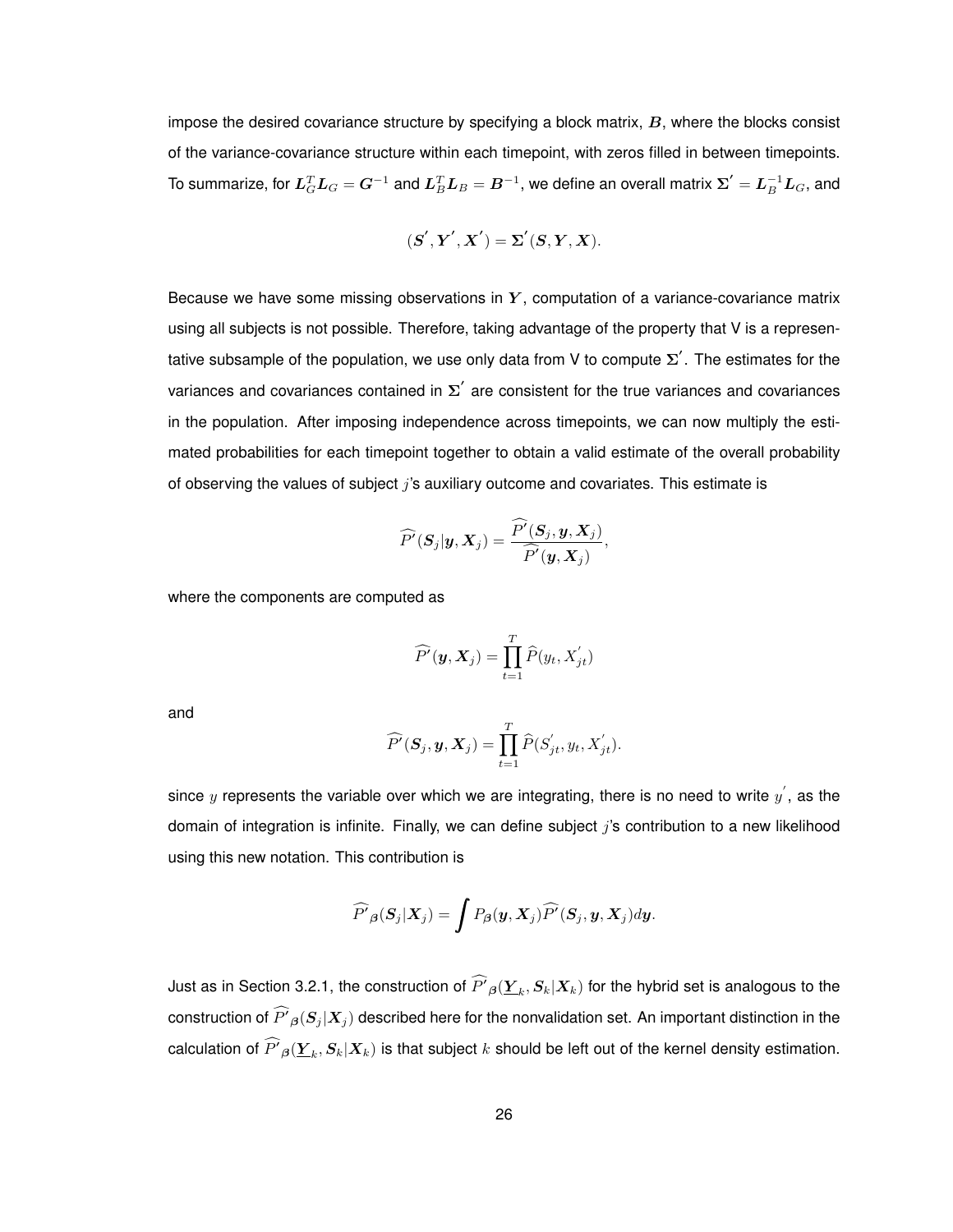If this is the case, then  $n_{V_t}$  in the denominator is replaced with  $n_{V_t} - 1$ .

For subject  $k$ ,

$$
\widehat{P}(Y'_{kt}, \mathbf{X}'_{kt}) = \frac{1}{n_{V_t}} \sum_{\substack{\ell \in V_t \\ \ell \neq k}} |\mathbf{H}_1|^{-1/2} \phi(\mathbf{L}_1(Y'_{kt} - Y'_{\ell t}, \mathbf{X}'_k - \mathbf{X}'_{\ell})),
$$

and

$$
\widehat{P}(S'_{kt}, Y'_{kt}, \mathbf{X}'_{kt}) = \frac{1}{n_t} \sum_{\substack{\ell \in V_t \\ \ell \neq k}} |\mathbf{H}_2|^{-1/2} \phi(\mathbf{L}_2(S'_{kt} - S'_{\ell t}, Y'_{kt} - Y'_{\ell t}, \mathbf{X}'_k - \mathbf{X}'_{\ell})),
$$

replacing  $Y_{kt}^{'}$  with  $y_{t}$  if subject  $k$  is missing  $Y_{kt}.$  Furthermore,

$$
\widehat{P}^{\prime}(\mathbf{S}_k|\mathbf{\underline{Y}}_k, y_{m_k}, \mathbf{X}_k) = \frac{\prod_{t=1}^T \widehat{P}(S_{kt}^{\prime}, Y_{kt}^{\prime}, \mathbf{X}_{kt}^{\prime})}{\prod_{t=1}^T \widehat{P}(Y_{kt}^{\prime}, \mathbf{X}_{kt}^{\prime})},
$$

making the same replacement at each  $t$  if  $Y_{kt}$  is missing. Finally,

$$
\widehat{P'}_{\beta}(S_k, \underline{Y}_k | \underline{X}_k) = \int P_{\beta}(\underline{Y}_k, y_{m_k} | \underline{X}_k) \widehat{P'}(S_k | \underline{Y}_k, y_{m_k}, X_k) dy_{m_k}
$$

Having completed the new construction of the estimated portions of the likelihood, we can define a new likelihood with the following notation.

$$
\mathcal{L}_{HS}(\beta) = \prod_{i \in n_V} P_{\beta}(Y_i | X_i) \prod_{k \in n_V} \widehat{P'}_{\beta}(\underline{Y}_k, S_k | X_k) \prod_{j \in n_V} \widehat{P'}_{\beta}(S_j | X_j)
$$
(3.3)

.

The parameter estimates  $\widehat{\Theta}_{HS}$ , where HS denotes estimation using both a hybrid and validation subsample, are the solution to the corresponding estimated score equations, which are

$$
\boldsymbol{U_{HS}}(\boldsymbol{\beta}) = \sum_{i \in n_V} \frac{\boldsymbol{D}_{\boldsymbol{\beta}}(\boldsymbol{Y_i}|\boldsymbol{X_i})}{P_{\boldsymbol{\beta}}(\boldsymbol{Y_i}|\boldsymbol{X_i})} \sum_{k \in n_{\underline{V}}} \frac{\widehat{\boldsymbol{D}'}_{\boldsymbol{\beta}}(\boldsymbol{\underline{Y}}_k,\boldsymbol{S}_k|\boldsymbol{X_k})}{\widehat{\boldsymbol{P}'}_{\boldsymbol{\beta}}(\boldsymbol{\underline{Y}}_k,\boldsymbol{S}_k|\boldsymbol{X_k})} \sum_{j \in n_{\overline{V}}} \frac{\widehat{\boldsymbol{D}'}_{\boldsymbol{\beta}}(\boldsymbol{S}_j|\boldsymbol{X_j})}{\widehat{\boldsymbol{P}'}_{\boldsymbol{\beta}}(\boldsymbol{S}_j|\boldsymbol{X_j})}.
$$

As in Section 3.2.1,  $\widehat{\beta}_{HS}$  is the vector of estimators for the regression coefficients.

It is important to note that the construction of the estimated portions of  $\mathcal{L}_{VS}(\beta)$  in Section 3.2.1 relies on the assumption that missing data at the subject level is MCAR; that is, membership in the nonvalidaton set is based on study randomization and not on the values of the covariates or outcome. As we explained in Section 3.1, this assumption is reasonable for the PPMI data.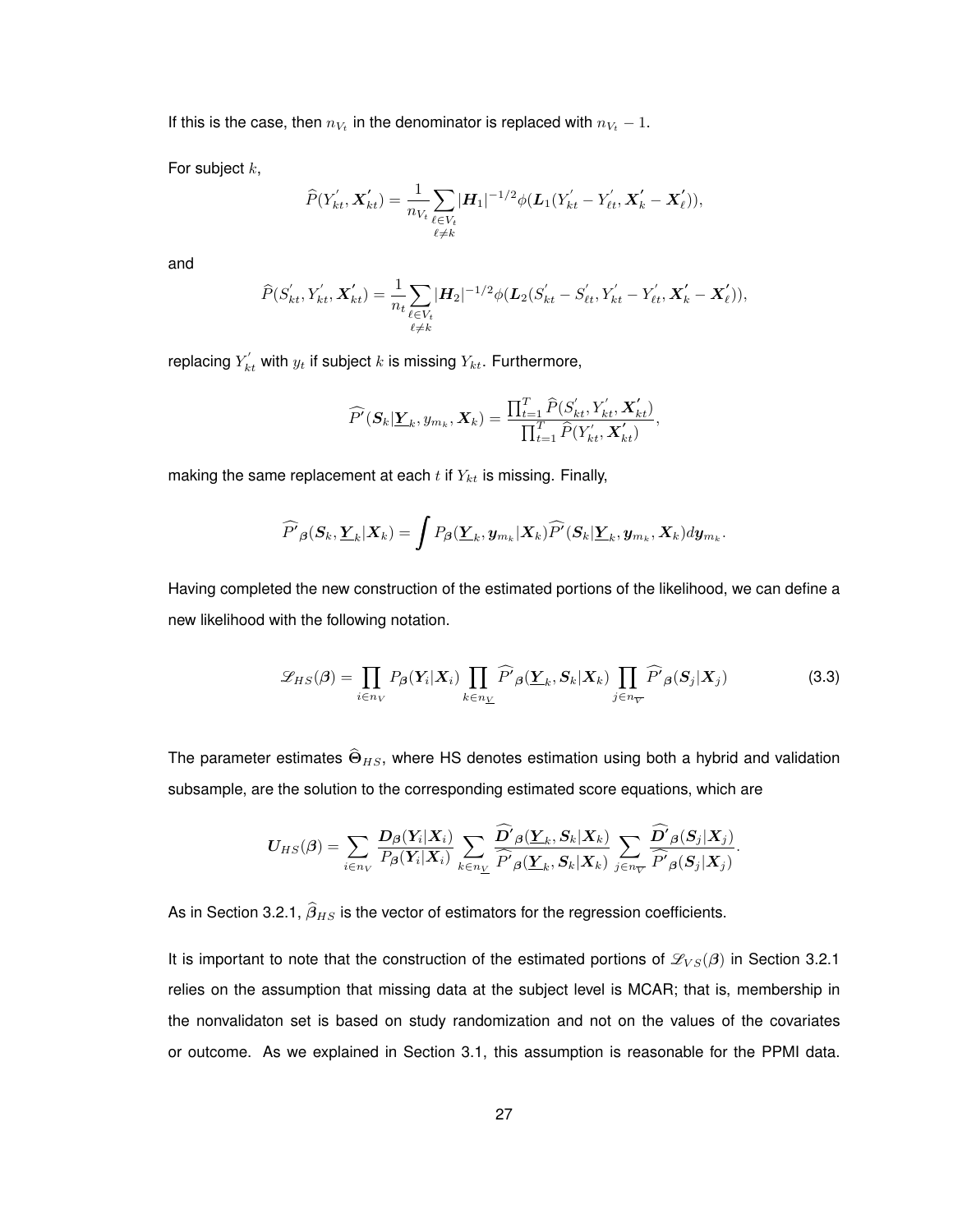The MCAR assumption for exclusion from the nonvalidation set ensures that the validation set is a representative subsample of the total population, and furthermore, ensures that the estimated probabilities in Section 3.2.1 are valid. However, the estimated probabilities described in this section also use the hybrid set for kernel density estimation. In the hybrid set, missing values may possibly be MCAR, but we recognize that assuming an MCAR mechanism in the hybrid set is very restrictive and not likely to apply in practical settings. However, an MAR (missing at random) assumption is reasonable for patient dropout in many situations, and the traditional linear mixed-effects model also carries this assumption. The simulations in Section 3.3 were generated using an MCAR mechanism for all missing data; however, we evaluated the robustness of  $\widehat{\beta}_{HS}$  to MAR data in Tables B.5 and B.6 of Appendix B.1. These tables demonstrate that MAR data in the hybrid set has little to no impact on the bias or efficiency of  $\widehat{\beta}_{HS}$ . Therefore, the MCAR assumption is necessary only for exclusion from the nonvalidation set; missing visits in the hybrid set can be MAR.

#### *3.2.3. Asymptotic Properties of the Proposed Estimators*

Both  $\sqrt{N}(\widehat{\beta}_{VS}-\beta_{VS})$  and  $\sqrt{N}(\widehat{\beta}_{HS}-\beta_{HS})$  are asymptotically normally distributed as  $N\to\infty$ with mean 0. We show in Appendix B.2 that, using arguments similar to those in Pepe (1992), the variance of the asymptotic distribution for  $\widehat{\beta}_{VS}$  is

$$
\mathcal{F}^{-1}(\boldsymbol{\beta})+\mathcal{F}^{-1}(\boldsymbol{\beta})\frac{(\rho_{V}+\rho_{\overline{V}})^{2}}{\rho_{V}}\mathcal{K}_{VS}(\boldsymbol{\beta})\mathcal{F}^{-1}(\boldsymbol{\beta})
$$

where the information matrix,  $\mathcal{I}(\beta)$ , is

$$
\rho_V E\bigg[\frac{-\partial^2}{\partial \beta \partial \beta^T} \log P_{\beta}(\boldsymbol{Y}|\boldsymbol{X})\bigg] + \rho_{\underline{V}} E\bigg[\frac{-\partial^2}{\partial \beta \partial \beta^T} \log P_{\beta}(\boldsymbol{Y}, \boldsymbol{S}|\boldsymbol{X})\bigg] + \rho_{\overline{V}} E\bigg[\frac{-\partial}{\partial \beta \partial \beta^T} \log P_{\beta}(\boldsymbol{S}|\boldsymbol{X})\bigg],
$$

and  $\rho_V$ ,  $\rho_{\underline V}$ , and  $\rho_{\overline V}$  are the proportions of  $V$ ,  $\underline V$ , and  $\overline V$  in the population, respectively.  $\mathscr K_{VS}(\bm\beta)$ , the expectation of the variance of the estimated quantities given the observed data, is

$$
E\Bigg(Var\bigg[\bigg(\frac{D_{\boldsymbol{\beta}}(\boldsymbol{Y},\boldsymbol{S}|\boldsymbol{X})}{P_{\boldsymbol{\beta}}(\boldsymbol{Y},\boldsymbol{S}|\boldsymbol{X})}+\frac{D_{\boldsymbol{\beta}}(\boldsymbol{S}|\boldsymbol{X})}{P_{\boldsymbol{\beta}}(\boldsymbol{S}|\boldsymbol{X})}\bigg)\bigg|\boldsymbol{Y},\boldsymbol{X}\bigg]\Bigg).
$$

Consistent estimates of  $\mathcal{I}(\beta)$  and  $\mathcal{K}_{VS}(\beta)$  are given by

$$
\hat{\mathcal{F}}(\boldsymbol{\beta}) = \frac{1}{N} \frac{\partial^2 \log \hat{\mathcal{L}}_{VS}(\boldsymbol{\beta})}{\partial \boldsymbol{\beta} \partial \boldsymbol{\beta}^T} \Bigg|_{\boldsymbol{\beta} = \hat{\boldsymbol{\beta}}_{VS}}
$$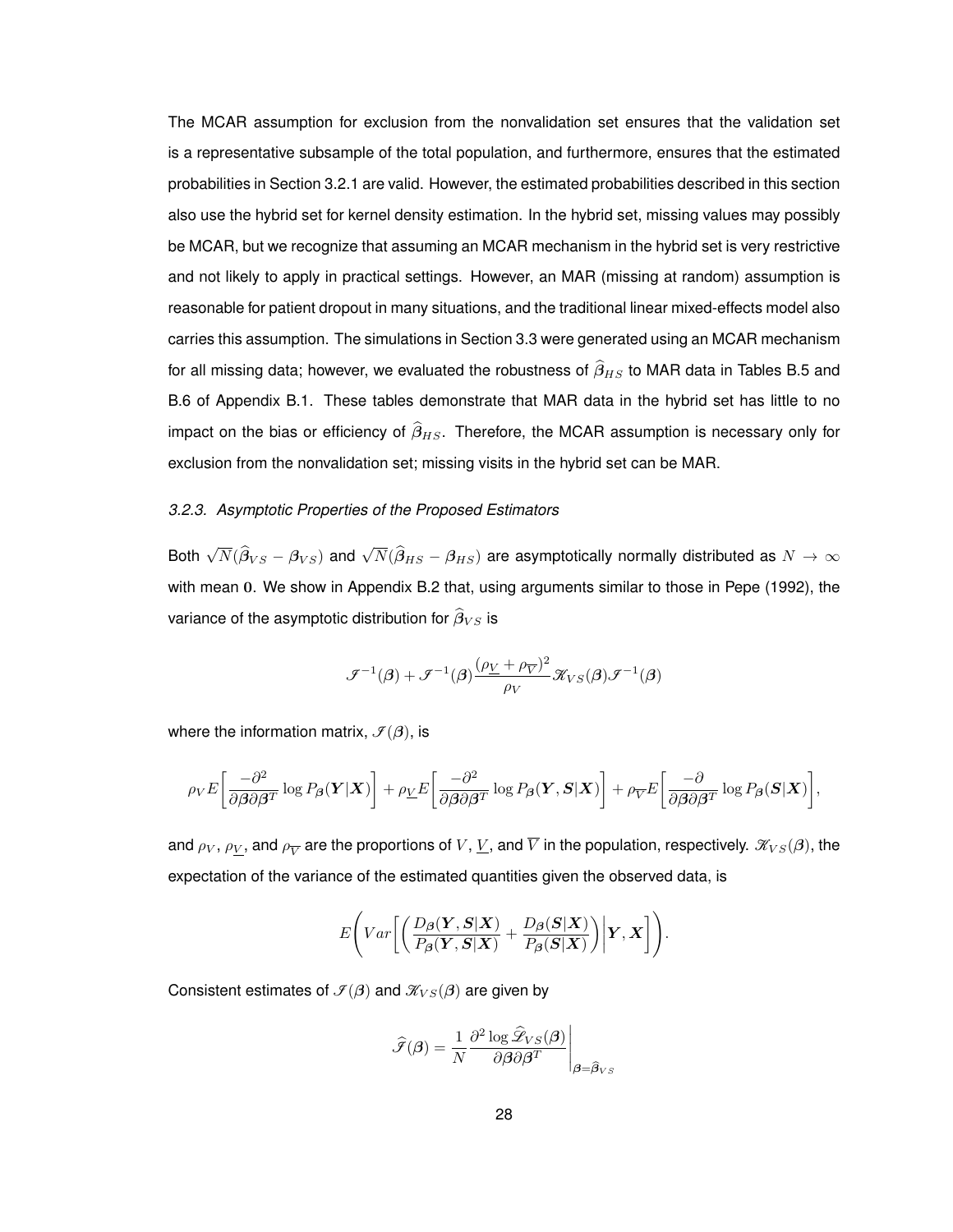and

$$
\widehat{\mathcal{K}}_{VS}(\boldsymbol{\beta}) = \frac{1}{n_V} \sum_{i \in V} \widehat{\boldsymbol{Q}}_i \widehat{\boldsymbol{Q}}_i^T,
$$

where

$$
\widehat{Q}_i = \frac{1}{n_{\underline{V}}+n_{\overline{V}}} \bigg\{\sum_{k \in \underline{V}} \widehat{Q}_{ik} + \sum_{j \in \overline{V}} \widehat{Q}_{ij}\bigg\}.
$$

 $Q_{ik}$  quantifies how the estimated portion of the score equation for the hybrid set differs from the true portion of the score equation for the hybrid set. It is estimated as

$$
\begin{aligned} \widehat{\bm{Q}}_{ik}=&\int\bigg[\frac{|\bm{H}_2|^{-1/2}\phi(\bm{L}_2(\bm{S}_k-\bm{S}_i,\bm{\underline{Y}}_k-\bm{Y}_{T_ki},\bm{y}_{m_k}-\bm{Y}_{m_ki},\bm{X}_k-\bm{X}_i))}{\widehat{P}(\bm{y}_{m_k},\bm{\underline{Y}}_k,\bm{X}_k)}\\&\frac{|\bm{H}_1|^{-1/2}\phi(\bm{L}_1(\bm{\underline{Y}}_k-\bm{Y}_{T_ki},\bm{y}_{m_k}-\bm{Y}_{m_ki},\bm{X}_k-\bm{X}_i))\widehat{P}(\bm{S},\bm{y}_{m_k},\bm{\underline{Y}}_k,\bm{X}_k)}{\widehat{P}^2(\bm{y}_{m_k},\bm{\underline{Y}}_k,\bm{X}_k)}\bigg]\times\\&\bigg[\frac{\widehat{D}_{\bm{\beta}}(\bm{y}_{m_k},\bm{\underline{Y}}_k|\bm{X}_k)}{\widehat{P}_{\bm{\beta}}(\bm{\underline{Y}}_k,\bm{S}_k|\bm{X}_k)}-\frac{\widehat{D}_{\bm{\beta}}(\bm{\underline{Y}}_k,\bm{S}_k|\bm{X}_k)\widehat{P}_{\bm{\beta}}(\bm{y}_{m_k},\bm{\underline{Y}}_k|\bm{X}_k)}{\widehat{P}_{\bm{\beta}}^2(\bm{\underline{Y}}_k,\bm{S}_k|\bm{X}_k)}\bigg]d\bm{y}_{m_k}.\end{aligned}
$$

Likewise,  $\bm{Q}_{ij}$  captures how the estimated portion of the score equation for  $\overline{V}$  differs from the true portion of the score equation for  $\overline{V}$ . Its consistent estimate is

$$
\begin{aligned} \widehat{\bm{Q}}_{ij}=&\int\!\bigg[\frac{|\bm{H}_2|^{-1/2}\phi(\bm{L}_2(\bm{S}_j-\bm{S}_i,\bm{y}-\bm{Y}_i,\bm{X}_j-\bm{X}_j))}{\widehat{P}(\bm{y},\bm{X}_j)}\\&\frac{|\bm{H}_1|^{-1/2}\phi(\bm{L}_1(\bm{y}-\bm{Y}_i,\bm{X}_j-\bm{X}_i))\widehat{P}(\bm{S},\bm{y},\bm{X}_j)}{\widehat{P}^2(\bm{y},\bm{X}_j)}\bigg]\times\\&\bigg[\frac{\widehat{D}_{\bm{\beta}}(\bm{y},|\bm{X}_j)}{\widehat{P}_{\bm{\beta}}(\bm{S}_j|\bm{X}_j)}-\frac{\widehat{D}_{\bm{\beta}}(\bm{S}_j|\bm{X}_j)\widehat{P}_{\bm{\beta}}(\bm{y}|\bm{X}_j)}{\widehat{P}_{\bm{\beta}}^2(\bm{S}_j|\bm{X}_j)}\bigg]dy\end{aligned}
$$

Complete formulas and derivations for  $\mathcal{K}_{VS}(\beta),$   $\mathbf{Q}_{ik}$ , and  $\mathbf{Q}_{ij}$  are given in Appendix B.2.

For the estimator  $\widehat{\beta}_{HS}$ , the asymptotic variance is derived analogously. It is

$$
\mathcal{F}^{-1}(\boldsymbol{\beta})+\mathcal{F}^{-1}(\boldsymbol{\beta})\frac{(\rho_{V}+\rho_{\overline{V}})^{2}}{\rho_{1}}\mathcal{K}_{HS}(\boldsymbol{\beta})\mathcal{F}^{-1}(\boldsymbol{\beta})
$$

where  $\rho_{V_1}=n_{V_t}/N$  for  $t$ =1, and the formulas for  $\mathcal{I}(\bm{\beta})$  and  $\mathcal{K}_{HS}(\bm{\beta})$  are similar to those for  $\bm{\beta}_{VS}.$  $\mathcal{I}(\beta)$  is asymptotically equivalent for both estimators, so it can be consistently estimated using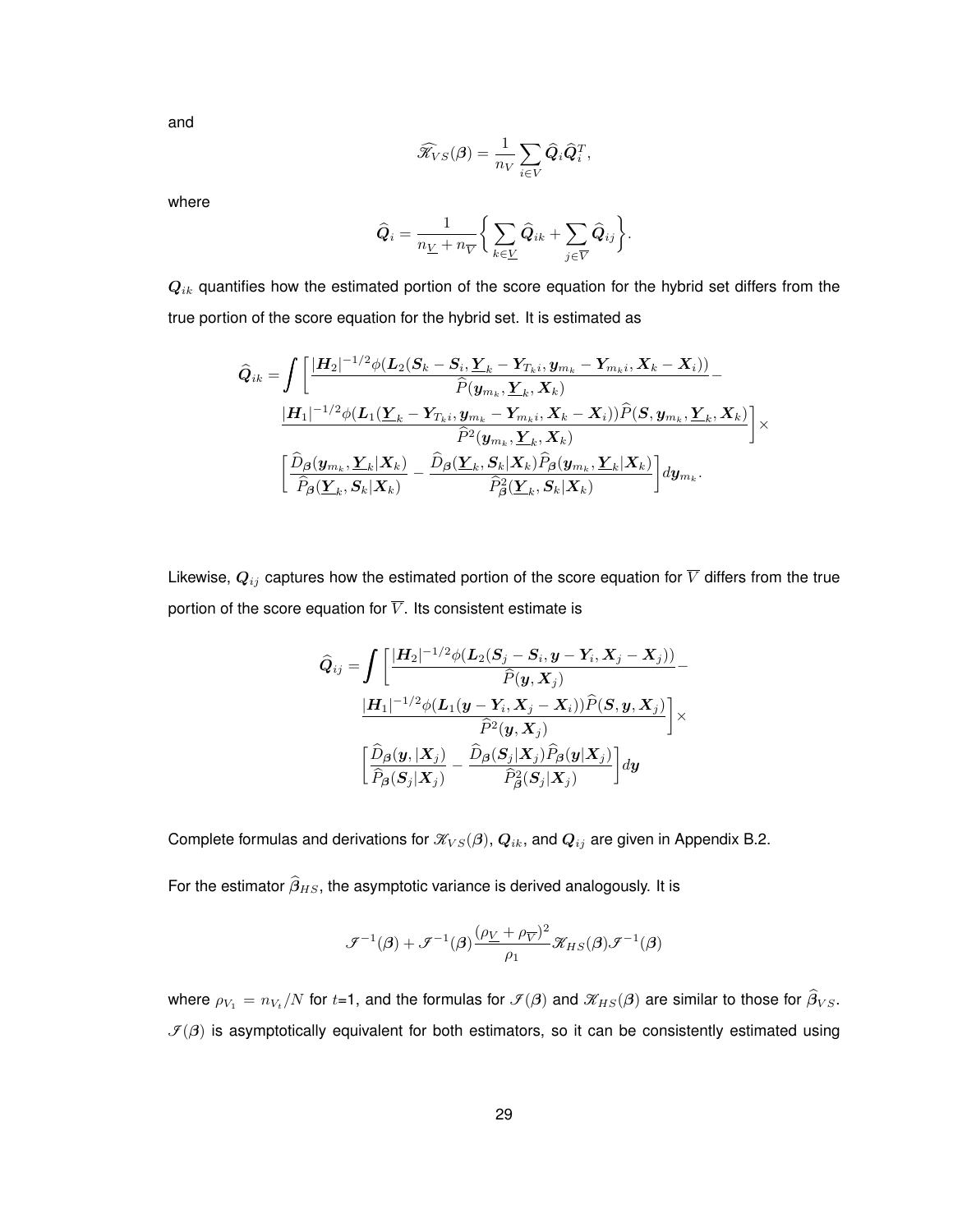either version of the estimated likelihood. In this case,

$$
\widehat{\mathcal{F}}(\pmb{\beta}) = \frac{1}{N} \frac{\partial^2 \log \widehat{\mathcal{L}}_{HS}(\pmb{\beta})}{\partial \pmb{\beta} \partial \pmb{\beta}^T}\Bigg|_{\pmb{\beta} = \widehat{\pmb{\beta}}_{HS}}
$$

and  $\mathcal{K}_{HS}(\beta)$  is estimated in the same manner as  $\mathcal{K}_{VS}(\beta)$ .

$$
\widehat{\mathcal{K}}_{HS}(\pmb{\beta}) = \frac{1}{n_{V_t} - 1}\sum_{\ell \in T_t} \widehat{\pmb{Q}'}_{\ell} \widehat{\pmb{Q}'}_{\ell}^T\Bigg|_{t=1},
$$

where  $n_{V_t}$  − 1 accounts for the exclusion of each subject  $k$  from its own kernel estimation, and

$$
\widehat{Q'}_{\ell} = \frac{1}{n_{\overline{V}} + n_{\underline{V}}} \Biggl\{ \sum_{\substack{k \in \underline{V} \\ k \neq \ell}} \widehat{Q'}_{\ell k} + \sum_{j \in \overline{V}} \widehat{Q'}_{\ell j} \Biggr\}.
$$

As before,  $\bm{Q'}_{\ell j}$  and  $\bm{Q'}_{\ell k}$  capture the estimation in the score equations.

$$
\widehat{Q'}_{\ell j} = \int \left[ \frac{|H_2|^{-1/2} \phi(L_2(S'_{j1} - S'_{\ell 1}, y_1 - Y'_{\ell 1}, X'_{j} - X'_{\ell})) \prod_{t=2}^T \widehat{P}(S'_{jt}, y_t, X'_{jt})}{\widehat{P'}(y, X_j)} - \frac{|H_1|^{-1/2} \phi(L_1(y_1 - Y'_{\ell 1}, X'_{j1} - X'_{\ell 1})) \widehat{P'}(S_j, y, X_j) \prod_{t=2}^T \widehat{P}(y_t, X'_{jt})}{\widehat{P'}^2(y, X_j)} \right] \times \left[ \frac{\widehat{D'}_{\beta}(y|X_j)}{\widehat{P'}_{\beta}(S_j|X_j)} - \frac{\widehat{D'}_{\beta}(S_j|X_j) \widehat{P'}_{\beta}(y|X_j)}{\widehat{P'}^2_{\beta}(S_j|X_j)} \right] dy,
$$

and

$$
\widehat{Q'}_{\ell k} = \int \left[ \frac{|\mathbf{H}_{2}|^{-1/2} \phi(\mathbf{L}_{2}(S_{k1}^{\prime} - S_{\ell 1}^{\prime}, Y_{k1}^{\prime} - Y_{\ell 1}^{\prime}, \mathbf{X}_{k}^{\prime} - \mathbf{X}_{\ell}^{\prime})) \prod_{t=2}^{T} \widehat{P}(S_{k t}^{\prime}, Y_{k t}^{\prime}, \mathbf{X}_{k t}^{\prime})}{\widehat{P}'(\mathbf{y}_{m k}, \mathbf{Y}_{k}, \mathbf{X}_{k})} - \frac{|\mathbf{H}_{1}|^{-1/2} \phi(\mathbf{L}_{1}(Y_{k1}^{\prime} - Y_{\ell 1}^{\prime}, \mathbf{X}_{k1}^{\prime} - \mathbf{X}_{\ell 1}^{\prime})) \widehat{P}'(\mathbf{S}_{k}, \mathbf{y}_{m k}, \mathbf{Y}_{k}, \mathbf{X}_{k}) \prod_{t=2}^{T} \widehat{P}(Y_{k t}^{\prime}, \mathbf{X}_{k t}^{\prime})}{\widehat{P}'(\mathbf{y}_{m k}, \mathbf{Y}_{k t}, \mathbf{X}_{k})} \right] \times \left[ \frac{\widehat{D'}_{\beta}(\mathbf{y}_{m k}, \mathbf{Y}_{k} | \mathbf{X}_{k})}{\widehat{P'}_{\beta}(\mathbf{Y}_{k}, \mathbf{S}_{k} | \mathbf{X}_{k})} - \frac{\widehat{D'}_{\beta}(\mathbf{Y}_{k}, \mathbf{S}_{k} | \mathbf{X}_{k}) \widehat{P'}_{\beta}(\mathbf{y}_{m k}, \mathbf{Y}_{k} | \mathbf{X}_{k})}{\widehat{P'}_{\beta}^2(\mathbf{Y}_{k}, \mathbf{S}_{k} | \mathbf{X}_{k})} \right] d\mathbf{y}_{m k}. \tag{3.4}
$$

As before, we interchange  $y_{m_kt}$  and  $Y^{'}_{kt}$  as appropriate at each  $t$  in equation (3.4), dependent on whether  $Y_{kt}$  is observed.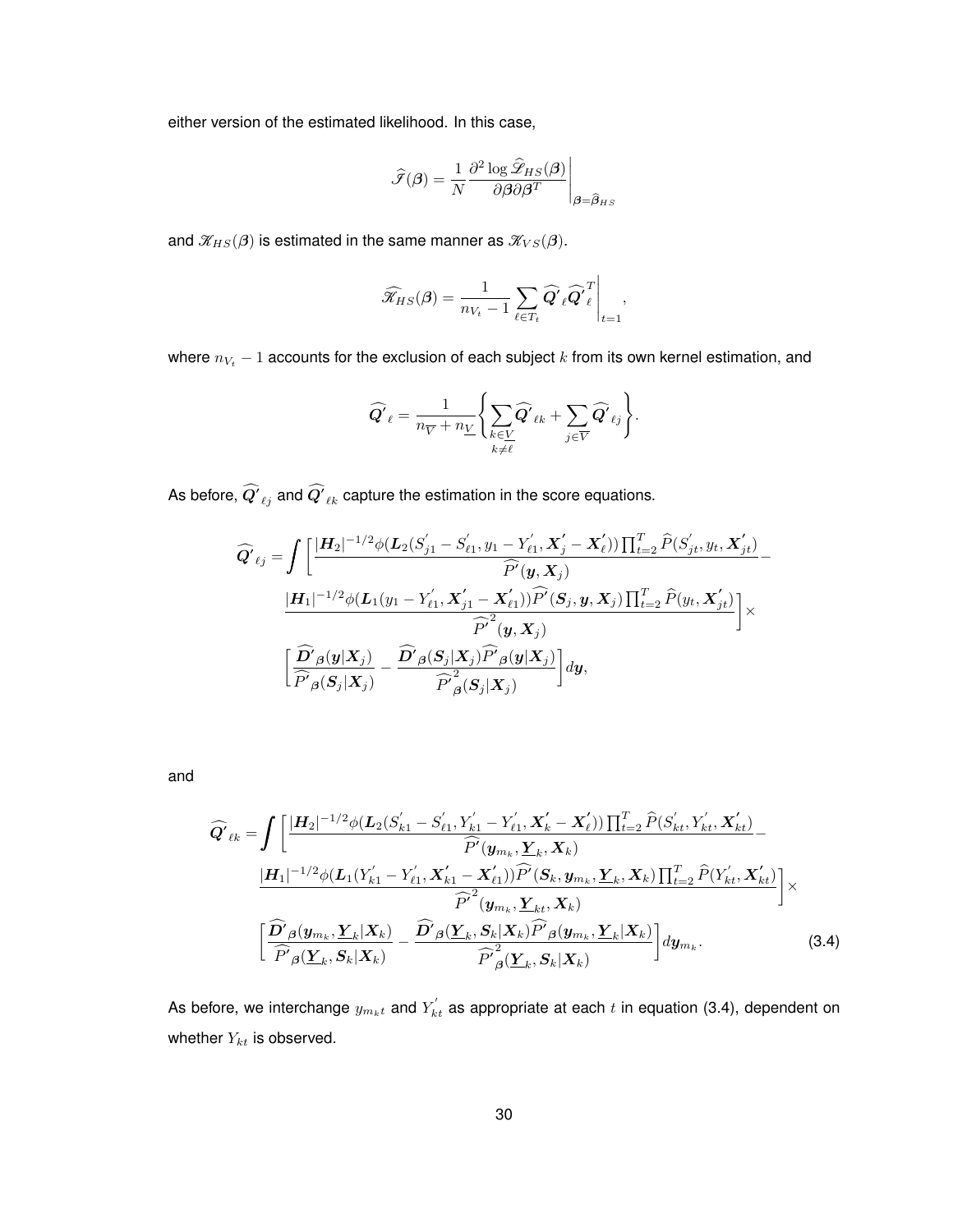#### 3.3. Simulations

We conducted a variety of simulations in order to assess the performance of our proposed estimator. We specified a model with uncorrelated random intercepts and slopes, with  $\gamma_1$  and  $\gamma_2$  denoting the variances of the random intercepts and slopes, respectively. The true outcome  $Y_{\ell}$ ,  $\ell = 1, ..., N$ , was simulated according to the model given by (3.1), with  $\sigma^2$ =0.9,  $\gamma_1$ =1, and  $\gamma_2$ =0.5. We included one continuous baseline covariate,  $X_2 \sim N(3, 0.16)$ , and a discrete timepoint covariate,  $X_1 = 1,..,T$ . Since the amount of missing data can vary in two ways, with the dropout rate in  $V$  and the number of subjects in  $\overline{V}$ , we present a model with two timepoints for clarity of presentation, so that each subject in  $V$  is missing exactly one timepoint.

Define  $\rho_V$ ,  $\rho_{\underline V}$ , and  $\rho_{\overline V}$  as the proportions  $n_V/N$  ,  $n_{\underline V}/N$ , and  $n_{\overline V}/N$ , respectively. We set  $N$ =350 and varied  $\rho_V$  between 0.3 and 0.8. Missing data are generated under MCAR. We then determined  $\rho_V$ and  $\rho_{\overline V}$  by setting  $\rho_{\underline V}=\rho_{\overline V}=\frac{(1-\rho_V)}{2}.$  As explained in Section 3.1, we expect more efficiency gains with a stronger correlation between  $Y$  and  $S$ . To illustrate this, we examined the model using a strong correlation, 0.8, and a moderate one, 0.4. In Table 3.1, we display both proposed estimators,  $\widehat\beta_{VS}$  and  $\widehat\beta_{HS}.$  These are compared to the estimator from CCA,  $\widehat\beta_{CC},$  as well as the Oracle estimator,  $\widehat{\beta}_O$ , which uses the full dataset as it would have been available if no data were missing. The relative efficiency (RE) in Tables 3.1 and 3.2 was calculated by dividing the respective estimated standard error by the Oracle estimated standard error.  $RE = 1.0$  indicates optimal efficiency, while larger values of RE indicate efficiency loss. Both  $\widehat{\beta}_{CC}$  and  $\widehat{\beta}_{O}$  were computed using the lme4 package in R.

Results from 500 simulations for  $\widehat{\beta}_{HS}$ ,  $\widehat{\beta}_{VS}$ , and  $\widehat{\beta}_{CC}$  are displayed in Tables 3.1 and 3.2. Table 3.1 illustrates the efficiency gains on estimates of  $\beta_1$ , the regression coefficient for time in the model, at a strong and a weaker correlation. The bias of all three estimators is very small, as expected. When the amount of missing data is small ( $\rho_V$  = 0.8), efficiency is close to optimal for  $\widehat \beta_{HS}$  and  $\widehat \beta_{VS}$ . As the amount of missing data increases,  $\widehat{\beta}_{CC}$  loses efficiency quite quickly. The two proposed estimators perform well even in this extreme situation, with  $\widehat{\beta}_{HS}$  outperforming  $\widehat{\beta}_{VS}$  in all situations. For the moderate correlation of 0.4, the efficiency is slightly less than optimal with a small amount of missing data. However, as the amount of missing data increases, both  $\widehat \beta_{HS}$  and  $\widehat \beta_{VS}$  tend to lose efficiency slightly more slowly than  $\widehat\beta_{CC}$ . Furthermore,  $\widehat\beta_{HS}$  does not outperform  $\widehat\beta_{VS}$  here, but it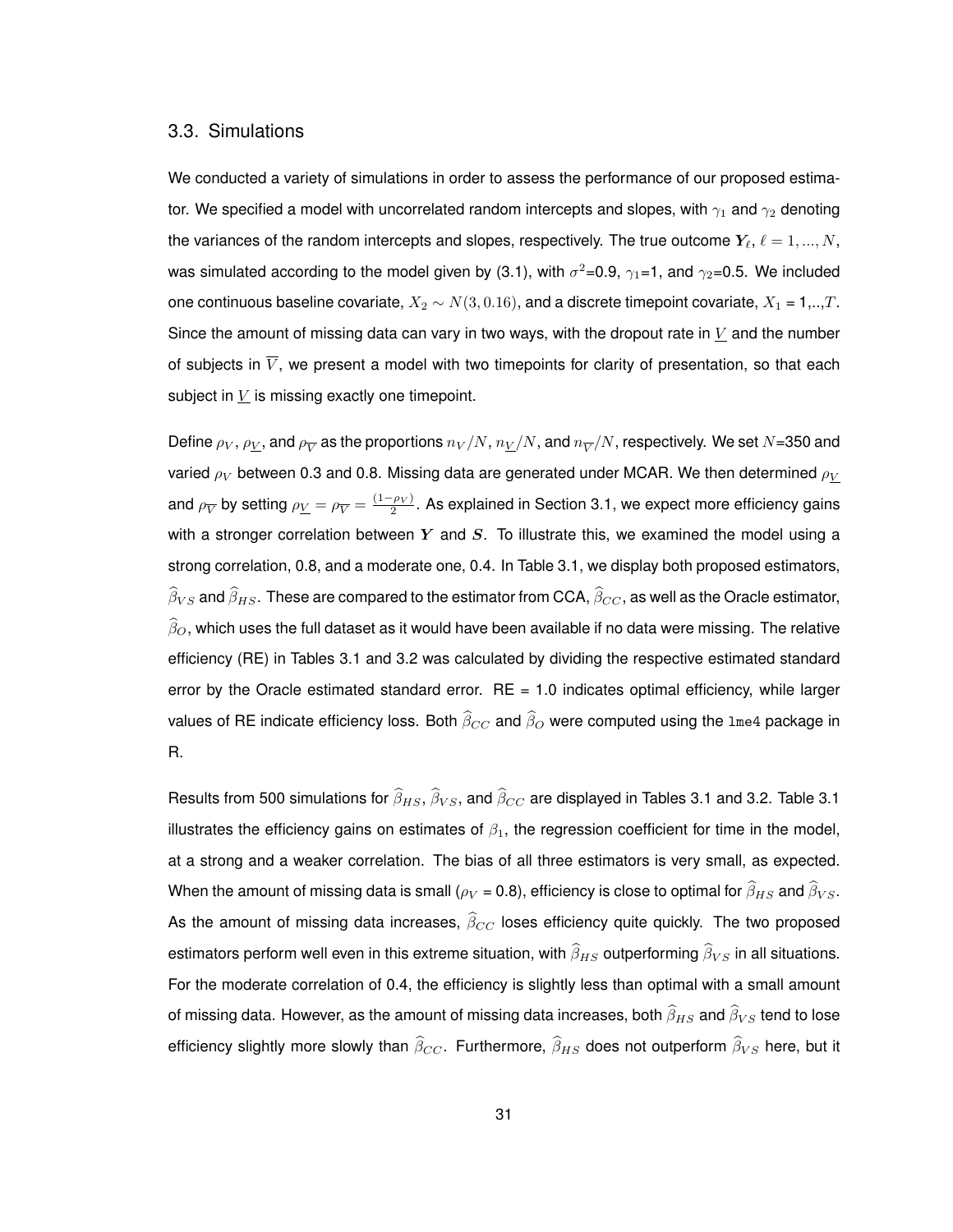also does not do worse.

Table 3.2 demonstrates the results from the same models for  $\beta_2$ , the coefficient for the continuous baseline covariate. Of note on this table is that the percent bias is higher than that of  $\beta_1$  for all estimators; however,  $\widehat{\beta}_{HS}$  and  $\widehat{\beta}_{VS}$  are still on par with  $\widehat{\beta}_{CC}$  in terms of bias. The performance of  $\widehat{\beta}_{HS}$  compared to  $\widehat{\beta}_{VS}$  is about the same with  $\beta_2$  as with  $\beta_1$ , at each respective correlation; that is,  $\widehat{\beta}_{HS}$  gains more efficiency than  $\widehat{\beta}_{VS}$  at a strong correlation, but the two are about the same at a weaker correlation.

Additional simulations are included in Appendix B.1. We demonstrate efficiency of the proposed estimators under no correlation and perfect correlation between the true and auxiliary outcomes in Tables B.1 and B.2. We evaluate the performance of PMM and MI estimators under misspecification of the imputation model and compare this to the robustness of our proposed estimators in Tables B.3 and B.4. Finally, we evaluate the performance of the proposed estimator  $\widehat{\beta}_{HS}$  under MAR in Tables B.5 and B.6.

#### 3.4. Data Example

Our method is motivated by the data characteristics of PPMI (data retrieved January 2, 2018). The true outcome, which is missing for some patients, is brain volume as measured by MRI. We illustrate our method using gray matter (GM) volume from the parietal and frontal lobes, each divided by total intracranial volume (ICV). Patients underwent MRI scans at baseline and at one year and two years post-baseline  $(T=3)$ . Neuropsychological assessments are an ideal choice for auxiliary outcome, as they do not require specialized equipment to administer, and therefore will be available for most or all patients. We chose to take advantage of the plethora of information in the PPMI data by combining a number of these tests into one composite auxiliary variable. We accomplished this with a linear regression of complete cases at each timepoint, using observed MRI volume as the outcome and neuropsychological test scores as predictors. We then used the regression coefficients to predict MRI volume for each subject at each timepoint. This new composite auxiliary variable has a correlation of 0.52 with the true MRI volume in the parietal lobe, and 0.46 with the true MRI volume in the frontal lobe. The assessments used in this regression are the Questionnaire for Impulsive-Compulsive Disorders in Parkinson's Disease-Rating Scale (QUIP-RS; Weintraub et al., 2012), Symbol Digit Modalities Score (SDM; Barrett et al., 2019), Semantic Fluency Total Score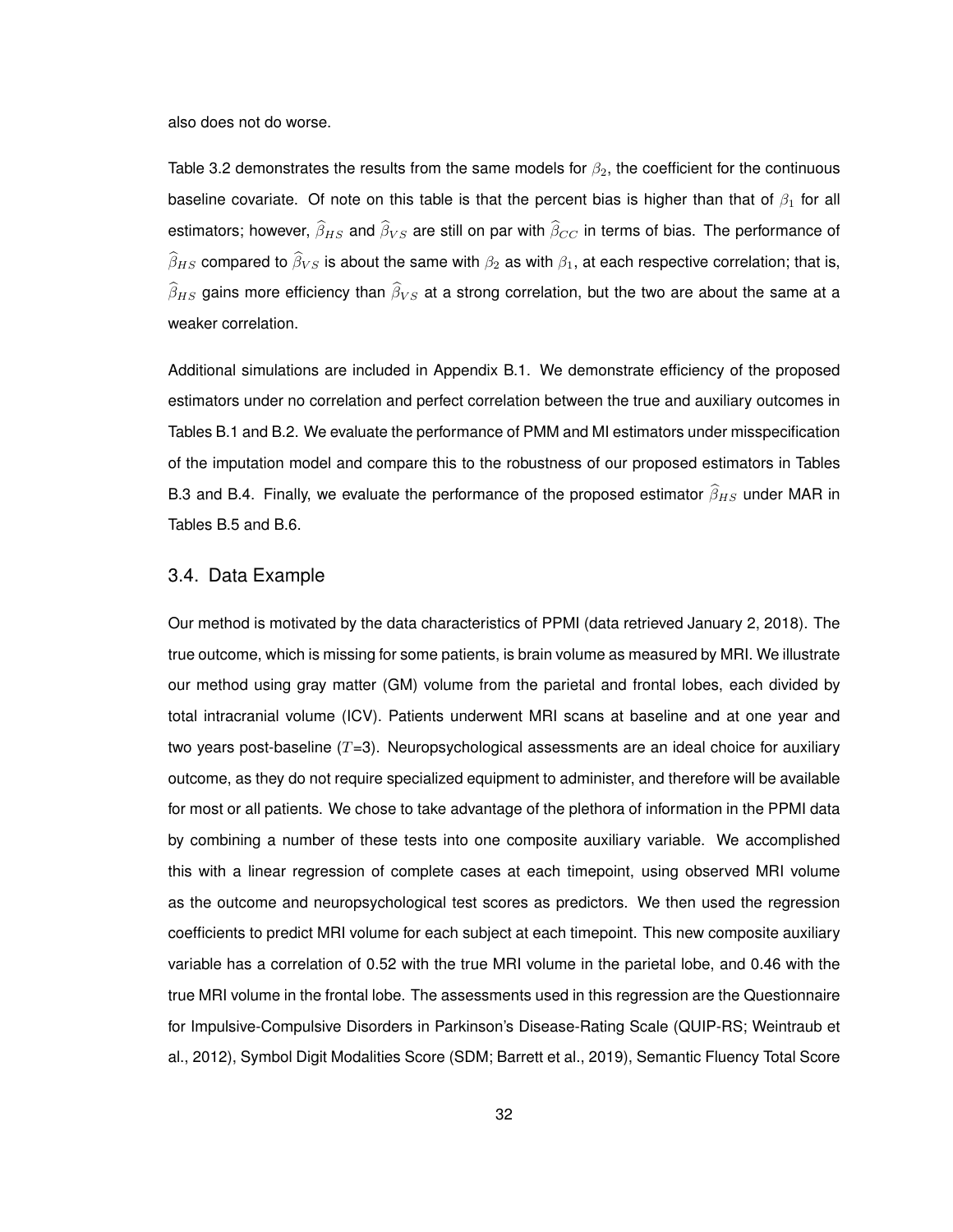|           | $\beta_{CC}$ = complete-case estimator.                                  | Estimator                                                              | Bias (% Bias)                                         | <b>SD</b>               | ŜÈ                      | <b>MSE</b>              | <b>RE</b>               |
|-----------|--------------------------------------------------------------------------|------------------------------------------------------------------------|-------------------------------------------------------|-------------------------|-------------------------|-------------------------|-------------------------|
| Cor(Y, S) | $(\rho_V, \rho_{\underline{V}}, \rho_{\overline{V}})$<br>(0.8, 0.1, 0.1) | $\beta_{HS}$<br>$\beta_{VS}$<br>$\beta_{CC}$                           | $-0.001(0.117)$<br>$-0.001(0.111)$<br>$-0.001(0.138)$ | 0.085<br>0.084<br>0.087 | 0.086<br>0.007<br>0.090 | 0.007<br>0.086<br>0.008 | 1.069<br>1.067<br>1.115 |
|           | (0.7, 0.15, 0.15)                                                        | $\widehat{\beta}_{HS}$<br>$\overline{\beta}_{VS}$<br>$\beta_{CC}$      | $-0.001(0.134)$<br>$-0.001(0.139)$<br>$-0.002(0.164)$ | 0.088<br>0.088<br>0.095 | 0.090<br>0.090<br>0.096 | 0.008<br>0.008<br>0.009 | 1.109<br>1.110<br>1.189 |
| 0.8       | (0.6, 0.2, 0.2)                                                          | $\widehat{\beta}_{HS}$<br>$\beta_{VS}$<br>$\beta_{CC}$                 | $-0.003(0.328)$<br>$-0.003(0.328)$<br>$-0.004(0.395)$ | 0.093<br>0.093<br>0.102 | 0.094<br>0.094<br>0.103 | 0.009<br>0.009<br>0.010 | 1.164<br>1.164<br>1.281 |
|           | (0.5, 0.25, 0.25)                                                        | $\widehat{\beta}_{HS}$<br>$\overline{\beta}_{VS}$<br>$\beta_{CC}$      | $-0.004(0.417)$<br>$-0.004(0.358)$<br>$-0.006(0.590)$ | 0.098<br>0.097<br>0.112 | 0.097<br>0.100<br>0.113 | 0.010<br>0.009<br>0.013 | 1.205<br>1.238<br>1.398 |
|           | (0.4, 0.3, 0.3)                                                          | $\widehat{\beta}_{HS}$<br>$\beta_{VS}$<br>$\beta_{CC}$                 | $-0.006(0.604)$<br>$-0.005(0.535)$<br>$-0.009(0.874)$ | 0.108<br>0.109<br>0.125 | 0.102<br>0.109<br>0.126 | 0.012<br>0.012<br>0.016 | 1.267<br>1.347<br>1.562 |
|           | (0.3, 0.35, 0.35)                                                        | $\widehat{\beta}_{HS}$<br>$\bar{\beta}_{VS}$<br>$\hat{\beta}_{CC}$     | $-0.007(0.670)$<br>$-0.006(0.642)$<br>$-0.006(0.633)$ | 0.124<br>0.127<br>0.149 | 0.108<br>0.123<br>0.145 | 0.015<br>0.016<br>0.022 | 1.341<br>1.521<br>1.794 |
|           | (0.8, 0.1, 0.1)                                                          | $\beta_{HS}$<br>$\beta_{VS}$<br>$\beta_{CC}$                           | $-0.001(0.124)$<br>$-0.001(0.120)$<br>$-0.001(0.138)$ | 0.087<br>0.087<br>0.087 | 0.090<br>0.090<br>0.090 | 0.008<br>0.008<br>0.008 | 1.112<br>1.111<br>1.115 |
|           | (0.7, 0.15, 0.15)                                                        | $\widehat{\beta}_{HS}$<br>$\beta_{VS}$<br>$\beta_{CC}$                 | $-0.001(0.148)$<br>$-0.001(0.141)$<br>$-0.002(0.164)$ | 0.094<br>0.094<br>0.095 | 0.096<br>0.095<br>0.096 | 0.009<br>0.009<br>0.009 | 1.182<br>1.180<br>1.189 |
| 0.4       | (0.6, 0.2, 0.2)                                                          | $\widehat{\beta}_{HS}$<br>$\beta_{VS}$<br>$\beta_{CC}$                 | $-0.004(0.398)$<br>$-0.004(0.389)$<br>$-0.004(0.395)$ | 0.101<br>0.101<br>0.102 | 0.102<br>0.102<br>0.103 | 0.010<br>0.010<br>0.010 | 1.267<br>1.265<br>1.281 |
|           | (0.5, 0.25, 0.25)                                                        | $\widehat{\beta}_{HS}$<br>$\beta_{VS}$<br>$\beta_{CC}$                 | $-0.006(0.569)$<br>$-0.006(0.552)$<br>$-0.006(0.590)$ | 0.110<br>0.110<br>0.112 | 0.111<br>0.111<br>0.113 | 0.012<br>0.012<br>0.013 | 1.373<br>1.372<br>1.398 |
|           | (0.4, 0.3, 0.3)                                                          | $\widehat{\beta}_{HS}$<br>$\overline{\beta}_{VS}$<br>$\beta_{CC}$      | $-0.009(0.880)$<br>$-0.009(0.865)$<br>$-0.009(0.874)$ | 0.122<br>0.122<br>0.125 | 0.122<br>0.123<br>0.126 | 0.015<br>0.015<br>0.016 | 1.516<br>1.521<br>1.562 |
|           | (0.3, 0.35, 0.35)                                                        | $\widehat{\beta}_{HS}$<br>$\widehat{\beta}_{VS}$<br>$\hat{\beta}_{CC}$ | $-0.007(0.710)$<br>$-0.008(0.790)$<br>$-0.006(0.633)$ | 0.143<br>0.143<br>0.149 | 0.138<br>0.140<br>0.145 | 0.020<br>0.021<br>0.022 | 1.708<br>1.736<br>1.794 |

Table 3.1: Results for timepoint coefficient from 500 simulations.  $SD =$  standard deviation;  $SE =$ estimated standard error; MSE = mean squared error; RE = relative efficiency.  $\beta_{HS}$  = estimator using both hybrid and validation subsample;  $\beta_{VS}$  = estimator using an internal validation sample;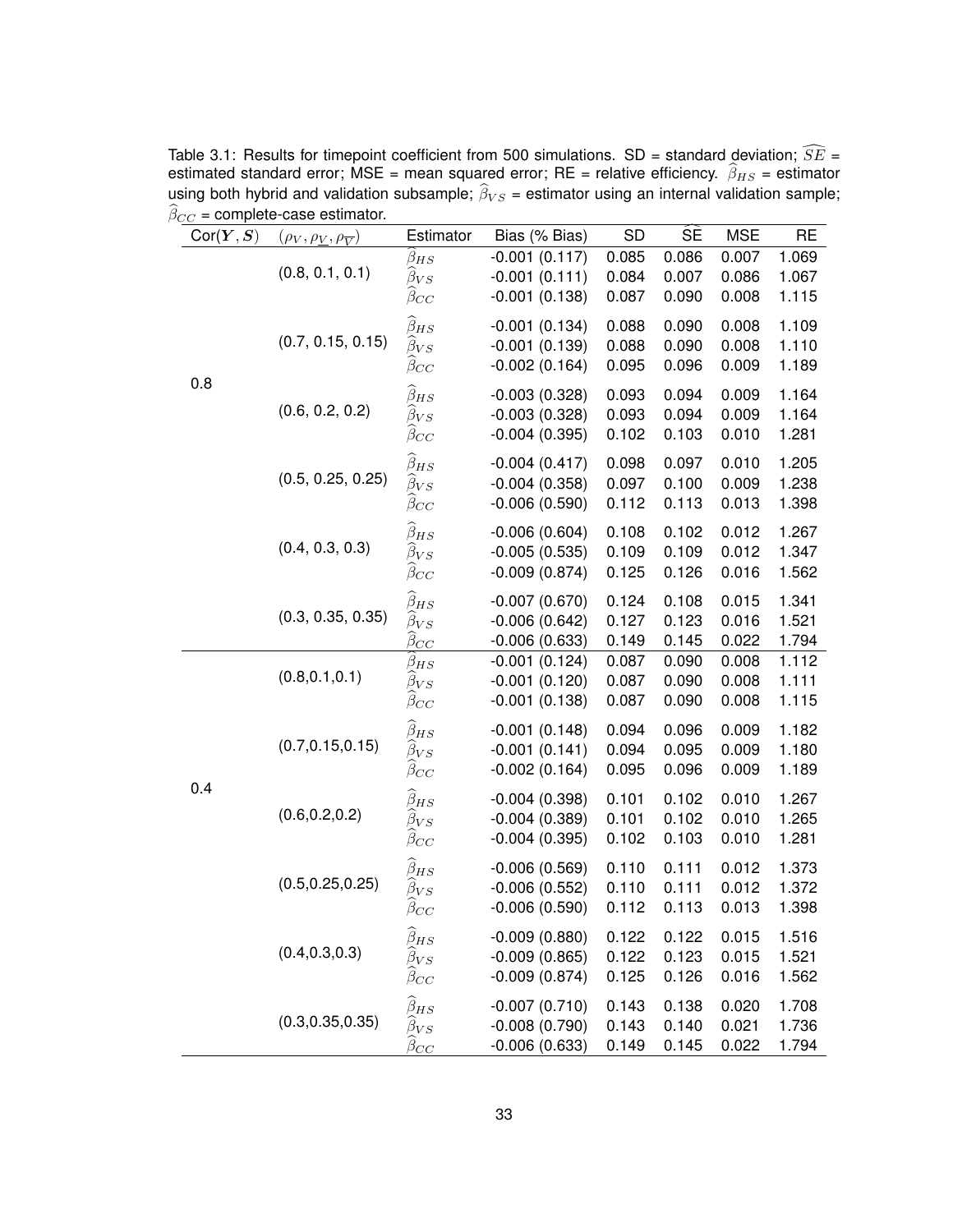| Cor(Y, S) | ample, $\rho_{CC}$ = complete case commator.<br>$(\rho_V, \rho_V, \rho_{\overline{V}})$ | Estimator                                                                     | Bias (% Bias)                                         | <b>SD</b>               | ŚÈ                      | <b>MSE</b>              | <b>RE</b>               |
|-----------|-----------------------------------------------------------------------------------------|-------------------------------------------------------------------------------|-------------------------------------------------------|-------------------------|-------------------------|-------------------------|-------------------------|
|           | (0.8, 0.1, 0.1)                                                                         | $\beta_{HS}$<br>$\beta_{VS}$<br>$\beta_{CC}$                                  | $-0.026(3.688)$<br>$-0.022(3.200)$<br>$-0.023(3.267)$ | 0.209<br>0.209<br>0.221 | 0.210<br>0.210<br>0.215 | 0.044<br>0.044<br>0.049 | 1.031<br>1.033<br>1.055 |
|           | (0.7, 0.15, 0.15)                                                                       | $\widehat{\beta}_{HS}$<br>$\bar{\beta}_{VS}$<br>$\beta_{CC}$                  | $-0.031(4.469)$<br>$-0.026(3.779)$<br>$-0.027(3.841)$ | 0.210<br>0.210<br>0.228 | 0.212<br>0.212<br>0.221 | 0.045<br>0.045<br>0.053 | 1.041<br>1.044<br>1.089 |
| 0.8       | (0.6, 0.2, 0.2)                                                                         | $\widehat{\beta}_{HS}$<br>$\beta_{VS}$<br>$\beta_{CC}$                        | $-0.033(4.762)$<br>$-0.026(3.770)$<br>$-0.032(4.515)$ | 0.213<br>0.214<br>0.233 | 0.214<br>0.215<br>0.229 | 0.046<br>0.046<br>0.055 | 1.053<br>1.057<br>1.123 |
|           | (0.5, 0.25, 0.25)                                                                       | $\widehat{\beta}_{HS}$<br>$\overline{\beta}_{VS}$<br>$\beta_{CC}$             | $-0.035(5.041)$<br>$-0.026(3.764)$<br>$-0.027(3.843)$ | 0.218<br>0.221<br>0.245 | 0.216<br>0.218<br>0.237 | 0.049<br>0.050<br>0.061 | 1.062<br>1.070<br>1.163 |
|           | (0.4, 0.3, 0.3)                                                                         | $\widehat{\beta}_{HS}$<br>$\beta_{VS}$<br>$\beta_{CC}$                        | $-0.039(5.621)$<br>$-0.029(4.102)$<br>$-0.033(4.754)$ | 0.216<br>0.218<br>0.247 | 0.218<br>0.221<br>0.245 | 0.048<br>0.048<br>0.062 | 1.073<br>1.087<br>1.204 |
|           | (0.3, 0.35, 0.35)                                                                       | $\widehat{\beta}_{HS}$<br>$\beta_{VS}$<br>$\overline{\beta_{C\underline{C}}}$ | $-0.037(5.226)$<br>$-0.023(3.219)$<br>$-0.030(4.231)$ | 0.226<br>0.230<br>0.261 | 0.221<br>0.226<br>0.255 | 0.052<br>0.053<br>0.069 | 1.085<br>1.109<br>1.254 |
| 0.4       | (0.8, 0.1, 0.1)                                                                         | $\beta_{HS}$<br>$\beta_{VS}$<br>$\beta_{CC}$                                  | $-0.023(3.265)$<br>$-0.023(3.230)$<br>$-0.023(3.267)$ | 0.219<br>0.219<br>0.221 | 0.217<br>0.216<br>0.215 | 0.048<br>0.048<br>0.049 | 1.065<br>1.064<br>1.055 |
|           | (0.7, 0.15, 0.15)                                                                       | $\widehat{\beta}_{HS}$<br>$\beta_{VS}$<br>$\beta_{CC}$                        | $-0.027(3.838)$<br>$-0.026(3.785)$<br>$-0.027(3.841)$ | 0.225<br>0.225<br>0.228 | 0.223<br>0.222<br>0.221 | 0.051<br>0.051<br>0.053 | 1.095<br>1.093<br>1.089 |
|           | (0.6, 0.2, 0.2)                                                                         | $\widehat{\beta}_{HS}$<br>$\beta_{VS}$<br>$\beta_{CC}$                        | $-0.031(4.458)$<br>$-0.031(4.367)$<br>$-0.032(4.515)$ | 0.230<br>0.229<br>0.233 | 0.229<br>0.229<br>0.229 | 0.054<br>0.053<br>0.055 | 1.127<br>1.124<br>1.123 |
|           | (0.5, 0.25, 0.25)                                                                       | $\widehat{\beta}_{HS}$<br>$\beta_{VS}$<br>$\beta_{CC}$                        | $-0.028(3.934)$<br>$-0.027(3.815)$<br>$-0.027(3.843)$ | 0.241<br>0.239<br>0.245 | 0.236<br>0.235<br>0.237 | 0.059<br>0.058<br>0.060 | 1.161<br>1.157<br>1.163 |
|           | (0.4, 0.3, 0.3)                                                                         | $\widehat{\beta}_{HS}$<br>$\beta_{VS}$<br>$\beta_{CC}$                        | $-0.033(4.766)$<br>$-0.032(4.541)$<br>$-0.033(4.754)$ | 0.242<br>0.240<br>0.247 | 0.244<br>0.243<br>0.245 | 0.060<br>0.059<br>0.062 | 1.198<br>1.193<br>1.204 |
|           | (0.3, 0.35, 0.35)                                                                       | $\widehat{\beta}_{HS}$<br>$\widehat{\beta}_{VS}$<br>$\beta_{CC}$              | $-0.029(4.181)$<br>$-0.027(3.818)$<br>$-0.030(4.231)$ | 0.254<br>0.253<br>0.261 | 0.252<br>0.251<br>0.255 | 0.065<br>0.065<br>0.069 | 1.239<br>1.232<br>1.254 |

Table 3.2: Results for baseline covariate coefficient from 500 simulations. SD = standard deviation;  $\widehat{SE}$  = estimated standard error; MSE = mean squared error; RE = relative efficiency.  $\widehat{\beta}_{HS}$  = estimator using both hybrid and validation subsample;  $\beta_{VS}$  = estimator using an internal validation sample;  $\beta_{CC}$  = complete-case estimator.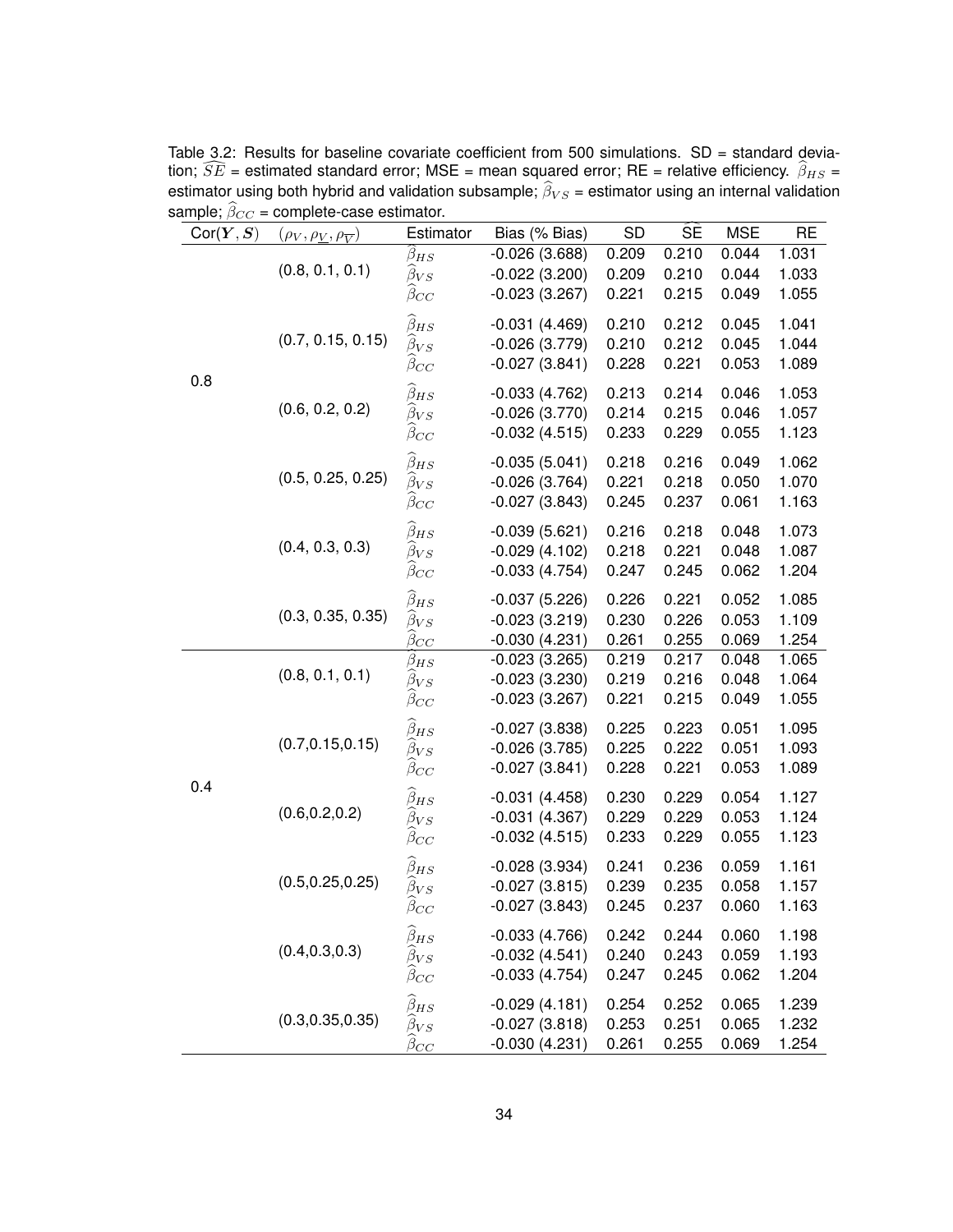Table 3.3: Summary statistics of baseline measurements. Continuous variables summarized with mean and standard deviation in parentheses; categorical variables summarized with counts and percentages in parentheses. GM = gray matter. True GM volume is standardized by dividing by intracranial volume for each subject, then multiplied by 1000 for clarity of presentation. Composite GM volume is the auxiliary outcome predicted by clinical assessment scores. MoCA  $=$  Montreal Cognitive Assessment; QUIP-RS = Questionnaire for Impulsive-Compulsive Disorders in Parkinson's Disease Rating Scale; SDM = Symbol Digit Modalities Score; SFT = Semantic Fluency Total Score; STAI = State-Trait Anxiety Inventory; UPDRS-Cog = cognitive score of Unified Parkinson's Disease Rating Scale.

| Variable                    | V            | $\underline{V}$ | $\overline{V}$ | Total       |
|-----------------------------|--------------|-----------------|----------------|-------------|
| N                           | 119          | 20              | 221            | 360         |
| Gender                      |              |                 |                |             |
| Male                        | 77 (64.7%)   | 15 (75.0%)      | 146 (66.1%)    | 238 (66.1%) |
| Female                      | 42 (35.3%)   | $5(25.0\%)$     | 75 (33.9%)     | 122 (33.9%) |
| <b>GM Volume - Frontal</b>  |              |                 |                |             |
| True                        | 110.9 (11.4) | 111.6 (9.3)     | N/A            | 111.0(11.1) |
| Composite                   | 110.9(3.5)   | 112.5(4.4)      | 110.2(4.0)     | 110.5(3.9)  |
| <b>GM Volume - Parietal</b> |              |                 |                |             |
| <b>True</b>                 | 77.3 (8.2)   | 78.1 (6.9)      | N/A            | 77.4 (8.0)  |
| Composite                   | 77.3 (3.2)   | 78.5 (3.7)      | 76.7 (3.7)     | 77.0 (3.5)  |
| <b>Clinical Assessments</b> |              |                 |                |             |
| MoCA                        | 27.4(2.1)    | 28.5(1.7)       | 26.8(2.5)      | 27.0(2.3)   |
| QUIP-RS                     | 0.27(0.56)   | 0.25(0.55)      | 0.29(0.65)     | 0.28(0.62)  |
| <b>SDM</b>                  | 41.4 (9.2)   | 44.1 (11.0)     | 40.7 (9.3)     | 41.1(9.4)   |
| <b>SFT</b>                  | 49.6 (10.5)  | 45.0 (10.5)     | 49.0 (12.6)    | 49.0 (11.8) |
| <b>STAI</b>                 | 65.9 (17.8)  | 66.9 (21.8)     | 65.3 (18.7)    | 65.6 (18.6) |
| <b>UPDRS-Cog</b>            | 0.32(0.55)   | 0.25(0.64)      | 0.29(0.51)     | 0.29(0.53)  |

(SFT; Dadgar, Khatoonabadi, and Bakhtiyari, 2013), State-Trait Anxiety Inventory (STAI; Yang et al., 2019), the cognitive score of the Unified Parkinson's Disease Rating Scale (UPDRS; Ibarretxe-Bilbao et al., 2009; Nagano-Saito et al., 2005), and the Montreal Cognitive Assessment (MoCA; Nazem et al., 2009). We used separate models for the parietal and frontal lobes. Following this, we controlled for gender by including it as a covariate in the analysis model. Our scientific aim is to quantify the longitudinal decline in brain volume in PD patients.

After excluding subjects missing the auxiliary outcome or covariates, we had a cohort of  $N = 360$ subjects, with  $n_{\overline V}$  = 221 patients missing all three MRI measurements ( $\rho_{\overline V}$  = 0.61). 15 patients were missing one MRI scan, and 5 missing two, leaving  $n_V$  = 20 and  $\rho_V$  = 0.06. The remaining  $n_V$  = 119 patients had no missing data ( $\rho_V = 0.33$ ). Demographic characteristics are summarized in Table 3.3.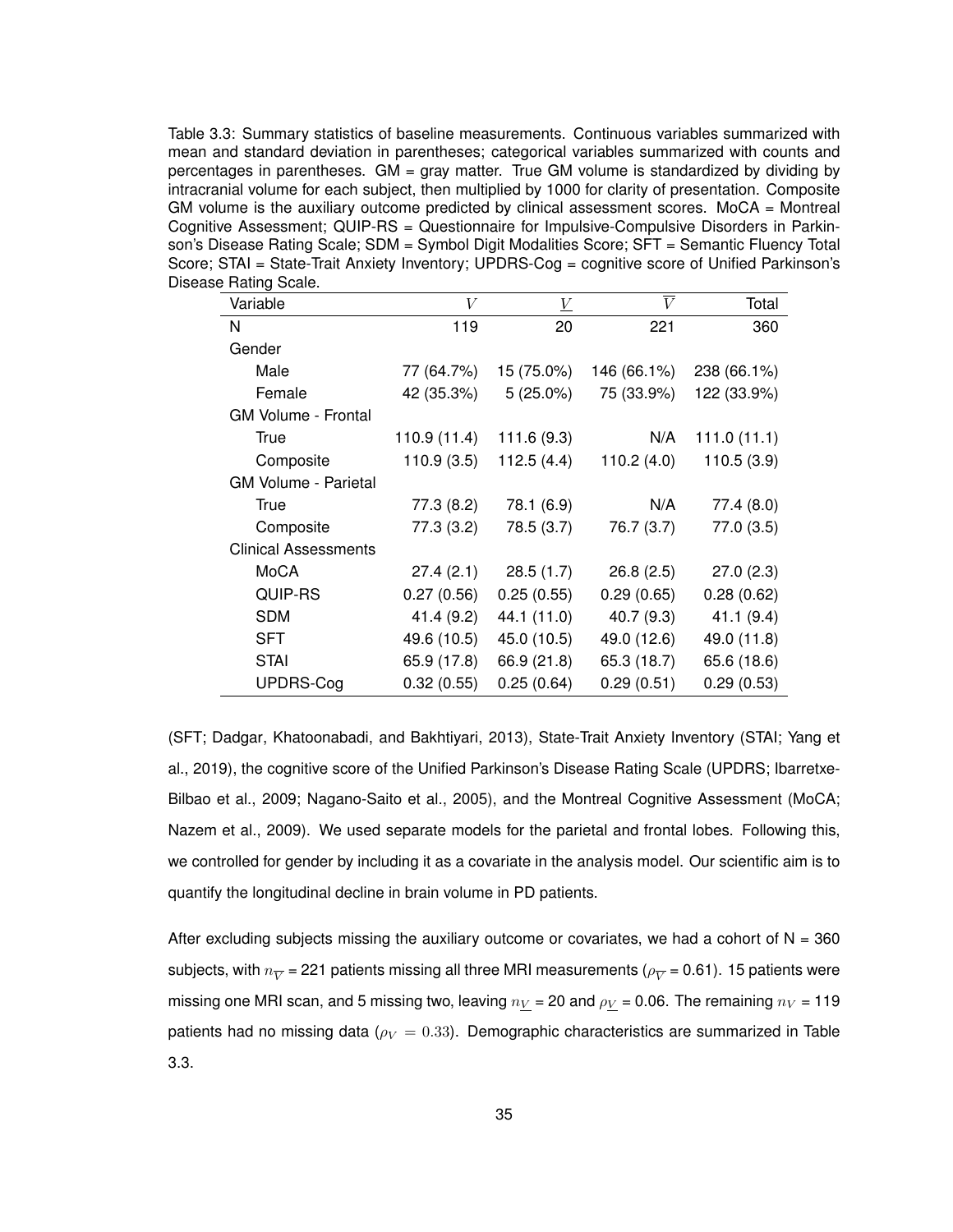| Lobe     | Aux. Out.    | Cor(S, Y) | Predictor | $\widehat{\beta}_{HS}(\widehat{SE})$ | $\widehat{\beta}_{VS}(\widehat{SE})$ | $\beta_{CC}(S\bar{E})$ |
|----------|--------------|-----------|-----------|--------------------------------------|--------------------------------------|------------------------|
|          | <b>SDM</b>   | 0.41      | Visit     | $-0.754(0.123)$                      | $-0.772(0.121)$                      | $-0.765(0.156)$        |
| Parietal |              |           | Gender    | 6.510 (1.143)                        | 6.568 (1.129)                        | 6.754 (1.302)          |
|          | <b>CGMAV</b> | 0.52      | Visit     | $-0.775(0.121)$                      | $-0.784(0.121)$                      | $-0.765(0.156)$        |
|          |              |           | Gender    | 6.616 (1.077)                        | 6.655(1.081)                         | 6.754 (1.302)          |
|          | <b>SDM</b>   | 0.36      | Visit     | $-0.611(0.145)$                      | $-0.626(0.141)$                      | $-0.700(0.188)$        |
| Frontal  |              |           | Gender    | 6.865 (1.607)                        | 7.128 (1.584)                        | 7.127 (1.807)          |
|          | <b>CGMAV</b> | 0.47      | Visit     | $-0.639(0.146)$                      | $-0.644(0.147)$                      | $-0.700(0.188)$        |
|          |              |           | Gender    | 7.042 (1.542)                        | 7.352 (1.532)                        | 7.127 (1.807)          |

Table 3.4:  $\widehat{\beta}_{HS}, \widehat{\beta}_{VS}$  denote the proposed estimators;  $\widehat{\beta}_{CC}$  denotes the complete-case estimator;  $\widehat{SE}$  = estimated standard error; Aux. Out. = Auxiliary Outcome; CGMAV = Composite gray matter auxiliary variable; SDM = Symbol Digit Modalities Score.

Results from the analysis model are summarize in Table 3.4. In addition to the composite auxiliary variable, we also calculated the proposed estimators using the raw Symbol Digit Modalities Score as the auxiliary variable, since it is the single clinical assessment having the strongest correlation with MRI volume. The regression coefficient for visit represents annual change in GM volume measured by MRI. Of note is that both proposed estimators are more efficient than  $\widehat{\beta}_{CC}$ , while the values of  $\widehat{\beta}_{HS}$  and  $\widehat{\beta}_{VS}$  are similar to  $\widehat{\beta}_{CC}$ , which indicates that all three have similar bias. These results are consistent with the simulations of Section 3.3; for the models where the correlation between true GM volume and auxiliary variable is slightly better than the moderate correlation of 0.4 used in Section 3.3, we see better efficiency gains than estimators using 0.4 correlation in the simulations. Furthermore, we expect that  $\widehat{\beta}_{HS}$  and  $\widehat{\beta}_{VS}$  will perform similarly to each other when the size of  *is small, as is the case in this example.* 

### 3.5. Discussion

In this article, we presented a novel methodology to capture the relationship between a true outcome and predictors in a longitudinal setting which is consistent and more efficient than the conventional method used by most software packages. We have shown through simulations that by using an auxiliary outcome correlated with the missing outcome, we are able to employ every subject in the dataset, even those with no true outcome recorded. Additionally, by estimating the relationship between auxiliary and true outcomes nonparametrically, we avoid over-specifying or imposing additional restrictions on the model.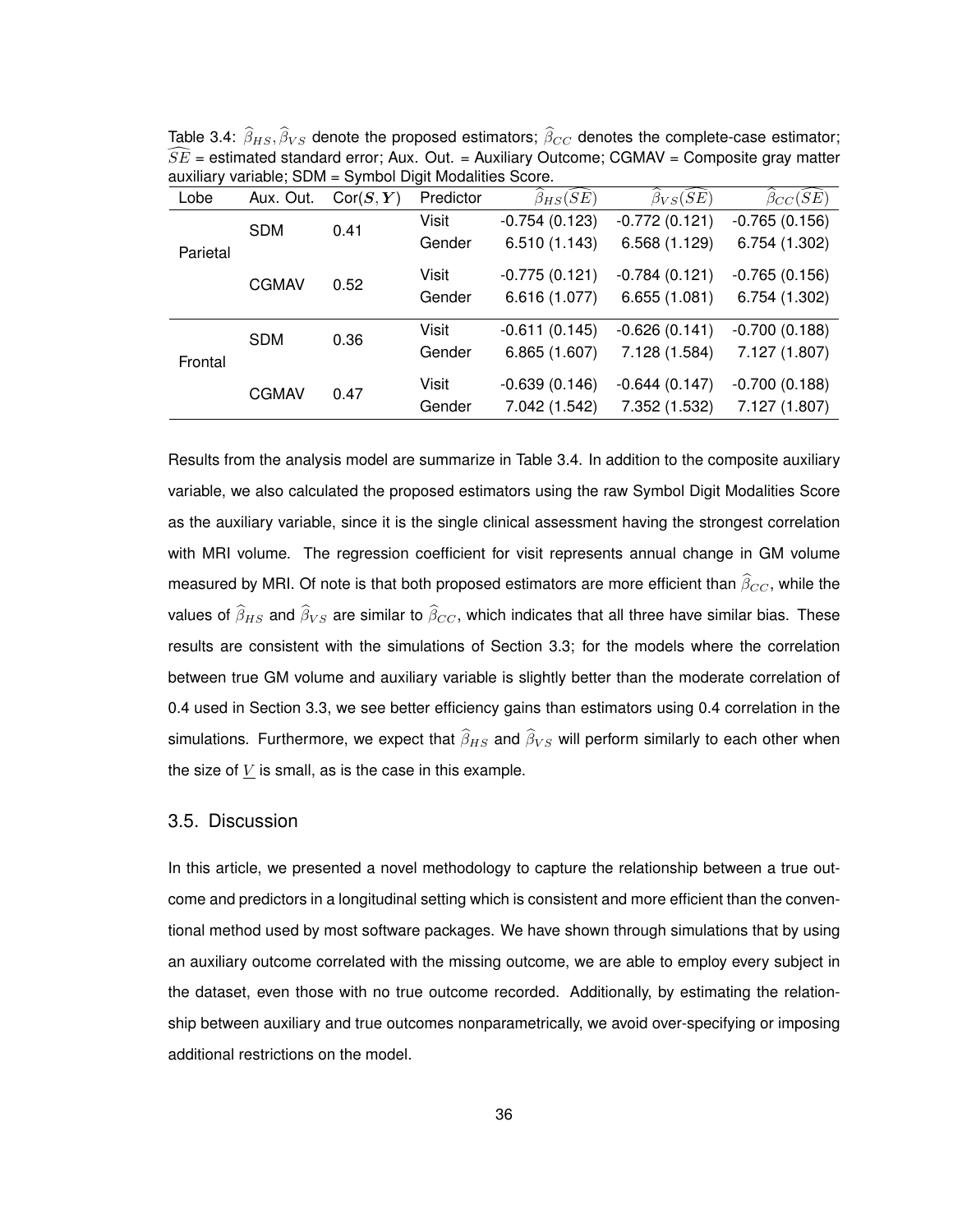We presented two novel estimators in this article; they differ by the manner of nonparametric estimation. Section 3.3 demonstrates that both estimators are unbiased, and that, with respect to efficiency gained,  $\widehat{\beta}_{HS}$  is at worst roughly equivalent to and at best superior to  $\widehat{\beta}_{VS}$  in all simulated situations. This result is intuitive and expected, because  $\widehat{\beta}_{HS}$  utilizes more observed data in its construction.

The methodology described in this article has important implications for clinical trials. While resources for clinical trials are notoriously costly, much of this cost can be mitigated with a conservative study design. Typically, investigators anticipate dropout prior to enrollment, and account for this by enrolling more subjects than the number necessary to achieve desired power. By employing a method such as ours, which enables use of all enrolled subjects regardless of missing status, the number of subjects required for enrollment will be smaller. This will lead to valuable savings in time, money, and other resources, which can translate to better patient care on the trial. Additionally, some outcomes are difficult and expensive to collect on all patients. For example, lumbar punctures to collect cerebrospinal fluid are painful and often avoided by patients if possible. Neuropsychological assessments are an inexpensive, painless procedure that can be performed on the majority of PD patients. By using our proposed method and an auxiliary outcome, investigators can not only save costs, but also reach more patients.

Our estimator carries the attractive property described in Pepe (1992) that it is not less efficient than CCA even when the chosen auxiliary outcome is complete uncorrelated with the true outcome. In the situation where the auxiliary and true outcomes are perfectly correlated, the proposed estimator is theoretically fully efficient as  $N \to \infty$ . However, as shown in the simulation results in Appendix B.1, in finite samples the estimator falls just short of full efficiency. This is easily explained by the fact that the asymptotic variances of the respective distributions of  $\widehat \beta_{HS}$  and  $\widehat \beta_{VS}$  are  $\mathcal O(\bm H)$ , shown in Appendix B.2.

There are some limitations of this method. Because the validation set needs to be representative of the population in order to avoid bias, the method is best applied to studies where the MCAR assumption holds. It is reasonable to assume that the missingness mechanism is independent of covariates in the PPMI study, because inclusion in  $\overline{V}$  is determined by participating study sites. However, this may not be the case on all clinical trials. Furthermore, we make the assumption that all subjects will have no missing covariates or missing auxiliary outcome. This implies that, if the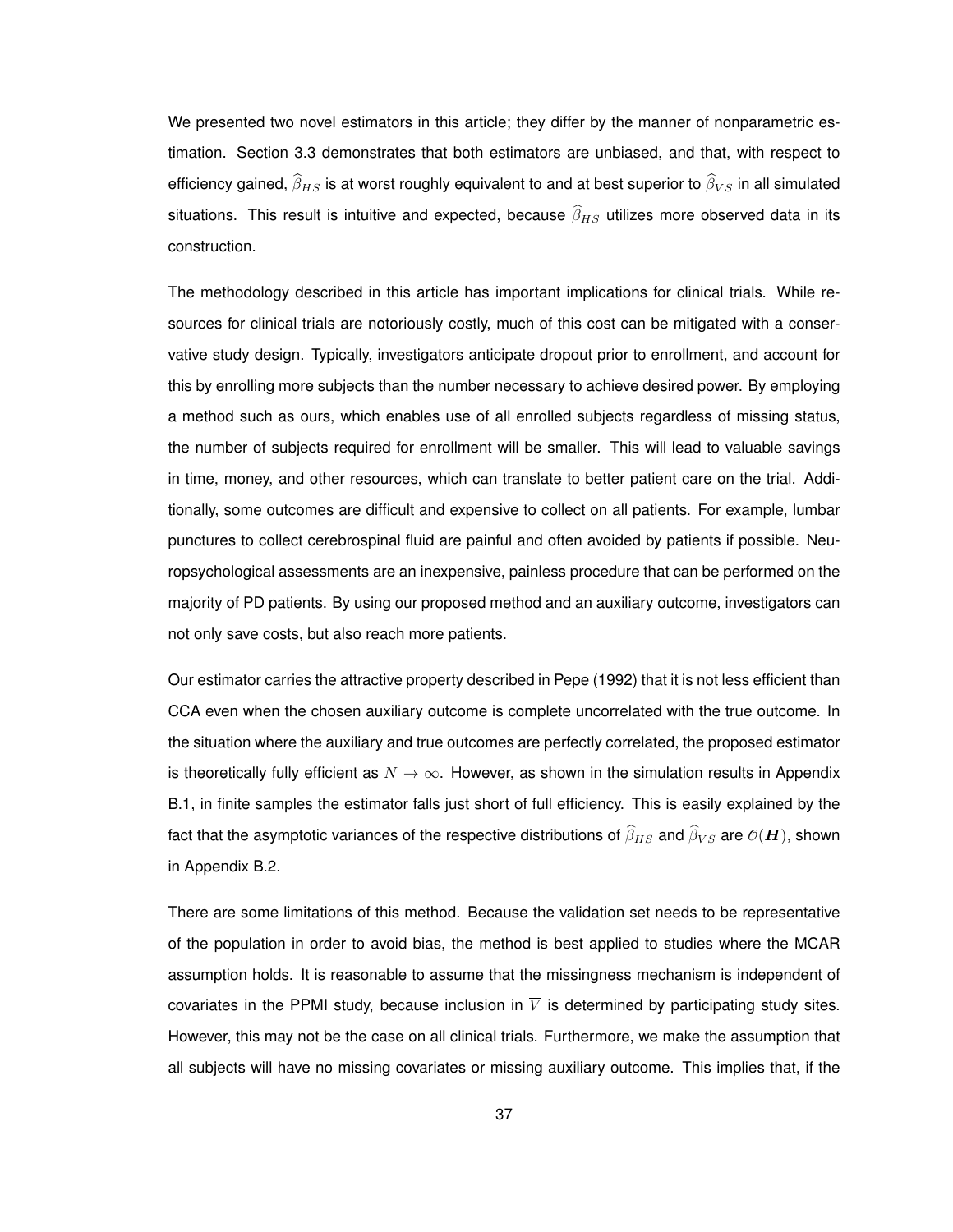chosen auxiliary outcome needs to be collected in person and cannot be inferred, patient dropout can negatively affect the utility of the proposed estimators.

As mentioned previously, the asymptotic variance is  $\mathcal{O}(H)$ . This result has two implications for the analysis. First, the convergence rate of the estimators is affected by the dimensionality of the kernel density estimation (Stone, 1980). This dimensionality increases not only with an increasing number of timepoints, but also with inclusion of additional continuous covariates. In practice, this may necessitate larger sample sizes for studies with more timepoints or continuous covariates, particularly if the amount of missing data is large. Secondly, the results of the analysis are sensitive to choice of H. Pepe (1992) originally claimed that with cross-sectional data, choice of bandwidth merely affects the rescaling of data, implying that different bandwidths should not result in different estimates. In our simulations, we found that choice of bandwidth does not affect the bias, but does impact the efficiency (results not shown). This contrast between cross-sectional and longitudinal methods suggests that sensitivity to bandwidth increases with an increasing number of timepoints. In practice, we've found that using the optimal bandwidth suggested by Simonoff (1998) achieves ideal efficiency for the proposed estimators in the situation where the true and auxiliary outcomes are perfectly correlated (see Appendix B.1). However, at lower correlations, a higher bandwidth is required to keep the efficiency of the proposed estimator at or above the efficiency of CCA. We've accounted for this anomaly by using an adapted bandwidth, which increases as a function of the correlation.

While our proposed estimator offers an attractive means to improve efficiency over CCA by using all available data, we recognize that implementing the method carries practical considerations. Estimation of the likelihood requires computation of multidimensional integrals with no analytical form. A wide variety of methods are available to handle such integrations, any of which will require more computing time with an increasing number of timepoints. For our analysis, we chose to approximate the integrand using natural cubic splines (Schoenberg, 1946; Birkhoff and Garabedian, 1960), which can easily be extended to multiple dimensions, then compute the analytical integral of the approximated integrand.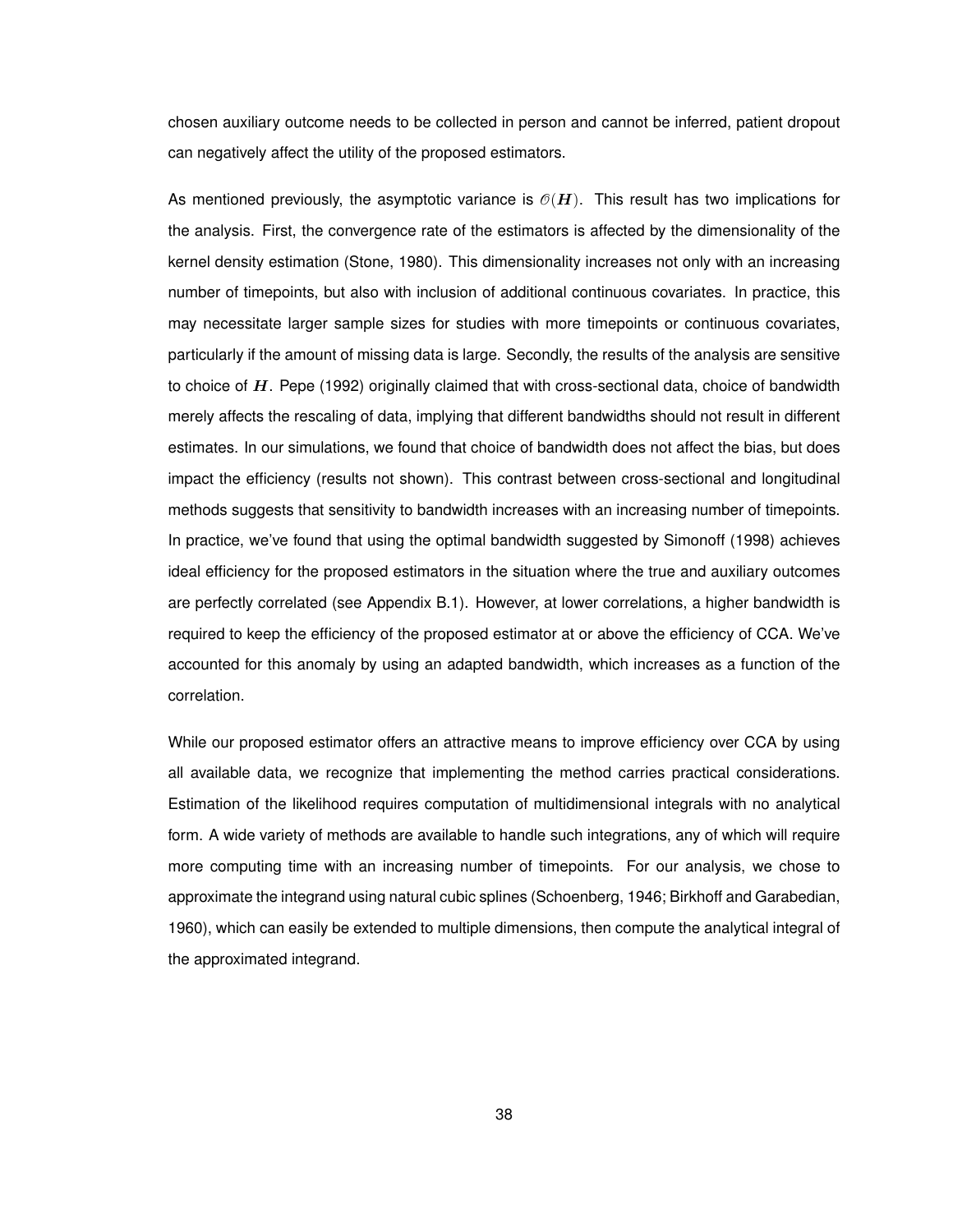# CHAPTER 4

# cmprrc - A<sup>N</sup> R PACKAGE FOR COVARIATE MEASUREMENT ERROR AND COMPETING RISKS IN FAILURE TIME MODELS

#### 4.1. Introduction

Competing risks have been a popular topic of discussion in time-to-event analyses for a number of years (Fine and Gray 1999; Moeschberger, Tordoff, and Kochar 2008; Dignam, Zhang, and Kocherginsky 2013). Because it is inherently impossible to measure all survival times in a competing risks model, there has been some debate about which approach to a competing risks problem is the appropriate one (Austin and Fine, 2017). The cause-specific hazard approach considers subjects to be at risk for the event of interest if they have not been censored or experienced competing events; this approach treats subjects who have experienced competing events the same as censored subjects. The subdistribution hazard approach (Fine and Gray, 1999) considers all subjects who have not experienced the event of interest to be at risk for it. This leads to a counterintuitive risk set, it includes subjects who experienced a competing event (e.g., subjects who died), and are not at risk for the event of interest in reality. However, the subdistribution hazard approach also allows for distinction between censored subjects and subjects who experienced a competing event. This approach also has the attractive quality that as long as the number of subjects experiencing competing events is bounded away from 0 as  $N \to \infty$ , the size of the risk set will not approach 0 even at the end of the study. This is a useful property for risk set regression calibration (RRC; Xie, Wang, and Prentice 2001), as its estimates may become unstable with small risk set sizes.

There are currently a number of R packages in rotation to analyze data in a competing risks framework. Most notably, since cause-specific hazards are calculated identically as the hazard from a standard Cox model (Cox, 1972), these models can be analyzed using the survival package (Therneau, 2017). Subdistribution hazard models can be analyzed using the cmprsk package (Gray, 2014), developed by the authors of the methodology it implements. However, as noted in Chapter 2, these packages do not address measurement error, nor do they have the means to accommodate replicate data. In this chapter, we outline the cmprrc package, developed to implement the methods of Chapter 2 by addressing competing risks and measurement error in one model. Furthermore,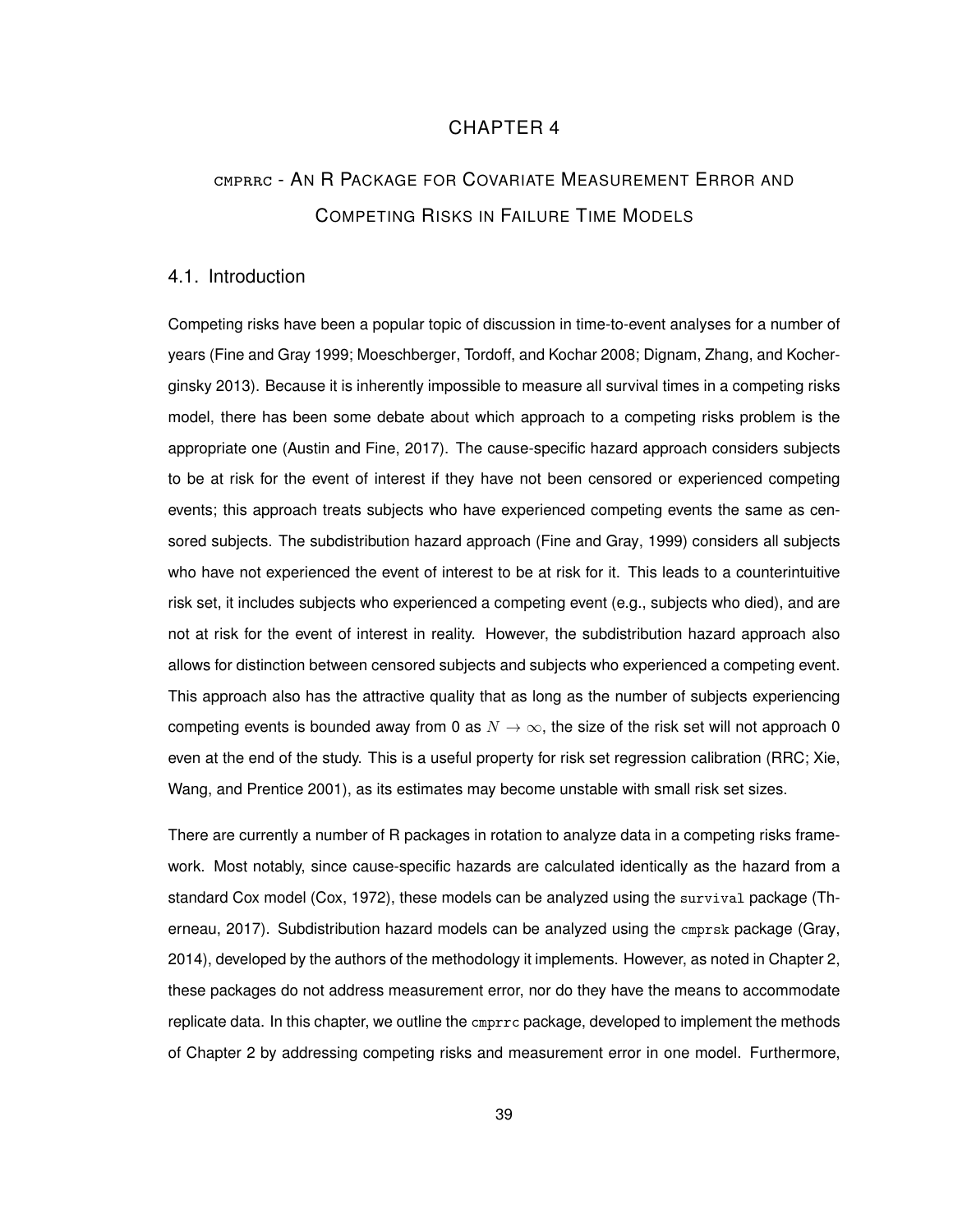although the methods of Chapter 2 focus on the subdistribution hazard approach, our package offers the option to analyze replicate data using RRC combined with cause-specific hazards, should users feel that a subdistribution hazard approach is not appropriate for the dataset at hand.

#### 4.2. Data

Here we describe the type of data suitable for analysis by this software package. The package can handle either discrete or continuous failure times  $T$ ; however, all failure times must be observed. Observations without a failure time will be removed from the dataset automatically. As with any competing risks software package, the user will also need to input the failure type,  $\delta$ , and the event type of interest. The model can account for any number of covariates. Although the primary aim of the package is to account for covariate measurement error, covariates measured without error can be entered into the model without consequence. The user does not need to specify whether each covariate is assumed to be measured with error or not; all covariates are treated as if they are measured with error. If any are truly measured without error, treating them as if they contain measurement error will not affect the regression estimates.

Furthermore, this package handles replicate data. Each covariate that is assumed to be measured with error need to have replicates; covariates measured without error do not, similar to the way baseline covariates need only one recording while time-varying covariates need to be recorded at each timepoint. Subjects do not need to have the same number of replicates as each other or at each timepoint. Additionally, the model can handle some subjects having only one replicate. However, since measurement error is accounted for through replicate data, the number of subjects having only one replicate should be kept to a minimum, if possible. All data should be entered into the function in long format; that is, if subject i has covariates observed at M timepoints and  $k_i$ replicates at each timepoint, then the subject will have  $M \times k_i$  observations in the dataset.

#### 4.3. Implementation

The primary use of the function cmprrc is to maximize the log-partial likelihood

$$
\mathcal{L}_{C-RRC}(\boldsymbol{\beta}) = \sum_{i=1}^{n} \int_{0}^{M} \left\{ \widehat{\mathbf{Z}}_{i}(t) \boldsymbol{\beta} - log \Big( \sum_{j=1}^{n} w_{j}(t) Y_{j}(t) exp \Big\{ \widehat{\mathbf{Z}}_{j}(t) \boldsymbol{\beta} \Big\} \Big) \right\} w_{i}(t) Y_{i}(t) dN_{i}(t)
$$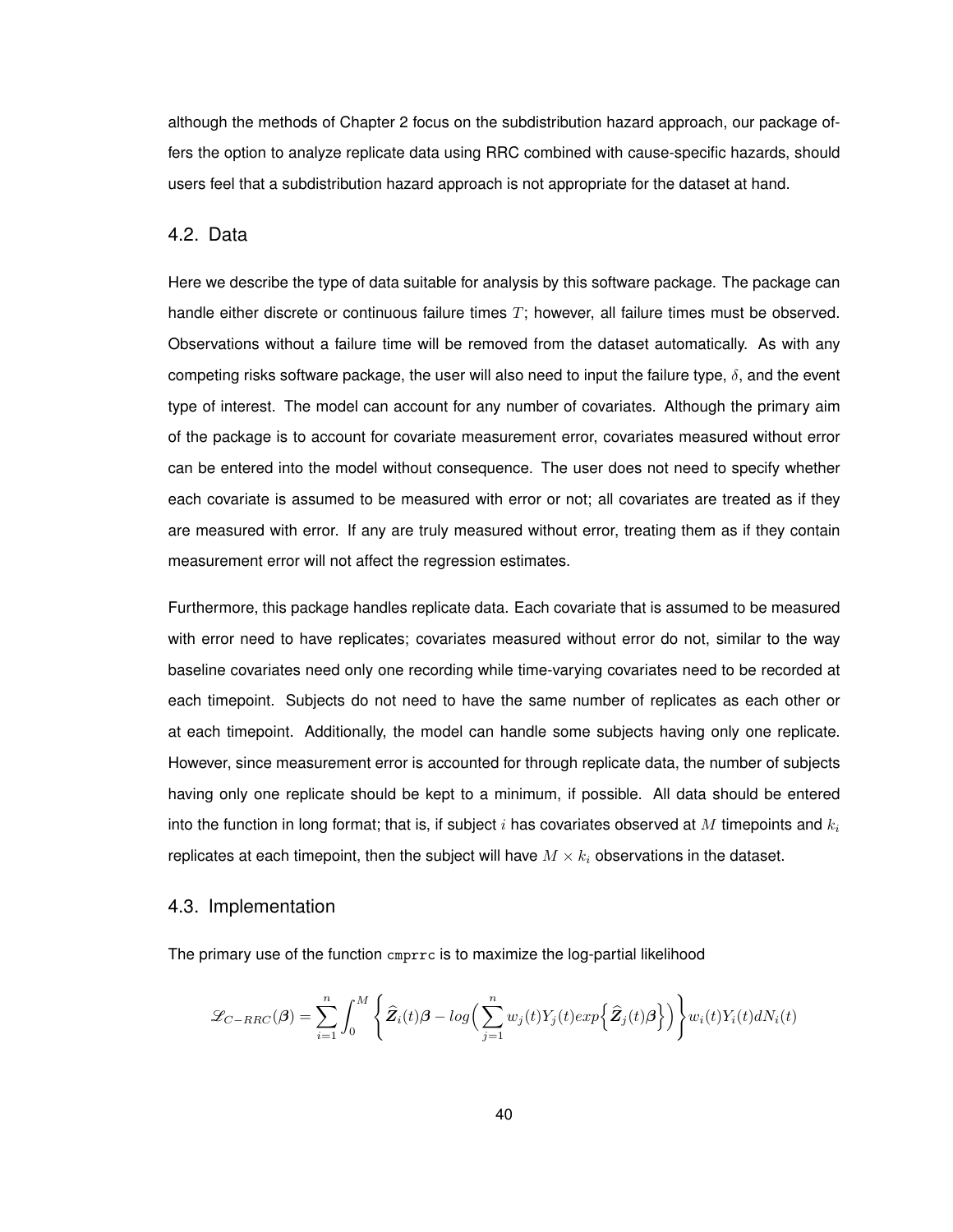where the quantities  $w_i(t)$ ,  $Y_i(t)$  for subjects  $j = 1, ..., n$  are the weights and at-risk process, respectively, as defined in Chapter 2.  $\widehat{Z}_j(t)$  are the RRC estimates for covariate Z for subject j at time  $t$ . As noted in Chapter 2, the package converts baseline, time-independent covariates into a time-dependent RRC covariate estimate. The current version of the package does not accommodate time-varying covariates in the model; however, future iterations should introduce this update. The parameter estimates  $\widehat{\beta}_{C-RRC}$  are those which maximize this estimated likelihood. The package uses the existing R package optimx to maximize the estimated likelihood, with the Broyden-Fletcher-Goldfarb-Shanno (BFGS) optimization method specified.

| Argument  | Description                                                                                                                                             |
|-----------|---------------------------------------------------------------------------------------------------------------------------------------------------------|
| data      | The dataset containing covariates, failure times, and failure<br>types in long format. Can be a data frame or matrix.                                   |
| ftimecol  | An integer indicating which column in the dataset contains<br>the failure times for each subject.                                                       |
| ftypecol  | An integer indicating which column in the dataset contains<br>the failure types for each subject.                                                       |
| type1     | An integer indicating which failure type is the event of in-<br>terest.                                                                                 |
| covcols   | A vector of integers denoting which columns in the dataset<br>contain the covariates for each subject.                                                  |
| subid     | An integer denoting which column contains the subject<br>identifiers.                                                                                   |
| cmpmethod | Method to account for competing risks. Options are "SH" or<br>"FG" for subdistribution hazards or "CS" for cause-specific<br>hazards. Defaults to "SH". |
| siglevel  | Significance level. Defaults to 0.05.                                                                                                                   |

The following arguments are required for the function cmprrc.

The function returns the following values after running.

| Value      | Description                                                                                                                                             |
|------------|---------------------------------------------------------------------------------------------------------------------------------------------------------|
| coefmat    | Matrix containing one of each of the following columns: pa-<br>rameter estimate, standard error, z-statistic, p-value. One<br>row for each coefficient. |
| iterations | The number of iterations used by optimization.                                                                                                          |
| convcode   | Convergence code returned from optimization.                                                                                                            |
| ו ו        | Log-likelihood value returned from optimization.                                                                                                        |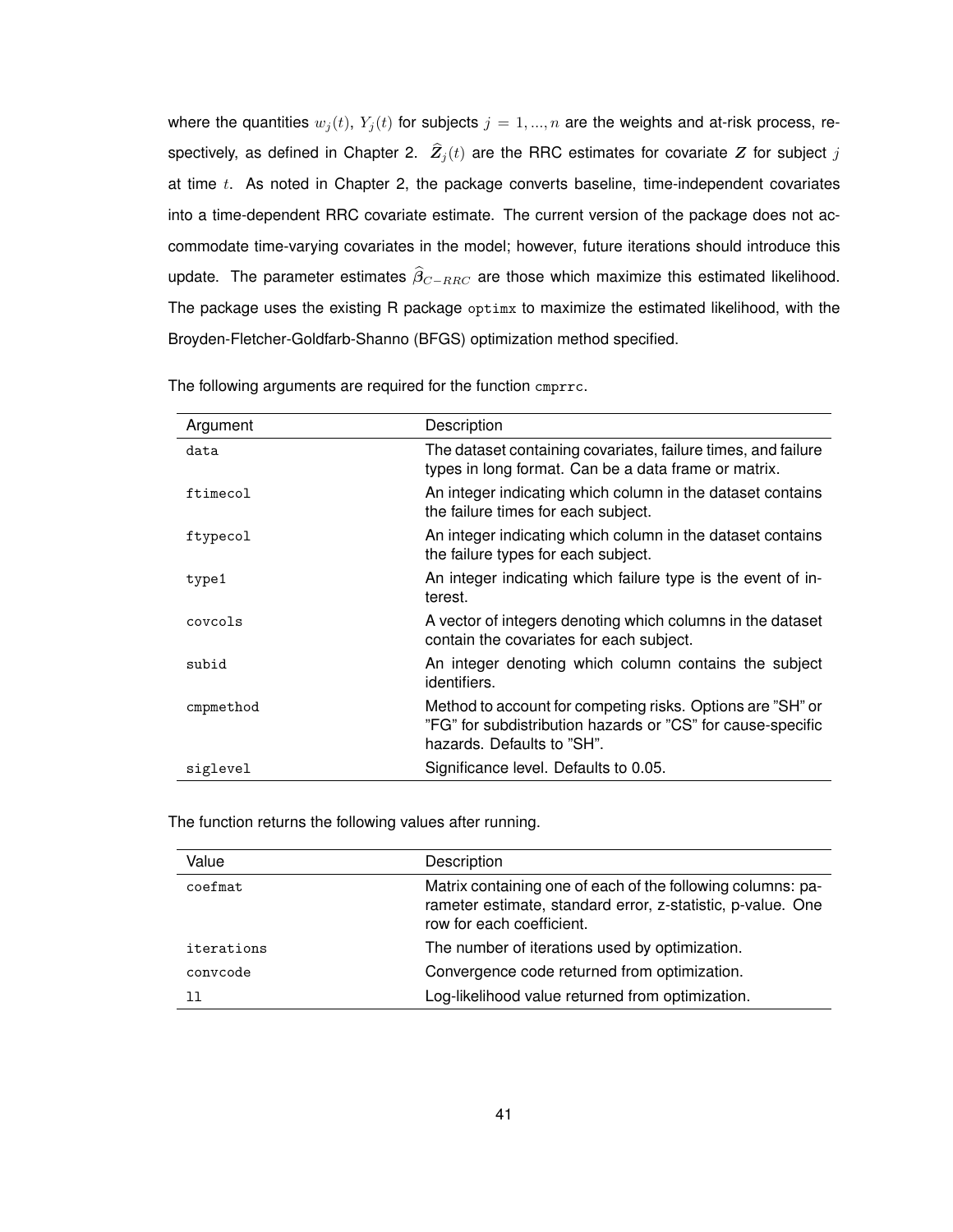#### 4.4. Performance

The runtime of the function cmprrc was assessed using the R package rbenchmark version 1.0.0 (Kusnierczyk, 2012). We generated data with three covariates, two normally distributed and one binomially distributed. We specified two situations; in the first, only one of the continuous covariates is measured with error; in the second, both continuous covariates are. The measurement error variance  $\sigma^2$  was set at 0.5. We tested these situations with a variety of sample sizes (200, 1000, and 2000). Results are displayed in Table 4.1. This table displays the average run time from 10 replications for each situation, run on R 3.5.0. The run time increases with increasing number of subjects; however, accounting for additional covariates with measurement error does not have a noticeable impact on run time. This implies that datasets with a large number of covariates with replicates will not adversely impact the run time of the analysis.

Table 4.1: Average run time in seconds of function with varying sample sizes. Each model used 3 covariates. The first column displays results from 1 covariate having measurement error (ME); the second displays results from 2 covariates having ME. Each cell is the result of 10 runs.

|      | Number of Covariates with ME |       |  |
|------|------------------------------|-------|--|
| N    |                              | 2     |  |
| 200  | 1.7                          | 1.9   |  |
| 1000 | 45.8                         | 41.9  |  |
| 2000 | 246.1                        | 253.2 |  |

#### 4.5. Discussion

We introduced a new software package for R to implement the regression methods described in Chapter 2. The package offers a novel method to account for competing risks and covariate measurement error through replicate data. As current competing risks software packages do not handle replicate data or covariate measurement error, this is a new contribution to the repertoire available software tools for statisticians and researchers. Dissemination of this R package will make the method described in Chapter 2 widely available and easy to implement regardless of skill level or expertise.

We recognize that although the subdistribution hazard method to account for competing risks was chosen carefully and thoughtfully, it is not the preferred competing risks method for all users. Therefore, we include an option in cmprrc to account for competing risks by the cause-specific hazard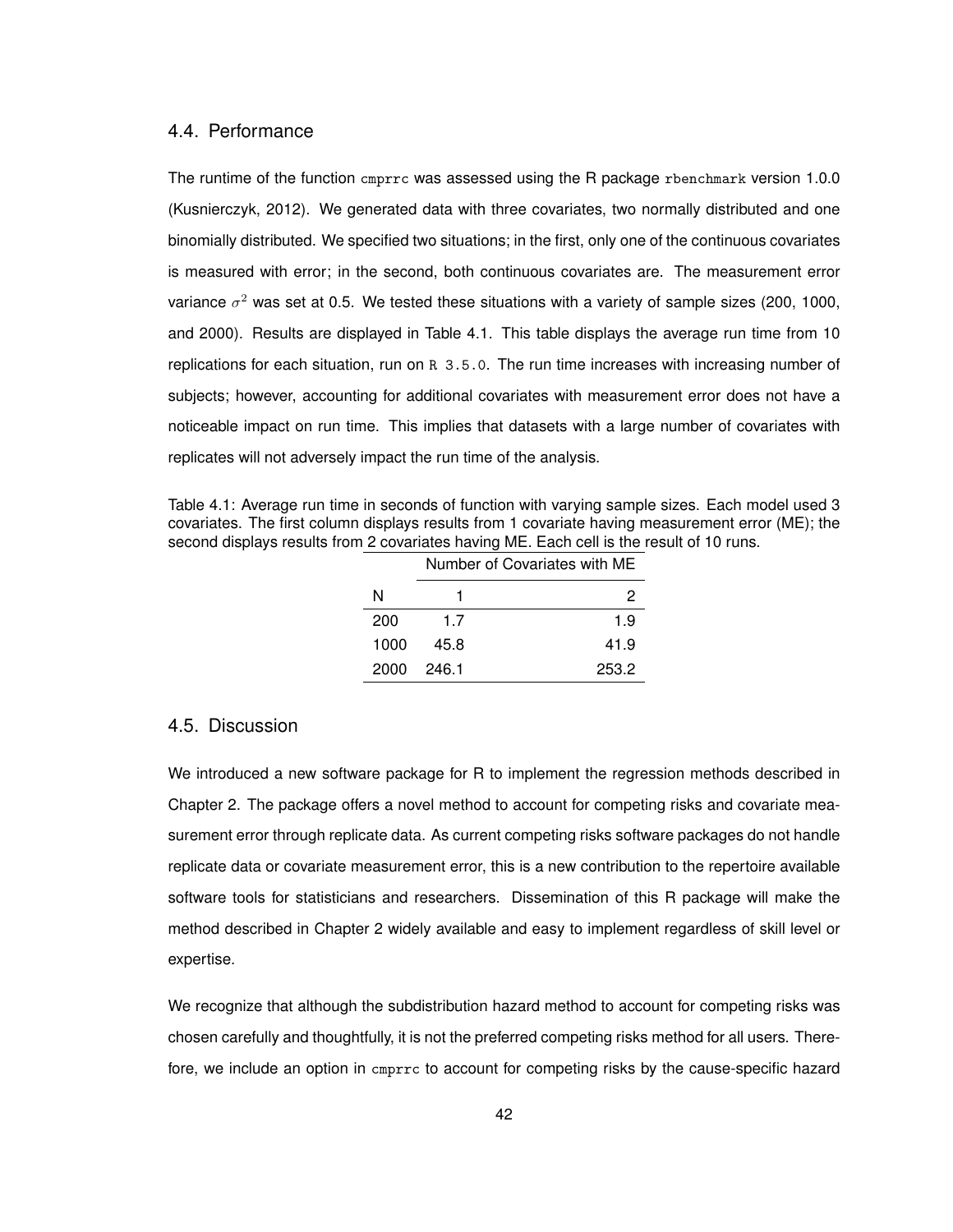method instead. This method handles multiple failure types by treating all competing events as censored observations. However, we do not outline this option in detail in previous sections, because the model is mathematically equivalent to the RRC method of Xie, Wang, and Prentice (2001).

The package leaves room for improvement in some areas. First, we only account for baseline covariates in the model. Future versions of the package will include time-varying covariates. Secondly, measurement error may also be present in the outcome, where some subjects may have uncertain failure times. This is a common scenario when the event of interest is not able to be precisely measured, such as conversion to Alzheimer's disease in Chapter 2. This is a limitation of the statistical method, but practically speaking, users of the package may be affected.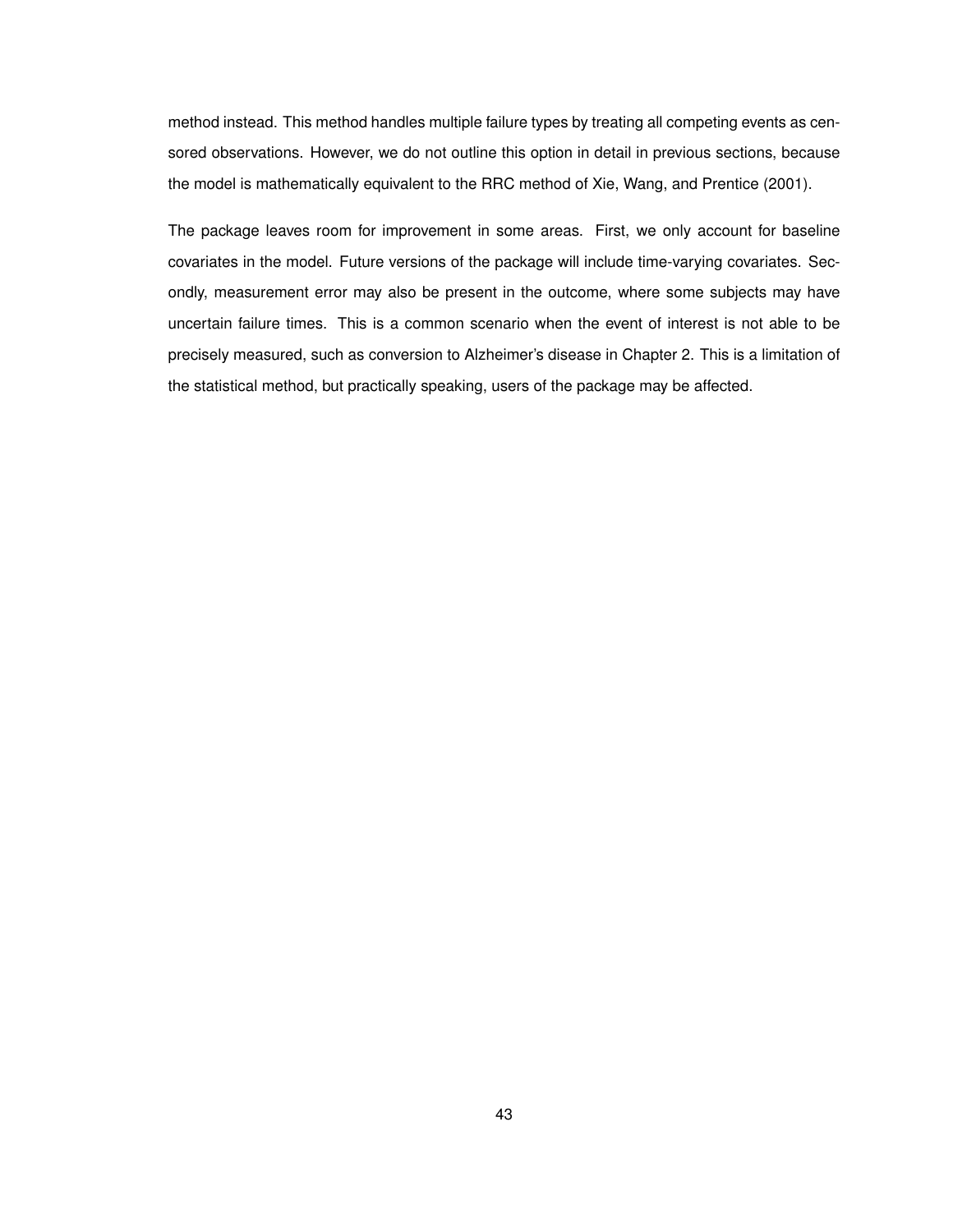# CHAPTER 5

### **DISCUSSION**

Measurement error and missing data present similar but unique challenges to statistical analyses by rendering any number of essential quantities unobservable. Although both phenomena have received some attention in literature for a variety of situations, we identified data properties and circumstances which remain unaddressed by current methodology. In this dissertation, we offered contributions to these respective areas of research by developing novel methods that can be applied to these previously unaccounted-for circumstances.

The first is measurement error in the presence of competing risks for time-to-event analyses. Both measurement error and competing risks require recognition by investigators and choice of appropriate model prior to data analysis; ignoring either one may lead to unexpected or invalid results. Analyzing data from patients with a neurodegenerative disease such as Alzheimer's requires proper framework for both competing risks and measurement error. When a patient exhibits symptoms of early AD, it is often of interest for the patient and the family to know when that patient can expect to transition from mild cognitive impairment (MCI) to AD. However, the population of AD patients is largely elderly, and patients of both normal and MCI status who pass away from comorbidities prior to converting to AD will not have an observable conversion time. Literature has offered a number of useful approaches to account for these risks (Fine and Gray 1999; Moeschberger, Tordoff, and Kochar 2008). Furthermore, the biomarker CSF is prone to measurement error. We also have adequate methods to account for measurement error in the biomarker (Prentice 1982; Xie, Wang, and Prentice 2001). However, the lack of a method to account for both will force a researcher to choose between ignoring measurement error or ignoring competing risks, both of which can lead to biased results.

The proposed method of Chapter 2 addresses this gap in the literature. We showed that our proposed estimator almost completely removed the bias incurred by ignoring measurement error in a competing risks framework, and maintained proper coverage probabilities. This new estimator was applied to ADNI data to demonstrate its utility in neurodegenerative disease research. We also assert that this method will prove useful for the research of any disease with high mortality and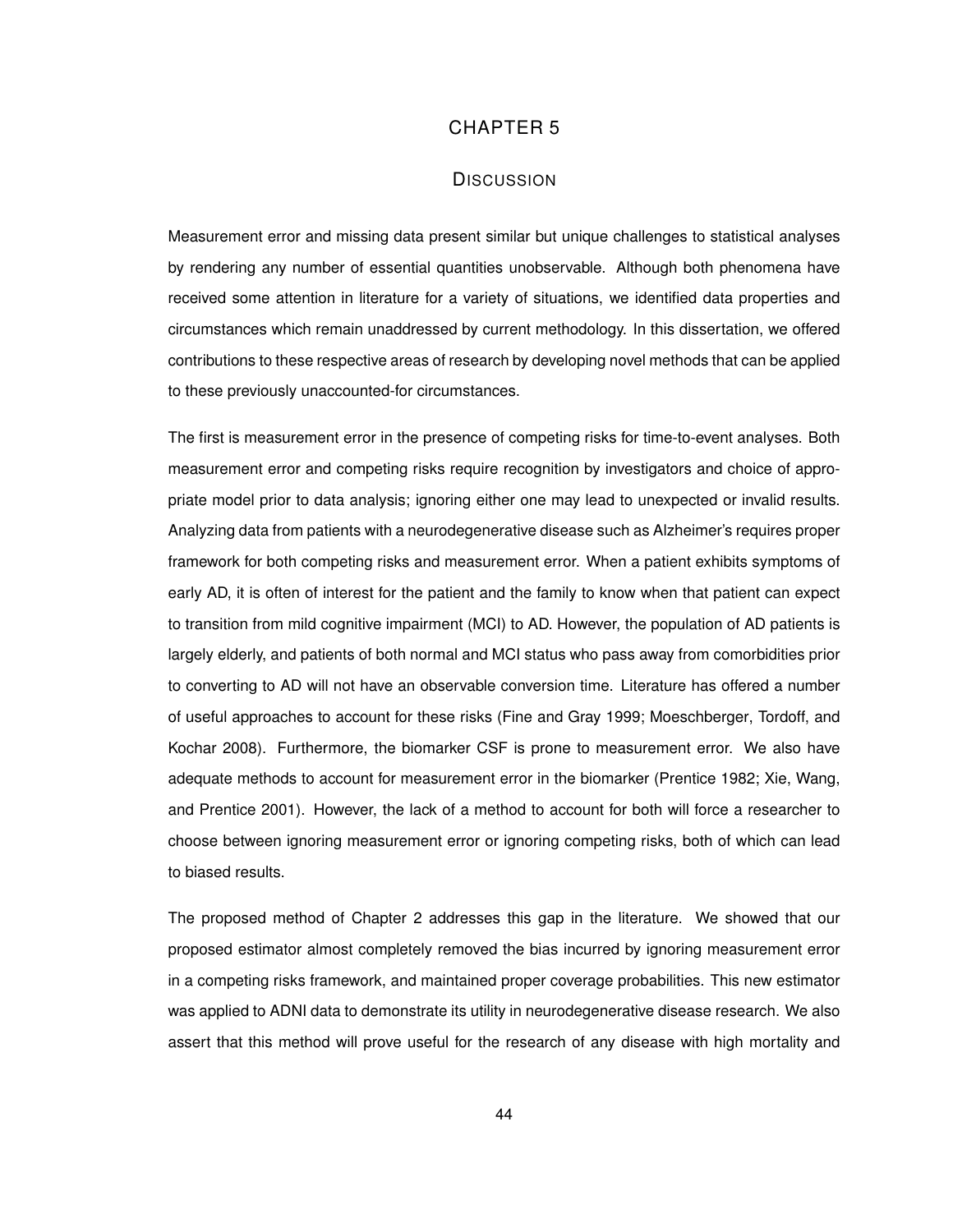error-prone biomarker measurements.

Our method is not without limitations. Clinical diagnosis of AD is known to be imprecise, and sometimes even inaccurate (Beach et al., 2012). This can be viewed as a form of measurement error on the outcome, which is the time to conversion to AD. Since RRC was developed for covariate measurement error, our method will require a more advanced strategy for addressing measurement error in both outcome and covariates in order to address the uncertainty in the time to conversion to AD. Furthermore, our method is only applicable to replicate data, which can be difficult to obtain if resources are limited. Finally, the regression coefficients of the subdistribution hazard method can sometimes be difficult to interpret (Austin and Fine, 2017), and may not be preferred by all investigators. We have addressed this limitation by providing an option in the R package cmprrc to use the cause-specific hazards approach instead. When combined with RRC, this approach is mathematically equivalent to using RRC with no competing risks and thus is not acknowledged in Chapter 2.

The second gap in literature addressed in this dissertation is missing outcome data in longitudinal settings. Unlike the situations of Chapter 2, missing longitudinal outcome data has not been overlooked in literature, as many missing data methods are applicable to longitudinal studies (Spratt et al., 2010). However, we recognize shortcomings with many of these methods, such as the need to specify a fully parametric or semi-parametric imputation model. Furthermore, these methods assume a relatively small amount of missing data, which is usually a result only of patient dropout. Our data are missing at all timepoints for many patients, which implies that use of an auxiliary outcome available for all patients would be an ideal approach for modeling this data. By estimating the relationship between auxiliary and true outcomes nonparametrically, we avoid placing any restrictions on the imputation model and develop a method which is more robust than standard multiple imputation. This result is demonstrated in Appendix B.1. Additionally, the simulations of Chapter 3 and Appendix B.1 indicate that our proposed method is more efficient than the conventional CCA in all situations, and approaches optimal efficiency when the correlation between true and auxiliary outcomes is 1. Our proposed method has useful implications for neurodegenerative disease research, where true outcomes are often costly and difficult to obtain, such as CSF samples and MRI scans, but auxiliary outcomes are widely available for all subjects, such as neuropsychological exams.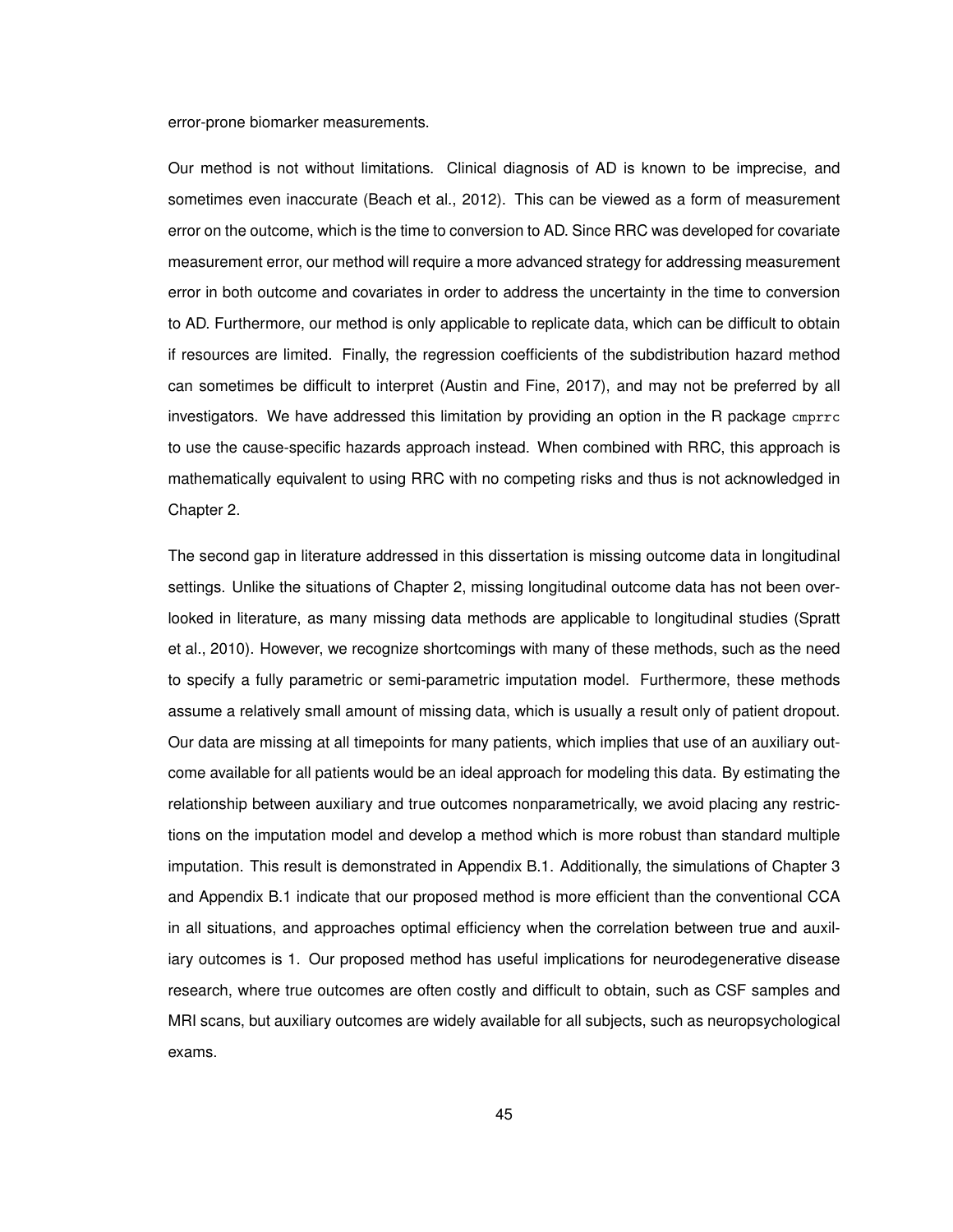The limitations of this method are also addressed in Chapter 3. One limitation is that the MCAR assumption is necessary for exclusion from the nonvalidation set. Furthermore, the method suffers from the curse of dimensionality in two ways. First, the estimated likelihood is afflicted by costly calculations, which can be demanding on computing resources. This pitfall occurs regardless of the choice of numerical integration method. With a small number of timepoints, the computing time is reasonable, but quickly becomes impractical as the number of timepoints increases. Planned improvements to this method involve approximating the integrals in the estimated likelihood by replacing each multivariate integral with a product of univariate integrals. This approximation currently requires more extensive testing before it can be implemented in an R package. The second effect of high dimensionality on the method lies in the kernel estimation. It has been shown that the asymptotic rate of convergence slows as the dimension of the kernel increases (Stone, 1980). This result is corroborated in Appendices B.1 and B.2, where we show both theoretically and through simulations that the proposed method comes close to, but cannot reach, optimal efficiency in finite samples due to the bandwidth matrix  $H$ . This shortcoming can be mitigated with large sample sizes, but investigators should be cautious about the length of a study if resources on enrollment are limited.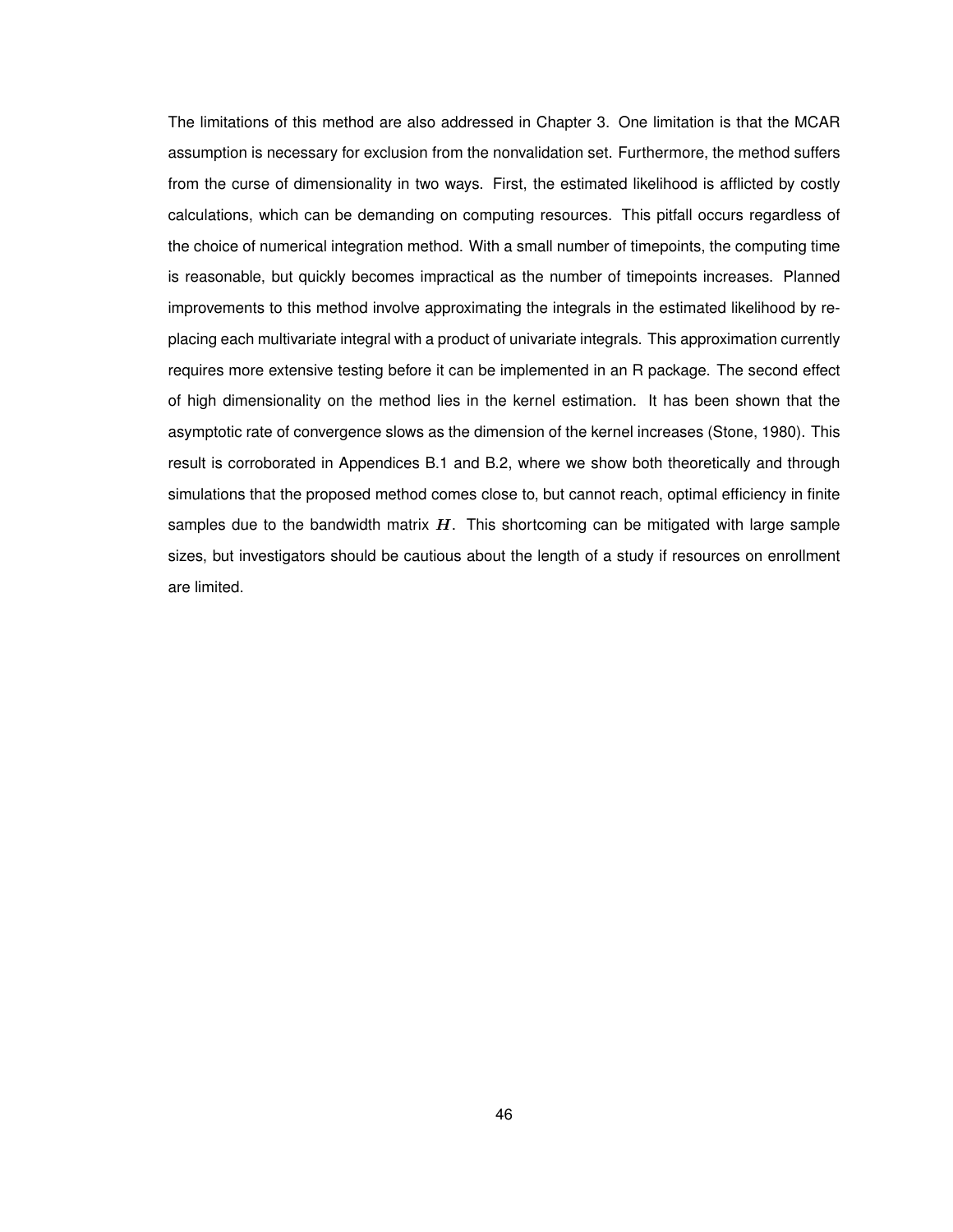# APPENDIX A

#### APPENDICES FOR CHAPTER 2

### A.1. Consistency and Definitions

Using Lemma 1 (Xie, Wang, and Prentice, 2001), consistency and asymptotic normality is achieved with the estimated quantities used to derive the RRC estimator.  $\hat{\mu}(t)$ ,  $\hat{\Delta}$ ,  $\hat{\Sigma}(t)$ ,  $\hat{\mu}(t)$ ,  $\hat{\tau}_j(t)$ , and  $\hat{\eta}_i(t)$  each converge uniformly to their respective probability limits  $\mu(t)$ ,  $\Delta$ ,  $\Sigma(t)$ ,  $\tau_i(t)$ ,  $\eta_i(t)$ , for  $j = 1, 2, ..., \ell$ .

Furthermore, the following proofs will utilize the fact that  $\bm{s}^{(p)}(\bm{\beta},t)$ , continuous functions of  $\bm{\beta} \in \mathcal{B}$ , are bounded on  $\mathscr{B}\times [0,M]$  for  $p=0,1,2,$  again following Lemma 2 in the same reference.  $\mathfrak{z}^{(0)}(\beta,t)$ is bounded away from zero, allowing us to consider  $\bm{J}^{(1)}(\beta,t)/\bm{J}^{(0)}(\beta,t)$  and  $\bm{J}^{(2)}(\beta,t)/\bm{J}^{(0)}(\beta,t)$ bounded functions on  $\mathcal{B} \times [0, M]$ .

Finally, we will take advantage of the fact that  $\sqrt{n}(\widehat{\pmb{\eta}}_k(t)-\pmb{\eta}_k(t))$  and  $\sqrt{n}(\widehat{\pmb{\tau}}_k(t)-\pmb{\tau}_k(t))$  converge in distribution to normal random variables,  $\bm{C}^{k_i}_{i(k)}(t)$  and  $\bm{D}^{k_i}_{i(k)}(t)$ , respectively, with mean 0 and finite variance. Define the notation:

$$
\sqrt{n}(\widehat{\eta}_k(t) - \eta_k(t)) = \frac{1}{\sqrt{n}} \sum_{i=1}^n C_{i(k)}^{k_i}(t) + o_p(1)
$$

$$
\sqrt{n}(\widehat{\tau}_k(t) - \tau_k(t)) = \frac{1}{\sqrt{n}} \sum_{i=1}^n D_{i(k)}^{k_i}(t) + o_p(1)
$$

The above lemmas will be used to establish convergence in probability of  $\widehat{\bm{S}}^{(p)}(\bm{\beta},t)$  for  $p=0,1,2.$ Denote  $Q_k = \{i : k_i = k, \text{ for } i = 1, ..., n\}$  and  $q_k = \sum_{i=1}^n I(k_i = k)$ . Further define  $a_k$  as the probability limit of a subject having k replicates, estimated as  $q_k/n$ . Finally, define  $Z_k(t)$  as  $\widehat{Z}_i(t)$ with its estimated components replaced with their probability limits  $\eta_k(t)$  and  $\tau_k(t)$ . According to Fine and Gray (1999),

$$
\frac{1}{n}\sum_{i=1}^nY_i(t)w_i(t)\mathbf{Z}_i(t)^{\otimes p}exp\bigl\{\boldsymbol{\beta}'\mathbf{Z}_i(t)\bigr\} \xrightarrow{p} G(t)\boldsymbol{\delta}^{(p)}(\boldsymbol{\beta},t) \text{ for } p=0,1,2
$$

Therefore, using the continuous mapping theorem and Lemma 1,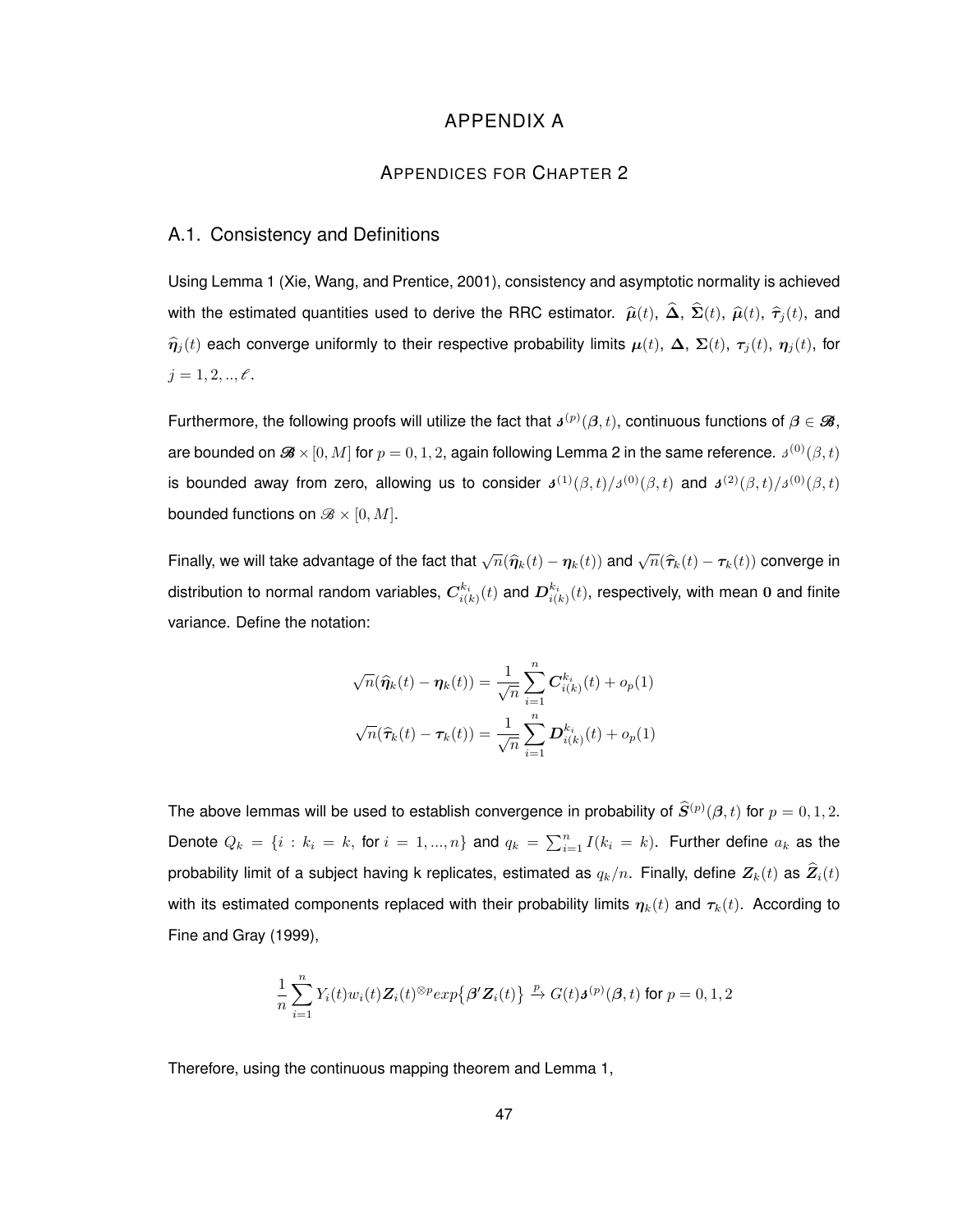$$
\hat{S}^{(1)}(\beta,t) = \frac{1}{n} \sum_{i=1}^{n} Y_i(t) w_i(t) \hat{Z}_i(t) exp\{\beta' \hat{Z}_i(t)\}\n\n= \frac{1}{n} \sum_{k=1}^{e} Y_i(t) w_i(t) [\hat{\eta}_k(t) + \hat{\tau}_k(t) \overline{W}_i] exp\{\beta' \hat{Z}_i(t)\}\n\n= \frac{1}{n} \sum_{k=1}^{e} \sum_{i \in Q_k} Y_i(t) w_i(t) [\eta_k(t) + (\hat{\eta}_k(t) - \eta_k(t)) + \hat{\tau}_k(t) \overline{W}_i] exp\{\beta' \hat{Z}_i(t)\}\n\n= \frac{1}{n} \sum_{k=1}^{e} \sum_{i \in Q_k} Y_i(t) w_i(t) [\eta_k(t) + \hat{\tau}_k(t) \overline{W}_i] exp\{\beta' \hat{Z}_i(t)\} + o_p(1)\n\n= \frac{1}{n} \sum_{k=1}^{e} \sum_{i \in Q_k} Y_i(t) w_i(t) [\eta_k(t) + (\tau_k(t) + (\hat{\tau}_k(t) - \tau_k(t))) \overline{W}_i] exp\{\beta' \hat{Z}_i(t)\} + o_p(1)\n\n= \frac{1}{n} \sum_{k=1}^{e} \sum_{i \in Q_k} Y_i(t) w_i(t) [\eta_k(t) + \tau_k(t) \overline{W}_i] exp\{\beta' \hat{Z}_i(t)\} + o_p(1)\n\n= \frac{1}{n} \sum_{k=1}^{e} \sum_{i \in Q_k} Y_i(t) w_i(t) Z_k(t) exp\{\beta' [\eta_k(t) + (\hat{\eta}_k(t) - \eta_k(t)) + \hat{\tau}_k(t) \overline{W}_i]\} + o_p(1)\n\n= \frac{1}{n} \sum_{k=1}^{e} \sum_{i \in Q_k} Y_i(t) w_i(t) Z_k(t) exp\{\beta' [\eta_k(t) + \hat{\tau}_k(t) \overline{W}_i]\} + o_p(1)\n\n= \frac{1}{n} \sum_{k=1}^{e} \sum_{i \in Q_k} Y_i(t) w_i(t) Z_k(t) exp\{\beta' [\eta_k(t) + (\tau_k(t) + (\hat{\tau}_k(t) - \tau_k(t)) \overline{W}_i]\} + o_p(1)\n\n= \frac{1}{n} \sum_{k=1}^{e} \sum_{i \in Q_k
$$

Similar results can be established for  $\widehat{S}^{(2)}(\beta,t) \stackrel{p}{\to} G(t)\mathbf{J}^{(2)}(\beta,t)$  and  $\widehat{S}^{(0)}(\beta,t) \stackrel{p}{\to} G(t)\mathbf{J}^{(0)}(\beta,t)$ .

# A.2. Martingale Form of Censoring Weights

Assume that time is continuous, and let  $\tilde{w}_i(t) = r_i(t)G(t)/G(X_i \wedge t)$ , which is the true value of the censoring weight for subject i. According to Gill (1980), the Kaplan-Meier estimator  $\widehat{G}(t)$  can be written as a martingale in the following way:

$$
\frac{\widehat{G}(t)}{G(t)} - 1 = -\int_0^t \frac{\widehat{G}(u-)}{G(u)Y_n(u)} dM_n^c(u)
$$
\n(A.1)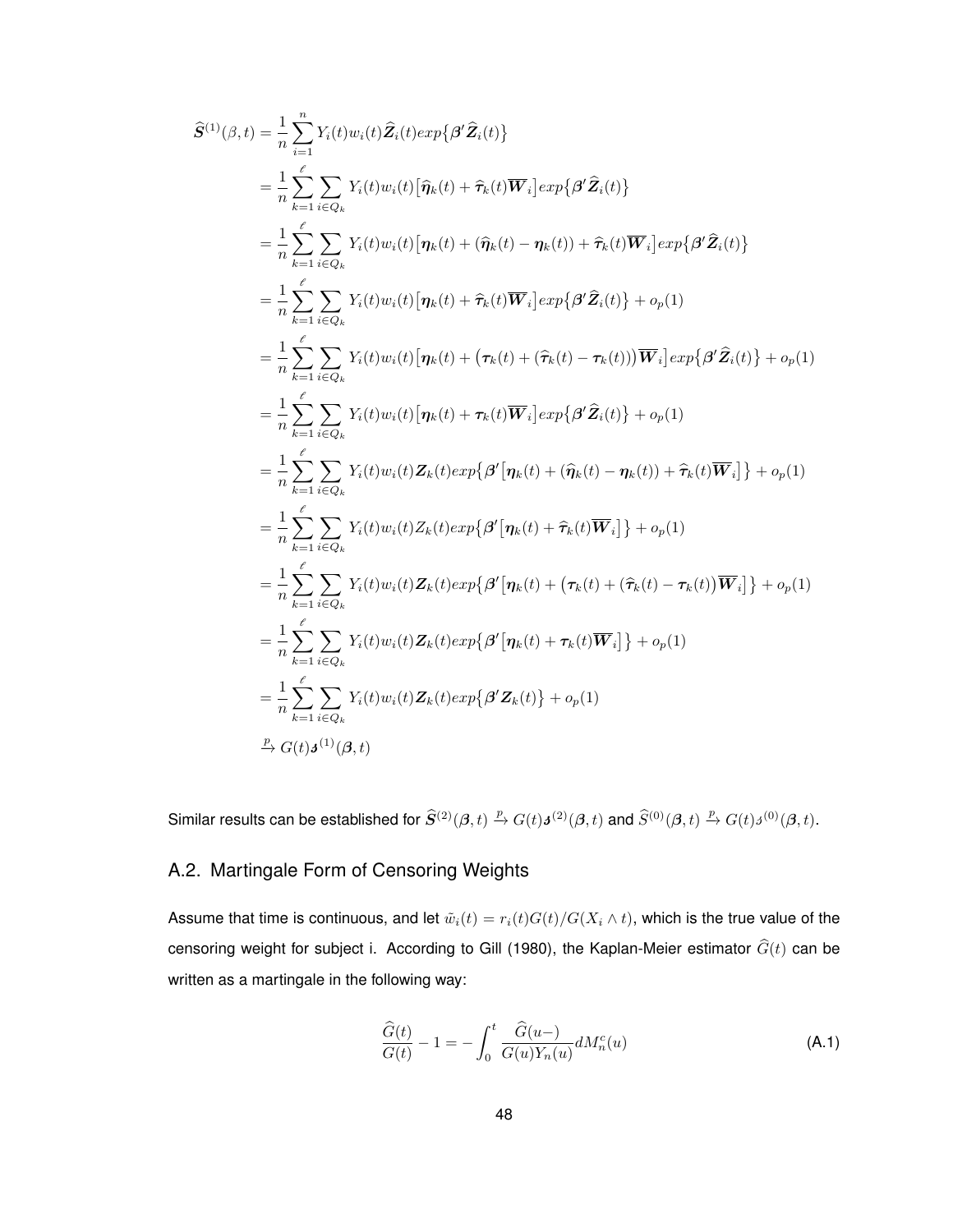where:

- $G(t)$  is the survival function associated with the censoring process
- $\widehat{G}(t)$  is the corresponding Kaplan-Meier estimator
- $M_n^c(u) = \sum^n$  $j=1$  $M_j^c(u)$  is the martingale for the censoring process  $M_j^c(u) = I(X_j \le u, C_j < T_j) - \int^u$  $\int_{0}^{1} I(X_{j} \geq s) d\Lambda^{c}(s)$ 
	- $\Lambda^c(t)$  is the hazard function for the censoring process

$$
Y_n(u) = \sum_{j=1}^n I(X_j \ge u)
$$

Manipulating equation A.1,

$$
\begin{split} \frac{\widehat{G}(X_i \wedge t)}{G(X_i \wedge t)} &= -\int_0^{X_i \wedge t} \frac{\widehat{G}(u-)}{G(u)Y_n(u)} dM_n^c(u) \\ &= -I(X_i < t) \int_0^{X_i} \frac{\widehat{G}(u-)}{G(u)Y_n(u)} dM_n^c(u) - I(X_i \ge t) \int_0^t \frac{\widehat{G}(u-)}{G(u)Y_n(u)} dM_n^c(u) \end{split}
$$

$$
\frac{\widehat{G}(t)}{G(t)} - \frac{\widehat{G}(X_i \wedge t)}{G(X_i \wedge t)} = -I(X_i < t) \left[ \int_0^t \frac{\widehat{G}(u-)}{G(u)Y_n(u)} dM_n^c(u) - \int_0^{X_i} \frac{\widehat{G}(u-)}{G(u)Y_n(u)} dM_n^c(u) \right] \n+ -I(X_i \ge t) \left[ \int_0^t \frac{\widehat{G}(u-)}{G(u)Y_n(u)} dM_n^c(u) - \int_0^t \frac{\widehat{G}(u-)}{G(u)Y_n(u)} dM_n^c(u) \right] \n= -I(X_i < t) \int_{X_i}^t \frac{\widehat{G}(u-)}{G(u)Y_n(u)} dM_n^c(u)
$$

Multiply by G(t):

$$
\widehat{G}(t) - \frac{G(t)\widehat{G}(X_i \wedge t)}{G(X_i \wedge t)} = -G(t)IX_i < t\bigg) \int_{X_i}^t \frac{\widehat{G}(u-)}{G(u)Y_n(u)} dM_n^c(u)
$$

Divide by  $\widehat{G}(X_i \wedge t)$ :

$$
\frac{\widehat{G}(t)}{\widehat{G}(X_i \wedge t)} - \frac{G(t)}{G(X_i \wedge t)} = \frac{-G(t)I(X_i < t)}{\widehat{G}(X_i \wedge t)} \int_{X_i}^t \frac{\widehat{G}(u-)}{G(u)Y_n(u)} dM_n^c(u)
$$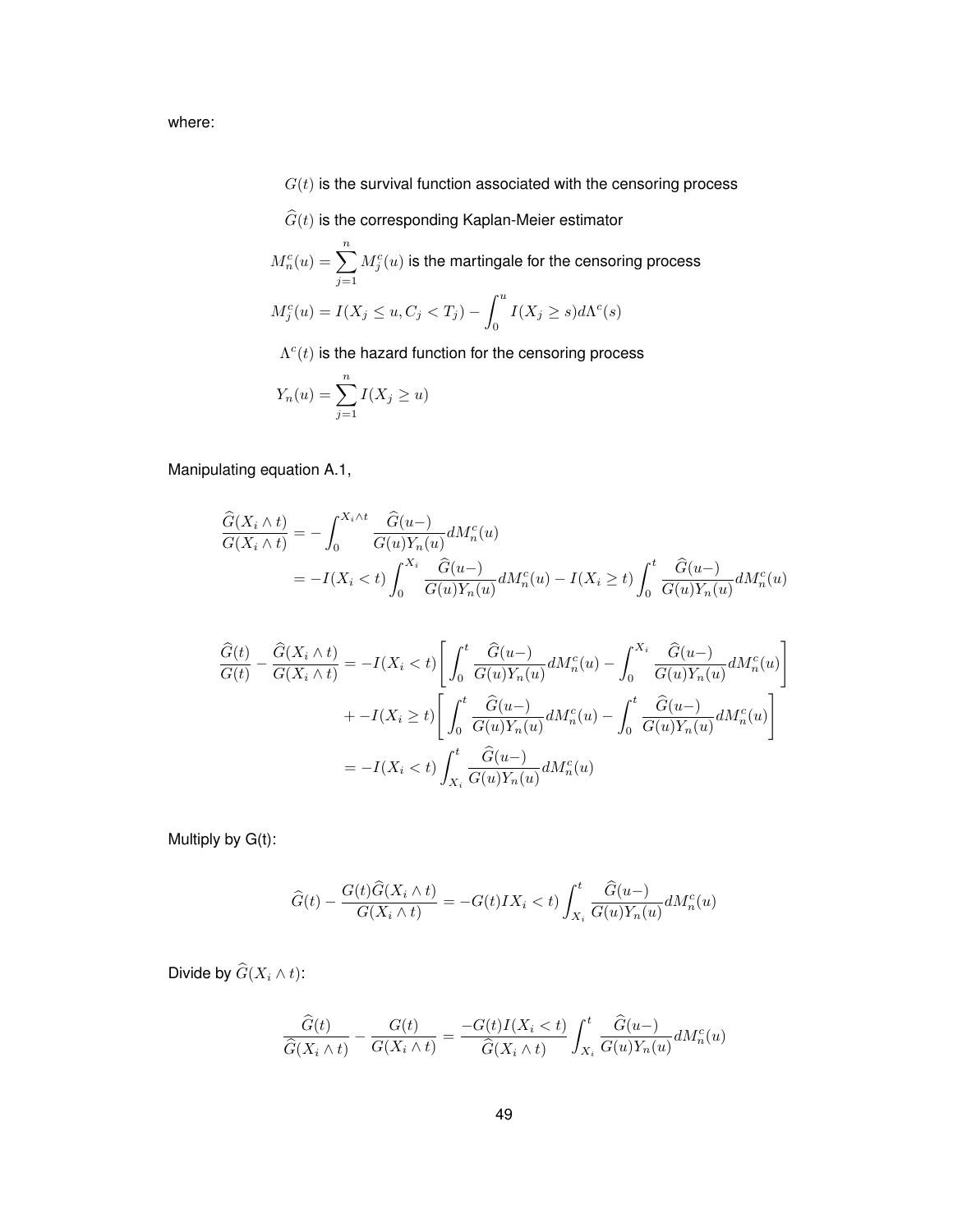Therefore, the exact form of  $w_i(t) - \tilde{w}_i(t)$  is:

$$
r_i(t) \left[ \frac{\widehat{G}(t)}{\widehat{G}(X_i \wedge t)} - \frac{G(t)}{G(X_i \wedge t)} \right] = \frac{-r_i(t)G(t)I(X_i < t)}{\widehat{G}(X_i \wedge t)} \int_{X_i}^t \frac{\widehat{G}(u-)}{G(u)Y_n(u)} dM_n^c(u) \tag{A.2}
$$

(A.2) is the form that will be used in the proofs to follow, because in this form it relies on no asymptotic assumptions. If we assume  $n \to \infty$ , then we can use the uniform consistency of  $\widehat{G}(\cdot) \to G(\cdot)$ established by Fleming and Harrington (1991):

$$
(w_i(t) - \tilde{w}_i(t)) = \frac{-G(t)I(X_i < t)r_i(t)}{G(X_i \wedge t)} \int_{X_i}^t \frac{G(u-)}{G(u)Y_n(u)} dM_n^c(u) + o_p(1)
$$
  
=  $-\tilde{w}_i(t)I(X_i < t) \int_{X_i}^t \frac{G(u-)}{G(u)Y_n(u)} dM_n^c(u) + o_p(1)$ 

With continuous time,  $G(u) = G(u-)$ :

$$
(w_i(t) - \tilde{w}_i(t)) = -\tilde{w}_i(t)I(X_i < t) \int_{X_i}^t \frac{1}{Y_n(u)} dM_n^c(u) + o_p(1)
$$
  
= 
$$
-\tilde{w}_i(t)I(X_i < t) \int_{X_i}^t \frac{1}{\pi(u)} \frac{1}{n} \sum_{j=1}^n dM_j^c(u) + o_p(1)
$$

where  $\pi(u)=lim_{n\rightarrow\infty}\frac{1}{n}Y_n(u)$  as defined in Fine and Gray.

A.3. Asymptotic Normality of  $\sqrt{n}(\overline{R}_n(t) - \tilde{R}(t))$ 

Here we will show that  $\sqrt{n}(\overline{R}_{n}(t)-\tilde{R}(t))$  is a normal variate with mean 0 and finite variance. Define:

$$
R_i(t) = w_i(t)N_i(t)
$$
  

$$
\overline{R}_n(t) = \frac{1}{n} \sum_{i=1}^n R_i(t)
$$
, the sample mean of  $R_i(t)$   

$$
\tilde{R}(t) = E[\overline{R}_n(t)]
$$
, the asymptotic mean of  $\overline{R}_n(t)$ 

First, establish that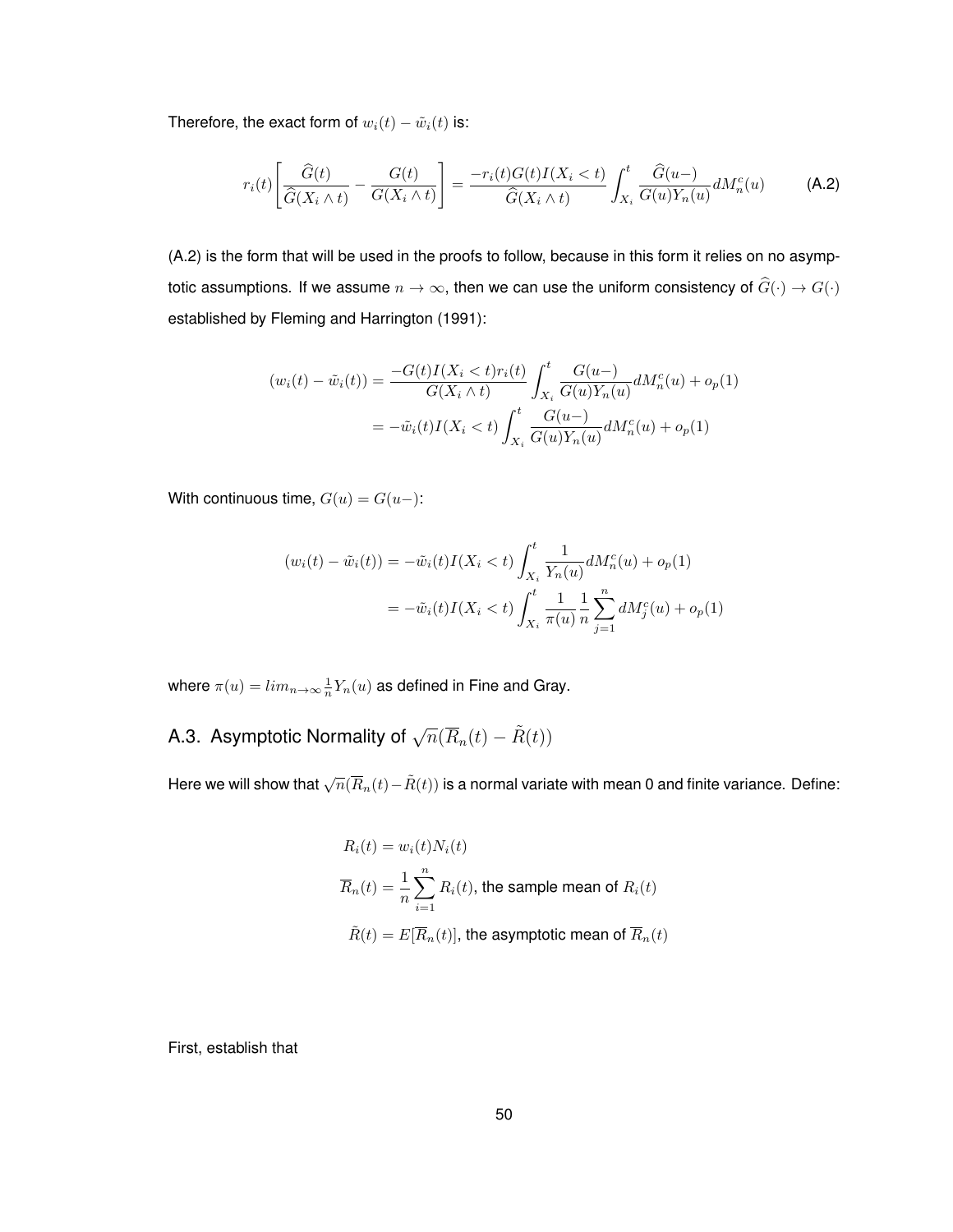$$
\sqrt{n}(\overline{R}_n(t) - \tilde{R}(t)) = \frac{1}{\sqrt{n}} \sum_{i=1}^n \left\{ \overline{R}_n(t) - \tilde{R}(t) \right\}
$$

$$
= \frac{1}{\sqrt{n}} \sum_{i=1}^n \left\{ \left( \tilde{w}_i(t) N_i(t) - \tilde{R}(t) \right) + \left( [w_i(t) - \tilde{w}_i(t)] N_i(t) - \tilde{R}(t) \right) \right\} \tag{A.3}
$$

For the first term in (A.3), the central limit theorem applies because the terms are independent and identically distributed, and because  $E(\overline{R}_n(t)) = \tilde{R}(t)$ . Therefore, the first term is normally distributed with mean zero.

We can apply the martingale form of the Kaplan-Meier estimator (A.2) to the second term in (A.3):

$$
\frac{1}{\sqrt{n}} \sum_{i=1}^{n} \{w_i(t) - \tilde{w}_i(t)\} N_i(t) = \frac{1}{\sqrt{n}} \sum_{i=1}^{n} \left[ \frac{-N_i(t) r_i(t) G(t)}{\hat{G}(X_i)} \int_0^{\infty} \frac{\hat{G}(u-) I(t \ge u > X_i)}{G(u) \frac{1}{n} Y_n(u)} \frac{1}{n} \sum_{j=1}^{n} dM_j^c(u) \right]
$$

Assuming that time is continuous, and using uniform consistency of  $\widehat{G}(\cdot) \to G(\cdot)$ , the above expression becomes:

$$
\frac{1}{\sqrt{n}} \sum_{j=1}^{n} \int_{0}^{M} \frac{E[N(t)\tilde{w}(t)I(t \ge u > X)]}{\pi(u)} dM_{j}^{c}(u) + o_{p}(1)
$$

$$
= \frac{1}{\sqrt{n}} \sum_{j=1}^{n} \int_{0}^{M} H(u) dM_{j}^{c}(u)
$$

We use the standard assumption that  $\pi(u) > 0$  to guarantee boundedness of  $H(u)$ , along with the additional assumption that  $\frac{1}{\pi(u)}$  is predictable with respect to the filtration  $\mathscr{F}_t.$  Therefore, by the martingale central limit theorem (Fleming and Harrington, 1991), the predictable variation process of the above integral converges to a finite value, and  $\frac{1}{\sqrt{n}}\sum_{i=1}^n\left([w_i(t)-\tilde w_i(t)]N_i(t)\right)$  is an asymptotically normal random variable with finite variance. The same conclusion applies to  $\frac{1}{\sqrt{n}}\sum_{i=1}^n\left([w_i(t)-\tilde{w}_i(t)]N_i(t)-\tilde{R}(t)\right)$ , and  $\sqrt{n}(\overline{R}_n(t)-\tilde{R}(t))$  converges in distribution to a normal variate with mean 0 and finite variance.

# A.4. Asymptotic Normality of  $\widehat{\beta}_{C-RRC}$

In order to replace  $\widehat{S}^{(\cdot)}$  with  $\mathfrak{s}^{(\cdot)}$ , we follow the procedure for the robust Cox proportional hazards model estimator laid out in Theorem II of Lin and Wei (1989). Define  $\tilde{R}(t)$  and  $\overline{R}_n(t)$  as in Appendix A.2.  $n^{-1/2} U_{C-RRC}(\bm{\beta}^*)$  can be rewritten as: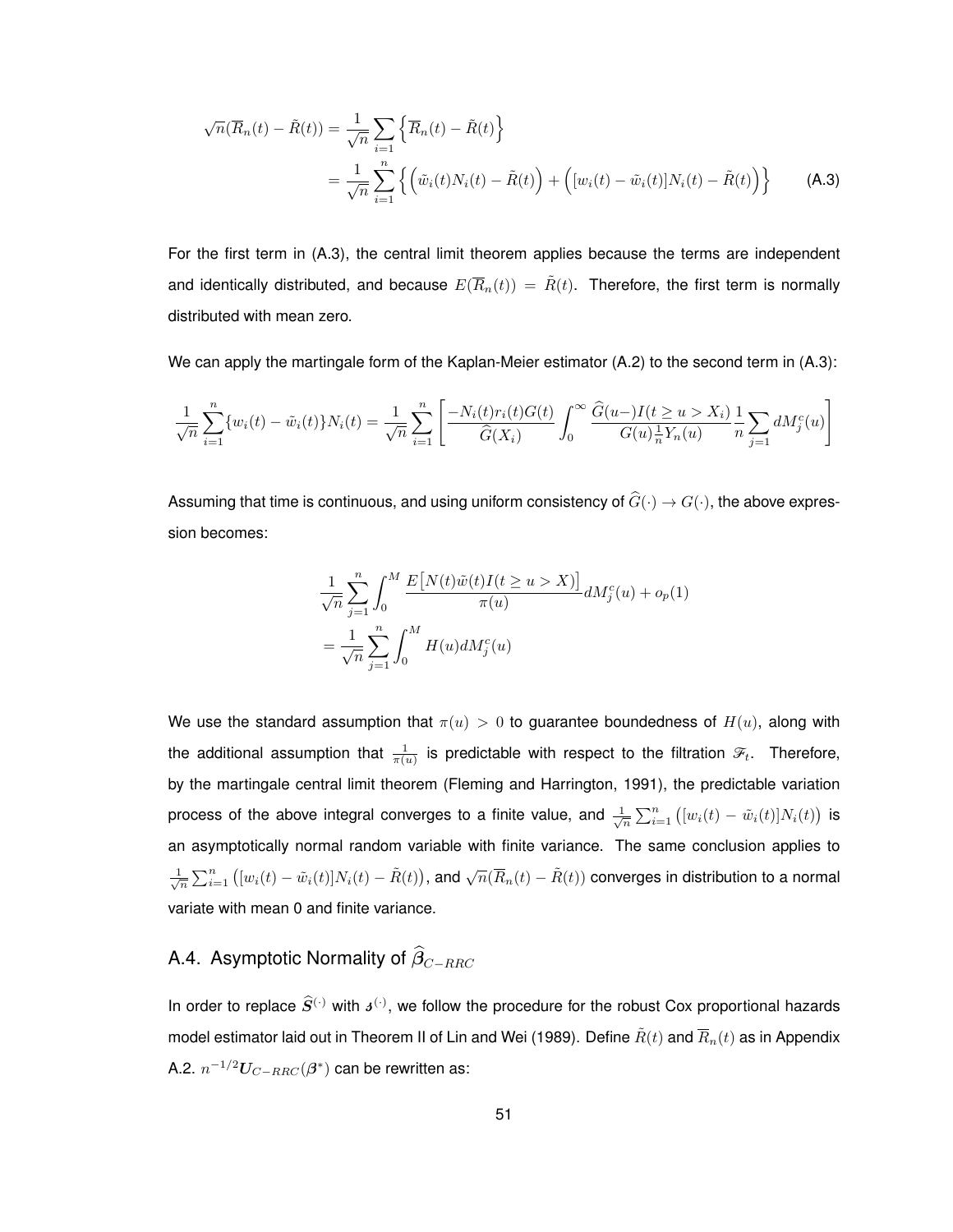$$
n^{-1/2}U_{C-RRC}(\beta^{*}) = \frac{1}{\sqrt{n}} \sum_{i=1}^{n} \int_{0}^{M} (\hat{Z}_{i}(t) - \frac{\hat{S}^{(1)}(\beta^{*}, t)}{\hat{S}^{(0)}(\beta^{*}), t}) w_{i}(t) dN_{i}(t)
$$
  
\n
$$
= \frac{1}{\sqrt{n}} \sum_{i=1}^{n} \int_{0}^{M} \hat{Z}_{i}(t) dR_{i}(t) - \sqrt{n} \int_{0}^{M} \frac{\hat{S}^{(1)}(\beta^{*}, t)}{\hat{S}^{(0)}(\beta^{*}, t)} d\overline{R}_{n}(t)
$$
  
\n
$$
= \frac{1}{\sqrt{n}} \sum_{i=1}^{n} \int_{0}^{M} \hat{Z}_{i}(t) dR_{i}(t) - \sqrt{n} \int_{0}^{M} \frac{\hat{S}^{(1)}(\beta^{*}, t)}{\hat{S}^{(0)}(\beta^{*}, t)} d\overline{R}_{n}(t)
$$
  
\n
$$
\pm \sqrt{n} \int_{0}^{M} \frac{\hat{S}^{(1)}(\beta^{*}, t)}{\hat{S}^{(0)}(\beta^{*}, t)} d\tilde{R}(t) \pm \sqrt{n} \int_{0}^{M} \frac{\mathbf{J}^{(1)}(\beta^{*}, t)}{\hat{S}^{(0)}(\beta^{*}, t)} d\tilde{R}(t)
$$
  
\n
$$
\pm \sqrt{n} \int_{0}^{M} \frac{\mathbf{J}^{(1)}(\beta^{*}, t)}{\hat{S}^{(0)}(\beta^{*}, t)} d\overline{R}_{n}(t)
$$

$$
n^{-1/2}U_{C-RRC}(\beta^{*}) = \frac{1}{\sqrt{n}} \sum_{i=1}^{n} \hat{Z}_{i}(t) dR_{i}(t) - \sqrt{n} \int_{0}^{M} \frac{\hat{S}^{(1)}(\beta^{*}, t)}{\hat{S}^{(0)}(\beta^{*}, t)} d\tilde{R}(t)
$$

$$
- \sqrt{n} \int_{0}^{M} \left[ \frac{\hat{S}^{(1)}(\beta^{*}, t)}{\hat{S}^{(0)}(\beta^{*}, t)} - \frac{\mathbf{J}^{(1)}(\beta^{*}, t)}{\mathbf{J}^{(0)}(\beta^{*}, t)} \right] d\{\overline{R}_{n}(t) - \tilde{R}(t)\}
$$

$$
- \sqrt{n} \int_{0}^{M} \frac{\mathbf{J}^{(1)}(\beta^{*}, t)}{\mathbf{J}^{(0)}(\beta^{*}, t)} d\{\overline{R}_{n}(t) - \tilde{R}(t)\}
$$

The final term is  $o_p(1)$  because  $\sqrt{n} \{ \overline{R}_n(t) - \tilde{R}(t) \}$  is a mean-zero normally distributed random variable (see Appendix A.2) and because  $\frac{\widehat{S}^{(1)}(\boldsymbol{\beta}^*,t)}{\widehat{S}^{(0)}(\boldsymbol{\beta}^*,t)}$  $\frac{\widehat{S}^{(1)}(\boldsymbol{\beta}^*,t)}{\widehat{S}^{(0)}(\boldsymbol{\beta}^*,t)} - \frac{\boldsymbol{\beta}^{(1)}(\boldsymbol{\beta}^*,t)}{\boldsymbol{\beta}^{(0)}(\boldsymbol{\beta}^*,t)}$  $\mathfrak{z}^{(0)}(\boldsymbol{\beta}^*,t)$  $\stackrel{p}{\rightarrow} 1.$ 

Further manipulating the second term,

$$
\sqrt{n} \int_0^M \frac{\hat{S}^{(1)}(\beta^*,t)}{\hat{S}^{(0)}(\beta^*,t)} d\tilde{R}(t) = \sqrt{n} \int_0^M \left[ \frac{\hat{S}^{(1)}(\beta^*,t)}{\hat{S}^{(0)}(\beta^*,t)} \pm \frac{\mathbf{J}^{(1)}(\beta^*,t)}{\mathbf{J}^{(0)}(\beta^*,t)} \right] d\tilde{R}(t)
$$
  

$$
= \sqrt{n} \int_0^M \left[ \frac{\hat{S}^{(1)}(\beta^*,t)}{\hat{S}^{(0)}(\beta^*,t)} - \frac{\mathbf{J}^{(1)}(\beta^*,t)}{\mathbf{J}^{(0)}(\beta^*,t)} \right] \left[ \frac{\hat{S}^{(0)}(\beta^*,t)}{G(t)\mathbf{J}^{(0)}(\beta^*,t)} \right] d\tilde{R}(t)
$$
  

$$
+ \sqrt{n} \int_0^M \frac{\mathbf{J}^{(1)}(\beta^*,t)}{\mathbf{J}^{(0)}(\beta^*,t)} \left[ \frac{\mathbf{J}^{(0)}(\beta^*,t)}{\mathbf{J}^{(0)}(\beta^*,t)} \right] d\tilde{R}(t) + o_p(1)
$$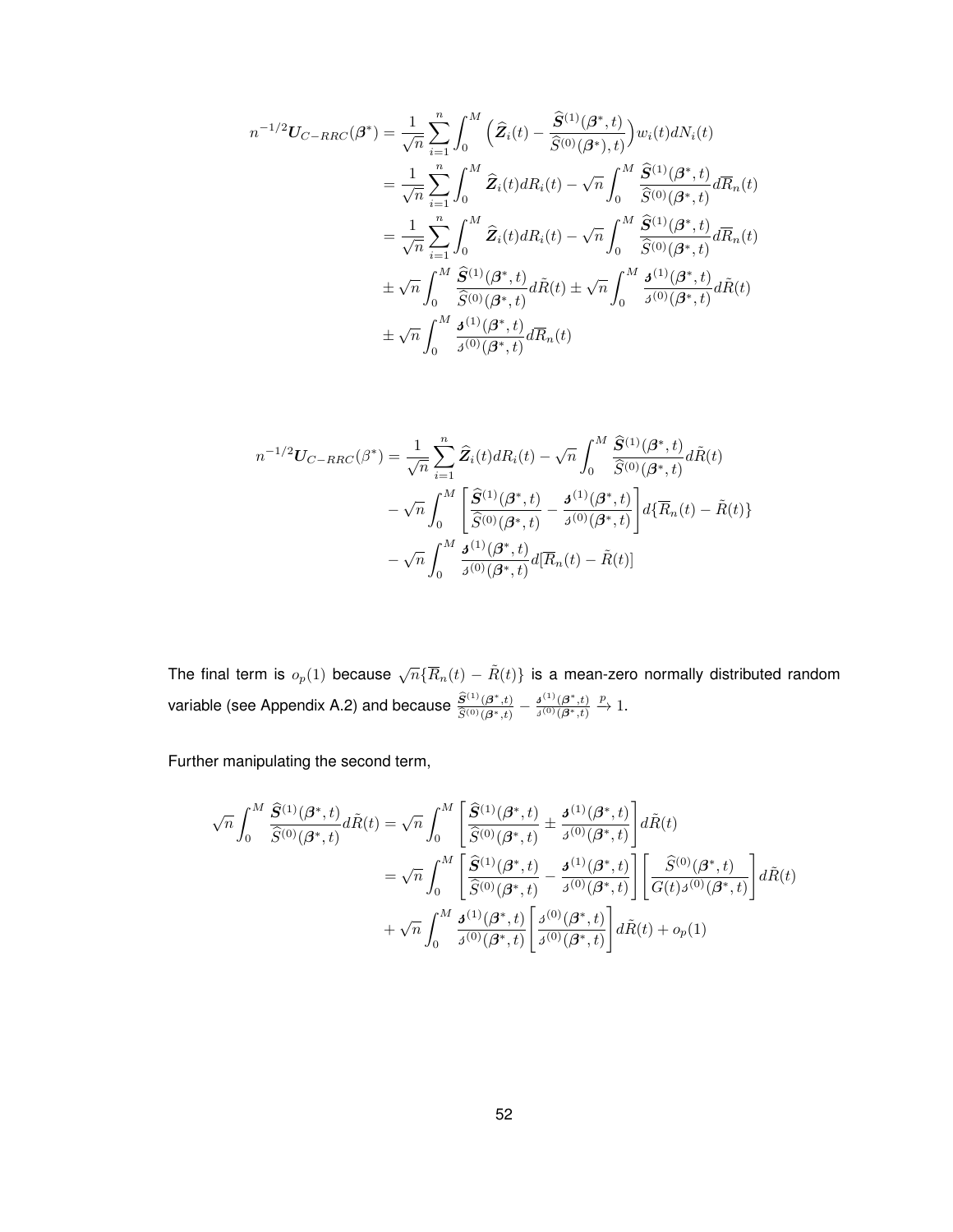Note:  $\frac{\widehat{S}^{(0)}(\bm{\beta}^*,t)}{G(t)_{A}(0)(\bm{\beta}^*)}$  $G(t)j^{(0)}(\boldsymbol{\beta}^*,t)$  $\stackrel{p}{\rightarrow}$  1, and by Slutsky's Theorem (Casella and Berger, 2002),

$$
\sqrt{n}\left(\frac{\widehat{S}^{(1)}(\boldsymbol{\beta}^*,t)}{\widehat{S}^{(0)}(\boldsymbol{\beta}^*,t)}-\frac{\boldsymbol{\beta}^{(1)}(\boldsymbol{\beta}^*,t)}{\boldsymbol{\beta}^{(0)}(\boldsymbol{\beta}^*,t)}\right)\left(\frac{\widehat{S}^{(0)}(\boldsymbol{\beta}^*,t)}{G(t)\boldsymbol{\beta}^{(0)}(\boldsymbol{\beta}^*,t)}\right)\xrightarrow{d} \sqrt{n}\left(\frac{\widehat{S}^{(1)}(\boldsymbol{\beta}^*,t)}{\widehat{S}^{(0)}(\boldsymbol{\beta}^*,t)}-\frac{\boldsymbol{\beta}^{(1)}(\boldsymbol{\beta}^*,t)}{\boldsymbol{\beta}^{(0)}(\boldsymbol{\beta}^*,t)}\right)
$$

Therefore, multiplication by  $\frac{\widehat{S}^{(0)}(\beta^*,t)}{C(t)\widehat{A}^{(0)}(\beta^*,t)}$  $\frac{S^{(3)}(\beta^3,t)}{G(t)\delta^{(0)}(\beta^*,t)}$  does not change the asymptotic properties of the term.

$$
\sqrt{n} \int_{0}^{M} \frac{\hat{\mathbf{S}}^{(1)}(\boldsymbol{\beta}^{*},t)}{\hat{S}^{(0)}(\boldsymbol{\beta}^{*},t)} d\tilde{R}(t) = \int_{0}^{M} \left[ \frac{\hat{\mathbf{S}}^{(1)}(\boldsymbol{\beta}^{*},t)}{G(t)J^{(0)}(\boldsymbol{\beta}^{*},t)} - \frac{\hat{S}^{(0)}(\boldsymbol{\beta}^{*},t)J^{(1)}(\boldsymbol{\beta}^{*},t)}{G(t)J^{(0)}(\boldsymbol{\beta}^{*},t)^{2}} + \frac{G(t)J^{(1)}(\boldsymbol{\beta}^{*},t)J^{(0)}(\boldsymbol{\beta}^{*},t)}{G(t)J^{(0)}(\boldsymbol{\beta}^{*},t)^{2}} \right] d\tilde{R}(t) + o_{p}(1)
$$

$$
= \sqrt{n} \int_{0}^{M} \frac{1}{G(t)J^{(0)}(\boldsymbol{\beta}^{*},t)} \left[ \hat{\mathbf{S}}^{(1)}(\boldsymbol{\beta}^{*},t) - \frac{J^{(1)}(\boldsymbol{\beta}^{*},t)}{J^{(0)}(\boldsymbol{\beta}^{*},t)} \right] d\tilde{R}(t) + o_{p}(1)
$$
(A.4)

Replacing the original term in the score equation with A.4, we have

$$
\frac{1}{\sqrt{n}}U_{C-RRC}(\beta^*,t) = \frac{1}{\sqrt{n}}\sum_{i=1}^{n}\int_{0}^{M}\hat{Z}_{i}(t)dR_{i}(t) - \sqrt{n}\int_{0}^{M}\frac{\mathbf{d}^{(1)}(\beta^*,t)}{\mathbf{d}^{(0)}(\beta^*,t)}d\overline{R}_{n}(t) \n+ \sqrt{n}\int_{0}^{M}\frac{\mathbf{d}^{(1)}(\beta^*,t)}{\mathbf{d}^{(0)}(\beta^*,t)}d\tilde{R}(t) \n- \sqrt{n}\int_{0}^{M}\left[\frac{\hat{S}^{(1)}(\beta^*,t)}{\hat{G}(t)\mathbf{d}^{(0)}(\beta^*,t)} - \frac{\mathbf{d}^{(1)}(\beta^*,t)}{\mathbf{d}(0)(\beta^*,t)}\left\{\frac{\hat{S}^{(0)}(\beta^*,t)}{\hat{G}(t)\mathbf{d}^{(0)}(\beta^*,t)}\right\}\right]d\tilde{R}(t) \n- \sqrt{n}\int_{0}^{M}\frac{G(t)\mathbf{d}^{(0)}(\beta^*,t)}{\hat{G}(t)\mathbf{d}^{(0)}(\beta^*,t)}\left[\frac{\mathbf{d}^{(1)}(\beta^*,t)}{\mathbf{d}(0)(\beta^*,t)}\right]d\tilde{R}(t) + o_{p}(1) \n= \frac{1}{\sqrt{n}}\sum_{i=1}^{n}\int_{0}^{M}\hat{Z}_{i}(t)dR_{i}(t) - \sqrt{n}\int_{0}^{M}\frac{\mathbf{d}^{(1)}(\beta^*,t)}{\mathbf{d}^{(0)}(\beta^*,t)}d\overline{R}_{n}(t) \n- \sqrt{n}\int_{0}^{M}\left[\frac{\hat{S}^{(1)}(\beta^*,t)}{\hat{G}(t)\mathbf{d}^{(0)}(\beta^*,t)} - \frac{\mathbf{d}^{(1)}(\beta^*,t)}{\mathbf{d}(0)(\beta^*,t)}\left\{\frac{\hat{S}^{(0)}(\beta^*,t)}{\hat{G}(t)\mathbf{d}^{(0)}(\beta^*,t)}\right\}\right]d\tilde{R}(t) \n= \frac{1}{\sqrt{n}}\sum_{i=1}^{n}\int_{0}^{M}\left[\hat{Z}_{i}(t) - \frac{\mathbf{d}^{(1)}(\beta^*,t)}{\mathbf{d}(0)(\beta^*,t)}\right]dR_{
$$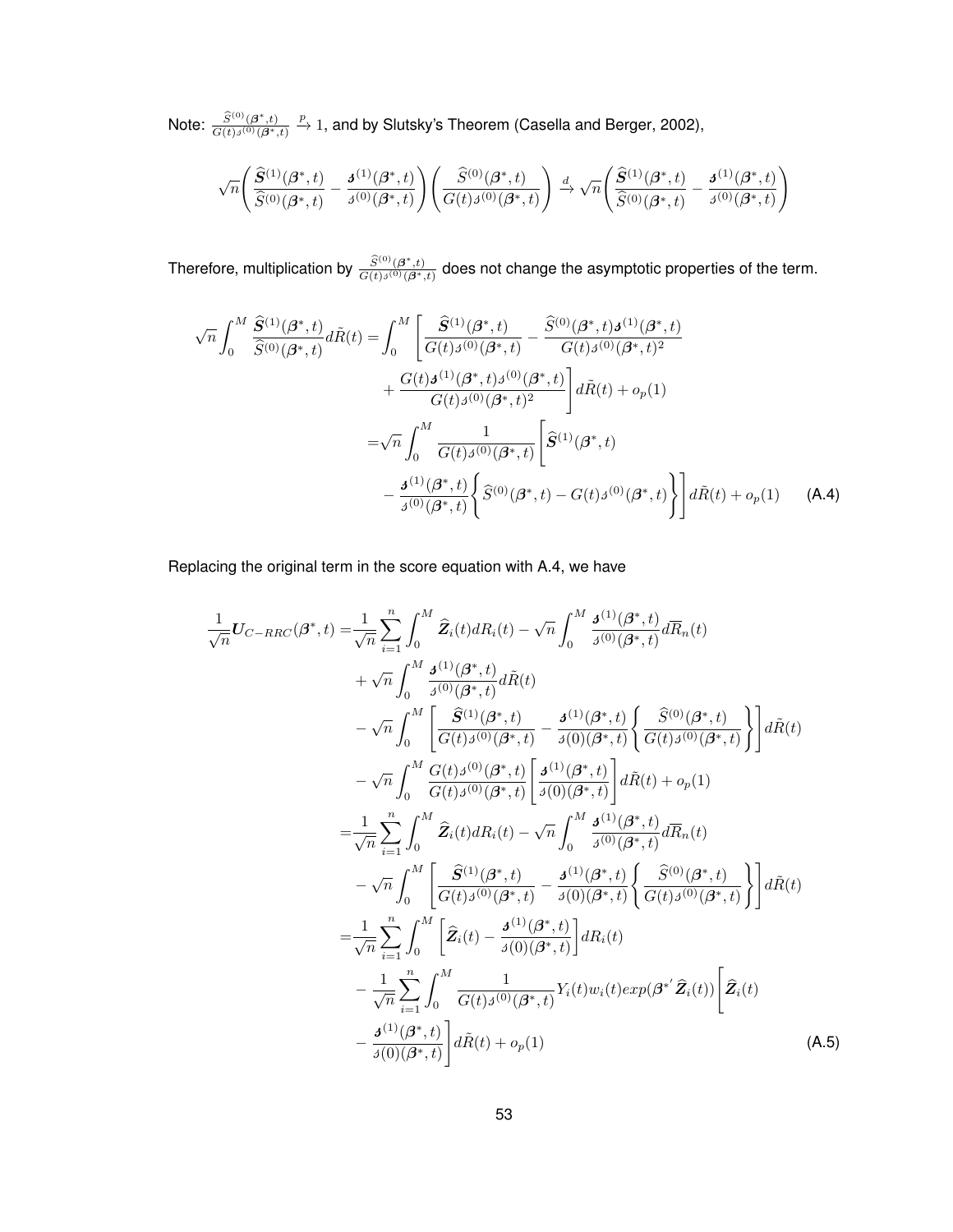The goal is to express (A.5) as a sum of independent, identically distributed random variables. This can be accomplished by taking steps to replace  $\widehat{Z}_i(t)$  and  $w_i(t)$  with their known, fixed counterparts  $\mathbf{Z}_i(t)$  and  $\tilde{w}_i(t)$ . Recall that  $\mathbf{Z}_i(t) = \widehat{\eta}_{k_i}(t) + \widehat{\tau}_{k_i}(t) \boldsymbol{W}_i$ . A Taylor expansion of (A.5) around  $\widehat{\eta}_{k_i}(t)$ and  $\widehat{\tau}_{k_i}(t)$  is now performed. We first break (A.5) into subjects who have the same number of replicates. Following the procedure in Xie, Wang, and Prentice (2001), we expand the following expression:

$$
\frac{\sqrt{n}}{q_k} \sum_{i \in Q_k} \phi_i(\beta^*) = \frac{\sqrt{n}}{q_k} \sum_{i \in Q_k} \int_0^M \left[ \hat{Z}_i(t) - \frac{\mathbf{J}^{(1)}(\beta^*, t)}{\mathbf{J}(0)(\beta^*, t)} \right] dR_i(t)
$$

$$
- \frac{\sqrt{n}}{q_k} \sum_{i \in Q_k} \int_0^M \frac{Y_i(t) w_i(t) exp(\beta^{*'} \hat{Z}_i(t))}{G(t) \mathbf{J}(0)(\beta^*, t)} \left[ \hat{Z}_i(t) - \frac{\mathbf{J}^{(1)}(\beta^*, t)}{\mathbf{J}(0)(\beta^*, t)} \right] d\tilde{R}(t)
$$

$$
= \frac{\sqrt{n}}{q_k} \sum_{i \in Q_k} \phi_{1i}(\beta^*) - \phi_{2i}(\beta^*)
$$

Let  $\eta_k(t)$  and  $\tau_k(t)$  (dropping subscript i) denote the value of  $\eta(t)$  and  $\tau(t)$  common to all subjects in  $Q_k$ . Furthermore, let  $\mathbf{Z}_{i(k)}(t)$  be the known covariate value for subject i with k replicates.

$$
\frac{\sqrt{n}}{q_k} \sum_{i \in Q_k} \phi_{1i}(\beta^*) = \frac{\sqrt{n}}{q_k} \sum_{i \in Q_k} \int_0^M \left[ \hat{\eta}_k(t) + \hat{\tau}_k(t) \overline{W}_i - \frac{\mathbf{J}^{(1)}(\beta^*, t)}{\mathbf{J}(0)(\beta^*, t)} \right] dR_i(t)
$$
\n
$$
= \frac{\sqrt{n}}{q_k} \sum_{i \in Q_k} \left[ \hat{\eta}_k(t) - \eta_k(t) + (\hat{\tau}_k(t) + \tau_k(t)) \overline{W}_i + \mathbf{Z}_{i(k)}(t) - \frac{\mathbf{J}^{(1)}(\beta^*, t)}{\mathbf{J}(0)(\beta^*, t)} \right] dR_i(t)
$$
\n
$$
= \frac{\sqrt{n}}{q_k} \sum_{i \in Q_k} \int_0^M (\hat{\eta}_k(t) - \eta_k(t)) dR_i(t)
$$
\n
$$
+ \frac{\sqrt{n}}{q_k} \sum_{i \in Q_k} \int_0^M (\hat{\tau}_k(t) - \tau_k(t)) \overline{W}_i dR_i(t)
$$
\n
$$
+ \frac{\sqrt{n}}{q_k} \sum_{i \in Q_k} \int_0^M \left[ \mathbf{Z}_{i(k)}(t) - \frac{\mathbf{J}^{(1)}(\beta^*, t)}{\mathbf{J}(0)(\beta^*, t)} \right] dR_i(t)
$$
\n
$$
= \frac{\sqrt{n}}{q_k} \sum_{i \in Q_k} \mathbf{S}_{1i}(\beta^*) + \mathbf{S}_{2i}(\beta^*) + \mathbf{S}_{3i}(\beta^*)
$$

$$
\frac{\sqrt{n}}{q_k} \sum_{i \in Q_k} \phi_{2i}(\beta^*) = \frac{\sqrt{n}}{q_k} \sum_{i \in Q_k} \int_0^M \frac{Y_i(t) w_i(t) exp(\beta^{*'} \hat{Z}_{i(k)}(t))}{G(t) \beta^{(0)}(\beta^*, t)} \left[ \hat{Z}_{i(k)}(t) - \frac{\mathbf{J}^{(1)}(\beta^*, t)}{\beta^{(0)}(\beta^*, t)} \right] d\tilde{R}(t)
$$

Now we perform the Taylor series expansion around  $\eta_k(t)$  and  $\tau_k(t)$ . We ignore  $w_i(t)$  for now, since it is not the case that  $w_i(t) \xrightarrow{p} \tilde{w}_i(t)$ . For some  $|\boldsymbol{\beta} - \boldsymbol{\beta}^*| < |\boldsymbol{\beta} - \widehat{\boldsymbol{\beta}}|$  and  $|\boldsymbol{\tau} - \boldsymbol{\tau}^*| < |\boldsymbol{\tau} - \widehat{\boldsymbol{\tau}}|$ ,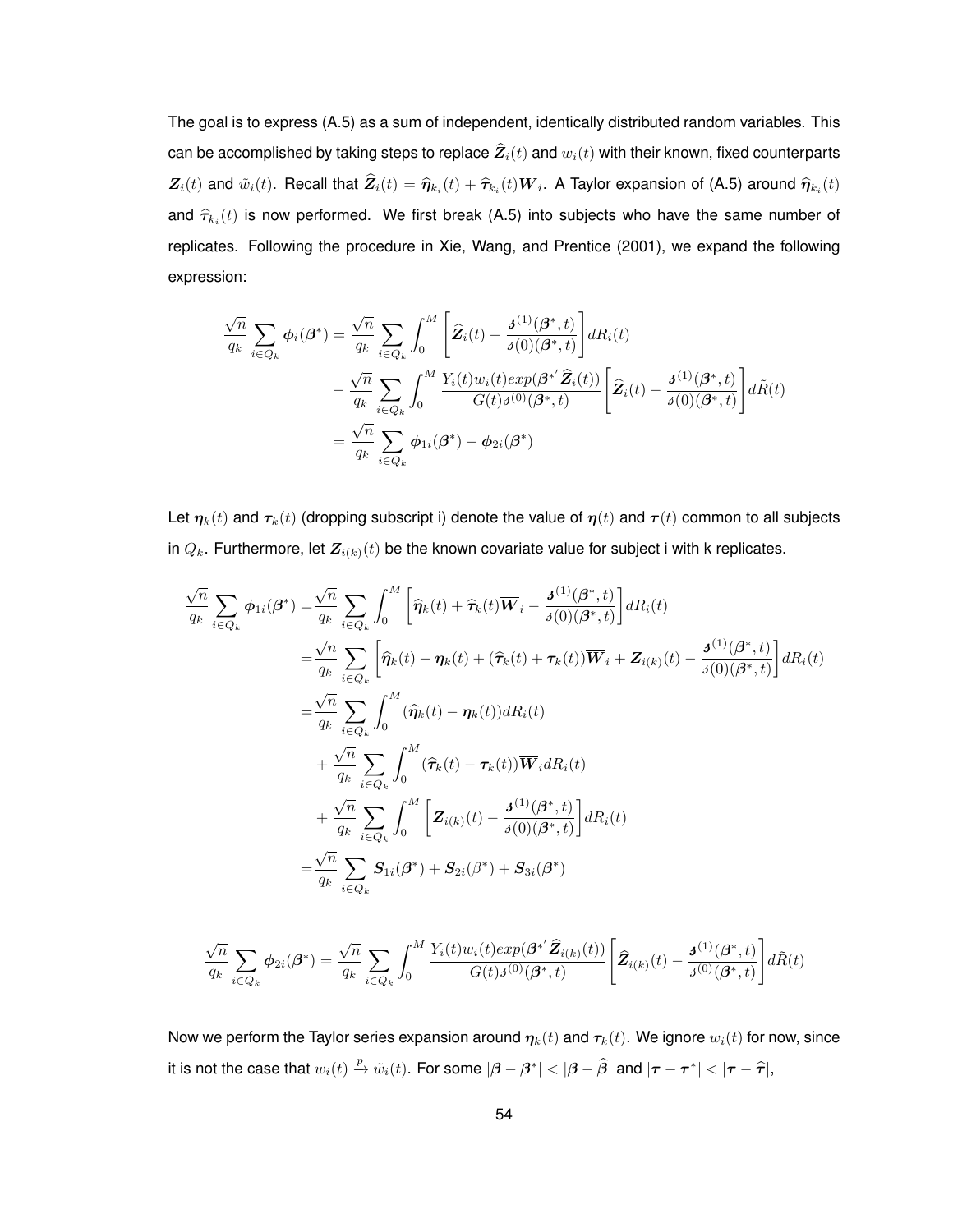$$
f(\eta_k(t), \tau_k(t)) = exp(\beta^{*'}\hat{Z}_{i(k)}(t)) \Big[ \hat{Z}_{i(k)}(t) - \frac{\mathbf{J}^{(1)}(\beta^*, t)}{\mathbf{J}(0)(\beta^*, t)} \Big]
$$
  
\n
$$
= exp(\beta^{*'}[\eta_k(t) + \tau_k(t)\overline{W}_i]) \Big[ \hat{\beta}_k(t) + \hat{\tau}_k(t) - \frac{\mathbf{J}^{(1)}(\beta^*, t)}{\mathbf{J}(0)(\beta^*, t)} \Big]
$$
  
\n
$$
f(\hat{\eta}_k(t), \hat{\tau}_k(t)) = f(\eta_k(t), \tau_k(t)) + \frac{\partial f}{\partial \eta}(\hat{\eta}_k(t) - \eta_k(t)) \Big|_{\eta = \eta^*, \tau = \tau^*} + \frac{\partial f}{\partial \tau}(\hat{\tau}_k(t) - \tau_k(t)) \Big|_{\eta = \eta^*, \tau = \tau^*}
$$

Assuming  $\frac{\partial f}{\partial \bm{\eta}}$  and  $\frac{\partial f}{\partial \bm{\tau}}$  are continuous, then by the continuous mapping theorem,

$$
f(\widehat{\eta}_k(t), \widehat{\tau}_k(t)) = f(\eta_k(t), \tau_k(t)) + \frac{\partial f}{\partial \eta} \Big|_{\eta = \eta, \tau = \tau} (\widehat{\eta}_k(t) - \eta_k(t)) + \frac{\partial f}{\partial \tau} \Big|_{\eta = \eta, \tau = \tau} (\widehat{\tau}_k(t) - \tau_k(t)) + o_p(1)
$$

$$
\frac{\partial f}{\partial \eta} = \beta^* exp\{\beta^{*'}(\eta_k(t) + \tau_k(t))\} \Big[ \eta_k(t) + \tau_k(t) \overline{W}_i - \frac{\beta^{(1)}(\beta^*, t)}{\beta^{(0)}(\beta^*, t)} \Big]
$$

$$
+ exp\{\beta^{*'}(\eta_k(t) + \tau_k(t) \overline{W}_i)\}
$$

$$
\frac{\partial f}{\partial \tau} = \beta^{*'} \overline{\mathbf{W}}_i exp\{\beta^{*'}(\eta_k(t) + \tau_k(t))\overline{\mathbf{W}}_i\} \Big[ \eta_k(t) + \tau_k(t) \overline{\mathbf{W}}_i - \frac{\mathbf{J}^{(1)}(\beta^*, t)}{\mathbf{J}^{(0)}(\beta^*, t)} \Big] + \overline{\mathbf{W}}_i exp\{\beta^{*'}(\eta_k(t) + \tau_k(t))\overline{\mathbf{W}}_i\} \Big]
$$

$$
\implies f(\widehat{\eta}_k(t), \widehat{\tau}_k(t)) = \left[ \mathbf{Z}_{i(k)}(t) - \frac{\mathbf{J}^{(1)}(\beta^*, t)}{\mathbf{J}^{(0)}(\beta^*, t)} \right] exp\left\{ \beta^{*'} \mathbf{Z}_{i(k)}(t) \right\} \n+ (\widehat{\eta}_k(t) - \eta_k(t)) \beta^* exp\left\{ \beta^{*'} \mathbf{Z}_{i(k)}(t) \right\} \left[ \mathbf{Z}_{i(k)}(t) - \frac{\mathbf{J}^{(1)}(\beta^*, t)}{\mathbf{J}^{(0)}(\beta^*, t)} \right] \n+ (\widehat{\eta}_k(t) - \eta_k(t)) exp\left\{ \beta^{*'} \mathbf{Z}_{i(k)}(t) \right\} \n+ (\widehat{\tau}_k(t) - \tau_k(t)) \beta^{*'} \overline{\mathbf{W}}_i exp\left\{ \beta^{*'} \mathbf{Z}_{i(k)}(t) \right\} \left[ \mathbf{Z}_{i(k)}(t) - \frac{\mathbf{J}^{(1)}(\beta^*, t)}{\mathbf{J}^{(0)}(\beta^*, t)} \right] \n+ (\widehat{\tau}_k(t) - \tau_k(t)) \overline{\mathbf{W}}_i exp\left\{ \beta^{*'} \mathbf{Z}_{i(k)}(t) \right\} + o_p(1)
$$

Now we insert  $f(\widehat{\eta}_k(t), \widehat{\tau}_k(t))$  back into  $\phi_{2i}(\beta^*)$ :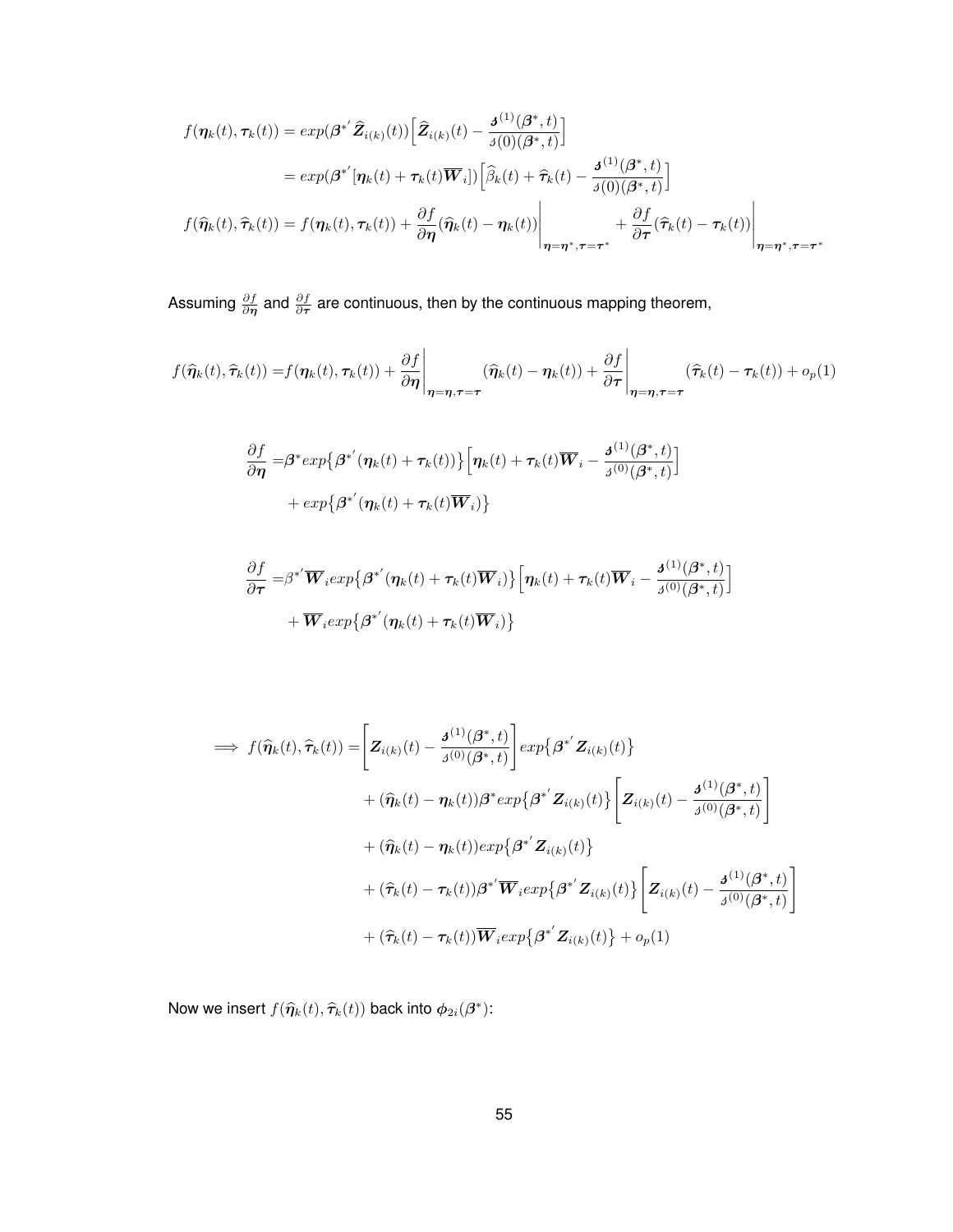$$
\frac{\sqrt{n}}{q_k} \sum_{i \in Q_k} \phi_{2i}(\beta^*) = \frac{\sqrt{n}}{q_k} \sum_{i \in Q_k} \int_0^M \frac{Y_i(t)w_i(t)exp\{\beta^{*'}\mathbf{Z}_{i(k)}(t)\}}{G(t)\beta^{(0)}(\beta^*,t)} \left[\mathbf{Z}_{i(k)}(t) - \frac{\mathbf{J}^{(1)}(\beta^*,t)}{\beta^{(0)}(\beta^*,t)}\right] d\tilde{R}(t) \n+ \frac{\sqrt{n}}{q_k} \sum_{i \in Q_k} \int_0^M \frac{Y_i(t)w_i(t)exp\{\beta^{*'}\mathbf{Z}_{i(k)}(t)\}}{G(t)\beta^{(0)}(\beta^*,t)} \beta^{*'}(\hat{\eta}_k(t) - \eta_k(t)) \left[\mathbf{Z}_{i(k)}(t) - \frac{\mathbf{J}^{(1)}(\beta^*,t)}{\beta^{(0)}(\beta^*,t)}\right] d\tilde{R}(t) \n+ \frac{\sqrt{n}}{q_k} \sum_{i \in Q_k} \int_0^M \frac{Y_i(t)w_i(t)exp\{\beta^{*'}\mathbf{Z}_{i(k)}(t)\}}{G(t)\beta^{(0)}(\beta^*,t)} (\hat{\eta}_k(t) - \eta_k(t)) d\tilde{R}(t) \n+ \frac{\sqrt{n}}{q_k} \sum_{i \in Q_k} \int_0^M \frac{Y_i(t)w_i(t)exp\{\beta^{*'}\mathbf{Z}_{i(k)}(t)\}}{G(t)\beta^{(0)}(\beta^*,t)} \beta^{*'}\overline{\mathbf{W}}_i \left[\mathbf{Z}_{i(k)}(t) - \frac{\mathbf{J}^{(1)}(\beta^*,t)}{\beta^{(0)}(\beta^*,t)}\right] (\hat{\tau}_k(t) - \tau_k(t)) d\tilde{R}(t) \n+ \frac{\sqrt{n}}{q_k} \sum_{i \in Q_k} \int_0^M \frac{Y_i(t)w_i(t)exp\{\beta^{*'}\mathbf{Z}_{i(k)}(t)\}}{G(t)\beta^{(0)}(\beta^*,t)} \overline{\mathbf{W}}_i(\hat{\tau}_k(t) - \tau_k(t)) d\tilde{R}(t) + o_p(1) \n= \frac{\sqrt{n}}{q_k} \sum_{i \in Q_k} \int_0^M \frac{Y_i(t)w_i(t)exp\{\beta^{*'}\mathbf{Z}_{i(k)}(t)\}}{G(t)\beta^{(0)}(\beta
$$

$$
-\frac{\sqrt{n}}{q_k} \sum_{i \in Q_k} T_{3i}(\beta^*) + S_{1i}(\beta^*) = -\int_0^M \sqrt{n}(\widehat{\eta}_k(t) - \eta_k(t)) \frac{1}{q_k} \sum_{i \in Q_k} \frac{Y_i(t) w_i(t) exp\{\beta^* Z_{i(k)}(t)\}}{G(t) \beta^{(0)}(\beta^*, t)} d\tilde{R}(t) + \int_0^M \sqrt{n}(\widehat{\tau}_k(t) - \tau_k(t)) d\tilde{R}(t) + o_p(1) = -\int_0^M \sqrt{n}(\widehat{\eta}_k(t) - \eta_k(t)) \frac{G(t) \beta^{(0)}(\beta^*, t)}{G(t) \beta^{(0)}(\beta^*, t)} d\tilde{R}(t) + \int_0^M \sqrt{n}(\widehat{\tau}_k(t) - \tau_k(t)) d\tilde{R}(t) + o_p(1) = 0 + o_p(1)
$$

$$
\frac{\sqrt{n}}{q_k} \quad \sum_{i \in Q_k} T_{2i}(\beta^*) = \frac{\sqrt{n}}{q_k} \sum_{i \in Q_k} \int_0^M \frac{Y_i(t)w_i(t)exp\{\beta^{*'}\mathbf{Z}_{i(k)}(t)\}}{G(t)\beta^{(0)}(\beta^*,t)} \beta^{*'}(\hat{\eta}_k(t)
$$
\n
$$
- \eta_k(t) \Bigg[ \mathbf{Z}_{i(k)}(t) - \frac{\mathbf{J}^{(1)}(\beta^*,t)}{\beta^{(0)}(\beta^*,t)} \Bigg] d\tilde{R}(t)
$$
\n
$$
= \beta^* \int_0^M \sqrt{n}(\hat{\eta}_k(t) - \eta_k(t)) \frac{1}{q_k} \sum_{i \in Q_k} \Bigg[ \frac{Y_i(t)w_i(t)Z_{i(k)}(t)exp\{\beta^{*'}\mathbf{Z}_{i(k)}(t)\}}{G(t)\beta^{(0)}(\beta^*,t)} - \frac{Y_i(t)w_i(t)exp\{\beta^{*'}\mathbf{Z}_{i(k)}(t)\}\mathbf{J}^{(1)}(\beta^*,t)}{G(t)\beta^{(0)}(\beta^*,t)^2} \Bigg] d\tilde{R}(t)
$$
\n
$$
= \beta^* \int_0^M \sqrt{n}(\hat{\eta}_k(t) - \eta_k(t)) \Bigg[ \frac{G(t)\mathbf{J}^{(1)}(\beta^*,t)}{G(t)\beta^{(0)}(\beta^*,t)} - \frac{\mathbf{J}^{(1)}(\beta^*,t)}{\beta^{(0)}(\beta^*,t)} \Bigg\{ \frac{G(t)\mathbf{J}^{(0)}(\beta^*,t)}{G(t)\beta^{(0)}(\beta^*,t)} \Bigg\} d\tilde{R}(t) + o_p(1)
$$
\n
$$
= \beta^* \int_0^M \frac{1}{\sqrt{n}} \sum_{i=1}^n C_{i(k)}^{k_i}(t) \Bigg[ \frac{\mathbf{J}^{(1)}(\beta^*,t)}{\beta^{(0)}(\beta^*,t)} - \frac{\mathbf{J}^{(1)}(\beta^*,t)}{\beta^{(0)}(\beta^*,t)} \Bigg] d\tilde{R}(t) + o_p(1)
$$
\n
$$
= 0 + o_p(1)
$$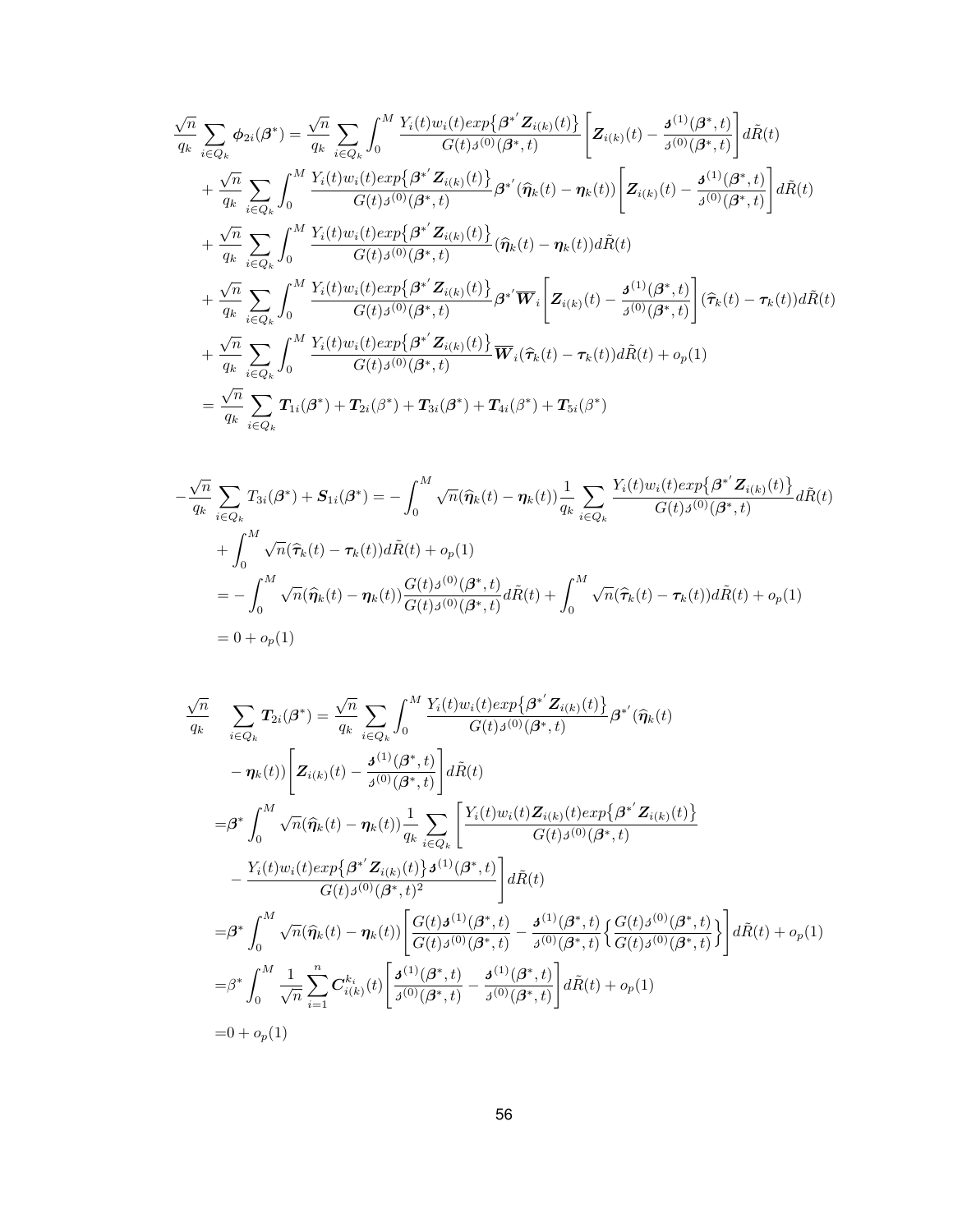We now add and subtract  $\tilde{w}_i(t)$  in the remaining components and simplify:

$$
\frac{\sqrt{n}}{q_k} \sum_{i \in Q_k} S_{3i}(\beta^*) = \frac{\sqrt{n}}{q_k} \sum_{i \in Q_k} \int_0^M (w_i(t) \pm \tilde{w}_i(t)) \left[ Z_{i(k)}(t) - \frac{\mathbf{J}^{(1)}(\beta^*, t)}{\mathbf{J}^{(0)}(\beta^*, t)} \right] dN_i(t)
$$
  
\n
$$
= \frac{\sqrt{n}}{q_k} \sum_{i \in Q_k} \int_0^M \tilde{w}_i(t) \left[ Z_{i(k)}(t) - \frac{\mathbf{J}^{(1)}(\beta^*, t)}{\mathbf{J}^{(0)}(\beta^*, t)} \right] dN_i(t)
$$
  
\n
$$
+ \frac{\sqrt{n}}{q_k} \sum_{i \in Q_k} \int_0^M (w_i(t) - \tilde{w}_i(t)) \left[ Z_{i(k)}(t) - \frac{\mathbf{J}^{(1)}(\beta^*, t)}{\mathbf{J}^{(0)}(\beta^*, t)} \right] dN_i(t)
$$
  
\n
$$
= \frac{\sqrt{n}}{q_k} \sum_{i \in Q_k} \tilde{\phi}_{1i}(\beta^*) + \psi_{1i}(\beta^*)
$$

Note that  $\tilde\phi_{1i}(\beta^*)$  is similar in form to  $\phi_{1i}(\beta^*)$ , but  $\tilde\phi_{1i}(\beta^*)$  are independent, identically distributed random variables, with each estimated component replaced with its known value. We now replace  $(w_i(t) - \tilde{w}_i(t))$  with the expression derived in Appendix A.2.

$$
\frac{\sqrt{n}}{q_k} \sum_{i \in Q_k} \psi_{1i}(\beta^*) = \frac{\sqrt{n}}{q_k} \sum_{i \in Q_k} \int_0^M (w_i(t) - \tilde{w}_i(t)) \left[ \mathbf{Z}_{i(k)}(t) - \frac{\mathbf{J}^{(1)}(\beta^*, t)}{\mathbf{J}^{(0)}(\beta^*, t)} \right] dN_i(t)
$$
\n
$$
= \frac{\sqrt{n}}{q_k} \sum_{i \in Q_k} \int_0^M \frac{-r_i(t)G(t)I(X_i < t)}{\widehat{G}(X_i)} \int_{X_i}^t \frac{\widehat{G}(u-)}{G(u)Y_n(u)} dM_n^c(u) \left[ \mathbf{Z}_{i(k)}(t) - \frac{\mathbf{J}^{(1)}(\beta^*, t)}{\mathbf{J}^{(0)}(\beta^*, t)} \right] dN_i(t)
$$

Invoking consistency of  $\widehat{G}(\cdot)$  and continuous time as described in Appendix A.2,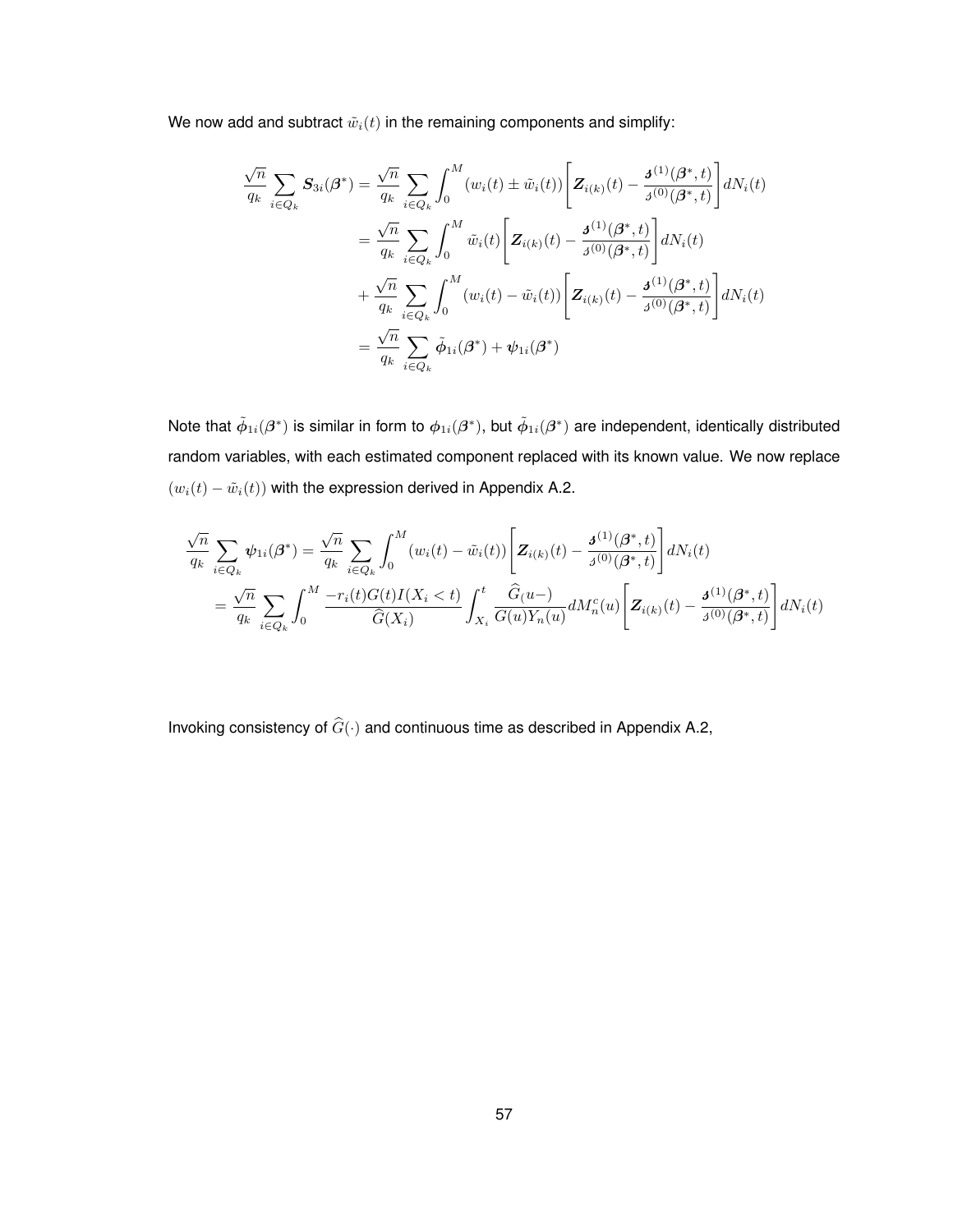$$
\frac{\sqrt{n}}{q_k} \quad \sum_{i \in Q_k} \psi_{1i}(\beta^*) = \frac{\sqrt{n}}{q_k} \sum_{i \in Q_k} \int_0^M \frac{-r_i(t)G(t)I(X_i < t)}{\hat{G}(X_i)} \int_{X_i}^t \frac{\hat{G}(u-)}{G(u)Y_n(u)} dM_n^c(u) \left[ \mathbf{Z}_{i(k)}(t) \right. \n- \frac{\mathbf{J}^{(1)}(\beta^*, t)}{\mathbf{J}^{(0)}(\beta^*, t)} \right] dN_i(t) + o_p(1) \n= \frac{\sqrt{n}}{q_k} \sum_{i \in Q_k} \int_0^M \frac{-r_i(t)G(t)I(X_i < t)}{G(X_i)} \int_{X_i}^t \frac{1}{Y_n(u)} dM_n^c(u) \left[ \mathbf{Z}_{i(k)}(t) - \frac{\mathbf{J}^{(1)}(\beta^*, t)}{\mathbf{J}^{(0)}(\beta^*, t)} \right] dN_i(t) + o_p(1) \n= \frac{\sqrt{n}}{q_k} \sum_{i \in Q_k} \int_0^M -\tilde{w}_i(t) \int_0^M \frac{I(X_i < u \le t)}{\frac{1}{n}Y_n(u)} \frac{1}{n} \sum_{j=1}^n dM_j^c(u) \left[ \mathbf{Z}_{i(k)}(t) - \frac{\mathbf{J}^{(1)}(\beta^*, t)}{\mathbf{J}^{(0)}(\beta^*, t)} \right] dN_i(t) + o_p(1) \n= \frac{\sqrt{n}}{q_k} \sum_{i \in Q_k} \frac{1}{n} \sum_{j=1}^n \int_0^M \int_0^M -\tilde{w}_i(t) \left[ \mathbf{Z}_{i(k)}(t) - \frac{\mathbf{J}^{(1)}(\beta^*, t)}{\mathbf{J}^{(0)}(\beta^*, t)} \right] \frac{I(X_i < u \le t)}{\pi(u)} dM_j^c(u) dN_i(t) + o_p(1) \n= \frac{1}{\sqrt{n}} \sum_{j=1}^n \frac{1}{q_k} \sum_{i \in Q_k} \int_0^M \int_0^M -\tilde{w}_i(t) \left[ \mathbf{Z}_{i(k)}(t) - \frac{\mathbf{J}^{(1)}(\beta^*, t)}{\mathbf{J}^{(0)}(\beta^*, t)} \right] \frac{I(t \ge u > X_i)}{\pi(u)}
$$

The above assumes that regularity conditions hold in the reversal of limits of integration for  $dM_j^c(u)$ and  $dN_i(t)$ .

The same process is repeated for the remaining components of  $\frac{\sqrt{n}}{n}$  $\frac{\sqrt{n}}{q_k}\sum_{i\in Q_k}\bm{\phi}_{1i}(\bm{\beta}^*)-\bm{\phi}_{2i}(\bm{\beta}^*)$ :

$$
\frac{\sqrt{n}}{q_k} \quad \sum_{i \in Q_k} T_{1i}(\beta^*) = \frac{\sqrt{n}}{q_k} \sum_{i \in Q_k} \int_0^M \frac{Y_i(t) \exp\{\beta^{*'} \mathbf{Z}_{i(k)}(t)\}}{G(t) \beta^{(0)}(\beta^*, t)} \left[ w_i(t) - \tilde{w}_i(t) + \tilde{w}_i(t) \right] \times \left[ \mathbf{Z}_{i(k)}(t) - \frac{\mathbf{J}^{(1)}(\beta^*, t)}{\beta^{(0)}(\beta^*, t)} \right] d\tilde{R}(t) \n= \frac{\sqrt{n}}{q_k} \sum_{i \in Q_k} \int_0^M \frac{Y_i(t) \tilde{w}_i(t) \exp\{\beta^{*'} \mathbf{Z}_{i(k)}(t)\}}{G(t) \beta^{(0)}(\beta^*, t)} \left[ \mathbf{Z}_{i(k)}(t) - \frac{\mathbf{J}^{(1)}(\beta^*, t)}{\beta^{(0)}(\beta^*, t)} \right] d\tilde{R}(t) \n+ \frac{\sqrt{n}}{q_k} \sum_{i \in Q_k} \int_0^M \frac{Y_i(t) \exp\{\beta^* \mathbf{Z}_{i(k)}(t)\}}{G(t) \beta^{(0)}(\beta^*, t)} \left[ \mathbf{Z}_{i(k)}(t) - \frac{\mathbf{J}^{(1)}(\beta^*, t)}{\beta^{(0)}(\beta^*, t)} \right] \left[ w_i(t) - \tilde{w}_i(t) \right] d\tilde{R}(t) \n= \frac{\sqrt{n}}{q_k} \sum_{i \in Q_k} \tilde{\phi}_{2i}(\beta^*) + \psi_{2i}(\beta^*)
$$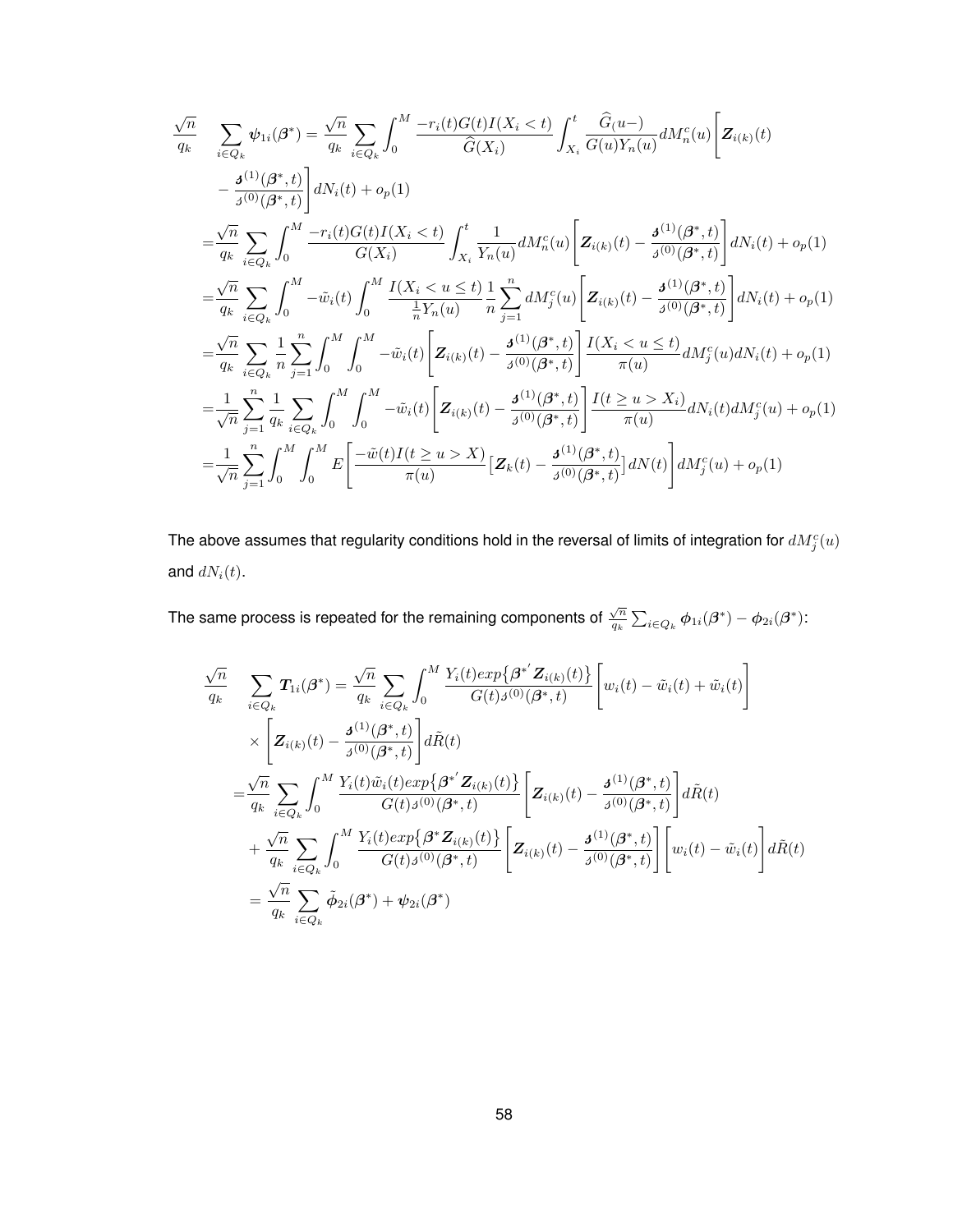$$
\begin{array}{ll} \frac{\sqrt{n}}{q_k} & \sum_{i \in Q_k} \psi_{2i}(\beta^*) = \frac{\sqrt{n}}{q_k} \sum_{i \in Q_k} \int_0^M \frac{Y_i(t)exp\{\beta^* Z_{i(k)}(t)\}}{G(t)\beta^{(0)}(\beta^*,t)} \bigg[ \mathbf{Z}_{i(k)}(t) - \frac{\mathbf{J}^{(1)}(\beta^*,t)}{\mathbf{J}^{(0)}(\beta^*,t)} \\ & \times \Big\{ w_i(t) - \tilde{w}_i(t) \Big\} d\tilde{R}(t) \\ & = \frac{\sqrt{n}}{q_k} \sum_{i \in Q_k} \int_0^M \frac{Y_i(t)exp\{\beta^* Z_{i(k)}(t)\}}{G(t)\beta^{(0)}(\beta^*,t)} \bigg[ \mathbf{Z}_{i(k)}(t) \\ & - \frac{\mathbf{J}^{(1)}(\beta^*,t)}{\mathbf{J}^{(0)}(\beta^*,t)} \bigg] \bigg\{ \frac{-r_i(t)G(t)I(X_i < t)}{G(X_i)} \int_{X_i}^t \frac{\hat{G}(u-)}{G(u)Y_n(u)} dM_n^c(u) \bigg\} d\tilde{R}(t) \\ & = \frac{\sqrt{n}}{q_k} \sum_{i \in Q_k} \int_0^M \frac{Y_i(t)exp\{\beta^* Z_{i(k)}(t)\}}{G(t)\mathbf{J}^{(0)}(\beta^*,t)} \bigg[ \mathbf{Z}_{i(k)}(t) \\ & - \frac{\mathbf{J}^{(1)}(\beta^*,t)}{\mathbf{J}^{(0)}(\beta^*,t)} \bigg] \bigg\{ -\tilde{w}_i(t)I(X_i < t) \int_{X_i}^t \frac{1}{n} Y_n(u)} \frac{1}{n} dM_n^c(u) \bigg\} d\tilde{R}(t) + o_p(1) \\ & = \frac{\sqrt{n}}{q_k} \sum_{i \in Q_k} \int_0^M \frac{Y_i(t)exp\{\beta^* Z_{i(k)}(t)\}}{G(t)\mathbf{J}^{(0)}(\beta^*,t)} \bigg[ \mathbf{Z}_{i(k)}(t) \\ & - \frac{\mathbf{J}^{(1)}(\beta^*,t)}{\mathbf{J}^{(0)}(\beta^*,t)} \bigg\{ -\tilde{w}_i(t) \int_0^M \frac{I(X_i < u \le t)}{\pi(u)} \frac{1}{n} \sum_{j=1}^n dM_j^
$$

1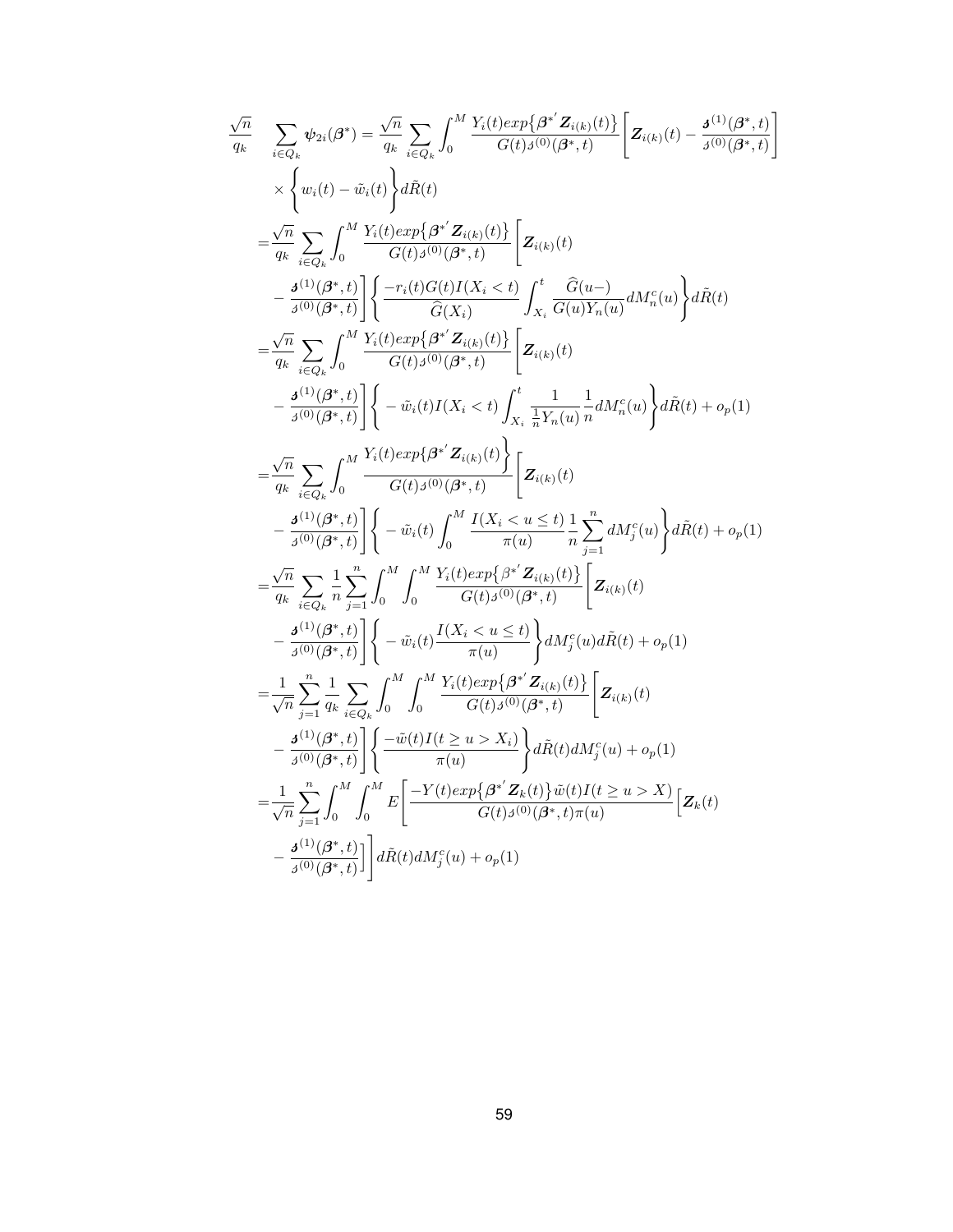$$
\frac{\sqrt{n}}{q_k} \sum_{i \in Q_k} \mathbf{S}_{2i}(\boldsymbol{\beta}^*) = \frac{\sqrt{n}}{q_k} \sum_{i \in Q_k} \int_0^M (\widehat{\tau}_k(t) - \tau_k(t)) \overline{\mathbf{W}}_i(w_i(t) \pm \tilde{w}_i(t)) dN_i(t)
$$

$$
= \frac{\sqrt{n}}{q_k} \sum_{i \in Q_k} \int_0^M (\widehat{\tau}_k(t) - \tau_k(t)) \overline{\mathbf{W}}_i \tilde{w}_i(t) dN_i(t)
$$

$$
+ \frac{\sqrt{n}}{q_k} \sum_{i \in Q_k} \int_0^M (\widehat{\tau}_k(t) - \tau_k(t)) \overline{\mathbf{W}}_i(w_i(t) - \tilde{w}_i(t)) dN_i(t)
$$

$$
= \frac{\sqrt{n}}{q_k} \sum_{i \in Q_k} \psi_{3i}(\boldsymbol{\beta}^*) + \psi_{4i}(\boldsymbol{\beta}^*)
$$

$$
\frac{\sqrt{n}}{q_k} \sum_{i \in Q_k} \psi_{3i}(\beta^*) = \frac{\sqrt{n}}{q_k} \int_0^M (\hat{\tau}_k(t) - \tau_k(t)) \overline{W}_i \tilde{w}_i(t) dN_i(t)
$$

$$
= \int_0^M \sqrt{n} (\hat{\tau}_k(t) - \tau_k(t)) \frac{1}{q_k} \sum_{i \in Q_k} \left\{ \overline{W}_i \tilde{w}_i(t) dN_i(t) \right\}
$$

$$
= \int_0^M \frac{1}{\sqrt{n}} \sum_{i=1}^n D_{i(k)}^{k_i}(t) E\left[ \overline{W}(k) \tilde{w}(t) dN(t) \right] + o_p(1)
$$

$$
\frac{\sqrt{n}}{q_k} \sum_{i \in Q_k} \psi_{4i}(\beta^*) = \frac{\sqrt{n}}{q_k} \sum_{i \in Q_k} \int_0^M (\hat{\tau}_k(t) - \tau_k(t)) \overline{W}_i \{w_i(t) - \tilde{w}_i(t)\} dN_i(t)
$$
\n
$$
= \frac{\sqrt{n}}{q_k} \sum_{i \in Q_k} \int_0^M (\hat{\tau}_k(t) - \tau_k(t)) \overline{W}_i \left\{ \frac{-r_i(t)G(t)I(X_i < t)}{\hat{G}(X_i)} \int_{X_i}^t \frac{\hat{G}(u-)}{G(u)Y_n(u)} dM_n^c(u) \right\} dN_i(t)
$$
\n
$$
= \int_0^M \sqrt{n} (\hat{\tau}_k(t) - \tau_k(t)) \frac{1}{q_k} \sum_{i \in Q_k} \overline{W}_i \left\{ -\tilde{w}_i(t) \int_0^M \frac{I(X_i < u \le t)}{\frac{1}{n} \sum_{k=1}^n I(X_k \ge u)} \frac{1}{n} \sum_{j=1}^n dM_j^c(u) \right\} dN_i(t)
$$
\n
$$
+ o_p(1)
$$
\n
$$
= \int_0^M \int_0^M \frac{1}{\sqrt{n}} \sum_{i=1}^n D_{i(k)}^{k_i}(t) E\left[ \frac{\overline{W}(k)\tilde{w}(t)I(t \ge u > X) dN(t)}{\pi(u)} \right] E\left[ dM^c(u) \right] + o_p(1)
$$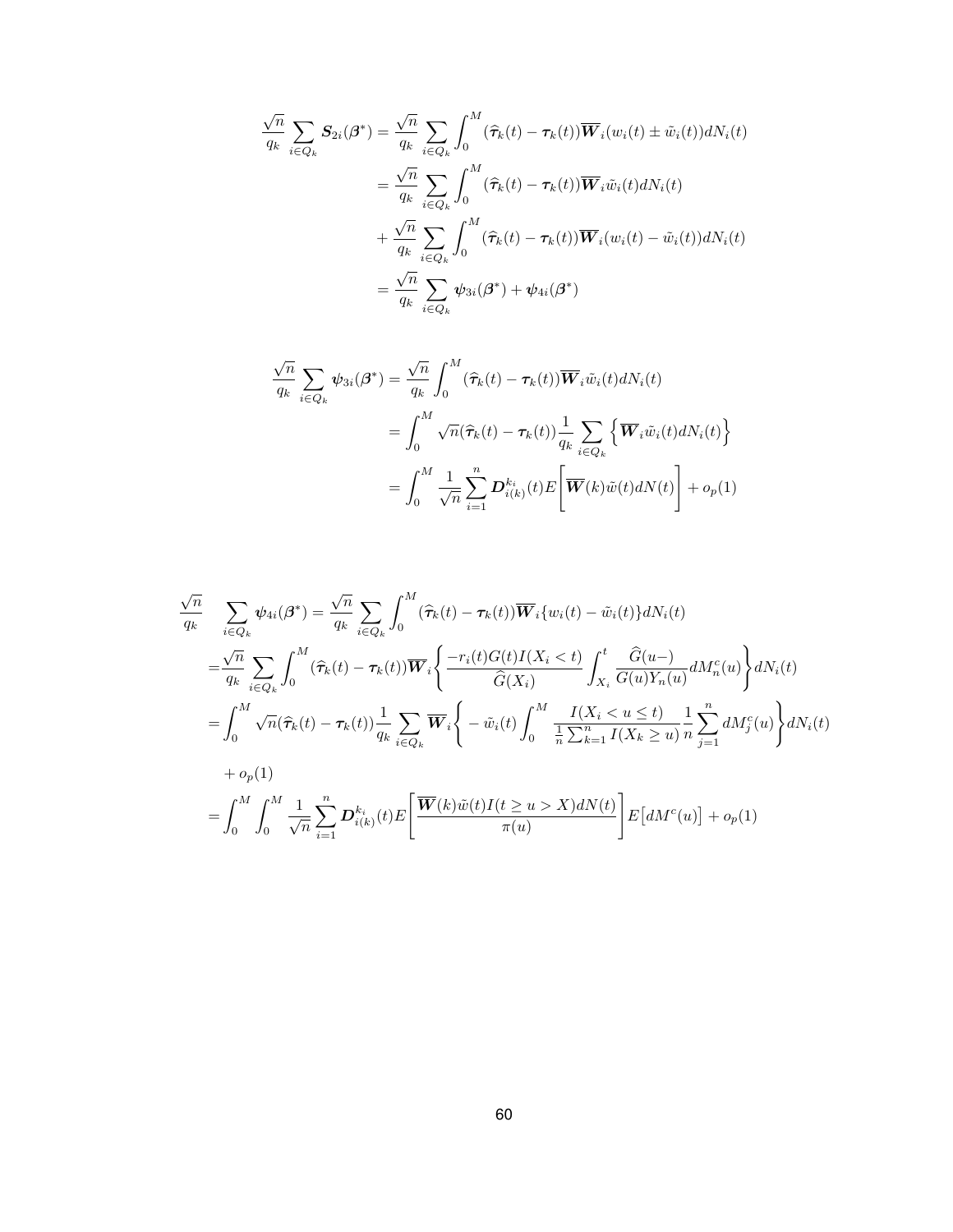$$
\frac{\sqrt{n}}{q_k} \sum_{i \in Q_k} T_{4i}(\beta^*) = \frac{\sqrt{n}}{q_k} \sum_{0}^{M} \frac{Y_i(t)[w_i(t) \pm \tilde{w}_i(t)]exp\{\beta^{*'} Z_{i(k)}(t)\}}{G(t)\beta^{(0)}(\beta^*, t)}
$$
\n
$$
\times \left[ Z_{i(k)}(t) - \frac{\mathbf{J}^{(1)}(\beta^*, t)}{\beta^{(0)}(\beta^*, t)} \right] \beta^{*'} \overline{W}_i(\hat{\tau}_k(t) - \tau_k(t)) d\tilde{R}(t)
$$
\n
$$
= \frac{\sqrt{n}}{q_k} \sum_{i \in Q_k} \int_0^M \frac{Y_i(t)\tilde{w}_i(t)exp\{\beta^{*'} Z_{i(k)}(t)\}}{G(t)\beta^{(0)}} \left[ Z_{i(k)}(t) - \frac{\mathbf{J}^{(1)}(\beta^*, t)}{\beta^{(0)}(\beta^*, t)} \right] \beta^{*'} \overline{W}_i(\hat{\tau}_k(t) - \tau_k(t)) d\tilde{R}(t)
$$
\n
$$
= \frac{\sqrt{n}}{q_k} \sum_{i \in Q_k} \int_0^M \frac{Y_i(t)\{w_i(t) - \tilde{w}_i(t)\}exp\{\beta^{*'} Z_{i(k)}(t)\}}{G(t)\beta^{(0)}(\beta^*, t)} \left[ Z_{i(k)}(t) - \frac{\mathbf{J}^{(1)}(\beta^*, t)}{\beta^{(0)}(\beta^*, t)} \right]
$$
\n
$$
\times \beta^{*'} \overline{W}_i(\hat{\tau}_k(t) - \tau_k(t)) d\tilde{R}(t)
$$
\n
$$
= \frac{\sqrt{n}}{q_k} \sum_{i \in Q_k} \psi_{5i}(\beta^*) + \psi_{6i}(\beta^*)
$$

$$
\frac{\sqrt{n}}{q_k} \quad \sum_{i \in Q_k} \psi_{5i}(\beta^*) = \frac{\sqrt{n}}{q_k} \sum_{i \in Q_k} \int_0^M \frac{Y_i(t)\tilde{w}_i(t)exp\{\beta^{*'}\mathbf{Z}_{i(k)}(t)\}}{G(t)\beta^{(0)}} \left[\mathbf{Z}_{i(k)}(t) - \frac{\mathbf{J}^{(1)}(\beta^*, t)}{\beta^{(0)}(\beta^*, t)}\right]
$$
\n
$$
\times \beta^{*'}\overline{\mathbf{W}}_i(\hat{\tau}_k(t) - \tau_k(t))d\tilde{R}(t)
$$
\n
$$
= \int_0^M \sqrt{n}(\hat{\tau}_k(t) - \tau_k(t))\frac{1}{q_k} \sum_{i \in Q_k} \left\{\frac{Y_i(t)\tilde{w}_i(t)exp\{\beta^{*'}\mathbf{Z}_{i(k)}(t)\}}{G(t)\beta^{(0)}(\beta^*, t)}\right\}
$$
\n
$$
\times \left[\mathbf{Z}_{i(k)}(t) - \frac{\mathbf{J}^{(1)}(\beta^*, t)}{\beta^{(0)}(\beta^*, t)}\right] \beta^{*'}\overline{\mathbf{W}}_i\right\} d\tilde{R}(t)
$$
\n
$$
= \int_0^M \frac{1}{\sqrt{n}} \sum_{i=1}^n \mathbf{D}_{i(k)}^{k_i}(t) E\left[\frac{Y(t)\tilde{w}(t)exp\{\beta^{*'}\mathbf{Z}_k(t)\}}{G(t)\beta^{(0)}(\beta^*, t)}\right\} \mathbf{Z}_k(t) - \frac{\mathbf{J}^{(1)}(\beta^*, t)}{\beta^{(0)}(\beta^*, t)}\right\} \beta^{*'}\overline{\mathbf{W}}(k)\right] d\tilde{R}(t)
$$
\n
$$
+ o_p(1)
$$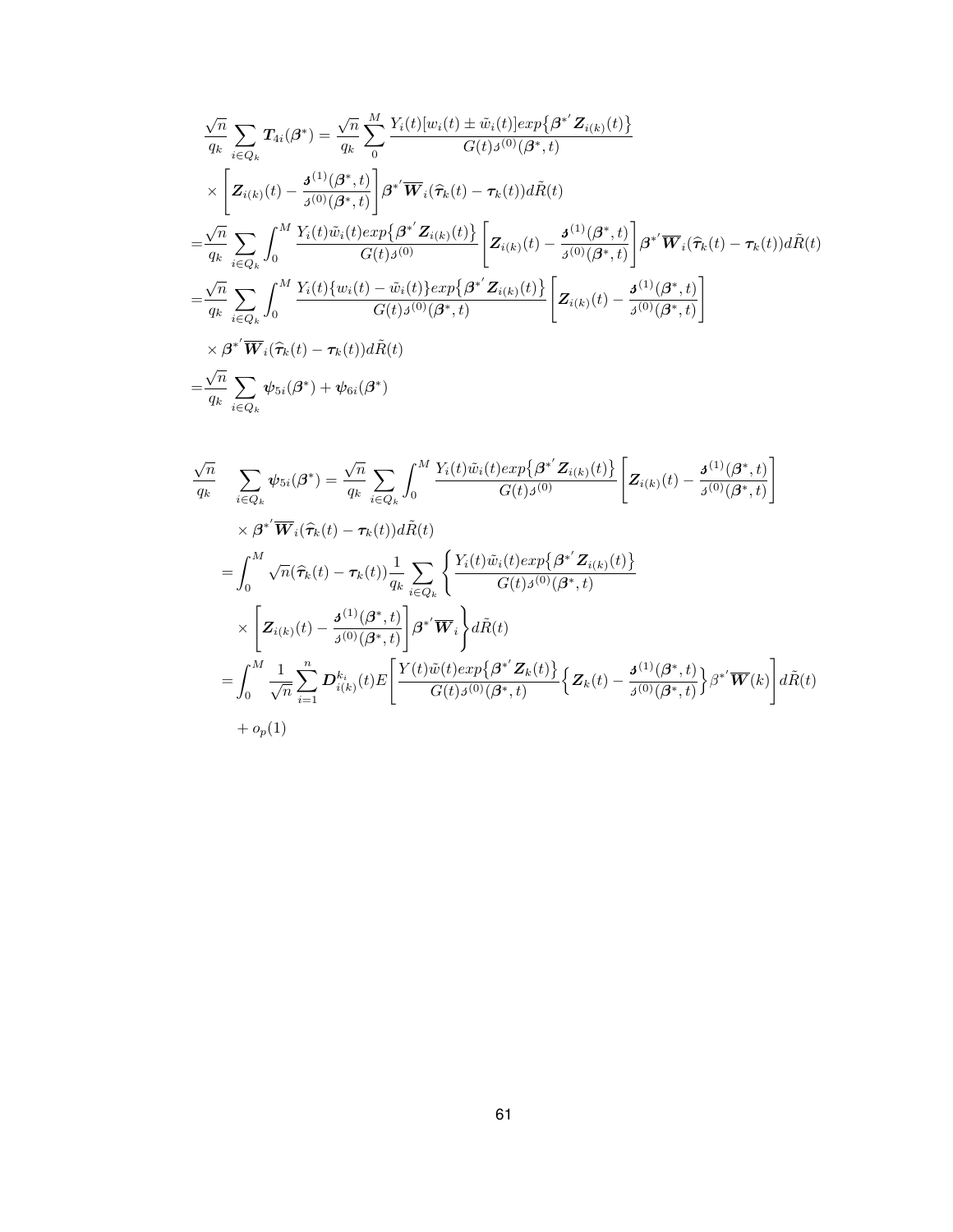$$
\frac{\sqrt{n}}{q_k} \quad \sum_{i \in Q_k} \psi_{6i}(\beta^*) = \frac{\sqrt{n}}{q_k} \sum_{i \in Q_k} \int_0^M (\hat{\tau}_k(t) - \tau_k(t)) \beta^{*'} \overline{W}_i \frac{Y_i(t) \exp{\{\beta^{*'} Z_{i(k)}(t\}}}{G(t)_{\beta(0)}(\beta^*, t)} \left[ Z_{i(k)}(t) \right. \n- \frac{\mathcal{J}^{(1)}(\beta^*, t)}{\mathcal{J}^{(0)}(\beta^*, t)} \right] (w_i(t) - \tilde{w}_i(t)) d\tilde{R}(t) \n= \frac{\sqrt{n}}{q_k} \sum_{i \in Q_k} \int_0^M (\hat{\tau}_k(t) - \tau_k(t)) \beta^{*'} \overline{W}_i \frac{Y_i(t) \exp{\{\beta^{*'} Z_{i(k)}(t\}}}{G(t)_{\beta(0)}(\beta^*, t)} \left[ Z_{i(k)}(t) \right. \n- \frac{\mathcal{J}^{(1)}(\beta^*, t)}{\mathcal{J}^{(0)}(\beta^*, t)} \right] (-\tilde{w}_i(t) \int_0^M \frac{I(X_i < u \le t)}{\pi(u)} \frac{1}{n} \sum_{j=1}^n dM_j^c(u) d\tilde{R}(t) \n= \int_0^M \int_0^M \sqrt{n} (\hat{\tau}_k(t) - \tau_k(t)) \frac{1}{q_k} \sum_{i \in Q_k} \left\{ \beta^{*'} \overline{W}_i \frac{Y_i(t) \exp{\{\beta^{*'} Z_{i(k)}(t\)}}}{G(t)_{\beta(0)}(\beta^*, t)} \left[ Z_{i(k)}(t) \right. \n- \frac{\mathcal{J}^{(1)}(\beta^*, t)}{\mathcal{J}^{(0)}(\beta^*, t)} \right] - \tilde{w}_i(t) I(X_i < u \le t) \left\} \frac{1}{n} \sum_{j=1}^n \left\{ \frac{dM_j^c(u)}{\pi(u)} \right\} \n= \int_0^M \int_0^M \frac{1}{\sqrt{n}} \sum_{i=1}^n D_{i(k)}^{k_i}(t) E\left[ \frac{-\beta^{*'} \overline{W}(k) Y(t) \exp{\{\beta^{*'} Z_k(t\)}} \tilde{w}(t) I(t \ge u > X)}{\mathcal{G}(t) \mathcal{
$$

$$
\frac{\sqrt{n}}{q_k} \sum_{i \in Q_k} T_{5i}(\beta^*) = \frac{\sqrt{n}}{q_k} \sum_{i \in Q_k} \int_0^M \frac{Y_i(t)[w_i(t) \pm \tilde{w}_i(t)] \exp\{\beta^{*'} \mathbf{Z}_{i(k)}(t)\}}{G(t)\beta^{(0)}(\beta^*, t)} \overline{W}_i(\hat{\tau}_k(t) - \tau_k(t)) d\tilde{R}(t)
$$
\n
$$
= \frac{\sqrt{n}}{q_k} \sum_{i \in Q_k} \int_0^M \frac{Y_i(t)\tilde{w}_i(t) \exp\{\beta^{*'} \mathbf{Z}_{i(k)}(t)\}}{G(t)\beta^{(0)}(\beta^*, t)} \overline{W}_i(\hat{\tau}_k(t) - \tau_k(t)) d\tilde{R}(t)
$$
\n
$$
+ \frac{\sqrt{n}}{q_k} \sum_{i \in Q_k} \int_0^M \frac{Y_i(t)[w_i(t) - \tilde{w}_i(t)] \exp\{\beta^{*'} \mathbf{Z}_{i(k)}(t)\}}{G(t)\beta^{(0)}(\beta^*, t)} \overline{W}_i(\hat{\tau}_k(t) - \tau_k(t)) d\tilde{R}(t)
$$
\n
$$
= \frac{\sqrt{n}}{q_k} \sum_{i \in Q_k} \psi_{\tau i}(\beta^*) + \psi_{8i}(\beta^*)
$$

$$
\frac{\sqrt{n}}{q_k} \sum_{i \in Q_k} \psi_{7i}(\beta^*) = \frac{\sqrt{n}}{q_k} \sum_{i \in Q_k} \int_0^M \frac{Y_i(t)\tilde{w}_i(t)exp\{\beta^{*'}\mathbf{Z}_{i(k)}(t)\}}{G(t)\mathbf{J}^{(0)}(\beta^*,t)} \overline{\mathbf{W}}_i(\hat{\tau}_k(t) - \tau_k(t))d\tilde{R}(t)
$$
\n
$$
= \int_0^M \sqrt{n}(\hat{\tau}_k(t) - \tau_k(t))\frac{1}{q_k} \sum_{i \in Q_k} \left\{ \frac{Y_i(t)exp\{\beta^{*'}\mathbf{Z}_{i(k)}(t)\}\overline{\mathbf{W}}_i\tilde{w}_i(t)}{G(t)\mathbf{J}^{(0)}(\beta^*,t)} \right\} d\tilde{R}(t)
$$
\n
$$
= \int_0^M \frac{1}{\sqrt{n}} \sum_{i=1}^n \mathbf{D}_{i(k)}^{k_i}(t) E\left[\frac{Y(t)exp\{\beta^{*'}\mathbf{Z}_k(t)\}\overline{\mathbf{W}}(k)\tilde{w}(t)}{G(t)\mathbf{J}^{(0)}(\beta^*,t)}\right] d\tilde{R}(t) + o_p(1)
$$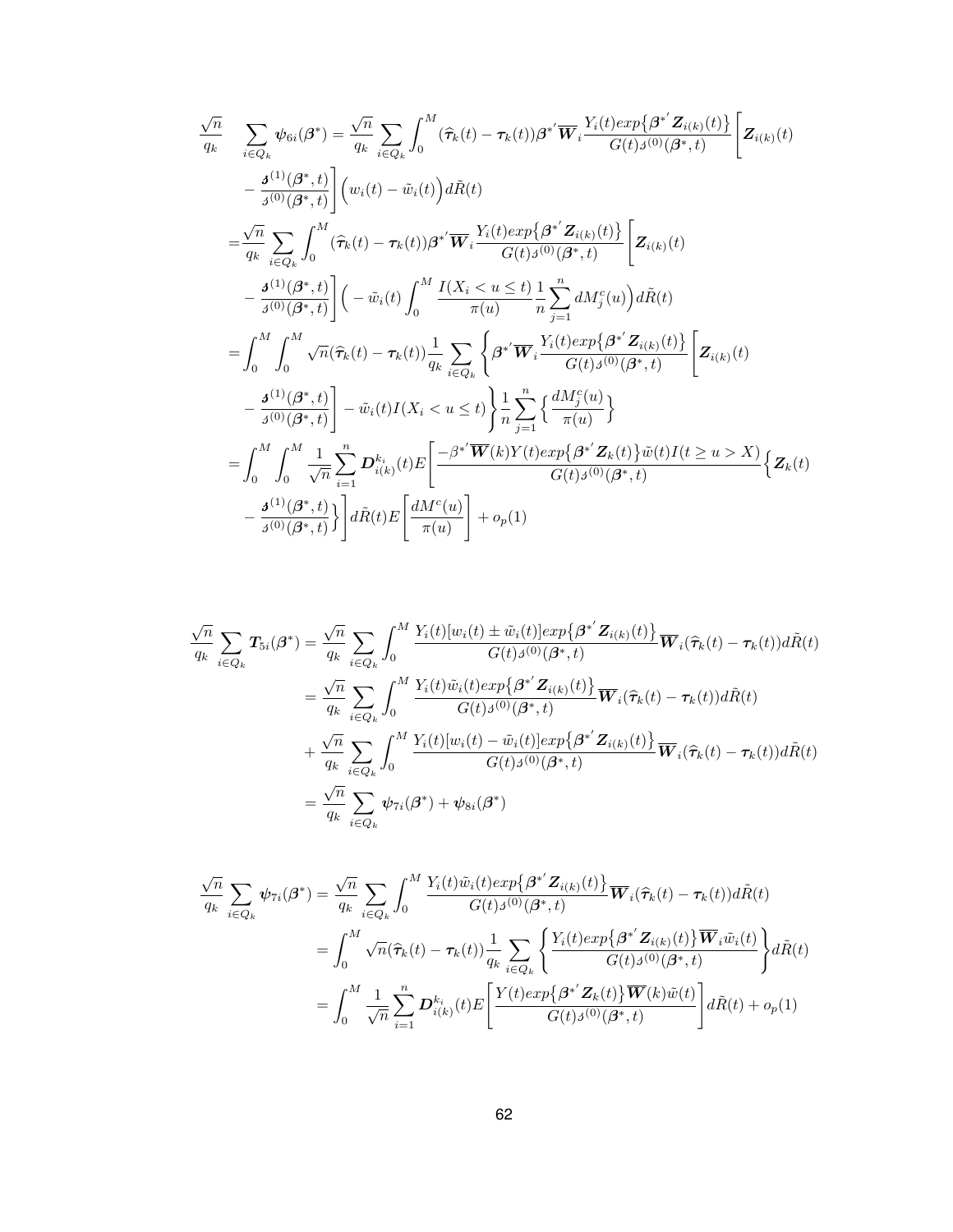$$
\frac{\sqrt{n}}{q_k} \quad \sum_{i \in Q_k} \psi_{8i}(\beta^*) = \frac{\sqrt{n}}{q_k} \sum_{i \in Q_k} \int_0^M \frac{Y_i(t)[w_i(t) - \tilde{w}_i(t)]exp\{\beta^{*'} Z_{i(k)}(t)\}}{G(t)\beta^{(0)}(\beta^*, t)} \overline{W}_i(\hat{\tau}_k(t) - \tau_k(t))d\tilde{R}(t)
$$
\n
$$
= \frac{\sqrt{n}}{q_k} \sum_{i \in Q_k} \int_0^M (\hat{\tau}_k(t) - \tau_k(t)) \frac{Y_i(t)exp\{\beta^{*'} Z_{i(k)}(t)\}}{G(t)\beta^{(0)}(\beta^*, t)} \overline{W}_i
$$
\n
$$
\times \left[ \frac{-r_i(t)G(t)}{\hat{G}(X_i)} \int_0^M \frac{\hat{G}(u - )I(X_i < u \le t)}{G(u)_\pi^1 Y_n(u)} \frac{1}{n} \sum_{j=1}^n dM_j^c(u) \right] d\tilde{R}(t)
$$
\n
$$
= \frac{\sqrt{n}}{q_k} \sum_{i \in Q_k} \int_0^M (\hat{\tau}_k(t) - \tau_k(t)) \frac{Y_i(t)exp\{\beta^{*'} Z_{i(k)}(t)\}}{G(t)\beta^{(0)}(\beta^*, t)} \overline{W}_i
$$
\n
$$
\times \left[ -\tilde{w}_i(t) \int_0^M \frac{I(X_i < u \le t)}{\pi(u)} \frac{1}{n} \sum_{j=1}^n dM_j^c(u) \right] d\tilde{R}(t)
$$
\n
$$
= \int_0^M \int_0^M \sqrt{n}(\hat{\tau}_k(t) - \tau_k(t)) \frac{1}{q_k} \sum_{i \in Q_k} \left\{ \frac{-Y_i(t)exp\{\beta^{*'} Z_{i(k)}(t)\} \overline{W}_i \tilde{w}_i(t)I(X_i < u \le t)}{G(t)\beta^{(0)}(\beta^*, t)\pi(u)} \right\}
$$
\n
$$
\times \frac{1}{n} \sum_{j=1}^n dM_j^c(u)
$$
\n
$$
= \int_0^M \int_0^M \frac{1}{\sqrt{n}} D_{i(k)}^k(t) E\left[ \frac{-Y(t)exp\{\beta^{*'} Z_k(t)\} \overline{W}(k) \tilde{w}(t)I(X < u \le
$$

Now add up all components again and simplify. Denote the function  $\psi_{i(k)}^{k_i}(\beta^*)=\sum_{s=1}^8\psi_{si}(\beta^*),$ which is delineated with a  $(k)$  to indicate dependence on  $k$  replicates, and superscript  $k_i$  to indicate that subject  $i$  has  $k_i$  replicates.

$$
\frac{\sqrt{n}}{q_k} \sum_{i \in Q_k} \phi(\beta^*) = \frac{\sqrt{n}}{q_k} \sum_{i \in Q_k} \tilde{\phi}_i(\beta^*) + \frac{1}{\sqrt{n}} \sum_{i=1}^n \psi_{i(k)}^{k_i}(\beta^*) + o_p(1)
$$

where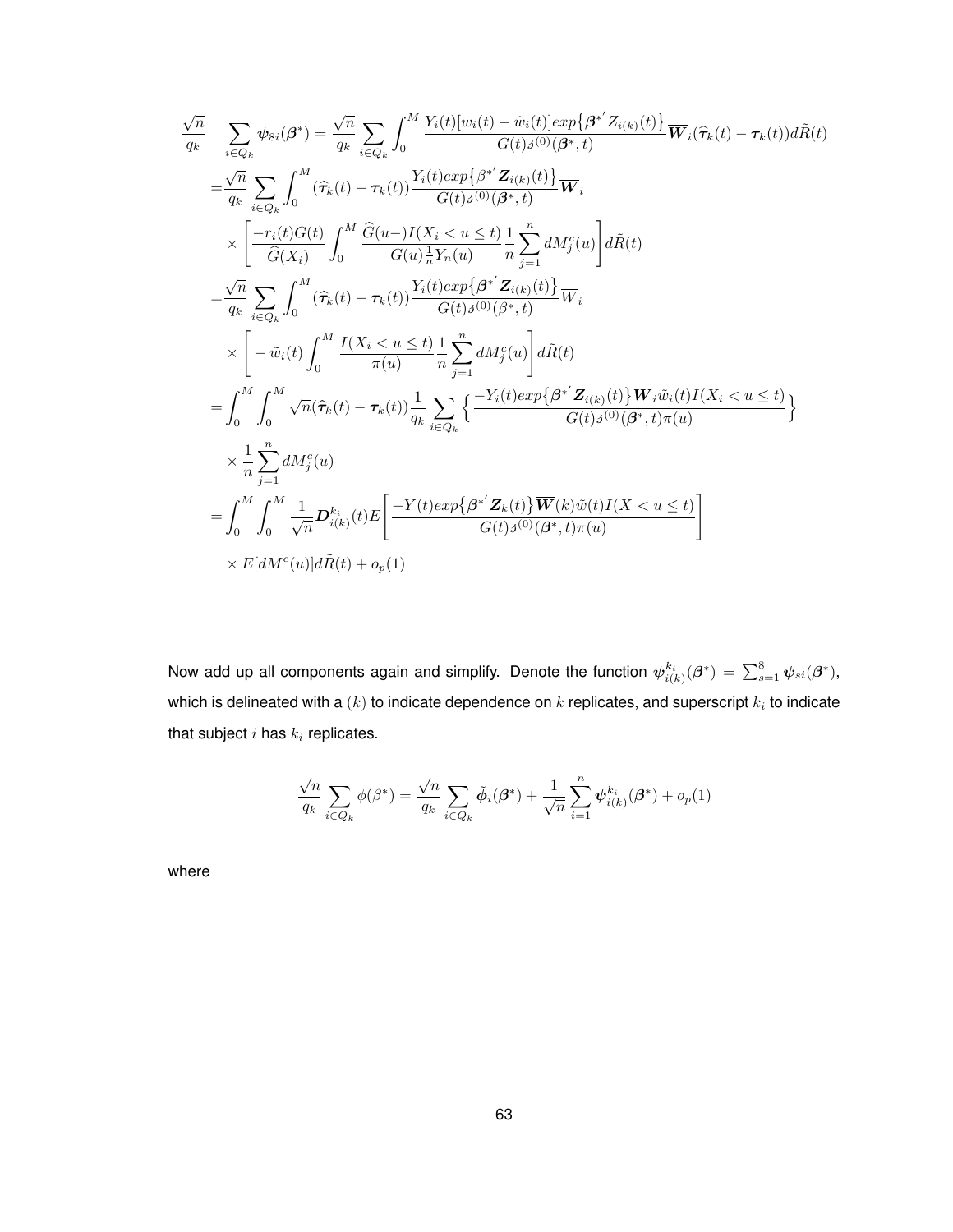$$
\psi_{i(k)}^{k_i}(\beta^*) = \sum_{s=1}^{8} \psi_{si}(\beta^*)
$$
\n
$$
= \int_0^M \left\{ \int_0^M E \left[ \frac{-\tilde{w}(t)I(t \ge u > X)}{\pi(u)} \left\{ \mathbf{Z}_k(t) - \frac{\mathbf{J}^{(1)}(\beta^*, t)}{\mathbf{J}^{(0)}(\beta^*, t)} \right\} dN(t) \right\} \right. \\
\left. + \int_0^M E \left[ \frac{-Y(t)exp\{\beta^* \mathbf{Z}_k(t)\}\tilde{w}(t)I(t \ge u > X)}{G(t)\mathbf{J}^{(0)}(\beta^*, t)\pi(u)} \left\{ \mathbf{Z}_k(t) - \frac{\mathbf{J}^{(1)}(\beta^*, t)}{\mathbf{J}^{(0)}(\beta^*, t)} \right\} \right] d\tilde{R}(t) \right\} dM_i^c(u) \\
+ \int_0^M \mathbf{D}_{i(k)}^{k_i}(t) E \left[ \overline{\mathbf{W}}(k)\tilde{w}(t) dN(t) \right] \\
+ \int_0^M \mathbf{D}_{i(k)}^{k_i}(t) E \left[ \frac{Y(t)\tilde{w}(t)exp\{\beta^* \mathbf{Z}_k(t)\}}{G(t)\mathbf{J}^{(0)}(\beta^*, t)} \left\{ \left\{ \mathbf{Z}_k(t) - \frac{\mathbf{J}^{(1)}(\beta^*, t)}{\mathbf{J}^{(0)}(\beta^*, t)} \right\} \beta^{*'} \overline{\mathbf{W}}(k) + \overline{\mathbf{W}}(k) \right\} \right] d\tilde{R}(t) \\
+ \int_0^M \left\{ \int_0^M \mathbf{D}_{i(k)}^{k_i}(t) E \left[ \frac{\overline{\mathbf{W}}(k)\tilde{w}(t)I(t \ge u > X)}{\pi(u)} dN(t) \right] \right. \\
+ \int_0^M \mathbf{D}_{i(k)}^{k_i}(t) E \left[ \frac{-Y(t)exp\{\beta^* \mathbf{Z}_k(t)\}\tilde{w}(t)I(t \ge u > X)}{G(t)\mathbf{J}^{(0)}(\beta^*, t)\pi(u)} \right. \\
\times \left\{ \left\{ \mathbf{Z}_k(t) - \frac{\mathbf{J}^{(1)}(\beta^*, t)}{\mathbf{J}^{(0)}(\beta^*, t)} \right\} \beta
$$

Using  $\phi_i(\beta^*)$ , we can derive  $\tilde{\phi}_i(\beta^*)$  by substituting all unknown quantities with their probability limits.

Therefore, following the example in Xie, Wang, and Prentice (2001),

$$
\frac{1}{\sqrt{n}}\mathbf{U}_{C-RRC}(\boldsymbol{\beta}^*) = \frac{1}{\sqrt{n}}\sum_{i=1}^n \left\{ \sum_{k=1}^\ell a_k \boldsymbol{\psi}_{i(k)}^{k_i}(\boldsymbol{\beta}^*) + \tilde{\boldsymbol{\phi}}_i(\boldsymbol{\beta}^*) \right\} + o_p(1)
$$
\n
$$
= \sum_{m=1}^\ell \frac{\sqrt{q_m}}{\sqrt{n}} \frac{\sum_{i\in Q_m} \left\{ \sum_{k=1}^\ell a_k \boldsymbol{\psi}_{i(k)}^m(\boldsymbol{\beta}^*) + \tilde{\boldsymbol{\phi}}_i(\boldsymbol{\beta}^*) \right\}}{\sqrt{q_m}} + o_p(1)
$$

Although  $\tilde{\phi}_i(\beta^*)$  depends on k through  $\eta_k(t)$  and  $\tau_k(t)$ , we do not denote it with the k subscript, because in the estimation procedure we replace  $Z_k(t)$  with  $\widehat{Z}_i(t)$  and do not require individual functions that depend on k.

Note that  $U_{C-RRC}(\beta^*)$  is now a sum of independent, identically distributed random variables with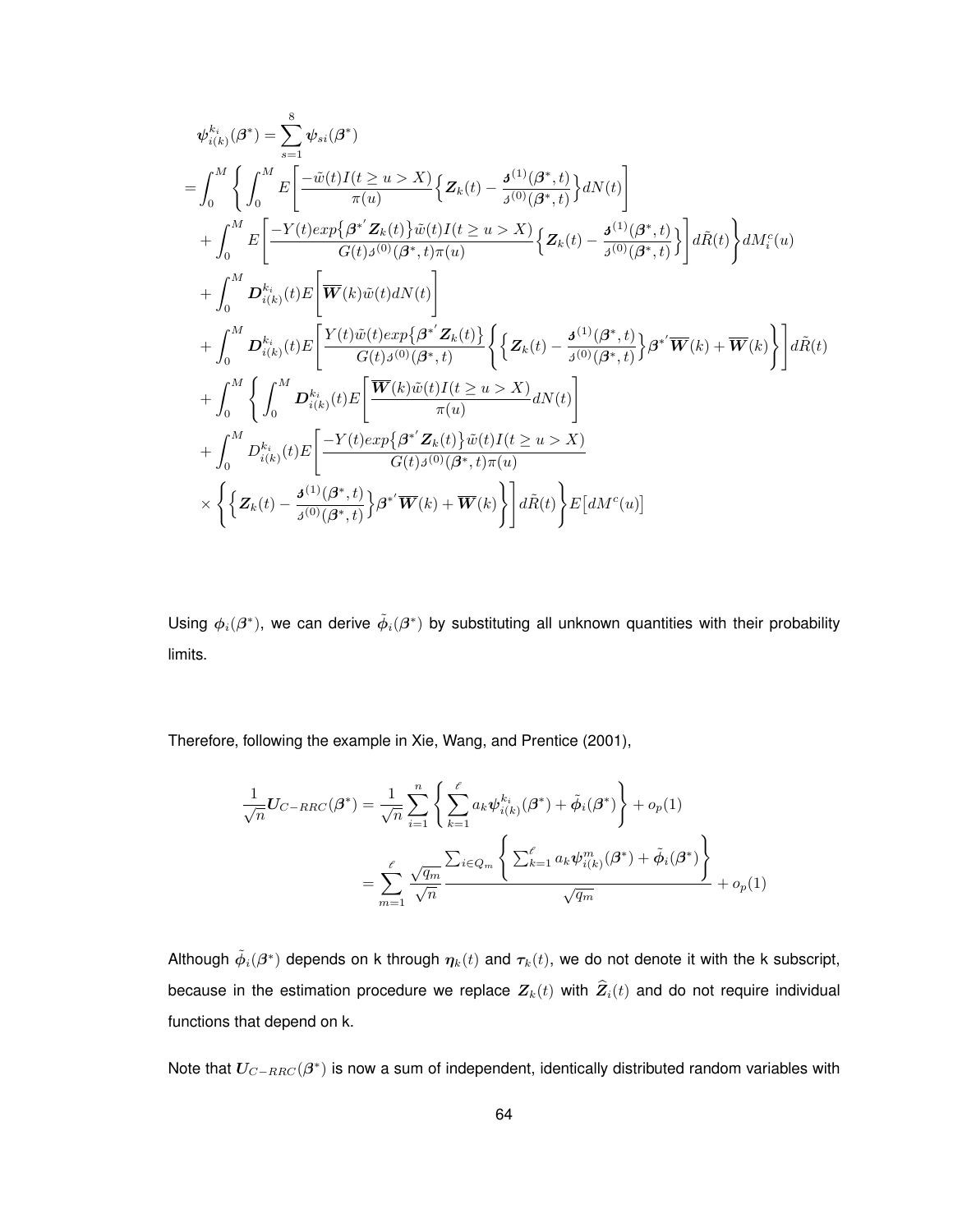mean 0 and finite variance. We define a matrix  $B(\beta^*)$  as

$$
\boldsymbol{B}(\boldsymbol{\beta}^*) = \sum_{m=1}^{\ell} a_m E_{i \in Q_m} \left\{ \sum_{k=1}^{\ell} a_k \boldsymbol{\psi}_{i(k)}^{k_i}(\boldsymbol{\beta}^*) + \tilde{\boldsymbol{\phi}}_i(\boldsymbol{\beta}^*) \right\}^{\otimes 2}
$$

and, according to the multivariate central limit theorem,

$$
\frac{1}{\sqrt{n}}\boldsymbol{U}_{C-RRC}(\boldsymbol{\beta}^*) \xrightarrow{D} N(0,\boldsymbol{B}(\boldsymbol{\beta}^*))
$$

A second-order Taylor series expansion of  $U_{C-RRC}(\widehat \beta_{C-RRC})$  around  $\beta^*$  yields the following relation:

$$
\sqrt{n}(\widehat{\beta}_{C-RRC} - \beta^*) = A(\beta^*)^{-1} \frac{1}{\sqrt{n}} U_{C-RRC}(\beta^*) A^T (\beta^*)^{-1}
$$
  

$$
A(\beta^*) = -\frac{1}{n} \frac{\partial U(\beta^*)}{\partial \beta^*}
$$
  

$$
= \frac{1}{n} \sum_{i=1}^n \int_0^M \left[ \frac{d^{(2)}(\beta^*, t)}{d^{(0)}(\beta^*, t)} - \left\{ \frac{d^{(1)}(\beta^*, t)}{d^{(0)}(\beta^*, t)} \right\}^{\otimes 2} \right] w_i(t) dN_i(t) + o_p(1)
$$

By the central limit theorem and Slutsky's theorem,  $\sqrt{n}(\widehat{\beta}_{C-RRC}-\beta^*)$  converges in distribution to a vector of normal random variables with covariance matrix  $A(\beta^*)^{-1}B(\beta^*)A^T(\beta^*)^{-1}$ .  $A(\beta^*)$  and  $\bm{B}(\bm{\beta}^*)$  can be estimated by replacing  $\bm{\beta}^*$  with  $\widehat{\bm{\beta}}_{C-RRC}$  and each unknown value with its consistent estimate:

$$
\widehat{A}(\widehat{\beta}) = \frac{1}{n} \sum_{i=1}^{n} \int_{0}^{M} \left[ \frac{\widehat{S}^{(2)}(\widehat{\beta},t)}{\widehat{S}^{(0)}(\widehat{\beta},t)} - \left\{ \frac{\widehat{S}^{(1)}(\widehat{\beta},t)}{\widehat{S}^{(0)}(\widehat{\beta},t)} \right\}^{\otimes 2} \right]
$$
  

$$
\widehat{B}(\widehat{\beta}) = \sum_{m=1}^{\ell} \frac{\widehat{a}_{m}}{q_{m}} \sum_{i \in Q_{m}} \left\{ \sum_{k=1}^{\ell} \widehat{a}_{k} \widehat{\psi}_{i(k)}^{m}(\widehat{\beta}) + \widehat{\phi}_{i}(\widehat{\beta}) \right\}^{\otimes 2}
$$

Finally, we replace the unknown quantities of  $\hat{\psi}_{i(k)}^m(t)$  with their empirical estimators: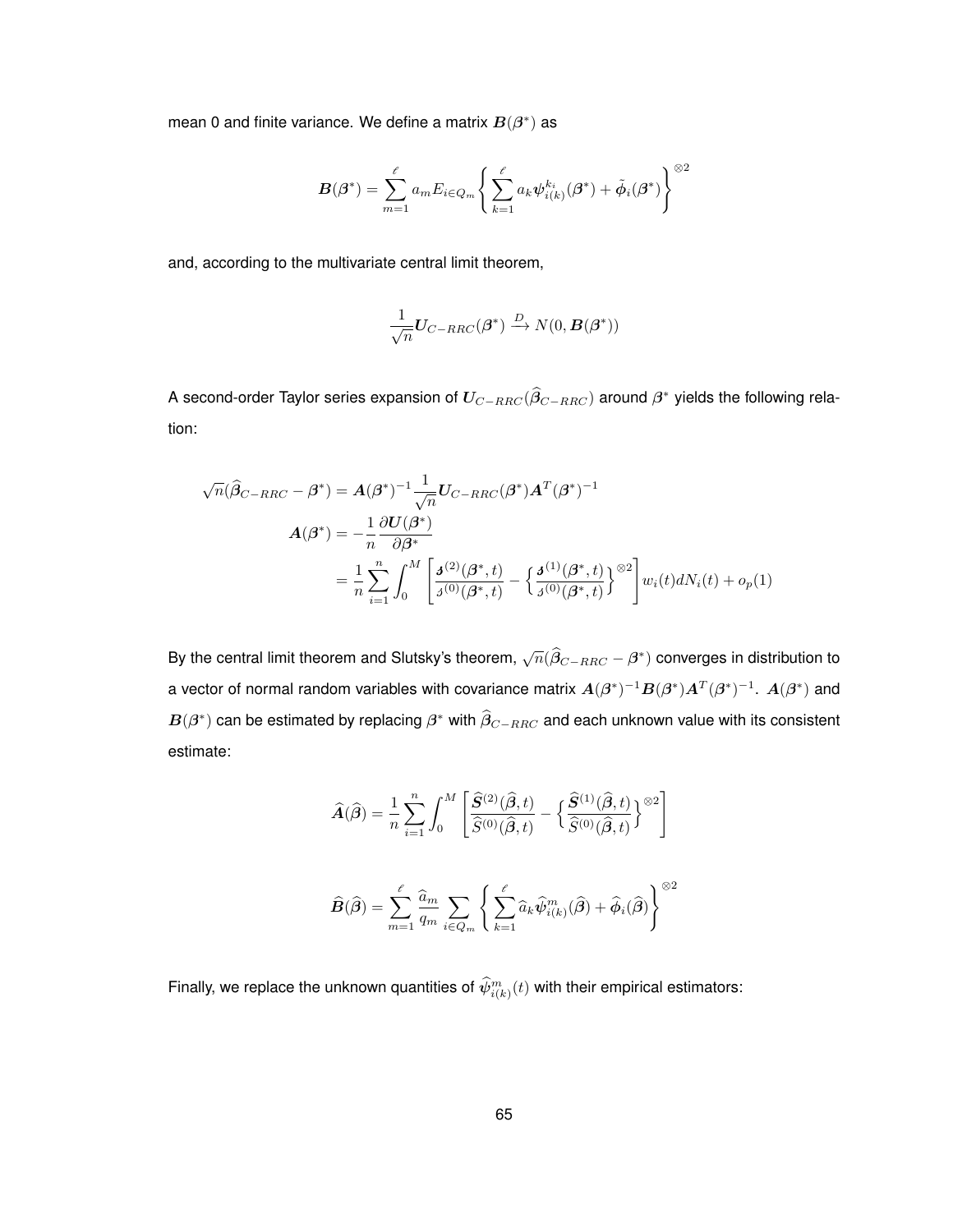$$
\begin{split} \widehat{\psi}_{i(k)}^{m}(\widehat{\beta}_{C-RRC}) & = \int_{0}^{M} \Bigg\{ \int_{0}^{M} \frac{1}{q_{k}} \sum_{j \in Q_{k}} \Big[ \frac{-w_{j}(t)I(t \geq u > X_{j})}{\widehat{\pi}(u)} \Big\{ \widehat{\mathbf{Z}}_{j}(t) - \frac{\widehat{S}^{(1)}(\widehat{\beta},t)}{\widehat{S}^{(0)}(\widehat{\beta},t)} \Big\} dN_{j}(t) \Big] \\ & + \int_{0}^{M} \frac{1}{q_{k}} \sum_{j \in Q_{k}} \Big[ \frac{-Y_{j}(t)w_{j}(t)exp\{\widehat{\beta}\widehat{\mathbf{Z}}_{j}(t)\}I(t \geq u > X_{j})}{\widehat{G}(t)\widehat{S}^{(0)}(\widehat{\beta},t)\widehat{\pi}(u)} \Big\{ \widehat{\mathbf{Z}}_{j}(t) - \frac{\widehat{S}^{(1)}(\widehat{\beta},t)}{\widehat{S}^{(0)}(\widehat{\beta},t)} \Big\} \Bigg] \\ & \times \frac{\sum_{j}^{n} w_{j}(t) dN_{j}(t)}{n} \Bigg\} d\widehat{M}_{i}^{c}(u) \\ & + \int_{0}^{M} \widehat{\mathbf{D}}_{i(k)}^{k_{i}}(t) \frac{\sum_{j \in Q_{k}} \overline{W}_{j}w_{j}(t) dN_{j}(t)}{q_{k}} \\ & + \int_{0}^{M} \widehat{\mathbf{D}}_{i(k)}^{k_{i}}(t) \frac{1}{q_{k}} \sum_{j \in Q_{k}} \Big[ \frac{Y_{j}(t)w_{j}(t)exp\{\widehat{\beta}'\widehat{\mathbf{Z}}_{j}(t)\}}{\widehat{G}(t)\widehat{S}^{(0)}(\widehat{\beta},t)} \Big\{ \Big[ \widehat{\mathbf{Z}}_{j}(t) - \frac{\widehat{S}^{(1)}(\widehat{\beta},t)}{\widehat{S}^{(0)}(\widehat{\beta},t)} \Big] \\ & \times \widehat{\beta}' \overline{W}_{j} + \overline{W}_{j} \Big\} \Bigg\{ \frac{\sum_{j=1}^{n} w_{j}(t)I(t \geq u > X_{j}) dN_{j}(t)}{n} \\ & + \int_{0}^{M} \Big\{ \widehat{\mathbf{D}}_{i(k)}^{k_{i}}(t
$$

$$
\begin{split} \widehat{\phi}_{i}(\widehat{\beta}) &= \int_{0}^{M} \left[ \widehat{\mathbf{Z}}_{i}(t) - \frac{\widehat{S}^{(1)}(\widehat{\beta},t)}{\widehat{S}^{(0)}(\widehat{\beta},t)} \right] dR_{i}(t) \\ &- \int_{0}^{M} \frac{Y_{i}(t)w_{i}(t)exp\{\widehat{\beta}^{\prime}\widehat{\mathbf{Z}}_{i}(t)\}}{\widehat{G}(t)\widehat{S}^{(0)}(\widehat{\beta},t)} \left[ \widehat{\mathbf{Z}}_{i}(t) - \frac{\widehat{S}^{(1)}(\widehat{\beta},t)}{\widehat{S}^{(0)}(\widehat{\beta},t)} \right] \frac{\sum_{j=1}^{n} w_{j}(t) dN_{j}(t)}{n} \end{split}
$$

where  $\widehat{M}^c_j(u)=I(X_j\leq u,C_j< T_j)-\int_0^uI(X_j\geq t)d\widehat{\Lambda}^c(t),$   $\widehat{\pi}(u)=n^{-1}Y_n(u),$  and  $\widehat{D}_{i(k)}^{k_i}(t)$  is defined as in Xie, Wang, and Prentice: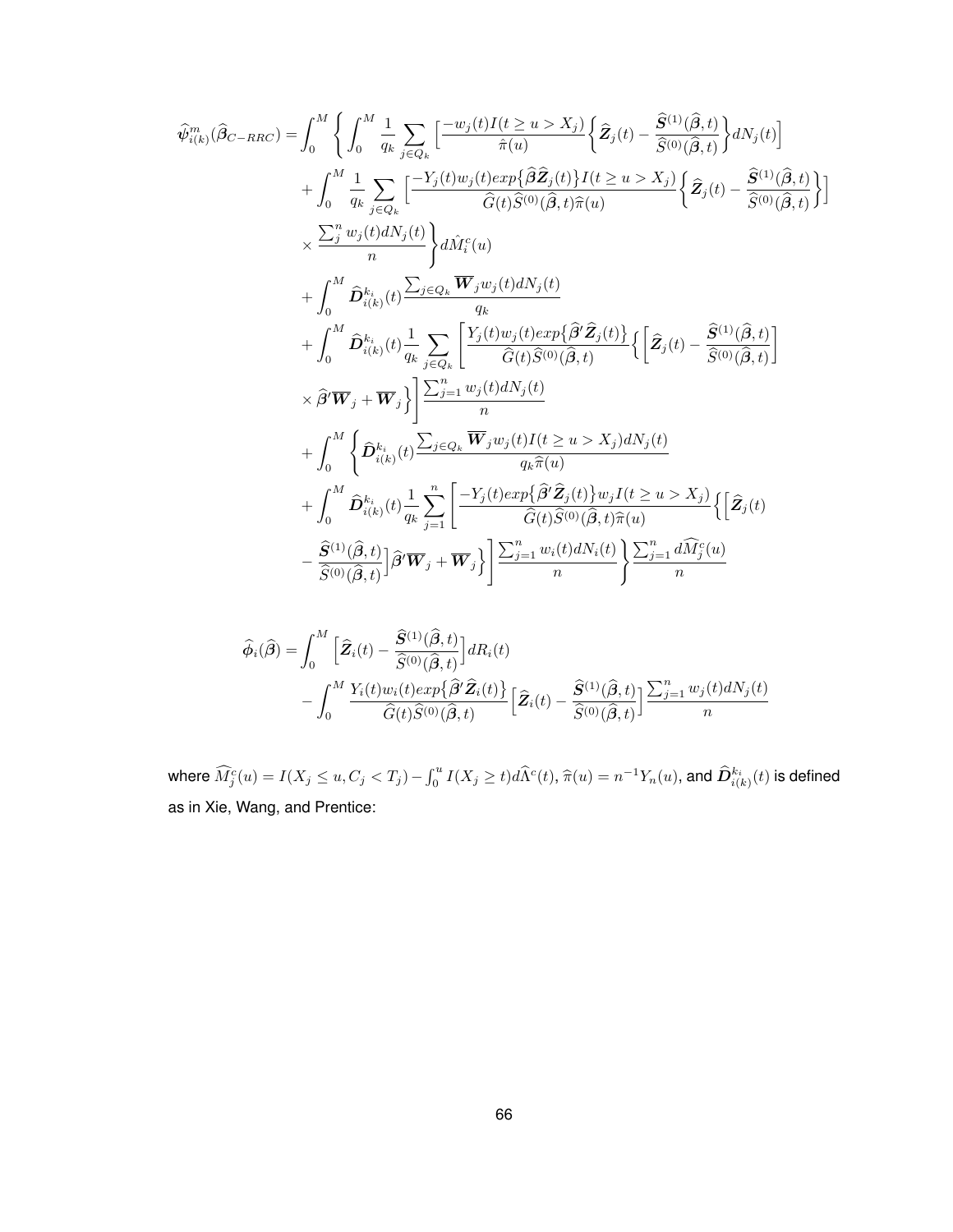$$
\hat{D}_{i(k)}^{k_i}(t) = \hat{\Gamma}_1(t) \left( \hat{\Delta}_j^{-1} \hat{\Sigma}^{-1}(t) \left[ Y_i(t) \{ \overline{W}_i - \hat{\mu}(t) \}^{\otimes 2} - \hat{\Delta}_i \hat{E}(Y_1(t)) \sum_{m=1}^{\ell} a_m / m - \hat{\Delta} Y_i(t) / k_i \right. \\
\left. - Y_i(t) \hat{\Sigma}(t) \right] - \hat{\Delta}_i j^{-1} \hat{E}(Y_1(t)) \left. \right) \hat{\Gamma}_2(t)
$$
\n
$$
\hat{\Delta}_i = \left\{ \sum_{m=1}^{k_i} (\overline{W}_{im} - \overline{b} \overline{W}_i)^{\otimes 2} - (k_i - 1) \hat{\Delta} \right\} / \sum_{m=1}^{\ell} a_m (m - 1)
$$
\n
$$
\hat{\Gamma}_1(t) = \hat{\Sigma}(t) \hat{\Sigma}(t) + \hat{\Delta}_j j^{-1} \hat{E}(Y_1(t))
$$
\n
$$
\hat{\Gamma}_2(t) = \hat{\Sigma}(t) + \hat{\Delta}_j j^{-1} \hat{E}(Y_1(t))
$$
\n
$$
E(Y_1(t)) = \frac{\sum_{k=1}^n Y_k(t)}{n}
$$

The asymptotic variance described in simulations is estimated by the above expressions.

# A.5. Additional Derivations

The following section details the derivations for quantities described in Xie, Wang, and Prentice (2001) and used in the computation of  $\widehat{\beta}_{C-RRC}$ .

$$
\sqrt{n}(\hat{\Delta} - \Delta) = \sqrt{n} \left( \frac{1}{\sum_{i=1}^{n} (k_i - 1)} \sum_{i=1}^{n} \sum_{j=1}^{k_i} (\mathbf{W}_{ij} - \overline{\mathbf{W}}_i) (\mathbf{W}_{ij} - \overline{\mathbf{W}}_i)^T - \Delta \right)
$$
  
\n
$$
= \sqrt{n} \left( \frac{1}{\frac{1}{n} \sum_{i=1}^{n} (k_i - 1)} \frac{1}{n} \sum_{i=1}^{n} \sum_{j=1}^{k_i} (\mathbf{W}_{ij} - \overline{\mathbf{W}}_i) (\mathbf{W}_{ij} - \overline{\mathbf{W}}_i)^T - \Delta \right)
$$
  
\n
$$
= \sqrt{n} \left( \frac{1}{\frac{1}{n} \sum_{i=1}^{n} (k_i - 1)} \frac{1}{n} \sum_{i=1}^{n} \sum_{j=1}^{k_i} (\mathbf{W}_{ij} - \overline{\mathbf{W}}_i) (\mathbf{W}_{ij} - \overline{\mathbf{W}}_i)^T - \Delta \right)
$$
  
\n
$$
+ \frac{1}{\sum_{m=1}^{\ell} a_m (m-1)} \frac{1}{n} \sum_{i=1}^{n} \sum_{j=1}^{k_i} (\mathbf{W}_{ij} - \overline{\mathbf{W}}_i) (\mathbf{W}_{ij} - \overline{\mathbf{W}}_i)^T \right)
$$
  
\n
$$
= \sqrt{n} (\mathbf{V}_1 - \mathbf{V}_2 + \mathbf{V}_3 - \mathbf{V}_4)
$$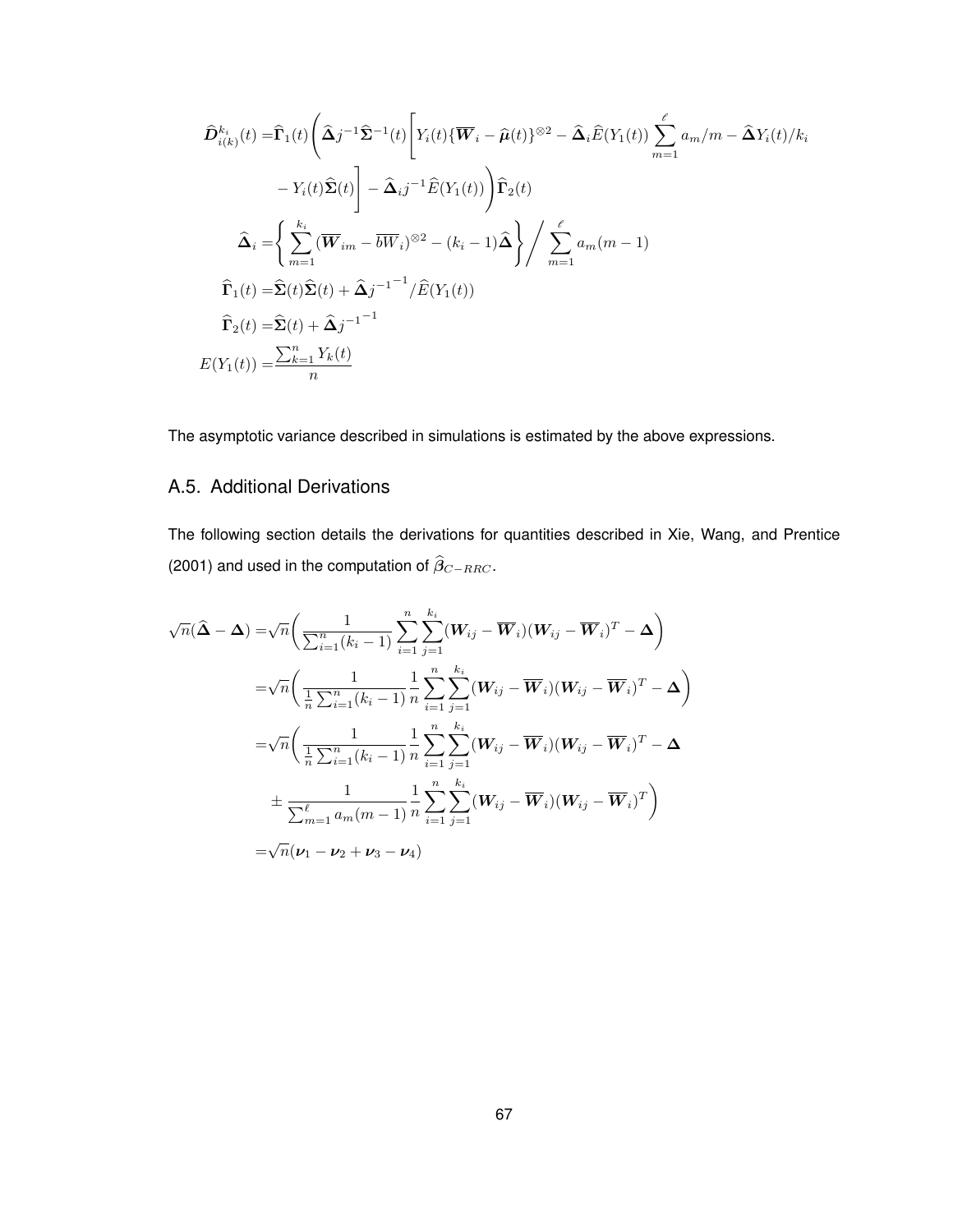where

$$
\nu_1 = \frac{1}{\frac{1}{n}\sum_{i=1}^n (k_i - 1)} \frac{1}{n} \sum_{i=1}^n \sum_{j=1}^{k_i} (\mathbf{W}_{ij} - \overline{\mathbf{W}}_i)(\mathbf{W}_{ij} - \overline{\mathbf{W}}_i)^T,
$$
  

$$
\nu_2 = \frac{1}{\sum_{m=1}^{\ell} a_m (m-1)} \frac{1}{n} \sum_{i=1}^n \sum_{j=1}^{k_i} (\mathbf{W}_{ij} - \overline{\mathbf{W}}_i)(\mathbf{W}_{ij} - \overline{\mathbf{W}}_i)^T,
$$

 $\nu_3 = \nu_2$ , and  $\nu_4 = \Delta$ 

$$
\sqrt{n}(\nu_3 - \nu_4) = \sqrt{n} \left( \frac{1}{\sum_{m=1}^{\ell} a_m(m-1)} \frac{1}{n} \sum_{i=1}^{n} \sum_{j=1}^{k_i} (\mathbf{W}_{ij} - \overline{\mathbf{W}}_i)(\mathbf{W}_{ij} - \overline{\mathbf{W}}_i)^T - \Delta \right)
$$
  
\n
$$
= \sqrt{n} \left( \frac{\frac{1}{n} \sum_{i=1}^{n} \sum_{j=1}^{k_i} (\mathbf{W}_{ij} - \overline{\mathbf{W}}_i)(\mathbf{W}_{ij} - \overline{\mathbf{W}}_i)^T - \Delta \sum_{m=1}^{\ell} a_m(m-1)}{\sum_{m=1}^{\ell} a_m(m-1)} \right)
$$
  
\n
$$
= \sqrt{n} \left( \frac{\frac{1}{n} \sum_{m=1}^{\ell} \sum_{i \in Q_m} \sum_{j=1}^{m} (\mathbf{W}_{ij} - \overline{\mathbf{W}}_i)(\mathbf{W}_{ij} - \overline{\mathbf{W}}_i)^T - \Delta \sum_{m=1}^{\ell} a_m(m-1)}{\sum_{m=1}^{\ell} a_m(m-1)} \right)
$$
  
\n
$$
= \sqrt{n} \left( \frac{\sum_{m=1}^{\ell} \left[ \frac{\sqrt{q_m}}{n} \frac{1}{\sqrt{q_m}} \sum_{i \in Q_m} \sum_{j=1}^{m} (\mathbf{W}_{ij} - \overline{\mathbf{W}}_i)(\mathbf{W}_{ij} - \overline{\mathbf{W}}_i)^T - \Delta a_m(m-1)}{\sum_{m=1}^{\ell} a_m(m-1)} \right)} \right)
$$
  
\n
$$
= \left( \frac{\sum_{m=1}^{\ell} \left[ \frac{\sqrt{q_m}}{\sqrt{n}} \frac{1}{\sqrt{q_m}} \sum_{i \in Q_m} \sum_{j=1}^{m} (\mathbf{W}_{ij} - \overline{\mathbf{W}}_i)(\mathbf{W}_{ij} - \overline{\mathbf{W}}_i)^T - \sqrt{n} \Delta a_m(m-1)}{\sum_{m=1}^{\ell} a_m(m-1)} \right)} \right)
$$
  
\n
$$
= \left( \frac{\sum_{m=1}^{\ell} \left[ \frac{\sqrt{q_m}}{\sqrt{n}} \frac{1}{\sqrt{q_m}} \sum_{i \in Q_m}
$$

 $=\!\boldsymbol{\gamma}_1+\boldsymbol{\gamma}_2$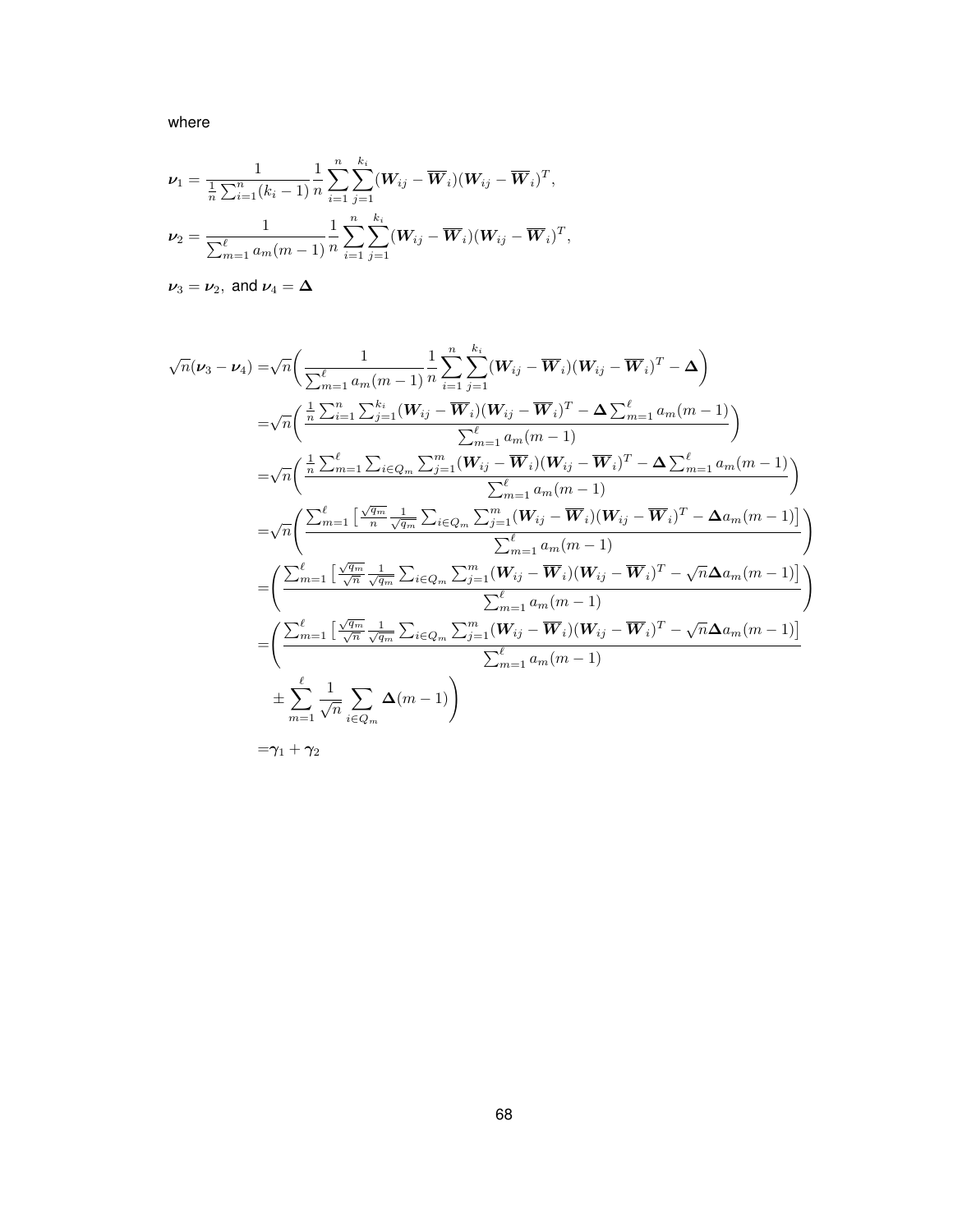where

$$
\gamma_1 = \left( \frac{\sum_{m=1}^{\ell} \left[ \frac{\sqrt{q_m}}{n} \frac{1}{\sqrt{q_m}} \sum_{i \in Q_m} \sum_{j=1}^m (\mathbf{W}_{ij} - \overline{\mathbf{W}}_i)(\mathbf{W}_{ij} - \overline{\mathbf{W}}_i)^T - \frac{1}{\sqrt{n}} \sum_{i \in Q_m} \Delta(m-1) \right]}{\sum_{m=1}^{\ell} a_m(m-1)}, \right)
$$

and

$$
\gamma_2 = \left( \frac{\sum_{m=1}^{\ell} \left[ \frac{1}{\sqrt{n}} \sum_{i \in Q_m} \Delta(m-1) - \sqrt{n} \Delta a_m(m-1) \right]}{\sum_{m=1}^{\ell} a_m(m-1)} \right)
$$
  
\n
$$
= \left( \frac{\sum_{m=1}^{\ell} \left[ \frac{q_m}{\sqrt{n}} \Delta(m-1) - \sqrt{n} \Delta a_m(m-1) \right]}{\sum_{m=1}^{\ell} a_m(m-1)} \right)
$$
  
\n
$$
= \left( \frac{\sum_{m=1}^{\ell} \left[ \sqrt{n} \frac{q_m}{n} \Delta(m-1) - \sqrt{n} \Delta a_m(m-1) \right]}{\sum_{m=1}^{\ell} a_m(m-1)} \right)
$$
  
\n
$$
= \left( \frac{\sqrt{n} \Delta \sum_{m=1}^{\ell} \left[ \frac{q_m}{n} (m-1) - a_m(m-1) \right]}{\sum_{m=1}^{\ell} a_m(m-1)} \right)
$$
  
\n
$$
= \left( \frac{\sqrt{n} \Delta \sum_{m=1}^{\ell} (m-1) \left[ \frac{q_m}{n} - \frac{1}{n} \sum_{i=1}^n a_m \right]}{\sum_{m=1}^{\ell} a_m(m-1)} \right)
$$
  
\n
$$
= \left( \frac{\Delta \sum_{m=1}^{\ell} (m-1) \left[ \frac{1}{\sqrt{n}} \sum_{i=1}^n I(k_i = m) - \frac{1}{\sqrt{n}} \sum_{i=1}^n a_m \right]}{\sum_{m=1}^{\ell} a_m(m-1)} \right)
$$

Now, each  $m^{th}$  term in  $\gamma_2$  is IID over *i*, because  $E[I(k_i = m)] = a_m$ .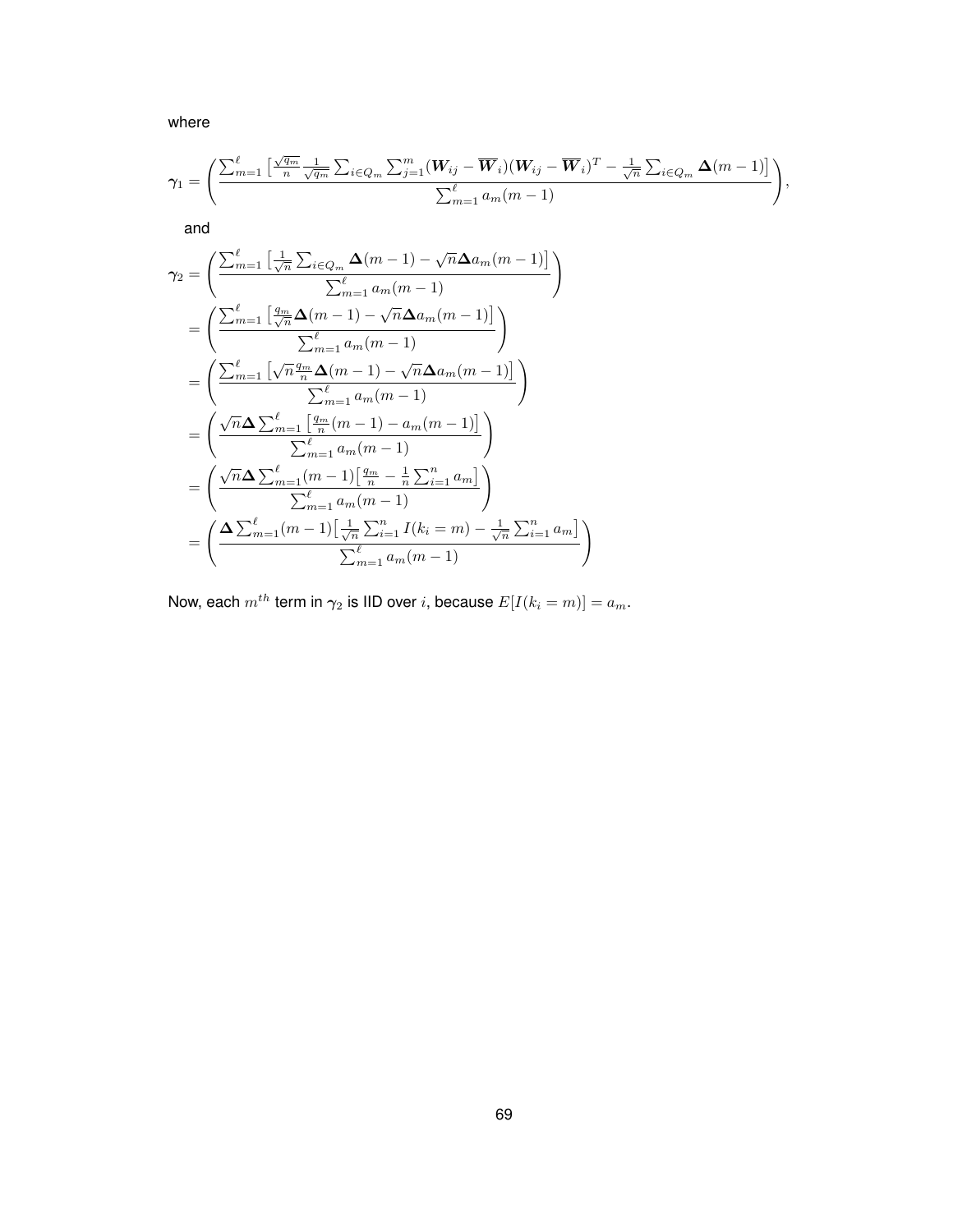$$
\sqrt{n}(\nu_1 - \nu_2) = \sqrt{n} \left( \frac{1}{\frac{1}{n} \sum_{i=1}^{n} (k_i - 1)} \frac{1}{n} \sum_{i=1}^{n} \sum_{j=1}^{k_i} (W_{ij} - \overline{W}_i)(W_{ij} - \overline{W}_i)^T - \frac{1}{\sum_{m=1}^{n} a_m(m-1)} \frac{1}{n} \sum_{i=1}^{n} \sum_{j=1}^{k_i} (W_{ij} - \overline{W}_i)(W_{ij} - \overline{W}_i)^T \right) \n= \sqrt{n} \left( \left[ \frac{1}{\frac{1}{n} \sum_{i=1}^{n} (k_i - 1)} - \frac{1}{\sum_{m=1}^{n} a_m(m-1)} \right] \frac{1}{n} \sum_{i=1}^{n} \sum_{j=1}^{k_i} (W_{ij} - \overline{W}_i)(W_{ij} - \overline{W}_i)^T \right) \n= \sqrt{n} \left( \left[ \frac{\sum_{m=1}^{n} a_m(m-1) - \frac{1}{n} \sum_{i=1}^{n} (k_i - 1)}{\frac{1}{n} \sum_{i=1}^{n} a_m(m-1)} \right] \frac{1}{n} \sum_{i=1}^{n} \sum_{j=1}^{k_i} (W_{ij} - \overline{W}_i)(W_{ij} - \overline{W}_i)^T \right) \n= \sqrt{n} \left( \left[ \frac{\sum_{m=1}^{n} a_m(m-1) - \frac{1}{n} \sum_{m=1}^{n} \sum_{i \in Q_m} (m-1)}{\frac{1}{n} \sum_{i=1}^{n} (k_i - 1) \sum_{m=1}^{n} a_m(m-1)} \right] \n\times \frac{1}{n} \sum_{i=1}^{n} \sum_{j=1}^{k_i} (W_{ij} - \overline{W}_i)^T \right) \n= \sqrt{n} \left( \left[ \frac{\sum_{m=1}^{n} a_m(m-1) - \frac{1}{n} \sum_{m=1}^{n} a_m(m-1)}{\frac{1}{n} \sum_{i=1}^{n} (k_i - 1) \sum_{m=1}^{n} a_m(m-1)} \right] \n\times \frac{1}{n} \sum_{i=1}^{n} \sum_{j=1}^{k_i} (W_{ij} - \
$$

Note that because  $\frac{q_m}{n}$  $\stackrel{p}{\rightarrow} a_m$ ,

$$
\frac{1}{n} \sum_{i=1}^{n} (k_i - 1) = \sum_{i=1}^{n} \left(\frac{k_i}{n} - \frac{1}{n}\right)
$$

$$
= \sum_{m=1}^{\ell} \sum_{i \in Q_m} \left(\frac{q_m}{n} - \frac{1}{n}\right)
$$

$$
= \sum_{m=1}^{\ell} \frac{q_m}{n} m - 1
$$

$$
= \sum_{m=1}^{\ell} a_m (m - 1) + o_p(1).
$$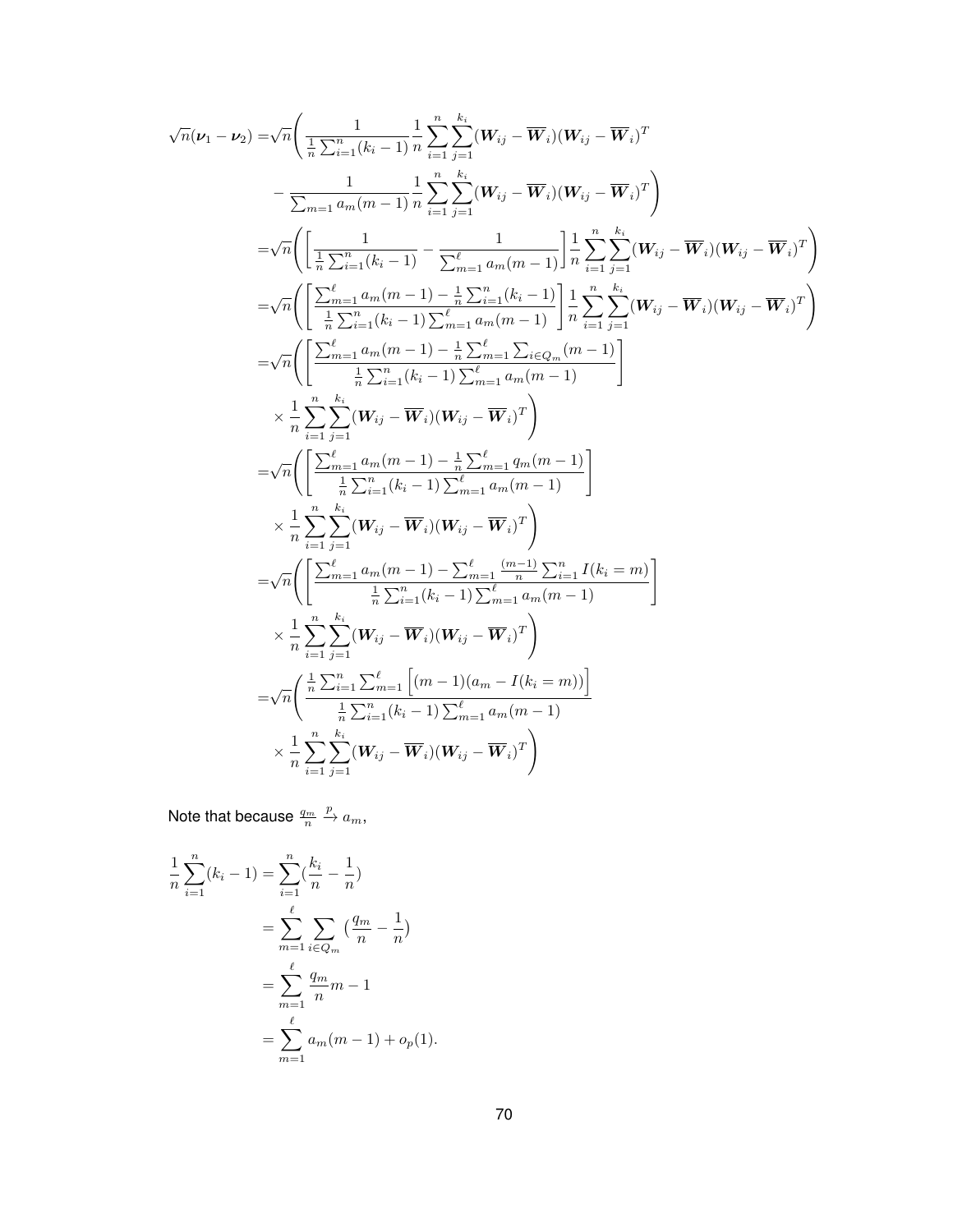Also, since  $\widehat{\mathbf{\Delta}} \stackrel{p}{\rightarrow} \mathbf{\Delta}$ ,

$$
\frac{1}{n} \sum_{i=1}^{n} \sum_{j=1}^{k_i} (\mathbf{W}_{ij} - \overline{\mathbf{W}}_i)(\mathbf{W}_{ij} - \overline{\mathbf{W}}_i)^T = \hat{\Delta} \sum_{i=1}^{n} (k_i - 1)
$$
  
=  $\Delta \sum_{m=1}^{\ell} a_m(m-1) + o_p(1).$ 

Therefore,

$$
\sqrt{n}(\nu_1 - \nu_2) = \sqrt{n} \left( \frac{\frac{1}{n} \sum_{i=1}^n \sum_{m=1}^\ell \left[ (m-1)(a_m - I(k_i = m)) \right]}{\left[ \sum_{m=1}^\ell a_m (m-1) \right]^2} \Delta \sum_{m=1}^\ell a_m (m-1) \right) + o_p(1)
$$
  
= 
$$
\left( \frac{\Delta \frac{1}{\sqrt{n}} \sum_{i=1}^n \sum_{m=1}^\ell (m-1) [a_m - I(k_i = m)]}{\sum_{m=1}^\ell a_m (m-1)} \right) + o_p(1)
$$
  
= 
$$
-\gamma_2 + o_p(1).
$$

Thus,  $\sqrt{n}(\widehat{\mathbf{\Delta}} - \mathbf{\Delta}) = \gamma_1,$  where  $\gamma_1$  can also be written as

$$
\left(\frac{\sum_{i=1}^{n} \frac{1}{\sqrt{n}} \left[\sum_{j=1}^{k_i} (\boldsymbol{W}_{ij} - \overline{\boldsymbol{W}}_i)(\boldsymbol{W}_{ij} - \overline{\boldsymbol{W}}_i)^T - \Delta(k_i - 1)\right]}{\sum_{m=1}^{\ell} a_m(m-1)}\right)
$$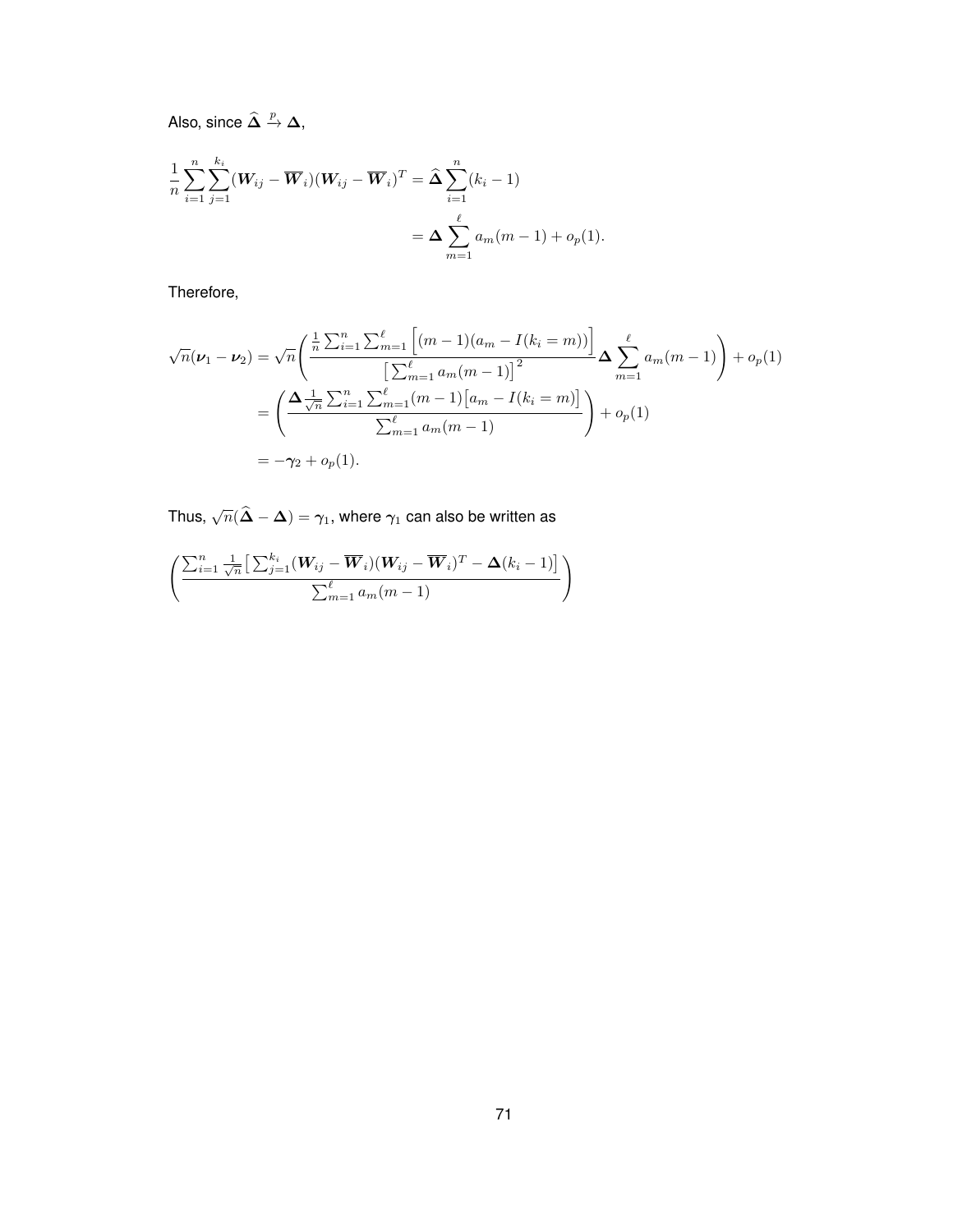$$
\sqrt{n}\left(\hat{\Sigma}(t)-\Sigma(t)\right) = \sqrt{n}\left(\frac{1}{\sum_{i=1}^{n} Y_i(t)-1} \sum_{i=1}^{n} Y_i(t)(\overline{W}_i - \hat{\mu}(t))(\overline{W}_i - \hat{\mu}(t))^T\right) \n- \frac{\sum_{i=1}^{n} Y_i(t)\hat{\Delta}/k_i}{\sum_{i=1}^{n} Y_i(t)-1} - \Sigma(t)\right) \n= \sqrt{n}\left(\frac{1}{\sum_{i=1}^{n} Y_i(t)-1} \sum_{i=1}^{n} Y_i(t)(\overline{W}_i - \mu(t))(\overline{W}_i - \mu(t))^T\right) \n- \frac{\sum_{i=1}^{n} Y_i(t)\hat{\Delta}/k_i}{\sum_{i=1}^{n} Y_i(t)-1} - \Sigma(t)\right) + o_p(1) \n= \sqrt{n}\left(\frac{1}{\left[\sum_{i=1}^{n} Y_i(t)-1\right] \sum_{i=1}^{n} Y_i(t)}\right) \sum_{i=1}^{n} Y_i(t)(\overline{W}_i - \mu(t))(\overline{W}_i - \mu(t))^T
$$
\n
$$
- \frac{\sum_{i=1}^{n} Y_i(t)\hat{\Delta}/k_i}{\sum_{i=1}^{n} Y_i(t)} - \Sigma(t)\sum_{i=1}^{n} Y_i(t)}\right) + o_p(1) \n= \frac{\sqrt{n}}{n} \frac{Y_i(t)}{\sum_{i=1}^{n} Y_i(t)} - \Sigma(t)\sum_{i=1}^{n} Y_i(t)}{\sum_{i=1}^{n} Y_i(t)} + o_p(1) \n= \frac{\sqrt{n}}{n} \frac{Y_i(t)}{\sum_{i=1}^{n} Y_i(t)} - \Sigma(t)\frac{1}{n} \sum_{i=1}^{n} Y_i(t)\right) + o_p(1) \n= \frac{\sqrt{n}}{n} \sum_{i=1}^{n} Y_i(t)} - \Sigma(t)\frac{1}{n} \sum_{i=1}^{n} Y_i(t)\right) + o_p(1) \n= \frac{\sqrt{n}}{E(Y_1(t))} \left(\frac{\frac{1}{n} \sum_{i=1}^{n} Y_i(t)}{\sum_{i=1}^{n} Y_i(t)} - \frac{1}{n} \frac{n}{n} \sum_{i=1}^{n} Y_i(t)(\overline{W}_i - \mu(t))(\overline{W}_i - \mu(t))^T\right)
$$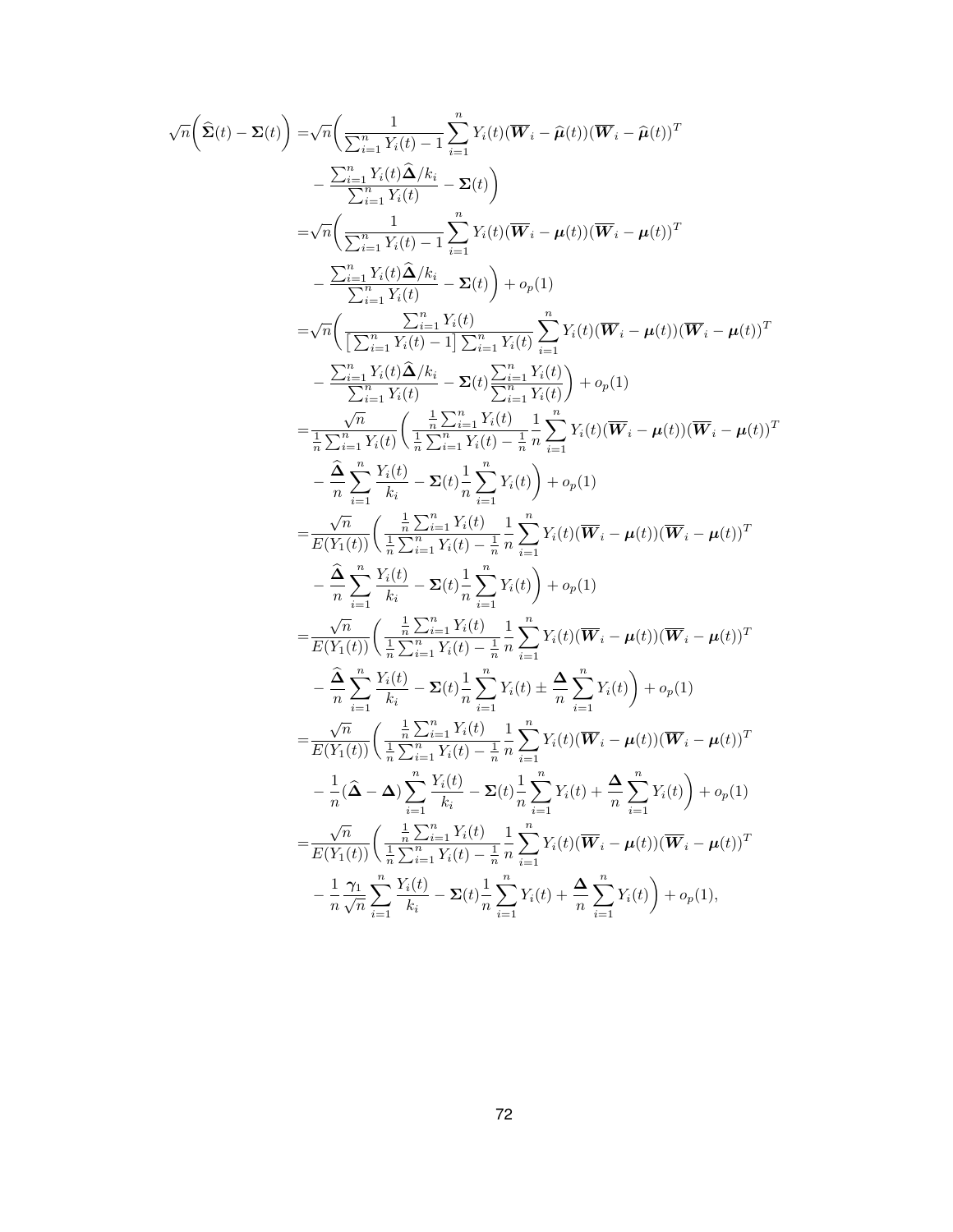$$
\sqrt{n}(\hat{\tau}_j(t) - \tau_j(t)) = \sqrt{n} \left( \hat{\Sigma}(t) \left[ \hat{\Sigma}(t) + \frac{\hat{\Delta}}{j} \right]^{-1} - \Sigma(t) \left[ \Sigma(t) + \frac{\hat{\Delta}}{j} \right]^{-1} \right)
$$
\n
$$
= \sqrt{n} \left( \hat{\Sigma}(t) - \Sigma(t) \left[ \Sigma(t) + \frac{\hat{\Delta}}{j} \right]^{-1} \left[ \hat{\Sigma}(t) + \frac{\hat{\Delta}}{j} \right] \right) \left[ \hat{\Sigma}(t) + \frac{\hat{\Delta}}{j} \right]^{-1}
$$
\n
$$
= \sqrt{n} \left( \hat{\Sigma}(t) - \Sigma(t) \left[ \Sigma(t) + \frac{\hat{\Delta}}{j} \right]^{-1} \Sigma(t)^{-1} \Sigma(t) \left[ \hat{\Sigma}(t) + \frac{\hat{\Delta}}{j} \right] \right) \left[ \hat{\Sigma}(t) + \frac{\hat{\Delta}}{j} \right]^{-1}
$$
\n
$$
= \sqrt{n} \left( \left\{ \Sigma(t) \left[ \Sigma(t) + \frac{\hat{\Delta}}{j} \right]^{-1} \Sigma(t)^{-1} \right\} \left\{ \Sigma(t) \left[ \Sigma(t) + \frac{\hat{\Delta}}{j} \right]^{-1} \Sigma(t)^{-1} \right\}^{-1} \Sigma(t)^{-1} \right\}^{-1}
$$
\n
$$
\Sigma(t) \left[ \Sigma(t) + \frac{\hat{\Delta}}{j} \right]^{-1} \Sigma(t)^{-1} \Sigma(t) \left[ \hat{\Sigma}(t) + \frac{\hat{\Delta}}{j} \right] \left[ \hat{\Sigma}(t) + \frac{\hat{\Delta}}{j} \right]^{-1}
$$
\n
$$
= \sqrt{n} \left\{ \Sigma(t) \left[ \Sigma(t) + \frac{\hat{\Delta}}{j} \right]^{-1} \Sigma(t)^{-1} \right\} \left( \left\{ \Sigma(t) \left[ \Sigma(t) + \frac{\hat{\Delta}}{j} \right]^{-1} \Sigma(t)^{-1} \right\}^{-1} \hat{\Sigma}(t) - \Sigma(t) \left[ \hat{\Sigma}(t) + \frac{\hat{\Delta}}{j} \right] \right]^{-1}
$$
\n
$$
= \sqrt{n} \left\{ \Sigma(t) \left[ \Sigma(t) + \frac{\hat{\Delta}}{j} \right] \right]^{-1} \Sigma(t)^{-1} \right\} \left( \left\{ \Sigma(t) \left[ \Sigma(t
$$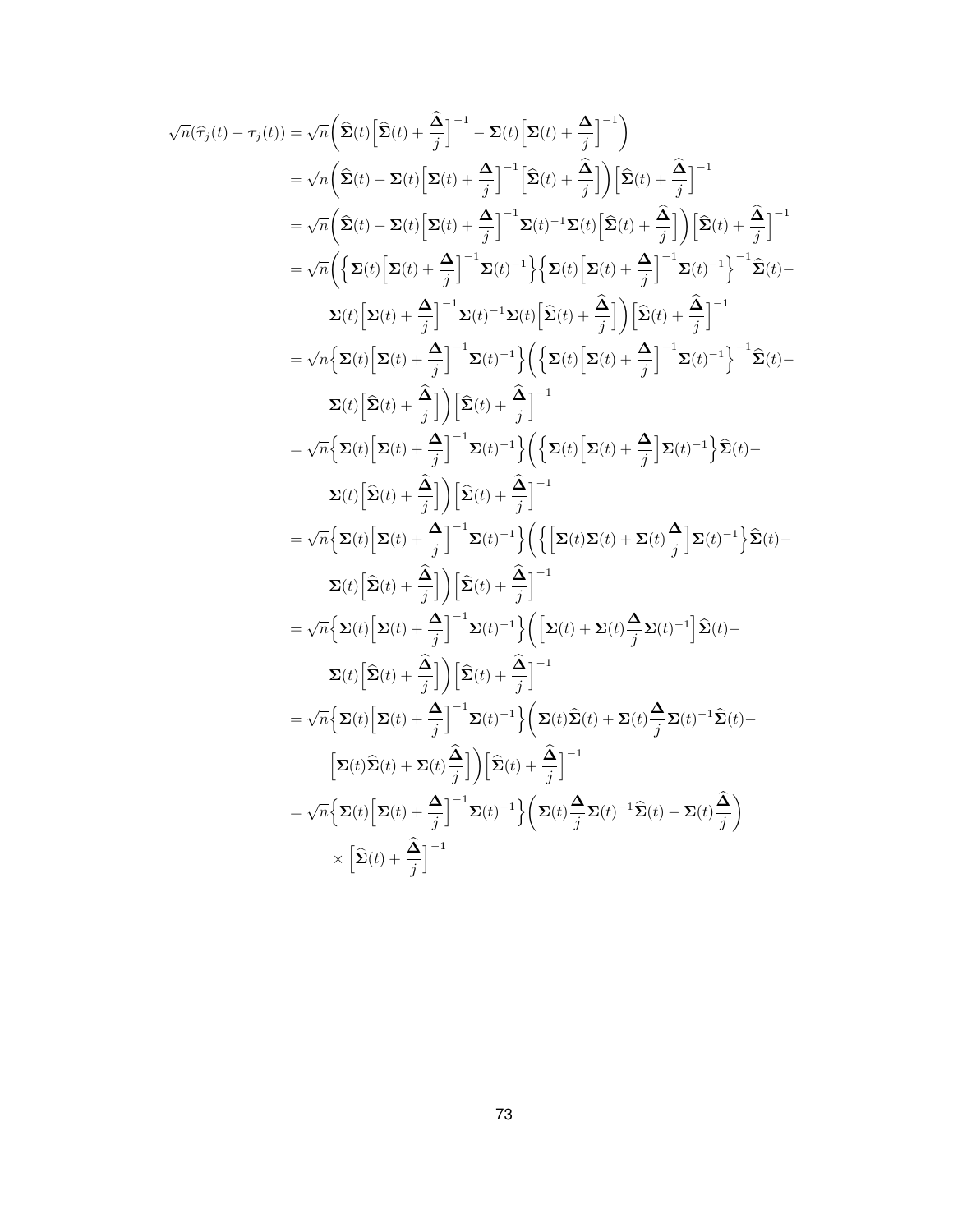$$
\sqrt{n}\left(\Sigma(t)\frac{\Delta}{j}\Sigma(t)^{-1}\widehat{\Sigma}(t) - \Sigma(t)\frac{\widehat{\Delta}}{j}\right) = \sqrt{n}\left(\Sigma(t)\frac{\Delta}{j}\Sigma(t)^{-1}\widehat{\Sigma} + \Sigma(t)\frac{\widehat{\Delta}}{j} \pm \Sigma(t)\frac{\Delta}{j}\right)
$$

$$
= \sqrt{n}\left(\Sigma(t)\frac{\Delta}{j}\Sigma(t)^{-1}\widehat{\Sigma}(t) - \Sigma(t)\frac{\widehat{\Delta}}{j} + \Sigma(t)\frac{\Delta}{j}
$$

$$
- \Sigma(t)\frac{\Delta}{j}\Sigma(t)^{-1}\Sigma(t)\right)
$$

$$
= \sqrt{n}\left(\Sigma(t)\frac{\Delta}{j}\Sigma(t)^{-1}(\widehat{\Sigma}(t) - \Sigma(t)) + \Sigma(t)(\Delta - \widehat{\Delta})\right)
$$

Substituting  $(\widehat{\mathbf{\Sigma}} - \mathbf{\Sigma})$  as well as  $\frac{\gamma_1}{\sqrt{n}}$  for  $(\widehat{\mathbf{\Delta}} - \mathbf{\Delta})$  gives the result  $\sqrt{n}(\widehat{\tau}_j(t) - \tau_j(t)) = \boldsymbol{D}_{i(j)}^{k_i}(t) + o_p(1)$ .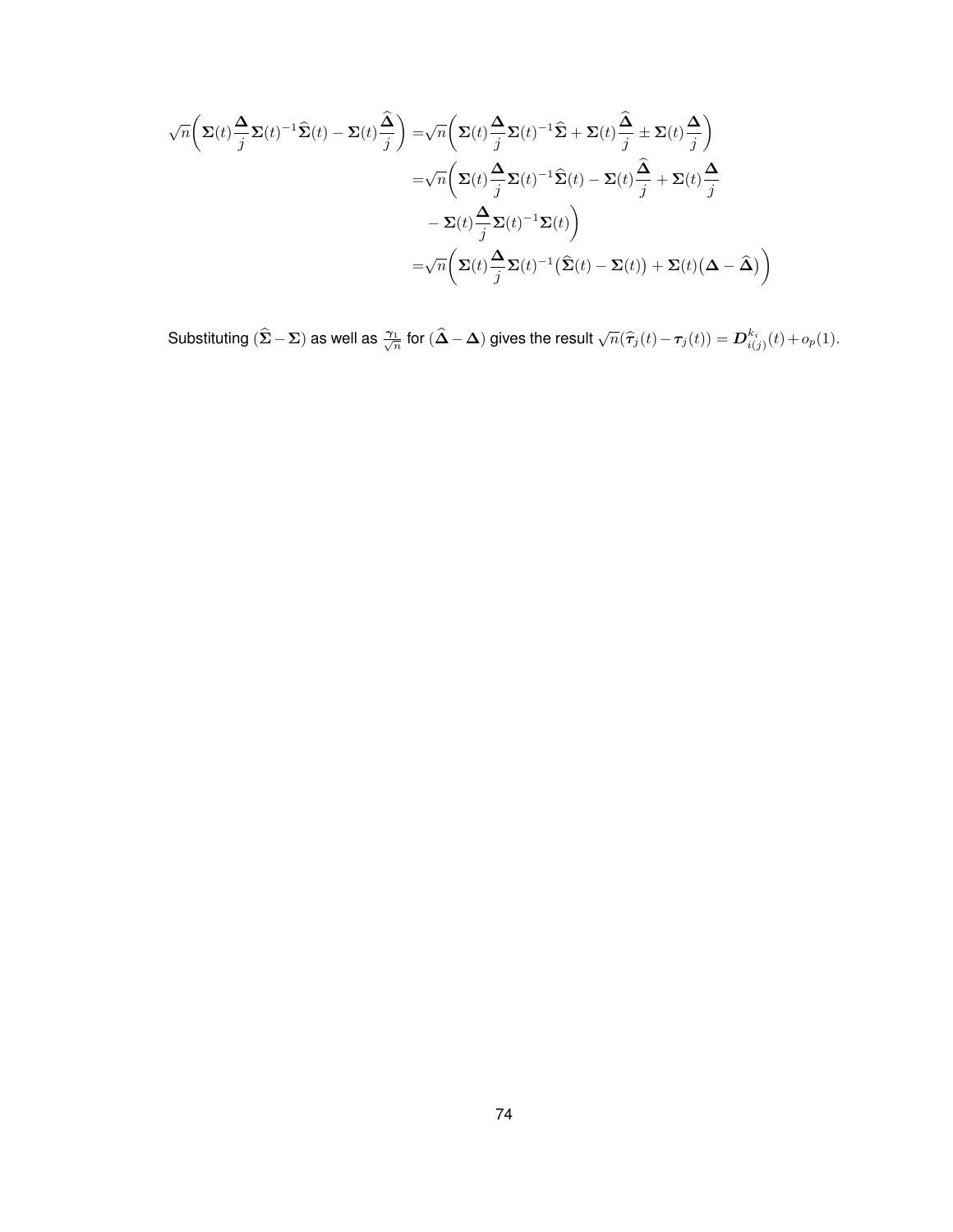## APPENDIX B

#### APPENDICES FOR CHAPTER 3

#### B.1. Additional Simulations

To support our claim that our proposed method will not perform worse than the complete case estimator even if a poor auxiliary outcome is chosen, we assessed these methods using an auxiliary outcome that is uncorrelated with the true outcome. Using the same simulation setup as Section 3.3, Tables B.1 and B.2 show that both  $\widehat{\beta}_{HS}$  and  $\widehat{\beta}_{VS}$  perform similarly to  $\widehat{\beta}_{CC}$  in terms of both bias and efficiency when the auxiliary outcome is useless.

We also evaluated the proposed method when the auxiliary outcome is perfectly correlated with the true outcome. In Tables B.1 and B.2, the efficiency is close to optimal level for  $\widehat{\beta}_{HS}$  and  $\widehat{\beta}_{VS}$ when the correlation between Y and S is 1.0. As explained in Section 3.2 of the article and proved in the following appendix of this supplementary material, efficiency greater than 1 for these estimators is due to the use of a bandwidth matrix in the kernel density estimation. As the sample size approaches  $\infty$ , the efficiency will approach optimality.

We also compared the performance of our proposed method to the gold standard of multiple imputation. In Section 3.1, we argue that multiple imputation is subject to misspecification of the imputation model. To test this, we generated the auxiliary outcome with a quadratic relationship to the true outcome; we then used the auxiliary outcome, timepoints, and a continuous baseline covariate to generate imputed values for the true outcome. We accomplished this using the algorithm for multiple imputation of a linear mixed-effects model from the mice package version 3.6.0 in R. The imputation model incorrectly assumes a linear relationship for this model, and as indicated in Tables B.3 and B.4, this has an impact on the bias. We also compared these results to predictive mean matching (PMM), which draws from a suitable set of "donors" from the observed outcomes. We used two PMM estimators, one with 3 donors and one with 10 donors (Schenker and Taylor, 1996; Schenker and Taylor, 1996), and found that both versions are more robust to misspecification than the MI estimator. Table B.4 shows that PMM performs well in estimating the coefficient for the baseline covariate, with both bias and standard error remaining low in all situations. However, in Table B.3 we can see that PMM loses some efficiency in estimating the coefficient for timepoint.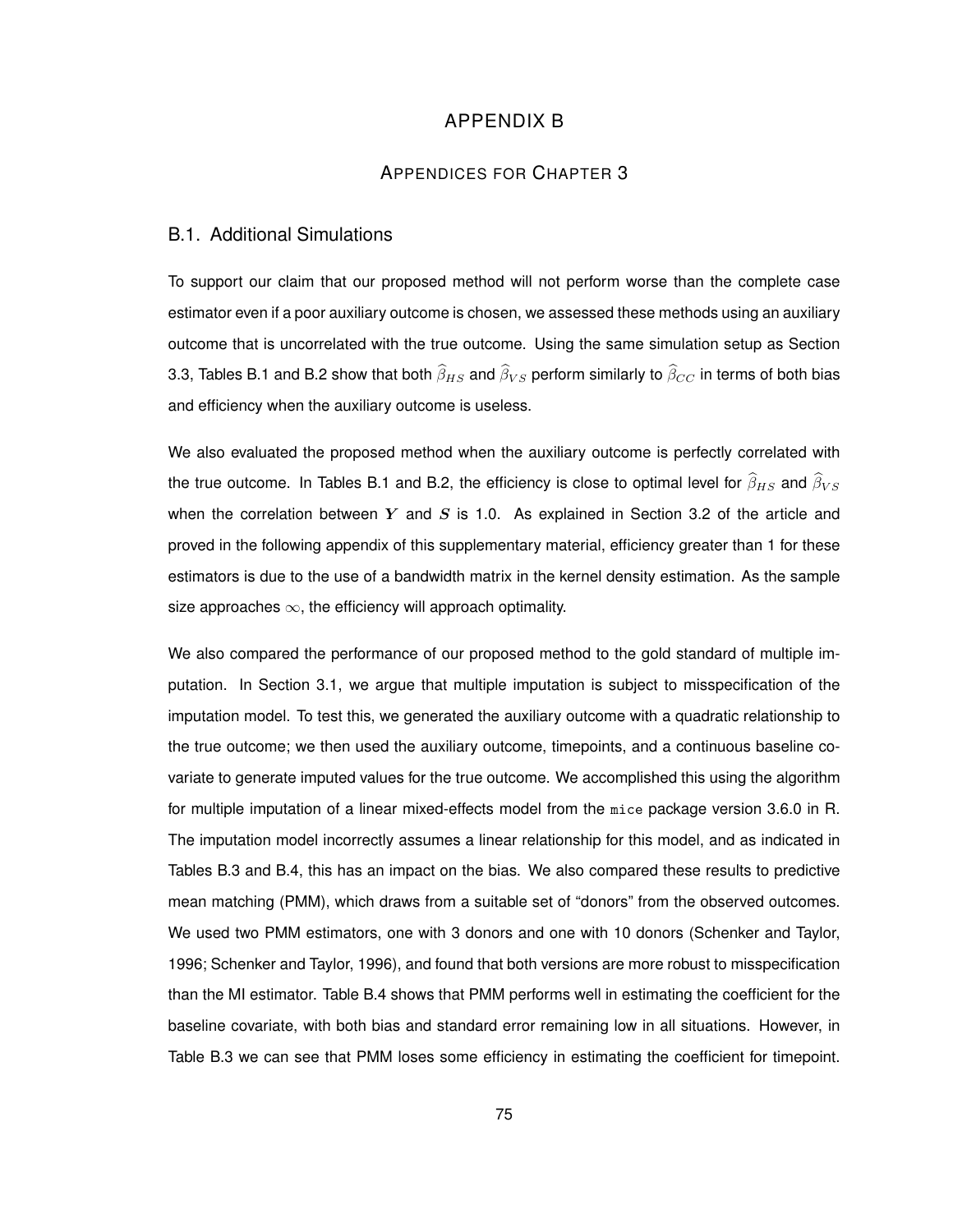| Cor(Y, S) | $(\rho_V, \rho_V, \rho_{\overline{V}})$ | Estimator              | Bias (% Bias)   | <b>SD</b> | ŜÈ    | <b>MSE</b> | <b>RE</b> |
|-----------|-----------------------------------------|------------------------|-----------------|-----------|-------|------------|-----------|
|           |                                         | $\widehat{\beta}_{HS}$ | $-0.004(0.360)$ | 0.083     | 0.090 | 0.007      | 1.117     |
|           | (0.8, 0.1, 0.1)                         | $\widehat{\beta}_{VS}$ | $-0.004(0.360)$ | 0.083     | 0.090 | 0.007      | 1.117     |
|           |                                         | $\widehat{\beta}_{CC}$ | $-0.004(0.361)$ | 0.083     | 0.090 | 0.007      | 1.116     |
|           |                                         | $\widehat{\beta}_{HS}$ | $-0.007(0.694)$ | 0.097     | 0.104 | 0.009      | 1.285     |
|           | (0.6, 0.2, 0.2)                         | $\widehat{\beta}_{VS}$ | $-0.007(0.695)$ | 0.097     | 0.104 | 0.009      | 1.285     |
| 0.0       |                                         | $\widehat{\beta}_{CC}$ | $-0.007(0.694)$ | 0.097     | 0.104 | 0.009      | 1.283     |
|           |                                         | $\widehat{\beta}_{HS}$ | $-0.006(0.649)$ | 0.111     | 0.114 | 0.012      | 1.405     |
|           | (0.5, 0.25, 0.25)                       | $\widehat{\beta}_{VS}$ | $-0.007(0.652)$ | 0.111     | 0.114 | 0.012      | 1.404     |
|           |                                         | $\widehat{\beta}_{CC}$ | $-0.007(0.652)$ | 0.111     | 0.114 | 0.012      | 1.402     |
|           |                                         | $\widehat{\beta}_{HS}$ | $-0.001(0.087)$ | 0.146     | 0.146 | 0.021      | 1.803     |
|           | (0.3, 0.35, 0.35)                       | $\widehat{\beta}_{VS}$ | $-0.001(0.129)$ | 0.146     | 0.146 | 0.021      | 1.797     |
|           |                                         | $\widehat{\beta}_{CC}$ | $-0.001(0.125)$ | 0.147     | 0.146 | 0.021      | 1.799     |
|           |                                         | $\widehat{\beta}_{HS}$ | $-0.006(0.589)$ | 0.077     | 0.082 | 0.006      | 1.011     |
|           | (0.8, 0.1, 0.1)                         | $\widehat{\beta}_{VS}$ | $-0.006(0.581)$ | 0.076     | 0.082 | 0.006      | 1.010     |
|           |                                         | $\widehat{\beta}_{CC}$ | $-0.004(0.361)$ | 0.083     | 0.090 | 0.007      | 1.116     |
|           |                                         | $\widehat{\beta}_{HS}$ | $-0.006(0.604)$ | 0.079     | 0.083 | 0.006      | 1.020     |
|           | (0.6, 0.2, 0.2)                         | $\widehat{\beta}_{VS}$ | $-0.006(0.634)$ | 0.079     | 0.093 | 0.006      | 1.019     |
| 1.0       |                                         | $\widehat{\beta}_{CC}$ | $-0.006(0.694)$ | 0.097     | 0.104 | 0.009      | 1.283     |
|           |                                         | $\widehat{\beta}_{HS}$ | $-0.008(0.757)$ | 0.079     | 0.083 | 0.006      | 1.025     |
|           | (0.5, 0.25, 0.25)                       | $\widehat{\beta}_{VS}$ | $-0.008(0.773)$ | 0.079     | 0.083 | 0.006      | 1.025     |
|           |                                         | $\widehat{\beta}_{CC}$ | $-0.007(0.652)$ | 0.111     | 0.114 | 0.012      | 1.402     |
|           |                                         | $\widehat{\beta}_{HS}$ | $-0.005(0.534)$ | 0.082     | 0.084 | 0.007      | 1.036     |
|           | (0.3, 0.35, 0.35)                       | $\widehat{\beta}_{VS}$ | $-0.006(0.602)$ | 0.082     | 0.084 | 0.007      | 1.036     |
|           |                                         | $\widehat{\beta}_{CC}$ | $-0.001(0.125)$ | 0.147     | 0.146 | 0.022      | 1.799     |

Table B.1: Results for timepoint coefficient from 500 simulations with a useless auxiliary outcome and a perfect auxiliary outcome. SD = standard deviation;  $\widehat{SE}$  = estimated standard error; MSE = mean squared error; RE = relative efficiency.  $\beta_{HS}$  = estimator based on both hybrid and validation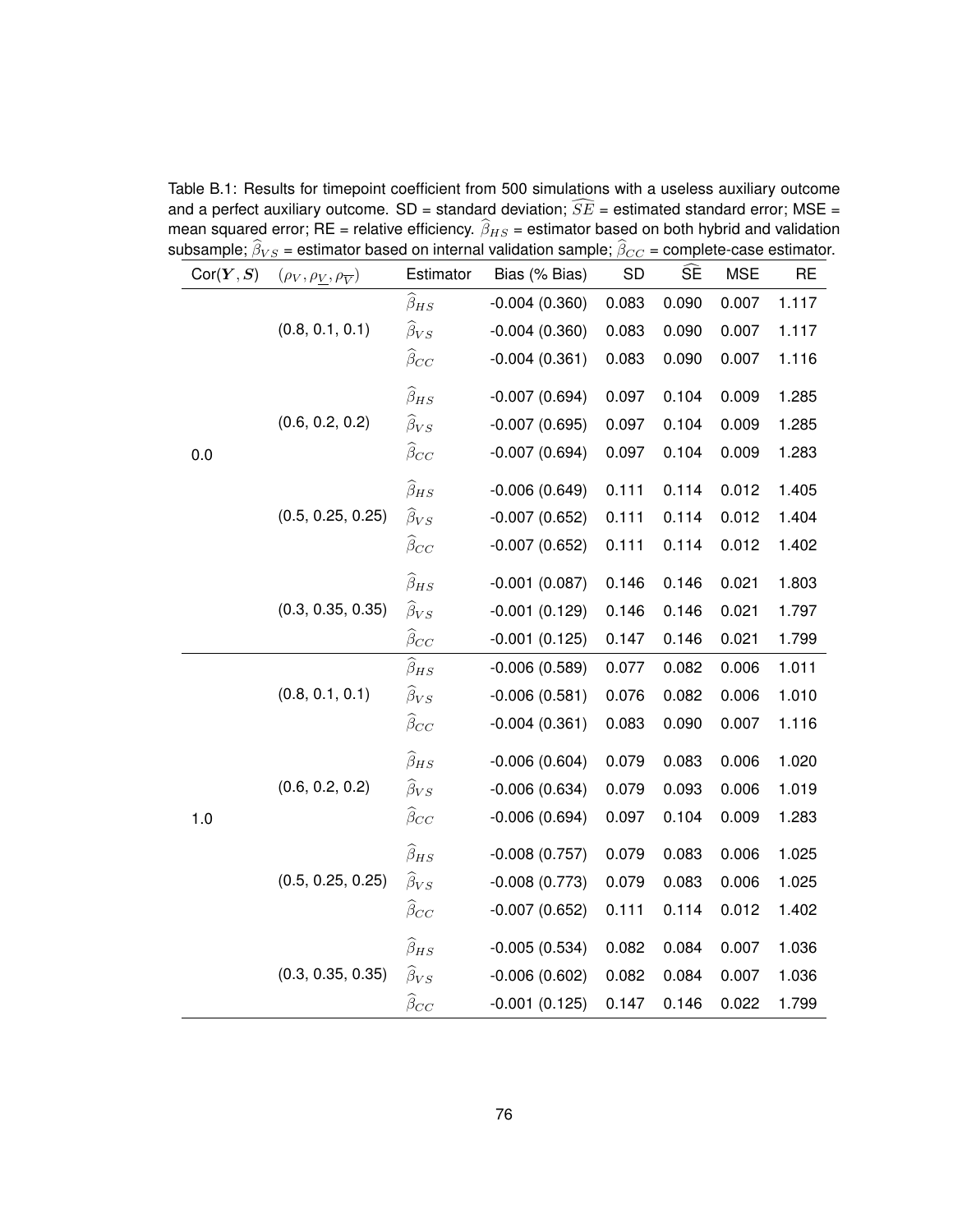Table B.2: Results for baseline covariate coefficient from 500 simulations with a useless auxiliary outcome and a perfect auxiliary outcome. SD = standard deviation;  $\widehat{SE}$  = estimated standard error; MSE = mean squared error; RE = relative efficiency.  $\widehat{\beta}_{HS}$  = estimator based on both hybrid and validation subsample;  $\widehat{\beta}_{VS}$  = estimator based on internal validation sample;  $\widehat{\beta}_{CC}$  = complete-case estimator.

| οιππαινπ.<br>Cor(Y, S) | $(\rho_V, \rho_V, \rho_{\overline{V}})$ | Estimator              | Bias (% Bias)   | <b>SD</b> | $\widehat{\mathsf{SE}}$ | <b>MSE</b> | <b>RE</b> |
|------------------------|-----------------------------------------|------------------------|-----------------|-----------|-------------------------|------------|-----------|
|                        |                                         | $\widehat{\beta}_{HS}$ | $-0.011(1.609)$ | 0.215     | 0.217                   | 0.046      | 1.067     |
|                        | (0.8, 0.1, 0.1)                         | $\widehat{\beta}_{VS}$ | $-0.011(1.606)$ | 0.216     | 0.217                   | 0.046      | 1.067     |
|                        |                                         | $\widehat{\beta}_{CC}$ | $-0.011(1.606)$ | 0.216     | 0.215                   | 0.046      | 1.054     |
|                        |                                         | $\widehat{\beta}_{HS}$ | $-0.008(1.140)$ | 0.224     | 0.231                   | 0.050      | 1.135     |
|                        | (0.6, 0.2, 0.2)                         | $\widehat{\beta}_{VS}$ | $-0.008(1.137)$ | 0.224     | 0.231                   | 0.050      | 1.135     |
| 0.0                    |                                         | $\widehat{\beta}_{CC}$ | $-0.008(1.135)$ | 0.224     | 0.228                   | 0.050      | 1.122     |
|                        |                                         | $\widehat{\beta}_{HS}$ | $-0.009(1.323)$ | 0.236     | 0.240                   | 0.056      | 1.177     |
|                        | (0.5, 0.25, 0.25)                       | $\widehat{\beta}_{VS}$ | $-0.009(1.316)$ | 0.236     | 0.240                   | 0.056      | 1.176     |
|                        |                                         | $\widehat{\beta}_{CC}$ | $-0.009(1.318)$ | 0.236     | 0.237                   | 0.056      | 1.163     |
|                        |                                         | $\widehat{\beta}_{HS}$ | $-0.005(0.654)$ | 0.250     | 0.258                   | 0.063      | 1.268     |
|                        | (0.3, 0.35, 0.35)                       | $\widehat{\beta}_{VS}$ | $-0.005(0.654)$ | 0.250     | 0.255                   | 0.063      | 1.267     |
|                        |                                         | $\widehat{\beta}_{CC}$ | $-0.005(0.687)$ | 0.250     | 0.255                   | 0.063      | 1.252     |
|                        |                                         | $\widehat{\beta}_{HS}$ | $-0.012(1.689)$ | 0.206     | 0.206                   | 0.043      | 1.102     |
|                        | (0.8, 0.1, 0.1)                         | $\widehat{\beta}_{VS}$ | $-0.012(1.715)$ | 0.206     | 0.206                   | 0.043      | 1.012     |
|                        |                                         | $\widehat{\beta}_{CC}$ | $-0.011(1.606)$ | 0.216     | 0.215                   | 0.047      | 1.054     |
|                        |                                         | $\widehat{\beta}_{HS}$ | $-0.009(1.219)$ | 0.206     | 0.207                   | 0.043      | 1.015     |
|                        | (0.6, 0.2, 0.2)                         | $\widehat{\beta}_{VS}$ | $-0.008(1.177)$ | 0.207     | 0.043                   | 0.043      | 1.016     |
| 1.0                    |                                         | $\widehat{\beta}_{CC}$ | $-0.008(1.135)$ | 0.224     | 0.228                   | 0.050      | 1.112     |
|                        |                                         | $\widehat{\beta}_{HS}$ | $-0.010(1.377)$ | 0.208     | 0.207                   | 0.043      | 1.016     |
|                        | (0.5, 0.25, 0.25)                       | $\widehat{\beta}_{VS}$ | $-0.010(1.377)$ | 0.208     | 0.207                   | 0.043      | 1.016     |
|                        |                                         | $\widehat{\beta}_{CC}$ | $-0.009(1.318)$ | 0.236     | 0.237                   | 0.056      | 1.163     |
|                        |                                         | $\widehat{\beta}_{HS}$ | $-0.006(0.893)$ | 0.209     | 0.207                   | 0.044      | 1.016     |
|                        | (0.3, 0.35, 0.35)                       | $\widehat{\beta}_{VS}$ | $-0.006(0.917)$ | 0.209     | 0.207                   | 0.044      | 1.016     |
|                        |                                         | $\widehat{\beta}_{CC}$ | $-0.005(0.687)$ | 0.250     | 0.255                   | 0.063      | 1.252     |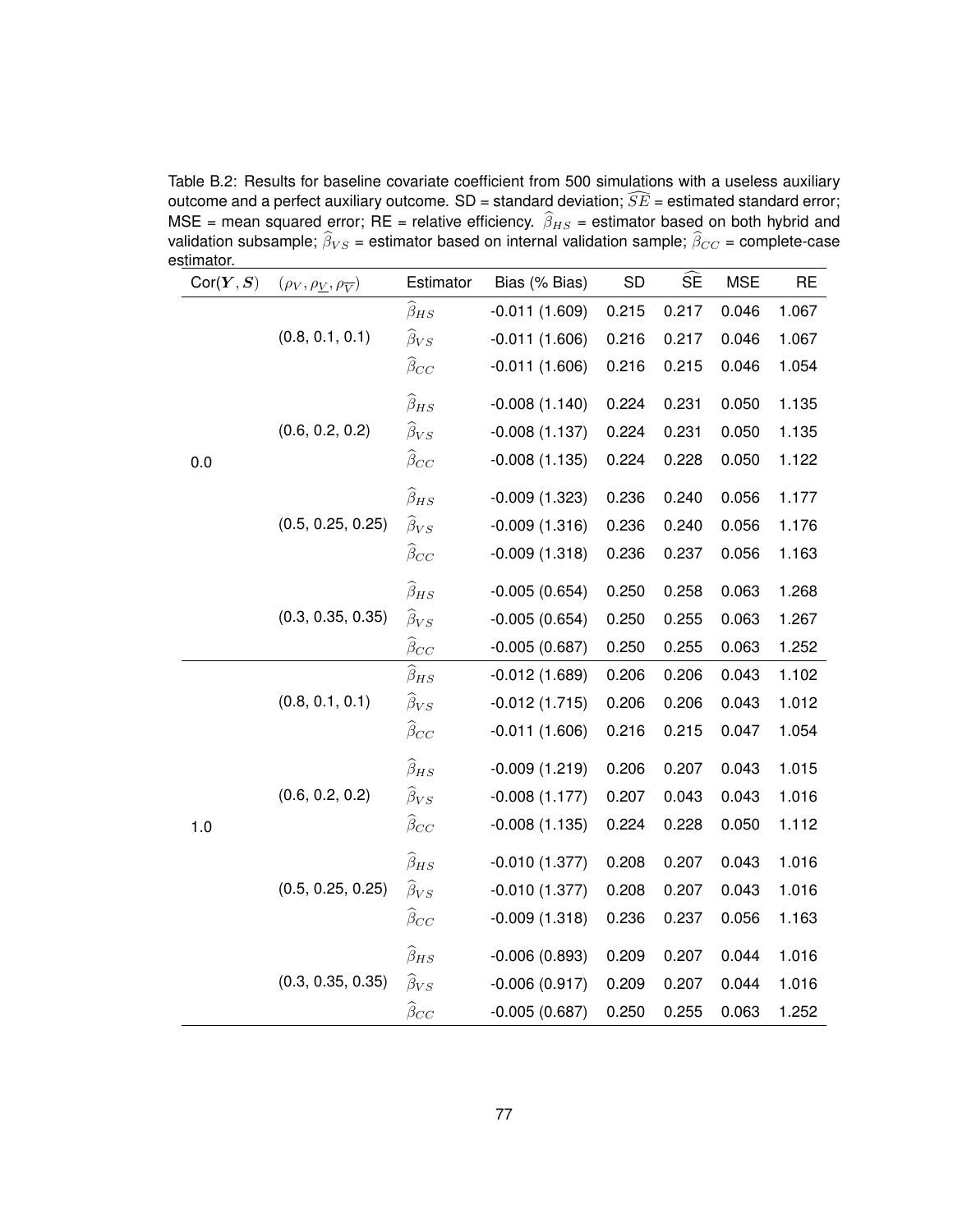This is likely due to the nature of the method; PMM imputes missing outcomes from a pool of observed outcomes, and does so by measuring distance between means conditional on covariates. The method does not account for correlated observations, and this results in efficiency loss in a longitudinal model.

Finally, as explained in Section 3.2, we evaluated the robustness of  $\widehat{\beta}_{HS}$  to MAR outcomes in the hybrid set. For  $\widehat{\beta}_{VS}$ , we require that the validation set be a representative subsample of the population, in order to ensure that kernel density estimation provides a valid probability estimate. However, for  $\widehat{\beta}_{HS}$ , we also use hybrid set outcomes in the kernel density estimation, and we cannot guarantee that the hybrid set will have MCAR outcomes. Therefore, we simulated MAR data in the hybrid set and assessed the performance of  $\widehat{\beta}_{HS}$ . With two timepoints, we specified  $n_V$ ,  $n_V$ , and  $n_{\overline V}$  first, and specified that each subject  $k$  miss exactly one outcome. Then, for each subject  $k\in \underline V,$ if  $X_k \geq \mu_X$ , the mean of the distribution of X, we set  $Y_{k1}$  missing with 80% probability. If  $X_k < \mu_X$ , we specified  $Y_{k2}$  missing with 80% probability. The results in Tables B.5 and B.6 affirm that the bias and efficiency are not affected by MAR data in the hybrid set, even when the hybrid set is larger than the validation set.

### B.2. Asymptotic Normality of Proposed Estimators

We outline the proof of asymptotic normality here using assumptions similar to Pepe (1992). First, the proportions  $n_V/N=\rho_V,~n_{\underline{V}}/N=\rho_{\underline{V}},~n_{\overline{V}}/N=\rho_{\overline{V}},$  and  $n_{V_1}/N=\rho_{V_1}$  are all strictly greater than 0 as  $N \to \infty$ . Second, regularity conditions (Cox and Hinkley, 1974) hold for  $P_{\beta}(Y|X)$ ,  $P_{\beta}(S, \underline{Y} | X)$ , and  $P_{\beta}(S | X)$ . We assume that these probabilities are bounded away from 0 uniformly in a neighborhood of the true  $\beta_0$ , and that their first and second derivatives are bounded. Finally, for any bandwidth matrix  $H$  used to estimate kernel densities in the estimated likelihood, we assume that  $N|H| \to 0$ . For more information on this assumption, see (Simonoff, 1998).

### *B.2.1.* Asymptotic Normality of  $\widehat{\beta}_{VS}$

We start by separating the score equation into true and estimated components, with the shorthand  $\boldsymbol{D}_{\boldsymbol{\beta}}(\boldsymbol{Y}|\boldsymbol{X}) = \frac{\partial}{\partial\boldsymbol{\beta}}P_{\boldsymbol{\beta}}(\boldsymbol{Y}|\boldsymbol{X}).$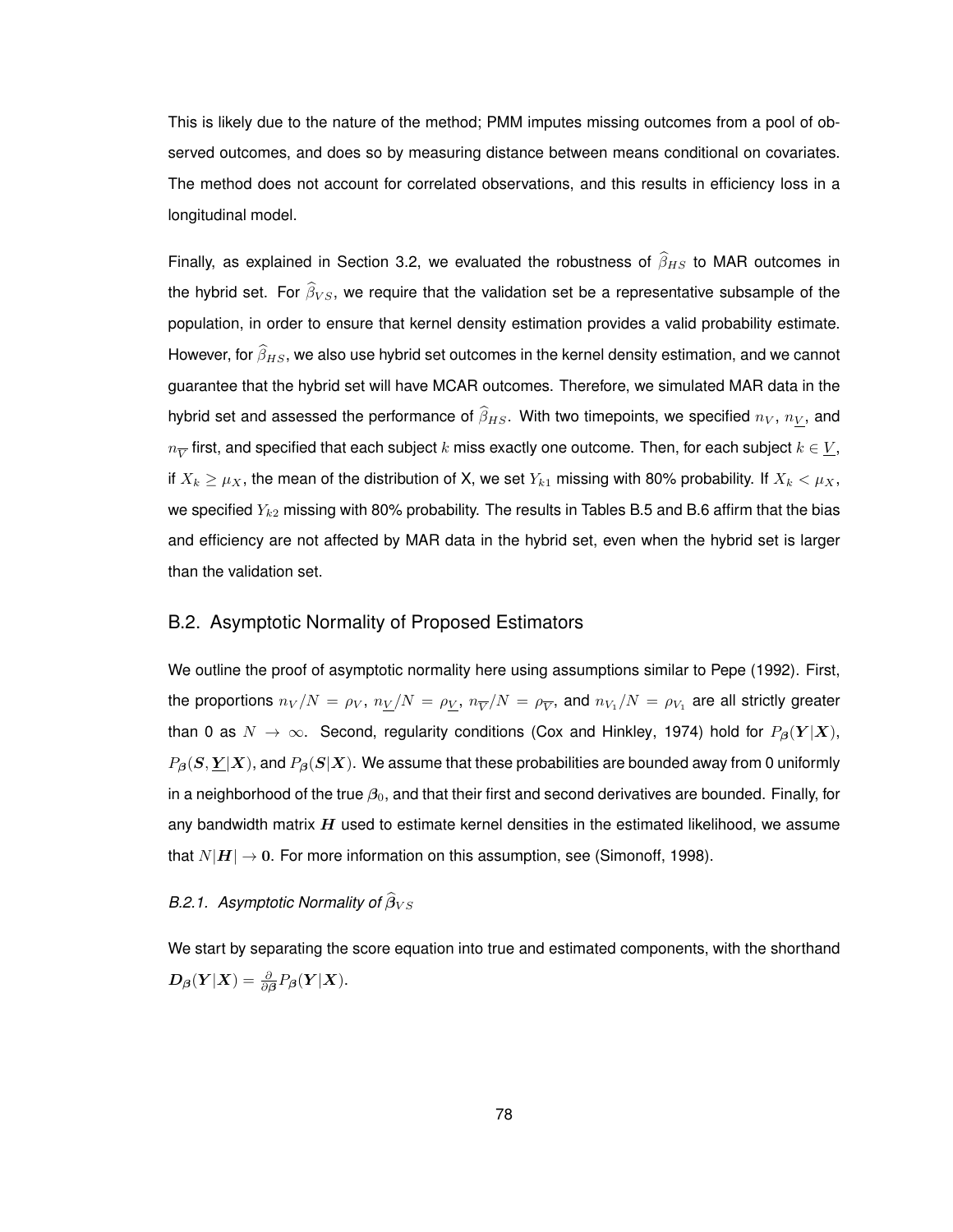Table B.3: Results for timepoint coefficient from 500 simulations comparing proposed estimators with multiple imputation and predictive mean matching estimators. SD = standard deviation;  $SE$ = estimated standard error; MSE = mean squared error; RE = relative efficiency.  $\widehat{\beta}_{HS}$  = estimator based on both hybrid and validation subsample;  $\widehat{\beta}_{VS}$  = estimator based on internal validation sample;  $\beta_{PMM3}$  = predictive mean matching estimator using 3 donors;  $\beta_{PMM10}$  = predictive mean matching estimator using 10 donors;  $\beta_{MI}$  = multiple imputation estimator;  $\beta_{CC}$  = complete-case estimator.

| <u>ιππαινπ.</u> |                                         |                           |                 |           |                         |            |           |
|-----------------|-----------------------------------------|---------------------------|-----------------|-----------|-------------------------|------------|-----------|
| Cor(Y, S)       | $(\rho_V, \rho_V, \rho_{\overline{V}})$ | Estimator                 | Bias (% Bias)   | <b>SD</b> | $\widehat{\mathsf{SE}}$ | <b>MSE</b> | <b>RE</b> |
|                 |                                         | $\widehat{\beta}_{HS}$    | 0.006(0.553)    | 0.079     | 0.096                   | 0.006      | 1.063     |
|                 |                                         | $\widehat{\beta}_{VS}$    | 0.003(0.330)    | 0.078     | 0.086                   | 0.006      | 1.063     |
|                 | (0.8, 0.1, 0.1)                         | $\widehat{\beta}_{PMM3}$  | 0.002(0.203)    | 0.087     | 0.1.03                  | 0.008      | 1.274     |
|                 |                                         | $\widehat{\beta}_{PMM10}$ | 0.000(0.203)    | 0.087     | 0.102                   | 0.008      | 1.261     |
|                 |                                         | $\widehat{\beta}_{MI}$    | 0.020(2.028)    | 0.086     | 0.123                   | 0.008      | 1.519     |
| 0.8             |                                         | $\widehat{\beta}_{CC}$    | $-0.003(0.345)$ | 0.084     | 0.090                   | 0.007      | 1.116     |
|                 |                                         | $\widehat{\beta}_{HS}$    | 0.035(3.481)    | 0.102     | 0.100                   | 0.012      | 1.238     |
|                 |                                         | $\widehat{\beta}_{VS}$    | 0.026(2.581)    | 0.103     | 0.104                   | 0.011      | 1.285     |
|                 | (0.4, 0.3, 0.3)                         | $\widehat{\beta}_{PMM3}$  | $-0.003(0.298)$ | 0.139     | 0.159                   | 0.019      | 1.969     |
|                 |                                         | $\widehat{\beta}_{PMM10}$ | $-0.006(0.635)$ | 0.135     | 0.155                   | 0.018      | 1.911     |
|                 |                                         | $\widehat{\beta}_{MI}$    | 0.078(7.812)    | 0.216     | 0.486                   | 0.053      | 6.001     |
|                 |                                         | $\widehat{\beta}_{CC}$    | $-0.006(0.617)$ | 0.125     | 0.127                   | 0.016      | 1.564     |
|                 | (0.8, 0.1, 0.1)                         | $\widehat{\beta}_{HS}$    | $-0.003(0.265)$ | 0.083     | 0.090                   | 0.007      | 1.112     |
|                 |                                         | $\widehat{\beta}_{VS}$    | $-0.003(0.266)$ | 0.083     | 0.090                   | 0.007      | 1.111     |
|                 |                                         | $\widehat{\beta}_{PMM3}$  | $-0.002(0.175)$ | 0.090     | 0.111                   | 0.008      | 1.372     |
|                 |                                         | $\hat{\beta}_{PMM10}$     | $-0.002(0.207)$ | 0.089     | 0.110                   | 0.008      | 1.354     |
|                 |                                         | $\widehat{\beta}_{MI}$    | 0.021(2.071)    | 0.097     | 0.131                   | 0.053      | 1.620     |
| 0.4             |                                         | $\widehat{\beta}_{CC}$    | $-0.003(0.345)$ | 0.084     | 0.090                   | 0.016      | 1.116     |
|                 |                                         | $\widehat{\beta}_{HS}$    | 0.000(0.030)    | 0.121     | 0.122                   | 0.015      | 1.511     |
|                 |                                         | $\widehat{\beta}_{VS}$    | 0.001(0.096)    | 0.120     | 0.123                   | 0.014      | 1.515     |
|                 | (0.4, 0.3, 0.3)                         | $\widehat{\beta}_{PMM3}$  | $-0.009(0.920)$ | 0.149     | 0.179                   | 0.022      | 2.212     |
|                 |                                         | $\widehat{\beta}_{PMM10}$ | $-0.008(0.840)$ | 0.148     | 0.174                   | 0.022      | 2.145     |
|                 |                                         | $\widehat{\beta}_{MI}$    | 0.077(7.709)    | 0.227     | 0.227                   | 0.057      | 2.805     |
|                 |                                         | $\widehat{\beta}_{CC}$    | $-0.006(0.617)$ | 0.125     | 0.127                   | 0.016      | 1.564     |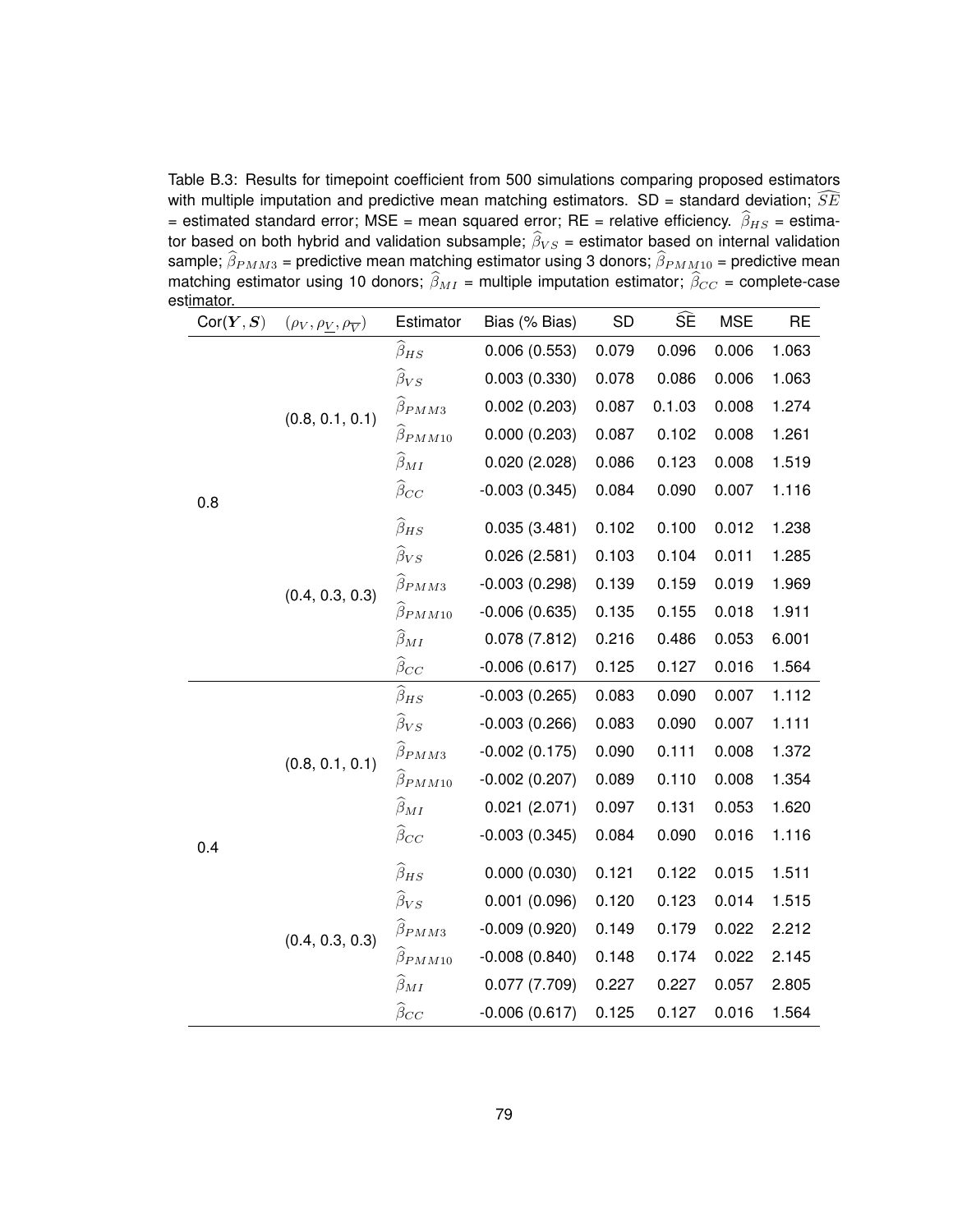Table B.4: Results for baseline covariate coefficient from 500 simulations comparing proposed estimators with multiple imputation and predictive mean matching estimators. SD = standard deviation;  $\widehat{SE}$  = estimated standard error; MSE = mean squared error; RE = relative efficiency.  $\widehat{\beta}_{HS}$  = estimator based on both hybrid and validation subsample;  $\beta_{VS}$  = estimator based on internal validation sample;  $\beta_{PMM3}$  = predictive mean matching estimator using 3 donors;  $\beta_{PMM10}$  = predictive mean matching estimator using 10 donors;  $\beta_{MI}$  = multiple imputation estimator;  $\beta_{CC}$  = complete-case estimator.

| umawi.<br>Cor(Y, S) | $(\rho_V, \rho_V, \rho_{\overline{V}})$ | Estimator                 | Bias (% Bias)   | SD    | SE    | <b>MSE</b> | <b>RE</b> |
|---------------------|-----------------------------------------|---------------------------|-----------------|-------|-------|------------|-----------|
|                     |                                         | $\widehat{\beta}_{HS}$    | $-0.017(2.385)$ | 0.206 | 0.209 | 0.043      | 1.025     |
|                     |                                         | $\widehat{\beta}_{VS}$    | $-0.012(1.708)$ | 0.207 | 0.209 | 0.043      | 1.026     |
|                     | (0.8, 0.1, 0.1)                         | $\widehat{\beta}_{PMM3}$  | $-0.003(0.395)$ | 0.215 | 0.207 | 0.046      | 1.018     |
|                     |                                         | $\widehat{\beta}_{PMM10}$ | $-0.006(0.789)$ | 0.216 | 0.207 | 0.047      | 1.018     |
|                     |                                         | $\widehat{\beta}_{MI}$    | $-0.016(2.344)$ | 0.217 | 0.285 | 0.047      | 1.398     |
| 0.8                 | $\widehat{\beta}_{CC}$                  |                           | $-0.012(1.672)$ | 0.215 | 0.215 | 0.046      | 1.054     |
|                     |                                         | $\widehat{\beta}_{HS}$    | $-0.024(3.478)$ | 0.214 | 0.215 | 0.046      | 1.057     |
|                     |                                         | $\widehat{\beta}_{VS}$    | $-0.014(1.960)$ | 0.218 | 0.218 | 0.046      | 1.070     |
|                     | (0.4, 0.3, 0.3)                         | $\widehat{\beta}_{PMM3}$  | 0.007(1.014)    | 0.251 | 0.231 | 0.047      | 1.134     |
|                     |                                         | $\widehat{\beta}_{PMM10}$ | 0.002(0.237)    | 0.250 | 0.225 | 0.047      | 1.106     |
|                     |                                         | $\widehat{\beta}_{MI}$    | $-0.062(8.821)$ | 0.937 | 1.006 | 0.882      | 4.941     |
|                     |                                         | $\widehat{\beta}_{CC}$    | $-0.008(1.173)$ | 0.239 | 0.245 | 0.057      | 1.202     |
|                     | (0.8, 0.1, 0.1)                         | $\widehat{\beta}_{HS}$    | $-0.012(1.692)$ | 0.214 | 0.216 | 0.046      | 1.062     |
|                     |                                         | $\widehat{\beta}_{VS}$    | $-0.011(1.592)$ | 0.214 | 0.216 | 0.046      | 1.061     |
|                     |                                         | $\widehat{\beta}_{PMM3}$  | $-0.009(1.339)$ | 0.216 | 0.209 | 0.047      | 1.026     |
|                     |                                         | $\widehat{\beta}_{PMM10}$ | $-0.012(1.706)$ | 0.217 | 0.208 | 0.047      | 1.024     |
|                     |                                         | $\widehat{\beta}_{MI}$    | $-0.013(1.843)$ | 0.218 | 0.265 | 0.064      | 1.299     |
| 0.4                 |                                         | $\widehat{\beta}_{CC}$    | $-0.012(1.672)$ | 0.215 | 0.215 | 0.060      | 1.054     |
|                     |                                         | $\widehat{\beta}_{HS}$    | $-0.010(1.363)$ | 0.235 | 0.243 | 0.055      | 1.192     |
|                     |                                         | $\widehat{\beta}_{VS}$    | $-0.008(1.213)$ | 0.233 | 0.242 | 0.054      | 1.188     |
|                     | (0.4, 0.3, 0.3)                         | $\widehat{\beta}_{PMM3}$  | $-0.011(1.554)$ | 0.257 | 0.237 | 0.066      | 1.164     |
|                     |                                         | $\widehat{\beta}_{PMM10}$ | $-0.013(1.818)$ | 0.256 | 0.231 | 0.066      | 1.132     |
|                     |                                         | $\widehat{\beta}_{MI}$    | $-0.015(2.077)$ | 0.285 | 0.432 | 0.081      | 2.119     |
|                     |                                         | $\widehat{\beta}_{CC}$    | $-0.008(1.173)$ | 0.239 | 0.245 | 0.057      | 1.202     |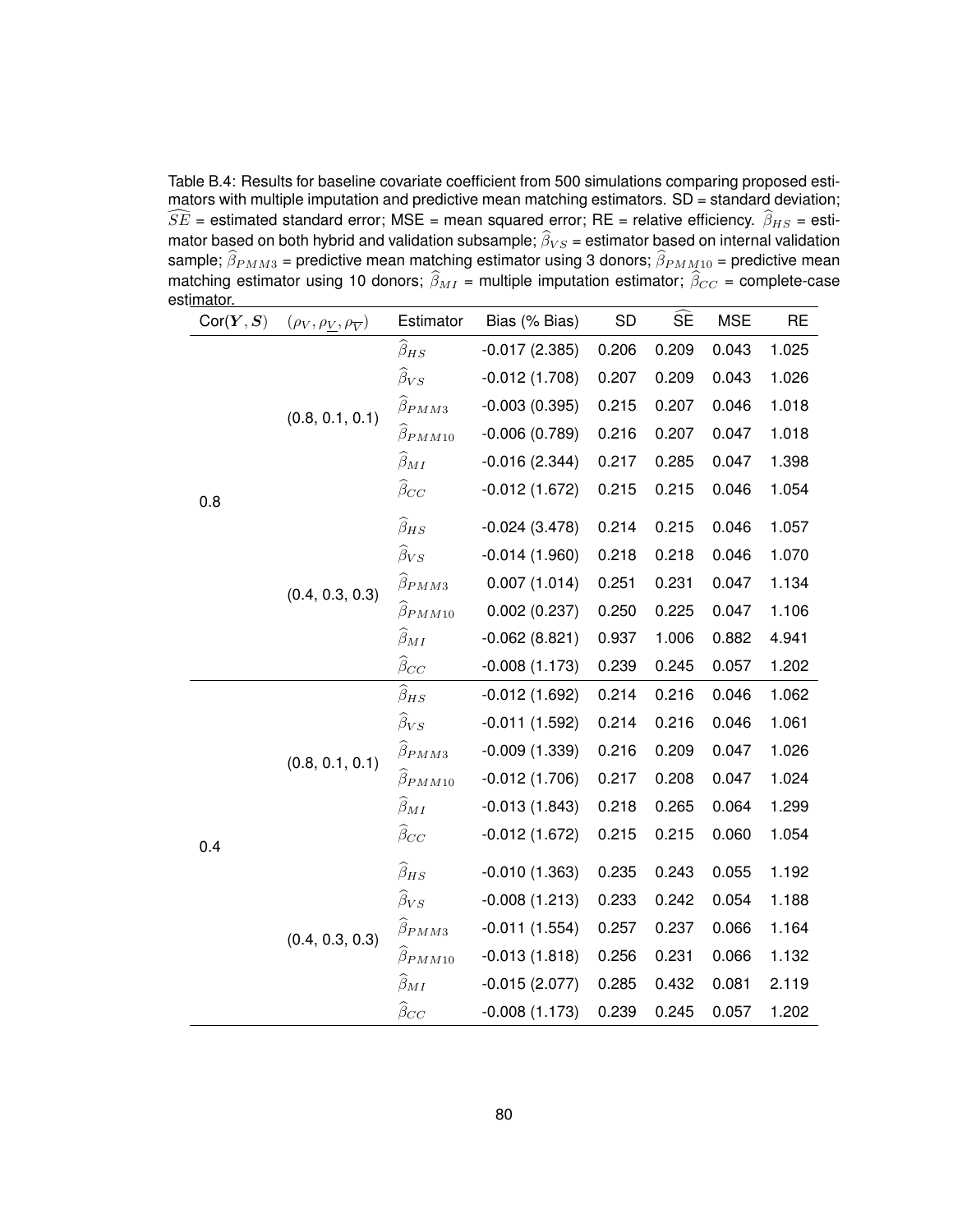| Cor(Y, S) | $(\rho_V, \rho_V, \rho_{\overline{V}})$ | Estimator              | Bias (% Bias)   | SD    | $\widehat{\mathsf{SE}}$ | <b>MSE</b> | <b>RE</b> |
|-----------|-----------------------------------------|------------------------|-----------------|-------|-------------------------|------------|-----------|
|           |                                         | $\widehat{\beta}_{HS}$ | $-0.001(0.143)$ | 0.085 | 0.086                   | 0.007      | 1.060     |
|           | (0.8, 0.1, 0.1)                         | $\widehat{\beta}_{CC}$ | $-0.002(0.187)$ | 0.088 | 0.089                   | 0.008      | 1.102     |
|           |                                         | $\widehat{\beta}_{HS}$ | $-0.002(0.167)$ | 0.088 | 0.088                   | 0.008      | 1.095     |
|           | (0.7, 0.15, 0.15)                       | $\widehat{\beta}_{CC}$ | $-0.003(0.264)$ | 0.094 | 0.094                   | 0.009      | 1.168     |
|           |                                         | $\widehat{\beta}_{HS}$ | $-0.004(0.382)$ | 0.092 | 0.092                   | 0.008      | 1.135     |
| 0.8       | (0.6, 0.2, 0.2)                         | $\widehat{\beta}_{CC}$ | $-0.005(0.521)$ | 0.100 | 0.101                   | 0.010      | 1.245     |
|           |                                         | $\widehat{\beta}_{HS}$ | $-0.003(0.268)$ | 0.094 | 0.095                   | 0.009      | 1.181     |
|           | (0.5, 0.25, 0.25)                       | $\widehat{\beta}_{CC}$ | $-0.006(0.562)$ | 0.106 | 0.108                   | 0.011      | 1.341     |
|           |                                         | $\widehat{\beta}_{HS}$ | $-0.002(0.230)$ | 0.101 | 0.100                   | 0.010      | 1.238     |
|           | (0.4, 0.3, 0.3)                         | $\widehat{\beta}_{CC}$ | $-0.008(0.797)$ | 0.113 | 0.119                   | 0.013      | 1.471     |
|           |                                         | $\widehat{\beta}_{HS}$ | $-0.007(0.745)$ | 0.111 | 0.106                   | 0.012      | 1.309     |
|           | (0.3, 0.35, 0.35)                       | $\widehat{\beta}_{CC}$ | $-0.008(0.814)$ | 0.131 | 0.133                   | 0.017      | 1.647     |
|           |                                         | $\widehat{\beta}_{HS}$ | $-0.002(0.175)$ | 0.088 | 0.089                   | 0.008      | 1.100     |
|           | (0.8, 0.1, 0.1)                         | $\widehat{\beta}_{CC}$ | $-0.002(0.187)$ | 0.088 | 0.089                   | 0.008      | 1.102     |
|           |                                         | $\widehat{\beta}_{HS}$ | $-0.005(0.247)$ | 0.093 | 0.094                   | 0.009      | 1.163     |
|           | (0.7, 0.15, 0.15)                       | $\widehat{\beta}_{CC}$ | $-0.003(0.264)$ | 0.094 | 0.094                   | 0.009      | 1.168     |
|           |                                         | $\widehat{\beta}_{HS}$ | $-0.005(0.509)$ | 0.099 | 0.100                   | 0.010      | 1.237     |
| 0.4       | (0.6, 0.2, 0.2)                         | $\widehat{\beta}_{CC}$ | $-0.005(0.521)$ | 0.100 | 0.101                   | 0.010      | 1.245     |
|           |                                         | $\widehat{\beta}_{HS}$ | $-0.005(0.546)$ | 0.105 | 0.107                   | 0.107      | 1.327     |
|           | (0.5, 0.25, 0.25)                       | $\widehat{\beta}_{CC}$ | $-0.006(0.562)$ | 0.106 | 0.108                   | 0.011      | 1.341     |
|           |                                         | $\widehat{\beta}_{HS}$ | $-0.008(0.763)$ | 0.111 | 0.117                   | 0.011      | 1.447     |
|           | (0.4, 0.3, 0.3)                         | $\widehat{\beta}_{CC}$ | $-0.008(0.797)$ | 0.113 | 0.119                   | 0.012      | 1.471     |
|           |                                         | $\widehat{\beta}_{HS}$ | $-0.010(0.983)$ | 0.122 | 0.130                   | 0.013      | 1.608     |
|           | (0.3, 0.35, 0.35)                       | $\widehat{\beta}_{CC}$ | $-0.008(0.814)$ | 0.131 | 0.133                   | 0.017      | 1.647     |

Table B.5: Results for timepoint coefficient from 500 simulations evaluating impact of MAR outcomes in the hybrid set. SD = standard deviation;  $\widehat{SE}$  = estimated standard error; MSE = mean squared error; RE = relative efficiency.  $\beta_{HS}$  = estimator based on both hybrid and validation sub-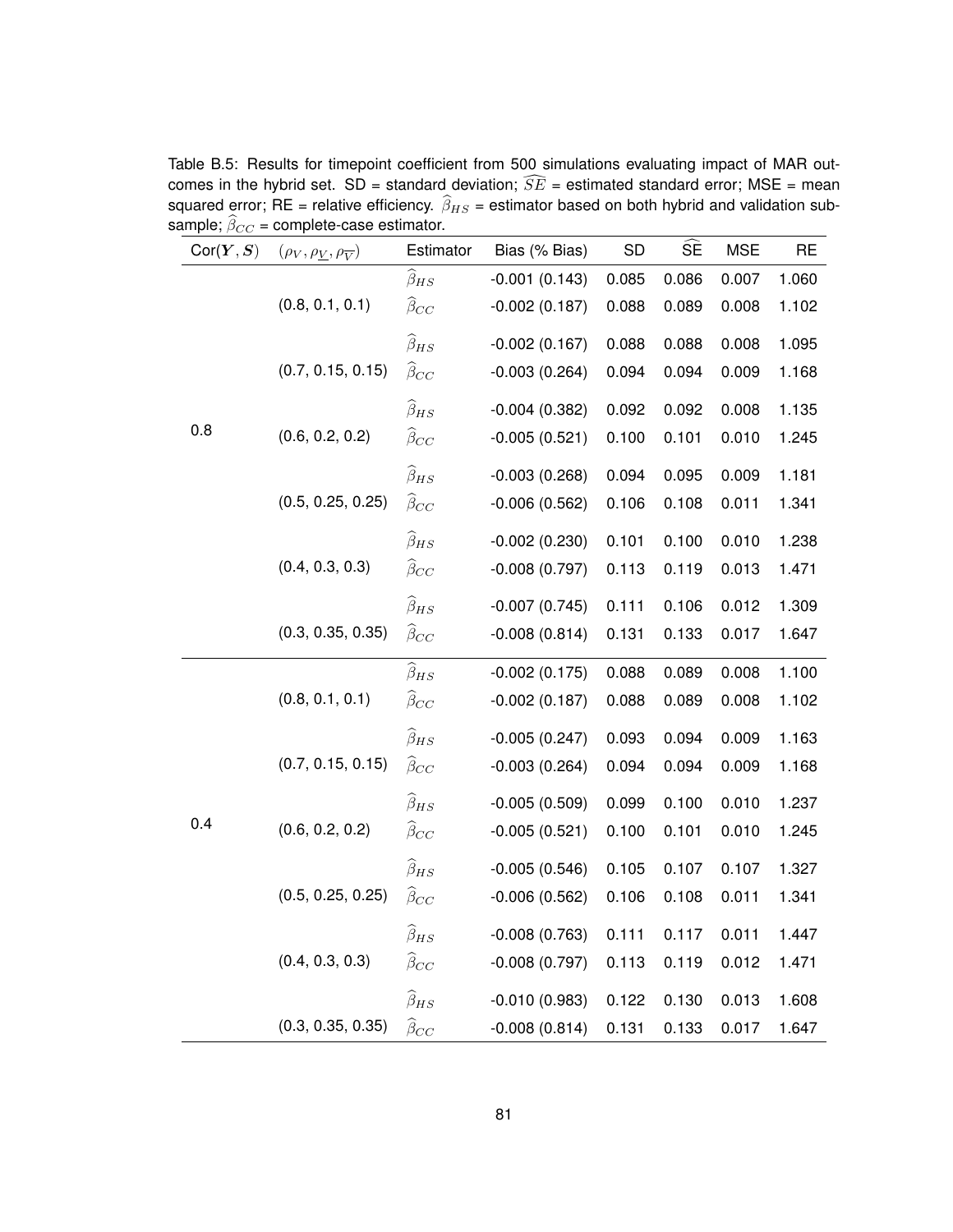| Cor(Y, S) | $(\rho_V, \rho_{\underline{V}}, \rho_{\overline{V}})$ | Estimator              | Bias (% Bias)   | <b>SD</b> | $\widehat{\mathsf{SE}}$ | <b>MSE</b> | <b>RE</b> |
|-----------|-------------------------------------------------------|------------------------|-----------------|-----------|-------------------------|------------|-----------|
|           |                                                       | $\widehat{\beta}_{HS}$ | $-0.020(2.891)$ | 0.212     | 0.211                   | 0.050      | 1.039     |
|           | (0.8, 0.1, 0.1)                                       | $\widehat{\beta}_{CC}$ | $-0.021(3.071)$ | 0.225     | 0.217                   | 0.051      | 1.067     |
|           |                                                       | $\widehat{\beta}_{HS}$ | $-0.021(3.006)$ | 0.214     | 0.215                   | 0.053      | 1.055     |
|           | (0.7, 0.15, 0.15)                                     | $\widehat{\beta}_{CC}$ | $-0.023(3.321)$ | 0.232     | 0.225                   | 0.054      | 1.107     |
|           |                                                       | $\widehat{\beta}_{HS}$ | $-0.028(4.008)$ | 0.216     | 0.217                   | 0.056      | 1.069     |
| 0.8       | (0.6, 0.2, 0.2)                                       | $\widehat{\beta}_{CC}$ | $-0.032(4.632)$ | 0.237     | 0.234                   | 0.057      | 1.152     |
|           |                                                       | $\widehat{\beta}_{HS}$ | $-0.023(3.265)$ | 0.223     | 0.221                   | 0.062      | 1.087     |
|           | (0.5, 0.25, 0.25)                                     | $\widehat{\beta}_{CC}$ | $-0.028(3.974)$ | 0.252     | 0.245                   | 0.064      | 1.205     |
|           |                                                       | $\widehat{\beta}_{HS}$ | $-0.023(3.250)$ | 0.232     | 0.225                   | 0.066      | 1.107     |
|           | (0.4, 0.3, 0.3)                                       | $\widehat{\beta}_{CC}$ | $-0.024(3.393)$ | 0.261     | 0.257                   | 0.069      | 1.262     |
|           |                                                       | $\widehat{\beta}_{HS}$ | $-0.024(3.489)$ | 0.236     | 0.229                   | 0.070      | 1.125     |
|           | (0.3, 0.35, 0.35)                                     | $\widehat{\beta}_{CC}$ | $-0.028(4.019)$ | 0.271     | 0.272                   | 0.074      | 1.334     |
|           |                                                       | $\widehat{\beta}_{HS}$ | $-0.021(3.032)$ | 0.223     | 0.219                   | 0.050      | 1.076     |
|           | (0.8, 0.1, 0.1)                                       | $\widehat{\beta}_{CC}$ | $-0.021(3.071)$ | 0.225     | 0.217                   | 0.051      | 1.067     |
|           |                                                       | $\widehat{\beta}_{HS}$ | $-0.023(3.262)$ | 0.229     | 0.227                   | 0.053      | 1.115     |
|           | (0.7, 0.15, 0.15)                                     | $\widehat{\beta}_{CC}$ | $-0.023(3.321)$ | 0.232     | 0.225                   | 0.054      | 1.107     |
|           |                                                       | $\widehat{\beta}_{HS}$ | $-0.032(4.587)$ | 0.234     | 0.235                   | 0.056      | 1.154     |
| 0.4       | (0.6, 0.2, 0.2)                                       | $\widehat{\beta}_{CC}$ | $-0.032(4.632)$ | 0.237     | 0.234                   | 0.057      | 1.152     |
|           |                                                       | $\widehat{\beta}_{HS}$ | $-0.027(3.911)$ | 0.247     | 0.245                   | 0.062      | 1.202     |
|           | (0.5, 0.25, 0.25)                                     | $\widehat{\beta}_{CC}$ | $-0.028(3.974)$ | 0.252     | 0.245                   | 0.064      | 1.205     |
|           |                                                       | $\widehat{\beta}_{HS}$ | $-0.024(3.402)$ | 0.256     | 0.256                   | 0.066      | 1.255     |
|           | (0.4, 0.3, 0.3)                                       | $\widehat{\beta}_{CC}$ | $-0.024(3.393)$ | 0.261     | 0.257                   | 0.069      | 1.262     |
|           |                                                       | $\widehat{\beta}_{HS}$ | $-0.029(4.160)$ | 0.263     | 0.268                   | 0.070      | 1.315     |
|           | (0.3, 0.35, 0.35)                                     | $\widehat{\beta}_{CC}$ | $-0.024(4.019)$ | 0.271     | 0.272                   | 0.074      | 1.334     |

Table B.6: Results for baseline covariate coefficient from 500 simulations evaluating impact of MAR outcomes in hybrid set. SD = standard deviation;  $\widehat{SE}$  = estimated standard error; MSE = mean squared error; RE = relative efficiency.  $\widehat{\beta}_{HS}$  = estimator based on both hybrid and validation subsample;  $\widehat{\beta}_{CC}$  = complete-case estimator.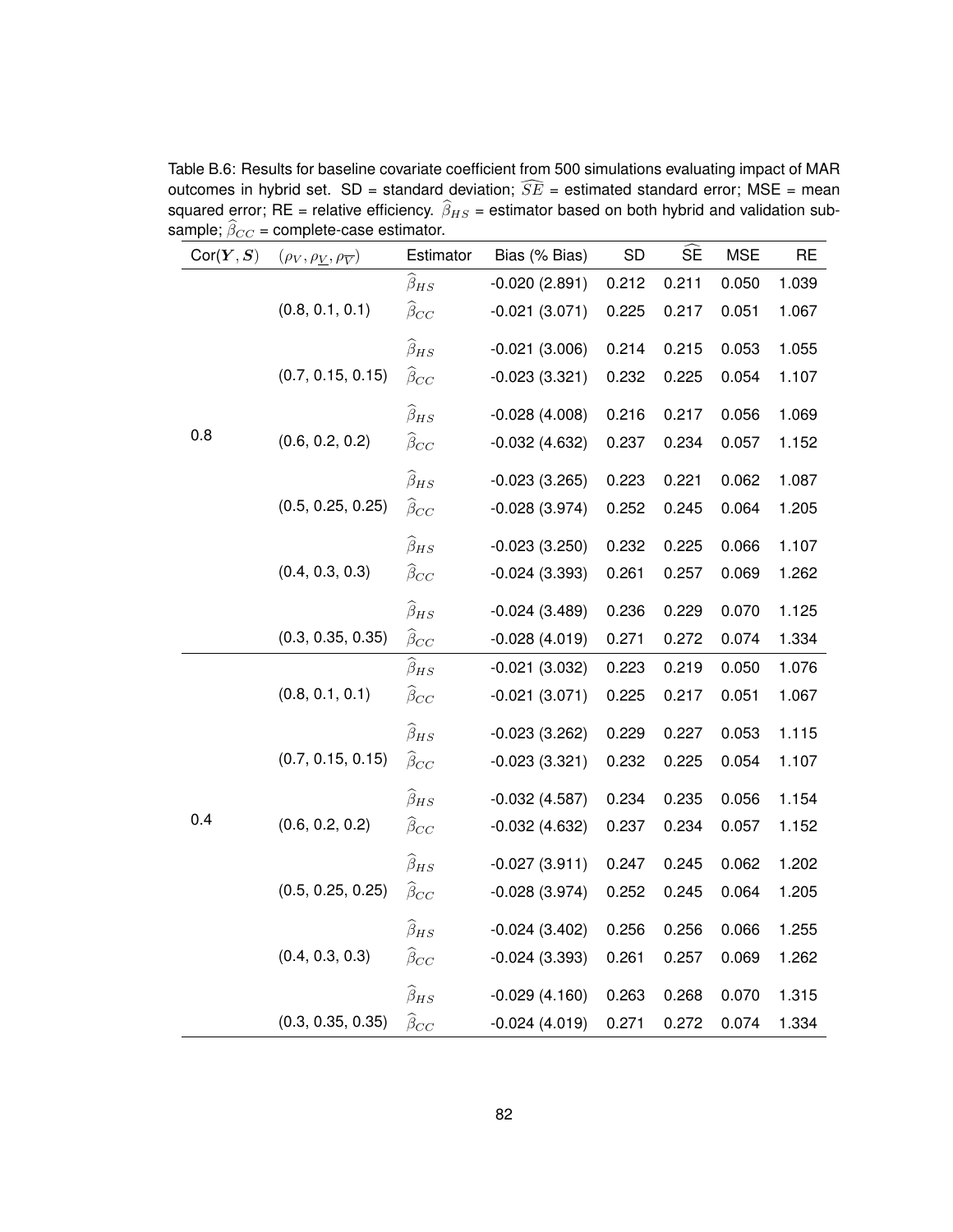$$
U_{VS}(\beta) = \sum_{i \in V} \frac{D_{\beta}(Y_i|X_i)}{P_{\beta}(Y_i|X_i)} + \sum_{k \in \underline{V}} \frac{D_{\beta}(S_k, \underline{Y}_k|X_k)}{P_{\beta}(S_k, \underline{Y}_k|X_k)} + \sum_{j \in \overline{V}} \frac{D_{\beta}(S_j|X_j)}{P_{\beta}(S_j|X_j)} + \sum_{k \in \underline{V}} \left\{ \frac{\widehat{D}_{\beta}(S_k, \underline{Y}_k|X_k)}{\widehat{P}_{\beta}(S_k, \underline{Y}_k|X_k)} - \frac{D_{\beta}(S_k, \underline{Y}_k|X_k)}{P_{\beta}(S_k, \underline{Y}_k|X_k)} \right\} + \sum_{k \in \underline{V}} \left\{ \frac{\widehat{D}_{\beta}(S_j|X_j)}{\widehat{P}_{\beta}(S_k, \underline{Y}_k|X_k)} - \frac{D_{\beta}(S_j|X_j)}{P_{\beta}(S_k, \underline{Y}_k|X_k)} \right\}
$$
(B.1)

$$
+\sum_{j\in\overline{V}}\left\{\frac{\mathbf{D}_{\beta}(\mathbf{S}_{j}|\mathbf{X}_{j})}{\widehat{P}_{\beta}(\mathbf{S}_{j}|\mathbf{X}_{j})}-\frac{\mathbf{D}_{\beta}(\mathbf{S}_{j}|\mathbf{X}_{j})}{P_{\beta}(\mathbf{S}_{j}|\mathbf{X}_{j})}\right\}\tag{B.2}
$$

Working with (B.2) first, by Slutsky's Theorem,

$$
(B.2) = \sum_{j \in \overline{V}} \left\{ \frac{\hat{D}_{\beta}(S_j|X_j)}{\hat{P}_{\beta}(S_j|X_j)} - \frac{D_{\beta}(S_j|X_j)}{P_{\beta}(S_j|X_j)} \right\} \times \frac{\hat{P}_{\beta}(S_j|X_j)}{P_{\beta}(S_j|X_j)} \n= \sum_{j \in \overline{V}} \left\{ \frac{\hat{D}_{\beta}(S_j|X_j)}{P_{\beta}(S_j|X_j)} - \frac{D_{\beta}(S_j|X_j)\hat{P}_{\beta}(S_j|X_j)}{P_{\beta}^2(S_j|X_j)} \right\} + o_p(1) \n= \sum_{j \in \overline{V}} \left\{ \frac{\int \hat{P}(S_j|y, X_j)D_{\beta}(y|X_j)dy}{P_{\beta}(S_j|X_j)} - \frac{D_{\beta}(S_j|X_j)\int \hat{P}(S_j|y, X_j)P_{\beta}(y|X_j)dy}{P_{\beta}^2(S_j|X_j)} \right\} + o_p(1) \n= \sum_{j \in \overline{V}} \int \hat{P}(S_j|y, X_j) \left\{ \frac{D_{\beta}(y|X_j)}{P_{\beta}(S_j|X_j)} - \frac{D_{\beta}(S_j|X_j)P_{\beta}(y|X_j)}{P_{\beta}^2(S_j|X_j)} \right\} dy + o_p(1).
$$

Define

$$
\psi_j^{\boldsymbol{\beta},\overline{V}}(\boldsymbol{y})=\frac{\boldsymbol{D}_{\boldsymbol{\beta}}(\boldsymbol{y}|\boldsymbol{X}_j)}{P_{\boldsymbol{\beta}}(\boldsymbol{S}_j|\boldsymbol{X}_j)}-\frac{\boldsymbol{D}_{\boldsymbol{\beta}}(\boldsymbol{S}_j|\boldsymbol{X}_j)P_{\boldsymbol{\beta}}(\boldsymbol{y}|\boldsymbol{X}_j)}{P_{\boldsymbol{\beta}}^2(\boldsymbol{S}_j|\boldsymbol{X}_j)},
$$

Then

$$
(B.2) = \sum_{j \in \overline{V}} \int \widehat{P}(\boldsymbol{S}_j | \boldsymbol{y}, \boldsymbol{X}_j) \psi_j^{\boldsymbol{\beta}, \overline{V}}(\boldsymbol{y}) d\boldsymbol{y} + o_p(1).
$$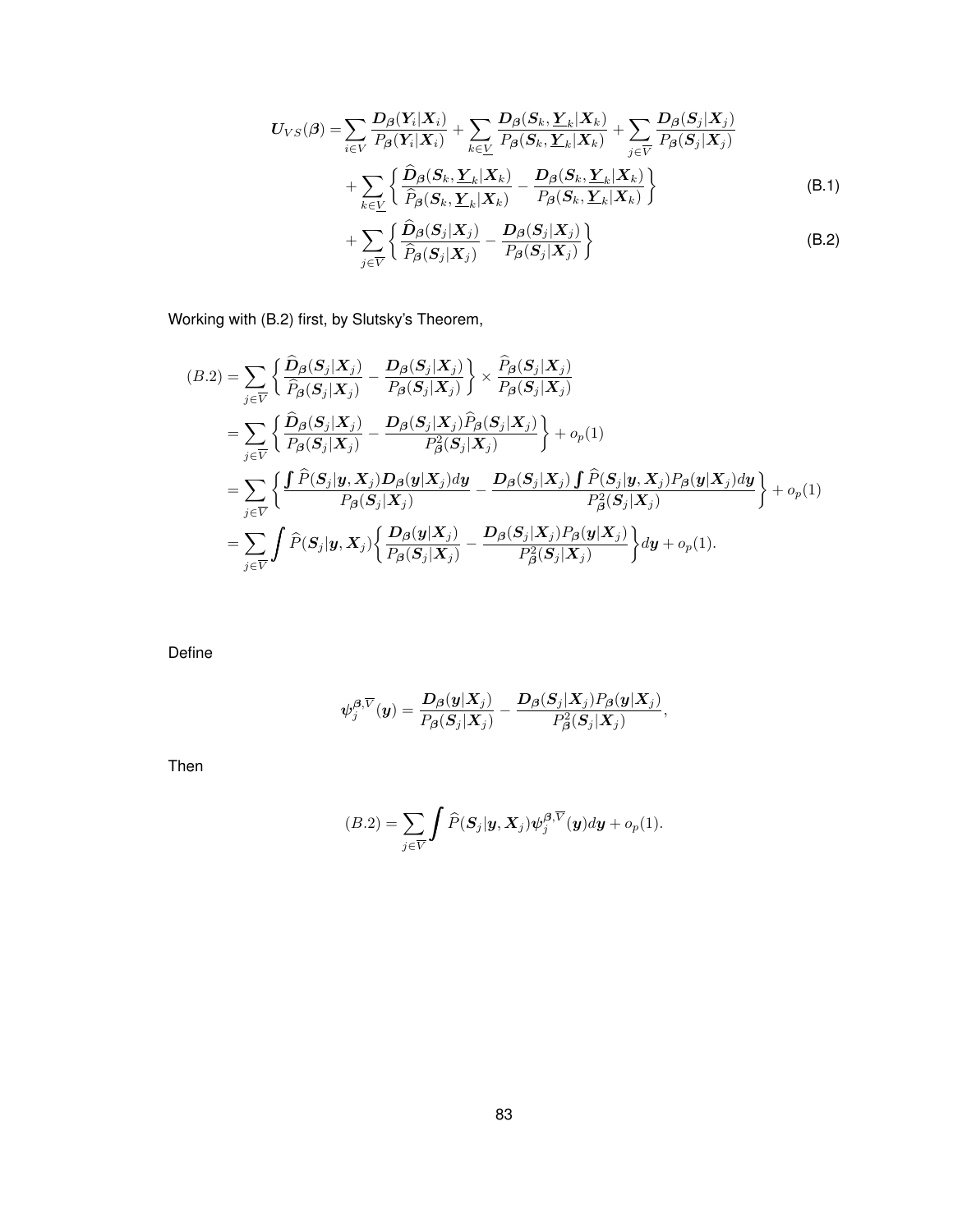Now invoking Slutsky's Theorem again, and noting that  $\int P(S_j |y,X_j) \psi_j^{\beta,V}(y) dy = 0 \ \forall j,$ 

$$
(B.2) = \sum_{j \in \overline{V}} \int \left\{ \hat{P}(S_j | \mathbf{y}, \mathbf{X}_j) - P(S_j | \mathbf{y}, \mathbf{X}_j) \right\} \psi_j^{\beta, \overline{V}}(\mathbf{y}) d\mathbf{y} + o_p(1)
$$
  
\n
$$
= \sum_{j \in \overline{V}} \int \left\{ \frac{\hat{P}(S_j, \mathbf{y}, \mathbf{X}_j)}{\hat{P}(\mathbf{y}, \mathbf{X}_j)} - \frac{P(S_j, \mathbf{y}, \mathbf{X}_j)}{P(\mathbf{y}, \mathbf{X}_j)} \right\} \psi_j^{\beta, \overline{V}}(\mathbf{y}) d\mathbf{y} \times \frac{\hat{P}(\mathbf{y}, \mathbf{X}_j)}{P(\mathbf{y}, \mathbf{X}_j)} + o_p(1)
$$
  
\n
$$
= \sum_{j \in \overline{V}} \int \left\{ \frac{\hat{P}(S_j, \mathbf{y}, \mathbf{X}_j)}{P(\mathbf{y}, \mathbf{X}_j)} - \frac{P(S_j, \mathbf{y}, \mathbf{X}_j) \hat{P}(\mathbf{y}, \mathbf{X}_j)}{P^2(\mathbf{y}, \mathbf{X}_j)} \right\} \psi_j^{\beta, \overline{V}}(\mathbf{y}) d\mathbf{y} + o_p(1).
$$

At this point, we can express  $\widehat{P}(\bm{S}_j , \bm{y}, \bm{X}_j )$  and  $\widehat{P}(\bm{y}, \bm{X}_j )$  in terms of their respective constructions kernel density estimates,

$$
\widehat{P}(\boldsymbol{S}_j, \boldsymbol{y}, \boldsymbol{X}_j) = \frac{1}{n_V} \sum_{i \in V} \frac{1}{|\boldsymbol{H}_2|^{1/2}} \phi(\boldsymbol{L}_2(\boldsymbol{S}_j - \boldsymbol{S}_i, \boldsymbol{y} - \boldsymbol{Y}_i, \boldsymbol{X}_j - \boldsymbol{X}_i))
$$

$$
\widehat{P}(\boldsymbol{y}, \boldsymbol{X}_j) = \frac{1}{n_V} \sum_{i \in V} \frac{1}{|\boldsymbol{H}_1|^{1/2}} \phi(\boldsymbol{L}_1(\boldsymbol{y} - \boldsymbol{Y}_i, \boldsymbol{X}_j - \boldsymbol{X}_j))
$$

Let  $\phi(\bm{L}_2(\bm{S}_j-\bm{S}_i,\bm{y}-\bm{Y}_i,\bm{X}_j-\bm{X}_i))=\phi_{2j}$  and  $\phi(\bm{L}_1(\bm{y}-\bm{Y}_i,\bm{X}_j))=\phi_{1j},$  for clarity of presentation. Without loss of generality, if there are discrete covariates in the model, then let  $\phi_{2j} = I(\boldsymbol{X}_{Dj} = \boldsymbol{X}_{Dj})$  $(\bm{X}_{Di})\phi(\bm{L}_{2}(\bm{S}_{j}-\bm{S}_{i},\bm{y}-\bm{Y}_{i},\bm{X}_{j}-\bm{X}_{i})),$  and likewise for  $\phi_{1j}.$  Then

$$
(B.2) = \frac{1}{n_V} \sum_{i \in V} \sum_{j \in \overline{V}} \int \left\{ \frac{|\mathbf{H}_2|^{-1/2} \phi_{2ij}}{P(\mathbf{y}, \mathbf{X}_j)} - \frac{|\mathbf{H}_1|^{-1/2} \phi_{1ij} P(\mathbf{S}_j, \mathbf{y}, \mathbf{X}_j)}{P^2(\mathbf{y}, \mathbf{X}_j)} \right\} \psi_j^{\beta, \overline{V}}(\mathbf{y}) d\mathbf{y} + o_p(1)
$$
  
= 
$$
\frac{1}{n_V} \sum_{i \in v} \sum_{j \in \overline{V}} Q_{ij} + o_p(1).
$$

Finally, define

$$
\zeta_i^{V,\overline{V}}(\boldsymbol{y}) = \frac{|\boldsymbol{H}_2|^{-1/2}\phi_{2ij}}{P(\boldsymbol{y},\boldsymbol{X}_j)} - \frac{|\boldsymbol{H}_1|^{-1/2}\phi_{1ij}P(\boldsymbol{S}_j,\boldsymbol{y},\boldsymbol{X}_j)}{P^2(\boldsymbol{y},\boldsymbol{X}_j)}
$$

so that

$$
\boldsymbol{Q}_{ij}=\int\zeta_i^{V,\overline{V}}(\boldsymbol{y})\psi_j^{\boldsymbol{\beta},\overline{V}}(\boldsymbol{y})d\boldsymbol{y}.
$$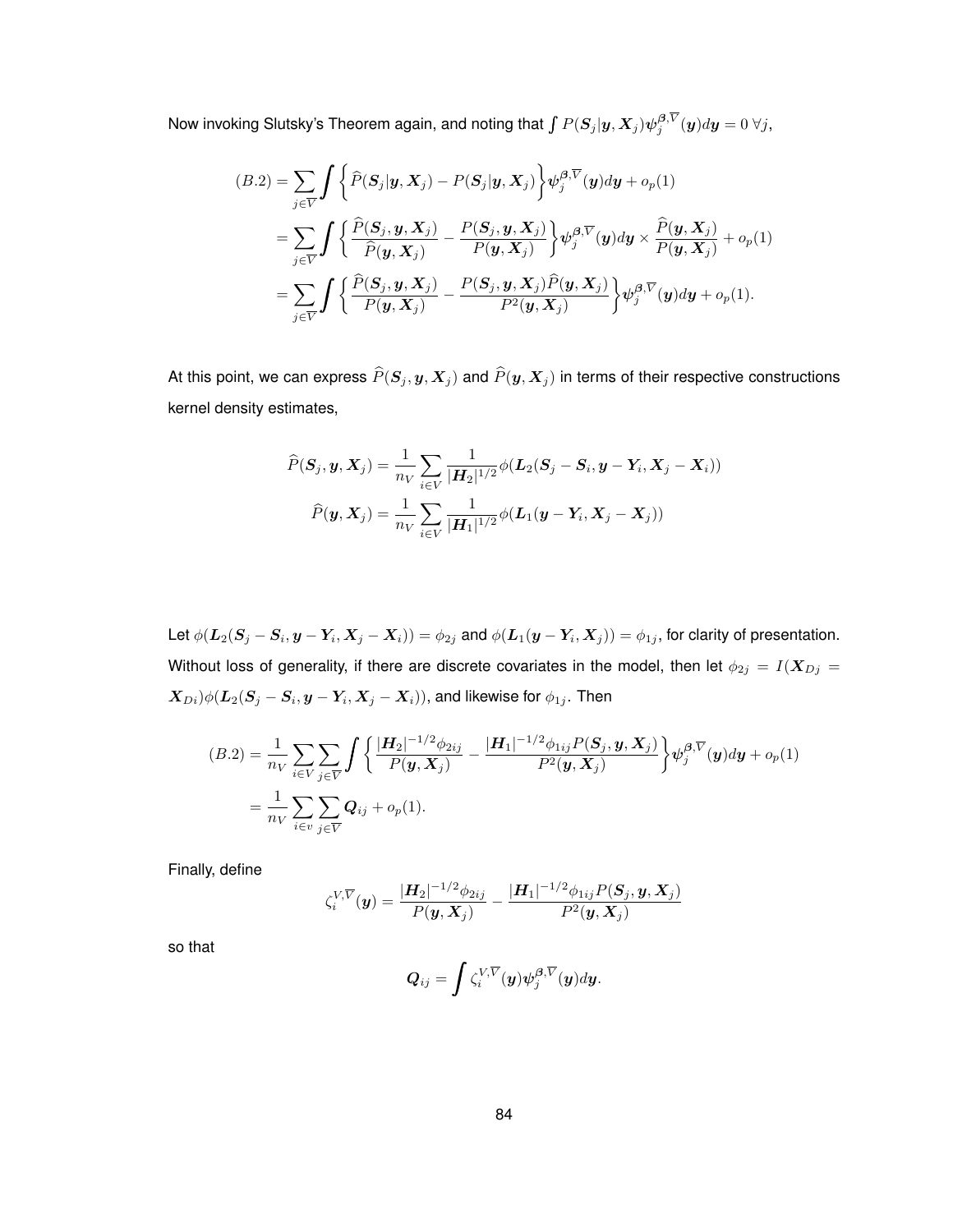Likewise, we can deconstruct (B.1) in a similar fashion. (B.1) can be expressed as

$$
(B.1) = \frac{1}{n_V} \sum_{i \in V} \sum_{k \in \underline{V}} \int \left\{ \zeta_i^{V,\underline{V}}(\mathbf{y}_{m_k}) \right\} \psi_k^{\beta,\underline{V}}(\mathbf{y}_{m_k}) d\mathbf{y}_{m_k} + o_p(1)
$$
  
= 
$$
\frac{1}{n_V} \sum_{i \in V} \sum_{k \in \underline{V}} \mathbf{Q}_{ik} + o_p(1),
$$

where

$$
\phi_{2ik} = \phi(\boldsymbol{L}_2(\boldsymbol{S}_k - \boldsymbol{S}_i, \boldsymbol{y}_{m_k} - \boldsymbol{Y}_{m_k i}, \boldsymbol{\underline{Y}}_k - \boldsymbol{Y}_{T_k i}, \boldsymbol{X}_k - \boldsymbol{X}_k)),
$$
  

$$
\phi_{1ik} = \phi(\boldsymbol{L}_1(\boldsymbol{y}_{m_k} - \boldsymbol{Y}_{m_k i}, \boldsymbol{\underline{Y}}_k - \boldsymbol{Y}_{T_k i}, \boldsymbol{X}_k - \boldsymbol{X}_k)),
$$
  

$$
\zeta_i^{V,\underline{V}}(\boldsymbol{y}_{m_k}) = \frac{|\boldsymbol{H}_2|^{-1/2} \phi_{2ik}}{P(\boldsymbol{y}_{m_k}, \boldsymbol{\underline{Y}}_k, \boldsymbol{X}_k)} - \frac{|\boldsymbol{H}_1|^{-1/2} \phi_{1ik} P(\boldsymbol{S}_k, \boldsymbol{y}_{m_k}, \boldsymbol{\underline{Y}}_k, \boldsymbol{X}_k)}{P^2(\boldsymbol{y}_{m_k}, \boldsymbol{\underline{Y}}_k, \boldsymbol{X}_k)},
$$

and

$$
\psi_k^{\boldsymbol{\beta},\underline{V}}(\boldsymbol{y}_{m_k},\underline{\boldsymbol{Y}}_k)=\frac{\boldsymbol{D}_{\boldsymbol{\beta}}(\boldsymbol{y}_{m_k},\underline{\boldsymbol{Y}}_k|\boldsymbol{X}_k)}{P_{\boldsymbol{\beta}}(\boldsymbol{S}_k,\underline{\boldsymbol{Y}}_k|\boldsymbol{X}_k)}-\frac{D_{\boldsymbol{\beta}}(\boldsymbol{S}_k,\underline{\boldsymbol{Y}}_k|\boldsymbol{X}_k)P(\boldsymbol{y}_{m_k},\underline{\boldsymbol{Y}}_k|\boldsymbol{X}_k)}{P_{\boldsymbol{\beta}}^2(\boldsymbol{S}_k,\underline{\boldsymbol{Y}}_k|\boldsymbol{X}_k)}.
$$

Putting (B.1) and (B.2) together,

$$
(B.1) + (B.2) = \left(\frac{n_{V} + n_{\overline{V}}}{\sqrt{n_{V}}}\right) \frac{1}{\sqrt{n_{V}}} \sum_{i \in V} \left[\frac{1}{n_{V} + n_{\overline{V}}} \left\{\sum_{k \in V} \mathbf{Q}_{ik} + \sum_{j \in \overline{V}} \mathbf{Q}_{ij}\right\}\right] + o_{p}(1)
$$

$$
= \left(\frac{n_{V} + n_{\overline{V}}}{\sqrt{n_{V}}}\right) \frac{1}{\sqrt{n_{V}}} \sum_{i \in V} \mathbf{Q}_{i} + o_{p}(1).
$$

Therefore, multiplying by  $\frac{1}{\sqrt{2}}$  $\frac{\mathbb{L}}{\overline{N}}$ , the entire score equation is

$$
\frac{1}{\sqrt{N}}\boldsymbol{U}_{VS}(\boldsymbol{\beta}) = \frac{1}{\sqrt{N}} \Bigg[ \sum_{i \in V} \frac{\boldsymbol{D}_{\boldsymbol{\beta}}(\boldsymbol{Y}_i|\boldsymbol{X}_i)}{\boldsymbol{P}_{\boldsymbol{\beta}}(\boldsymbol{Y}_i|\boldsymbol{X}_i)} + \sum_{k \in \underline{V}} \frac{\boldsymbol{D}_{\boldsymbol{\beta}}(\boldsymbol{S}_k, \boldsymbol{Y}_k|\boldsymbol{X}_k)}{\boldsymbol{P}_{\boldsymbol{\beta}}(\boldsymbol{S}_k, \boldsymbol{Y}_k|\boldsymbol{X}_k)} + \sum_{j \in \overline{V}} \frac{\boldsymbol{D}_{\boldsymbol{\beta}}(\boldsymbol{S}_j|\boldsymbol{X}_j)}{\boldsymbol{P}_{\boldsymbol{\beta}}(\boldsymbol{S}_j|\boldsymbol{X}_j)} \Bigg] + \frac{1}{\sqrt{n_V}} \Bigg[ \frac{n_{\underline{V}} + n_{\overline{V}}}{\sqrt{N}\sqrt{n_{V}}} \sum_{i \in V} \sum_{k \in \underline{V}} \boldsymbol{Q}_i \Bigg] + o_p(1).
$$

The next part of the proof is to establish the expected value of  $Q_i$  conditional on the validation data.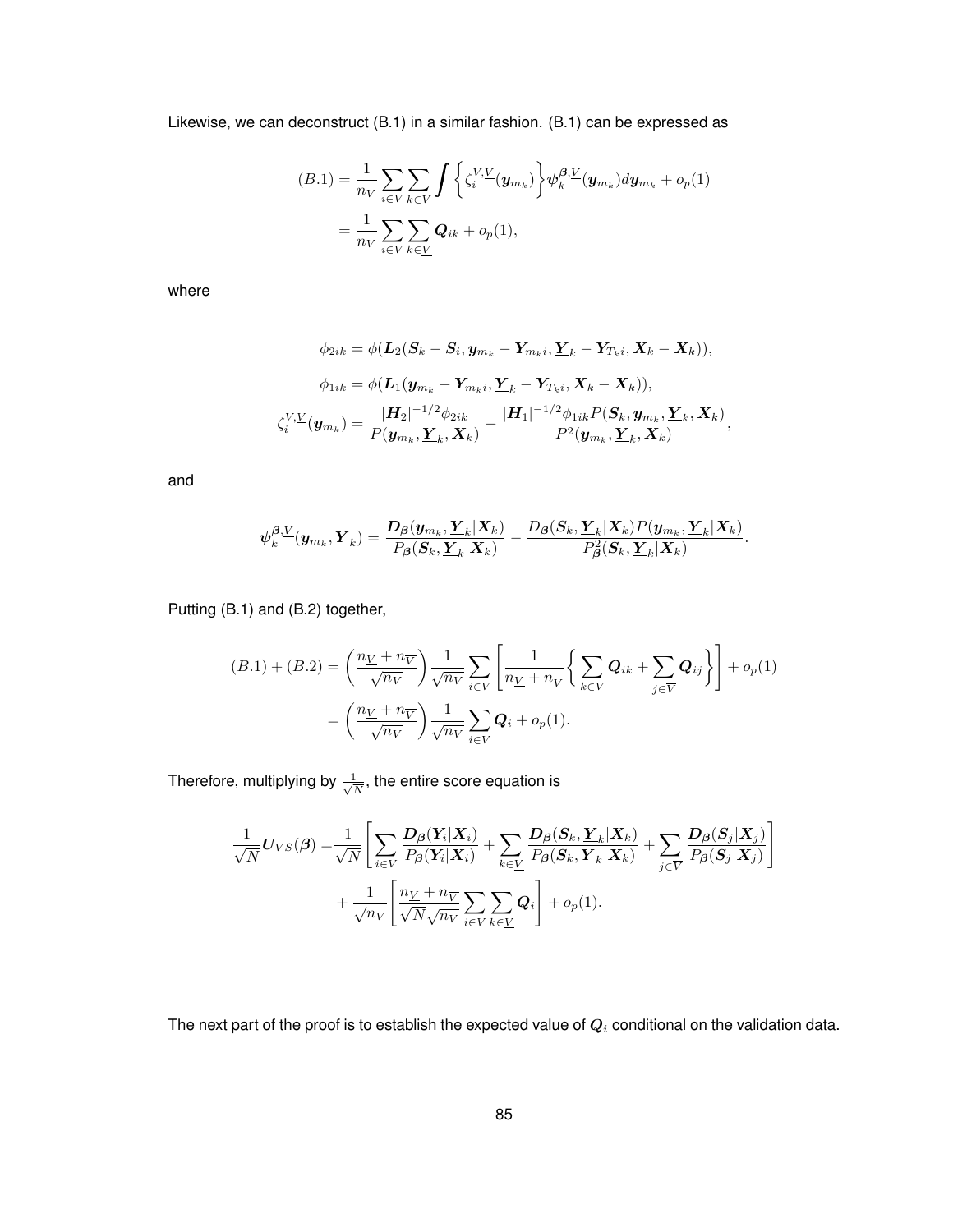As before, we break this down into  $Q_{ik}$  and  $Q_{ij}$ .

$$
E[Q_{ij}|S_i, Y_i, X_i] = E_X [E_S[Q_{ij}|X]|S_i, Y_i, X_i]
$$
  
\n
$$
= E_X \left[ \int_S \int_y \zeta_i^{V,\overline{V}}(y) \psi_j^{\beta,\overline{V}}(y) P_\beta(S|X) dy ds \middle| S_i, Y_i, X_i \right]
$$
  
\n
$$
= E_X \left[ \int_S \int_y \zeta_i^{V,\overline{V}}(y) \left\{ \frac{D_\beta(y|X)}{P_\beta(S|X)} - \frac{P_\beta(y|X)D_\beta(S|X)}{P_\beta^2(S|X)} \right\} P_\beta(S|X) dy ds \middle| S_i, Y_i, X_i \right]
$$
  
\n
$$
= E_X \left[ \int_S \int_y \zeta_i^{V,\overline{V}}(y) \left\{ \frac{D_\beta(y|X)P_\beta(S|X)}{P_\beta(S|X)} - \frac{P_\beta(y|X)D_\beta(S|X)P_\beta(S|X)}{P_\beta^4(S|X)} \right\} dy ds \middle| S_i, Y_i, X_i \right]
$$
  
\n
$$
= E_X \left[ \int_S \int_y \zeta_i^{V,\overline{V}}(y) \left\{ D_\beta(y|X) - \frac{P_\beta(y|X)D_\beta(S|X)}{P_\beta(S|X)} \right\} dy ds \middle| S_i, Y_i, X_i \right]
$$
(B.3)

(B.3) should now be split into two integrals.

$$
E_X\left[\int_S \int_y \zeta_i^{V,\overline{V}}(y) D_\beta(y|X) dy dS \middle| S_i, Y_i, X_i\right]
$$
\n(B.3a)

$$
-E_{\boldsymbol{X}}\bigg[\int_{\boldsymbol{S}}\int_{\boldsymbol{y}}\zeta_i^{V,\overline{V}}(\boldsymbol{y})\frac{P_{\boldsymbol{\beta}}(\boldsymbol{y}|\boldsymbol{X})D_{\boldsymbol{\beta}}(\boldsymbol{S}|\boldsymbol{X})}{P_{\boldsymbol{\beta}}(\boldsymbol{S}|\boldsymbol{X})}d\boldsymbol{y}d\boldsymbol{S}\bigg|\boldsymbol{S}_i,\boldsymbol{Y}_i,\boldsymbol{X}_i\bigg]
$$
(B.3b)

$$
(B.3a) = E_X \left[ \int_S \int_y \left\{ \frac{|H_2|^{-1/2} \phi_{2ij}}{P(y,X)} - \frac{|H_1|^{-1/2} \phi_{1ij}}{P^2(y,X)} \right\} D_\beta(y|X) dy dS \middle| S_i, Y_i, X_i \right]
$$
  
\n
$$
= E_X \left[ \int_y \int_S \left\{ \frac{|H_2|^{-1/2} \phi_{2ij}}{P(y,X)} - \frac{|H_1|^{-1/2} \phi_{1ij}}{P^2(y,X)} \right\} D_\beta(y|X) dS dy \middle| S_i, Y_i, X_i \right]
$$
  
\n
$$
= \int_X \int_y \int_S \left\{ \frac{|H_2|^{-1/2} \phi_{2ij}}{P(y,X)} - \frac{|H_1|^{-1/2} \phi_{1ij} P(S,y,X)}{P^2(y,X)} \right\} D_\beta(y|X) P(X) dS dy dX
$$
  
\n
$$
= \int_X \int_y \int_S \left\{ |H_2|^{-1/2} \phi_{2ij} - \frac{|H_1|^{-1/2} \phi_{1ij} P(S,y,X)}{P(y,X)} \right\} \frac{D_\beta(y|X)}{P_\beta(y|X)} dS dy dX
$$
  
\n
$$
= \int_X \int_y \int_S |H_2|^{-1/2} \phi_{2ij} \frac{D_\beta(y|X)}{P_\beta(y|X)} dS dy dX
$$
  
\n
$$
- \int_X \int_y |H_1|^{-1/2} \phi_{1ij} \frac{D_\beta(y|X)}{P_\beta(y|X)} \int_S P(S|y,X) dS dy dX.
$$

We now use u-substitution on the first integral in (B.3a) with  $(\bm u,\bm v,\bm w)=\bm L_2(\bm S\!-\bm S_i,\bm y\!-\!\bm Y_i,\bm X\!-\!\bm X_i).$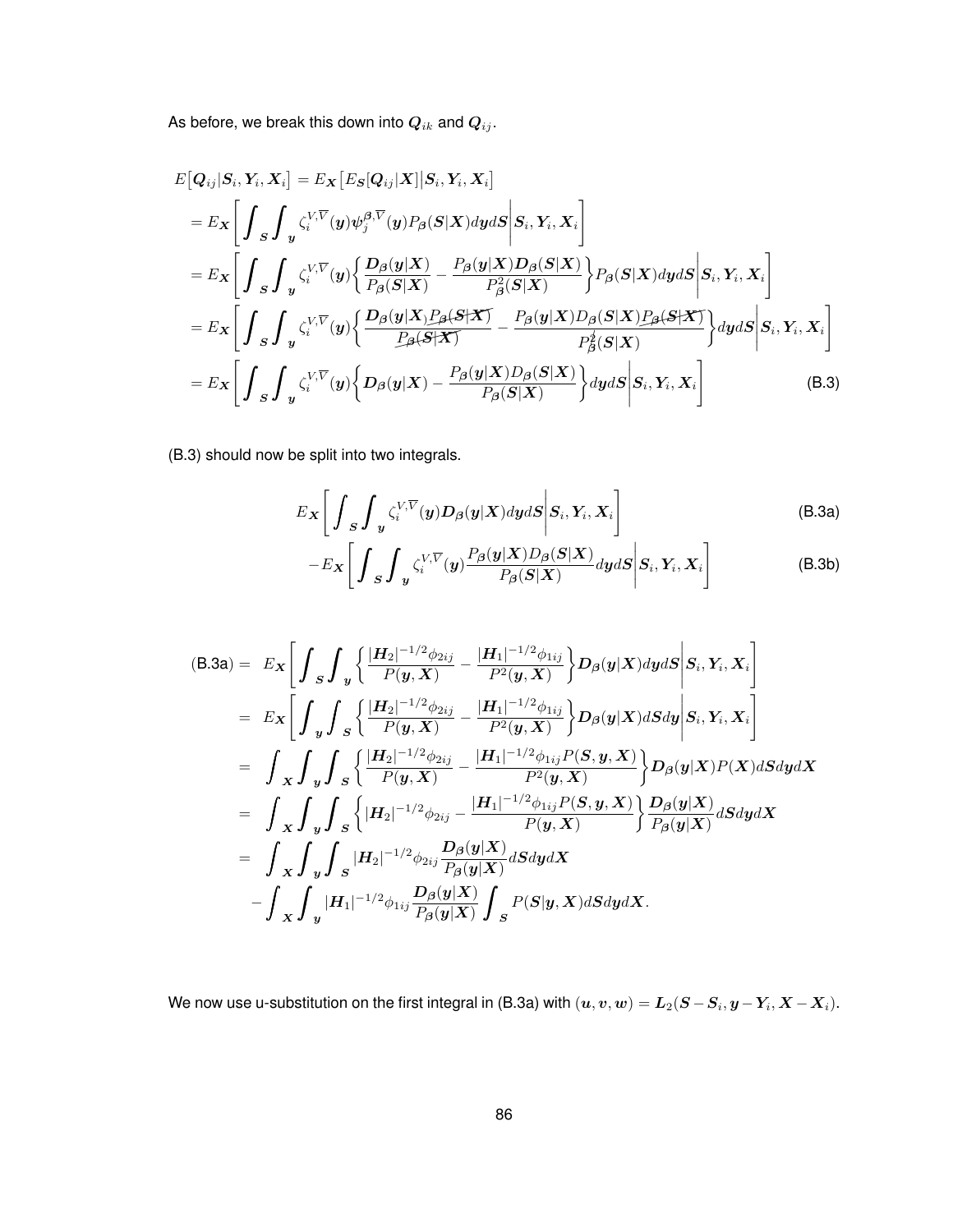This implies

$$
d\bm{S} d\bm{y} d\bm{X} = \big|J(\bm{u},\bm{v},\bm{w})\big|d\bm{u} d\bm{v} d\bm{w} = \big|\bm{L}_2^{-1}\big|d\bm{u} d\bm{v} d\bm{w}.
$$

We then make the substitution and note that  $|\bm{L}_2^{-1}|=|\bm{H}_2|^{1/2}.$  We also note here that

$$
\begin{aligned} (\boldsymbol{S},\boldsymbol{y},\boldsymbol{X}) &= \boldsymbol{L}_2^{-1}(\boldsymbol{u},\boldsymbol{v},\boldsymbol{w}) + (\boldsymbol{S}_i,\boldsymbol{Y}_i,\boldsymbol{X}_i) \\ \boldsymbol{S} &= \boldsymbol{S}_i + (\boldsymbol{L}_2^{-1})^{\boldsymbol{S}} \boldsymbol{u} \\ \boldsymbol{y} &= \boldsymbol{Y}_i + (\boldsymbol{L}_2^{-1})^{\boldsymbol{y}} \boldsymbol{v} \\ \boldsymbol{X} &= \boldsymbol{X}_i + (\boldsymbol{L}_2^{-1})^{\boldsymbol{X}} \boldsymbol{w} \end{aligned}
$$

with the superscript denoting the respective columns of  $L_2^{-1}$  corresponding to that variable. Similarly, we can make a substitution on the second integral in (B.3a) with  $(\bm u,\bm v)=\bm L_1(\bm y-\bm Y_i,\bm X-\bm X_i),$ so that  $dyd\bm{X} = |\bm{L}_1^{-1}|d\bm{u}d\bm{v}$  and the analogous implications. The integrals then become

$$
(B.3a) = \int_{w} \int_{v} \int_{u} \left\{ \frac{|L_{2}^{-1}|}{|H_{2}|^{1/2}} \phi(u,v,w) \right\} \frac{D_{\beta}(Y_{i} + (L_{2}^{-1})^{y}v|X_{i} + (L_{2}^{-1})^{x}w)}{P_{\beta}(Y_{i} + (L_{2}^{-1})^{y}v|X_{i} + (L_{2}^{-1})^{x}w)} du dv dw - \int_{v} \int_{u} \left\{ \frac{|L_{1}^{-1}|}{|H_{1}|^{1/2}} \phi(u,v) \right\} \frac{D_{\beta}(Y_{i} + (L_{1}^{-1})^{y}u|X_{i} + (L_{1}^{-1})^{x}v)}{P_{\beta}(Y_{i} + (L_{1}^{-1})^{y}u|X_{i} + (L_{1}^{-1})^{x}v)} du dv = \int_{w} \int_{v} \int_{u} \left\{ \phi(u,v,w) \right\} \frac{D_{\beta}(Y_{i}|X_{i})}{P_{\beta}(Y_{i}|X_{i})} du dv dw + O(H) - \int_{v} \int_{u} \left\{ \phi(u,v) \right\} \frac{D_{\beta}(Y_{i}|X_{i})}{P_{\beta}(Y_{i}|X_{i})} du dv + O(H).
$$

We write simply  $O(H)$  to denote a function on the same order as the chosen bandwidth. Since, by assumption, the bandwidth matrix approaches 0 as N approaches  $\infty$ , these functions are also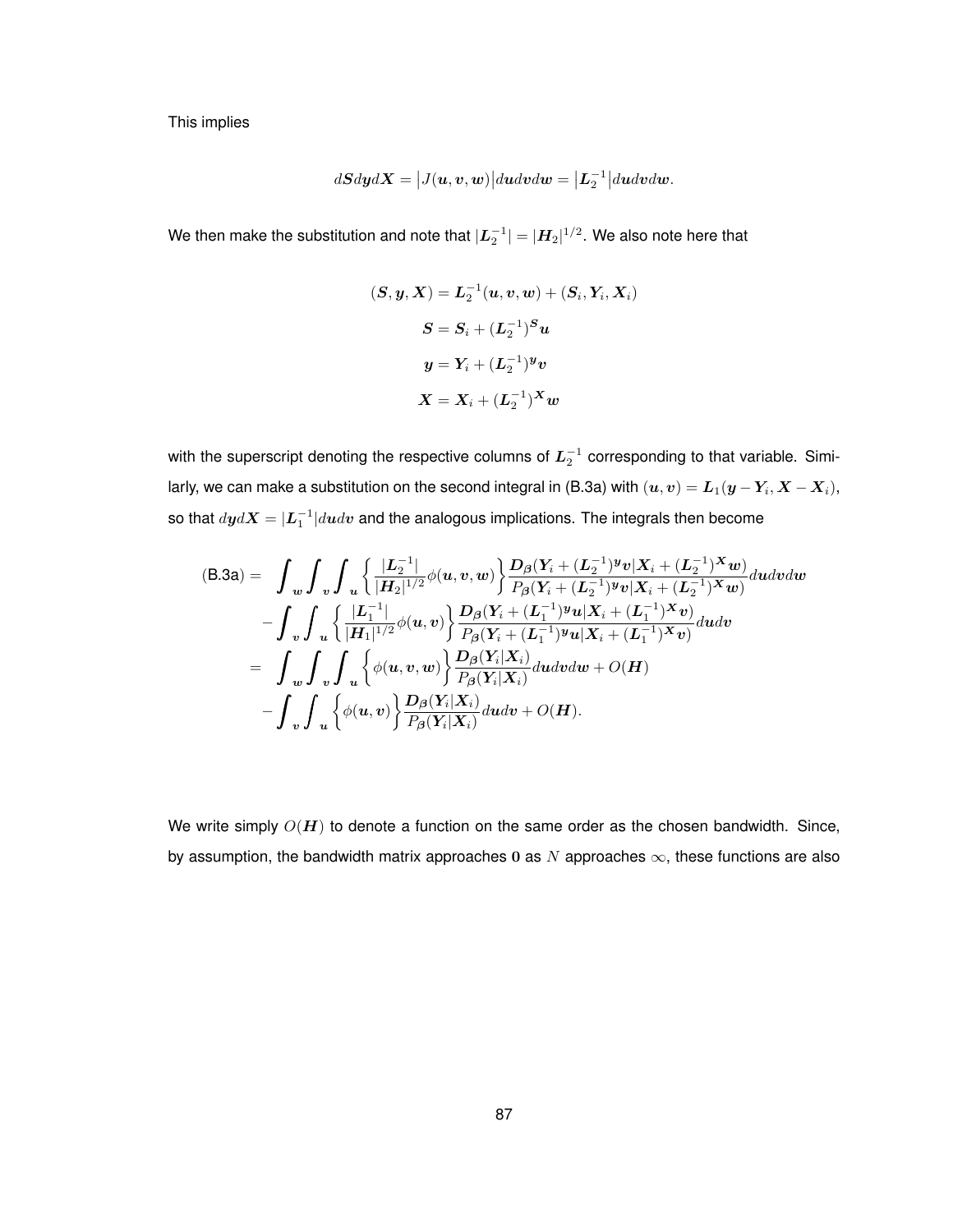$o_p(1)$ . Finally, integrating over the specified variables,

$$
(B.3a) = \int_{w} \int_{v} \int_{u} \left\{ \phi(u, v, w) \right\} \frac{D_{\beta}(Y_i | X_i)}{P_{\beta}(Y_i | X_i)} du dv dw + O(H)
$$
  

$$
- \int_{v} \int_{u} \left\{ \phi(u, v) \right\} \frac{D_{\beta}(Y_i | X_i)}{P_{\beta}(Y_i | X_i)} du dv + O(H)
$$
  

$$
= \frac{D_{\beta}(Y_i | X_i)}{P_{\beta}(Y_i | X_i)} - \frac{D_{\beta}(Y_i | X_i)}{P_{\beta}(Y_i | X_i)} + O(H)
$$
  

$$
= 0 + O(H).
$$

We can now find the form of the integral in (B.3b) with similar arguments.

$$
(B.3b) = E_X \Bigg[ \int_S \int_y \left\{ \frac{|H_2|^{-1/2} \phi_{2ij}}{P(y,X)} - \frac{|H_1|^{-1/2} \phi_{1ij} P(S,y,X)}{P^2(y,X)} \right\} \times \frac{P_\beta(y|X) D_\beta(S|X)}{P_\beta(S|X)} dy ds \Bigg| S_i, Y_i, X_i \Bigg] = \int_X \int_S \int_y \left\{ \frac{|H_2|^{-1/2} \phi_{1ij}}{P(y,X)} - \frac{|H_1|^{-1/2} \phi_{1ij} P(S,y,X)}{P^2(y,X)} \right\} \times \frac{P_\beta(y|X) D_\beta(S|X) P(X)}{P_\beta(S|X)} dy ds dx = \int_X \int_S \int_y \left\{ |H_2|^{-1/2} \phi_{2ij} - \frac{|H_1|^{-1/2} \phi_{1ij} P(S,y,X)}{P(y,X)} \right\} \frac{D_\beta(S|X)}{P_\beta(S|X)} dy ds dx = \int_X \int_S \int_y |H_2|^{-1/2} \phi_{2ij} \frac{D_\beta(S|X)}{P_\beta(S|X)} dy ds dx - \int_X \int_S \int_y |H_1|^{-1/2} \phi_{1ij} \int_S \frac{D_\beta(S|X)}{P_\beta(S|X)} P(S|y,X) ds dy dx
$$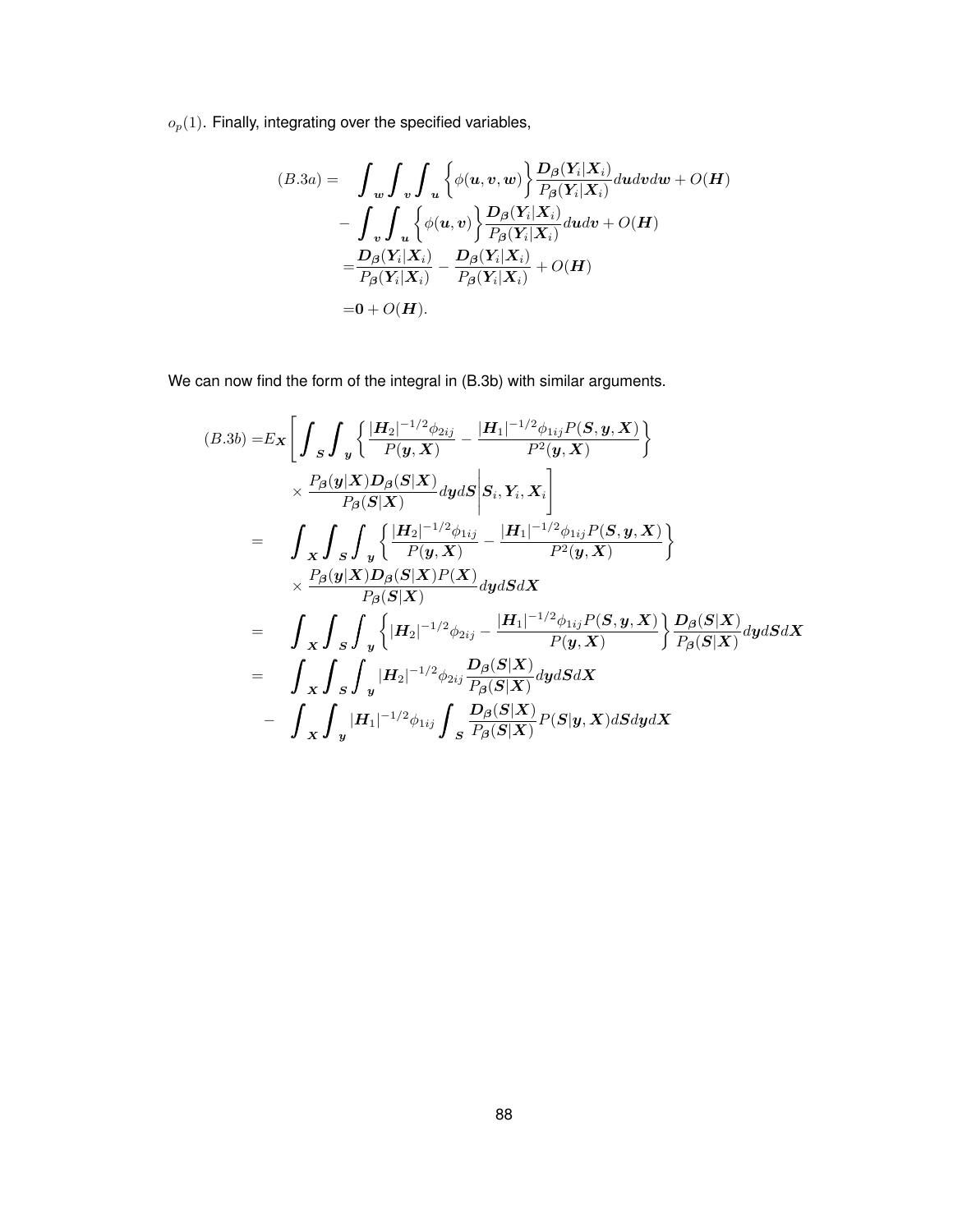We now make the same u-substitutions as in (B.3a).

$$
(B.3b) = \int_{w} \int_{v} \int_{u} \left\{ \frac{|L_{2}|}{|H_{2}|^{1/2}} \phi(u,v,w) \right\} \frac{D_{\beta}(S_{i} + (L_{2}^{-1})^{S}u|X_{i} + (L_{2}^{-1})^{X}w)}{P_{\beta}(S_{i} + (L_{2}^{-1})^{S}u|X_{i} + (L_{2}^{-1})^{X}w)} du dv dw - \int_{v} \int_{u} \left\{ \frac{|L_{1}|}{|H_{1}|^{1/2}} \phi(u,v) \right\} \int_{S} \frac{D_{\beta}(S|X_{i} + (L_{1}^{-1})^{X}v)}{P_{\beta}(S|X_{i} + (L_{1}^{-1})^{X}v)} \times P(S|Y_{i} + (L_{1}^{-1})^{y}u, X_{i} + (L_{1}^{-1})^{X}v) dS du dv = \int_{w} \int_{v} \int_{u} \left\{ \phi(u,v,w) \right\} \frac{D_{\beta}(S_{i}|X_{i})}{P_{\beta}(S_{i}|X_{i})} du dv dw - \int_{v} \int_{u} \left\{ \phi(u,v) \right\} \int_{S} \frac{D_{\beta}(S|X_{i})}{P_{\beta}(S|X_{i})} P(S|Y_{i}, X_{i}) dS du dv + O(H) = \frac{D_{\beta}(S_{i}|X_{i})}{P_{\beta}(Y_{i}|X_{i})} - E\left[\frac{D_{\beta}(S|X_{i})}{P_{\beta}(S|X_{i})}\right|Y_{i}, X_{i}\right] + O(H).
$$

Finally, the expected value is

$$
E[\boldsymbol{Q}_{ij}|\boldsymbol{S}_{i},\boldsymbol{Y}_{i},\boldsymbol{X}_{i}]=E\bigg[\frac{\boldsymbol{D}_{\boldsymbol{\beta}}(\boldsymbol{S}|\boldsymbol{X}_{i})}{P_{\boldsymbol{\beta}}(\boldsymbol{S}|\boldsymbol{X}_{i})}\bigg|\boldsymbol{Y}_{i},\boldsymbol{X}_{i}\bigg]-\frac{\boldsymbol{D}_{\boldsymbol{\beta}}(\boldsymbol{S}_{i}|\boldsymbol{X}_{i})}{P_{\boldsymbol{\beta}}(\boldsymbol{Y}_{i}|\boldsymbol{X}_{i})}+O(\boldsymbol{H}).
$$

Without loss of generality in choice of  $H$ , it can be shown through identical arguments that

$$
E[\boldsymbol{Q}_{ik}|\boldsymbol{S}_{i},\boldsymbol{Y}_{i},\boldsymbol{X}_{i}]=E\bigg[\frac{\boldsymbol{D}_{\boldsymbol{\beta}}(\boldsymbol{S},\boldsymbol{\underline{Y}}|\boldsymbol{X}_{i})}{P_{\boldsymbol{\beta}}(\boldsymbol{S},\boldsymbol{\underline{Y}}|\boldsymbol{X}_{i})}\bigg|\boldsymbol{Y}_{i},\boldsymbol{X}_{i}\bigg]-\frac{\boldsymbol{D}_{\boldsymbol{\beta}}(\boldsymbol{S}_{i},\boldsymbol{Y}_{i}|\boldsymbol{X}_{i})}{P_{\boldsymbol{\beta}}(\boldsymbol{S}_{i},\boldsymbol{Y}_{i}|\boldsymbol{X}_{i})}+O(\boldsymbol{H}),
$$

and therefore,

$$
E[\mathbf{Q}_i|\mathbf{S}_i,\mathbf{Y}_i,\mathbf{X}_i] = E\bigg[\frac{D_{\boldsymbol{\beta}}(\mathbf{S}|\mathbf{X}_i)}{P_{\boldsymbol{\beta}}(\mathbf{S}|\mathbf{X}_i)}\bigg|\mathbf{Y}_i,\mathbf{X}_i\bigg] + E\bigg[\frac{D_{\boldsymbol{\beta}}(\mathbf{S},\mathbf{\underline{Y}}|\mathbf{X}_i)}{P_{\boldsymbol{\beta}}(\mathbf{S},\mathbf{\underline{Y}}|\mathbf{X}_i)}\bigg|\mathbf{Y}_i,\mathbf{X}_i\bigg] - \frac{D_{\boldsymbol{\beta}}(\mathbf{S}_i|\mathbf{X}_i)}{P_{\boldsymbol{\beta}}(\mathbf{Y}_i|\mathbf{X}_i)} - \frac{D_{\boldsymbol{\beta}}(\mathbf{S}_i,\mathbf{Y}_i|\mathbf{X}_i)}{P_{\boldsymbol{\beta}}(\mathbf{S}_i,\mathbf{Y}_i|\mathbf{X}_i)} + O(\boldsymbol{H}),
$$

Using arguments similar to those in Pepe (1992), conditional on the validation data  $\bm{S}_i, \bm{Y}_i, \bm{X}_i,$  each  $\bm{Q}_i$  is a sum over  $\underline{V}$  and  $\overline{V}$  of independent, identically distributed random variables. Therefore, they converge in probability to their mean  $E[\bm{Q}_i|\bm{S}_i,\bm{Y}_i,\bm{X}_i],$  and their variance is  $Var(\bm{Q}_i|\bm{S}_i,\bm{Y}_i,\bm{X}_i),$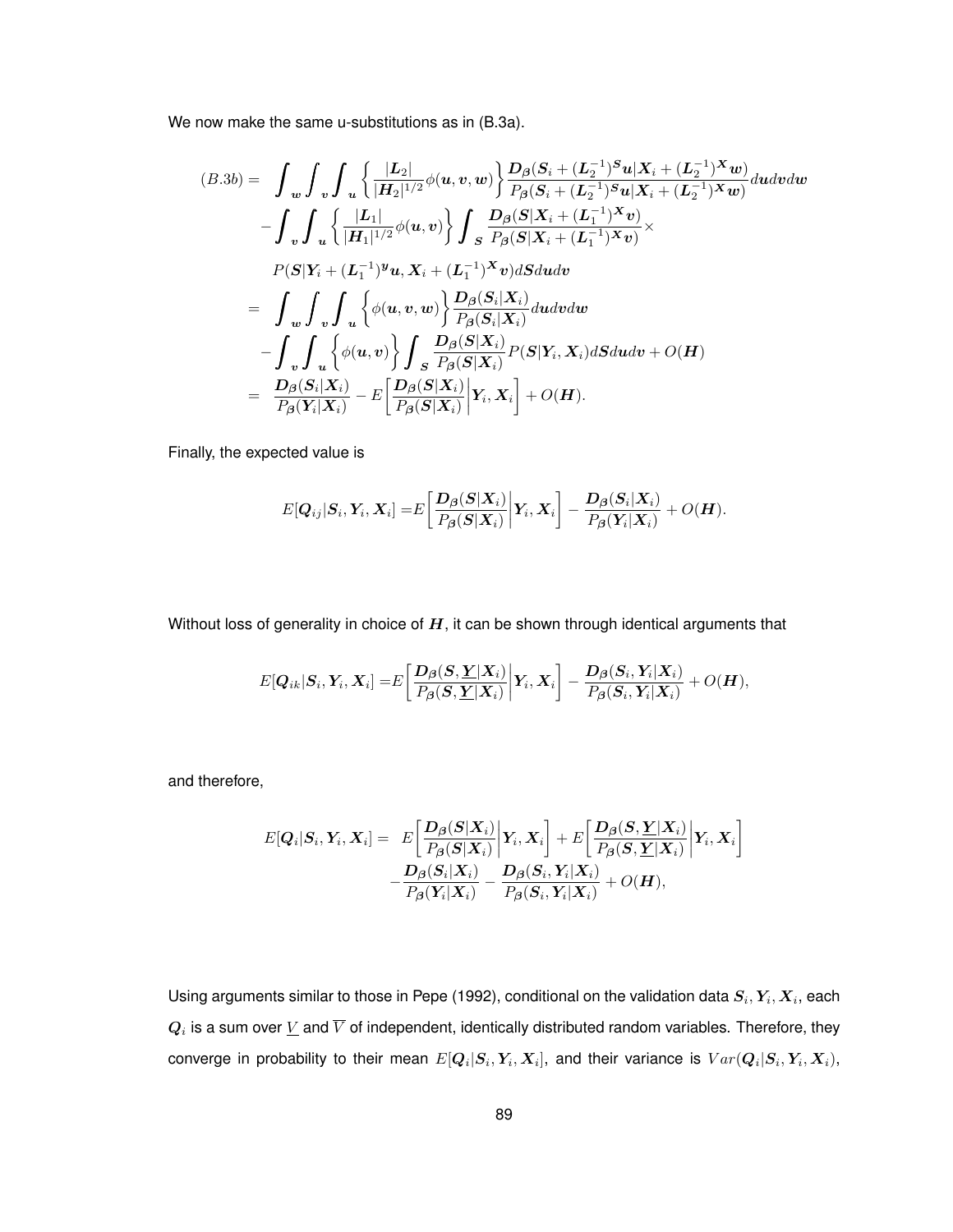which converges in probability to  $Var(E[\bm{Q}_i|\bm{S}_i,\bm{Y}_i,\bm{X}_i])$ , defined in Section 3.2 as  $\mathscr{K}_{VS}(\bm{\beta}).$ 

Conversely, if we condition on the observed data in  $\underline{V}$  and  $V,$  then it is trivial to show that  $\boldsymbol{Q}_i$  is a sum over  $V$  of independent, identically distributed random variables with mean  $0$  (see equation (B.2)). Finally, by the Lyapunov central limit theorem (Billingsley, 1986), the conditional distribution of  $\frac{1}{\sqrt{2}}$  $\frac{1}{N}U_{VS}(\beta)$  is asymptotically normal with mean 0 and variance

$$
\mathcal{F}(\pmb{\beta}) + \frac{(\rho_{V} + \rho_{\overline{V}})^2}{\rho_{V}} \mathcal{K}_{VS}(\pmb{\beta})
$$

with  $\mathcal{I}(\beta)$  as defined in Section 3.2. By Taylor expansion,  $\widehat{\beta}_{VS}$  is then asymptotically normal with mean 0 and variance

$$
\mathcal{F}(\boldsymbol{\beta})^{-1} + \frac{(\rho_{\underline{V}} + \rho_{\overline{V}})^2}{\rho_{V}} \mathcal{F}(\boldsymbol{\beta})^{-1} \mathcal{K}_{VS}(\boldsymbol{\beta}) \mathcal{F}(\boldsymbol{\beta})^{-1}
$$

Consistent estimates for these quantities are given in Section 3.2.1.

# *B.2.2.* Asymptotic Normality of  $\widehat{\beta}_{HS}$

Many steps in this proof are similar to those explained in Section B.2.1. The score equation can be written as

$$
\frac{1}{\sqrt{N}}U_{HS}(\boldsymbol{\beta}) = \frac{1}{\sqrt{N}} \Bigg\{ \sum_{i \in V} \frac{D_{\boldsymbol{\beta}}(\boldsymbol{Y}_i|\boldsymbol{X}_i)}{P_{\boldsymbol{\beta}}(\boldsymbol{Y}_i|\boldsymbol{X}_i)} + \sum_{k \in \underline{V}} \frac{D_{\boldsymbol{\beta}}(\boldsymbol{S}_k, \boldsymbol{Y}_k|\boldsymbol{X}_k)}{P_{\boldsymbol{\beta}}(\boldsymbol{S}_k, \boldsymbol{Y}_k|\boldsymbol{X}_k)} + \sum_{j \in \overline{V}} \frac{D_{\boldsymbol{\beta}}(\boldsymbol{S}_j|\boldsymbol{X}_j)}{P_{\boldsymbol{\beta}}(\boldsymbol{S}_j|\boldsymbol{X}_j)} \Bigg\} + \frac{1}{\sqrt{N}} \sum_{k \in \underline{V}} \Bigg\{ \frac{\widehat{D}'_{\boldsymbol{\beta}}(\boldsymbol{S}_k, \boldsymbol{Y}_k|\boldsymbol{X}_k)}{\widehat{P}'_{\boldsymbol{\beta}}(\boldsymbol{S}_k, \boldsymbol{Y}_k|\boldsymbol{X}_k)} - \frac{D_{\boldsymbol{\beta}}(\boldsymbol{S}_k, \boldsymbol{Y}_k|\boldsymbol{X}_k)}{P_{\boldsymbol{\beta}}(\boldsymbol{S}_k, \boldsymbol{Y}_k|\boldsymbol{X}_k)} \Bigg\} \tag{B.4}
$$

$$
+\frac{1}{\sqrt{N}}\sum_{j\in\overline{V}}\left\{\frac{\mathbf{D}'_{\beta}(\mathbf{S}_j|\mathbf{X}_j)}{\widehat{P}'_{\beta}(\mathbf{S}_j|\mathbf{X}_j)}-\frac{\mathbf{D}_{\beta}(\mathbf{S}_j|\mathbf{X}_j)}{P_{\beta}(\mathbf{S}_j|\mathbf{X}_j)}\right\}\n\tag{B.5}
$$

$$
(B.5)=\frac{1}{\sqrt{N}}\sum_{j\in\overline{V}}\int\bigg\{\frac{\widehat{P}'(\mathcal{\mathbf{S}}_{j},\mathcal{\mathbf{y}},\mathcal{\mathbf{X}}_{j})}{\widehat{P}'(\mathcal{\mathbf{y}},\mathcal{\mathbf{X}}_{j})}-\frac{P(\mathcal{\mathbf{S}}_{j},\mathcal{\mathbf{y}},\mathcal{\mathbf{X}}_{j})\widehat{P}'(\mathcal{\mathbf{y}},\mathcal{\mathbf{X}}_{j})}{P^{2}(\mathcal{\mathbf{y}},\mathcal{\mathbf{X}}_{j})}\bigg\}\psi_{j}^{\beta,\overline{V}}(\mathcal{\mathbf{y}})d\mathcal{\mathbf{y}}+o_{p}(1).
$$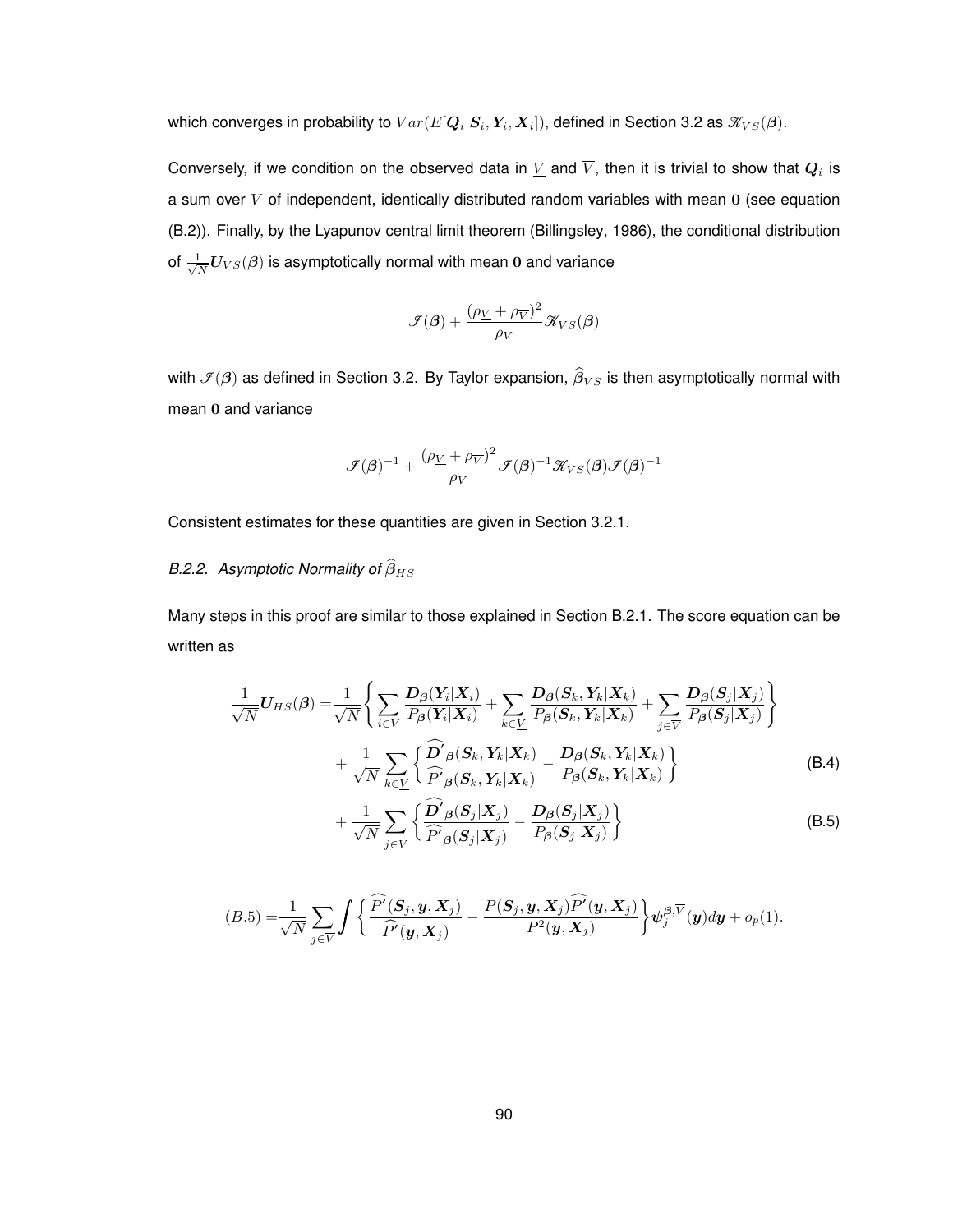We now use  $P^{\prime}(\boldsymbol{S}, \boldsymbol{y}, \boldsymbol{X})$  and  $P^{\prime}(\boldsymbol{y}, \boldsymbol{X})$  as defined in Section 3.2.2.

$$
\widehat{P}'(\mathbf{S}_{j}, \mathbf{y}, \mathbf{X}_{j}) = \prod_{t=1}^{T} \widehat{P}(S'_{jt}, y'_{t}, \mathbf{X}'_{jt}) \n= \prod_{t=1}^{T} \frac{1}{n_{t}} \sum_{\ell \in V_{t}} \frac{1}{|\mathbf{H}_{2}|^{1/2}} \phi(\mathbf{L}_{2}(S'_{jt} - S'_{\ell t}, y'_{t} - Y'_{\ell t}, \mathbf{X}'_{jt} - \mathbf{X}'_{\ell t})) \n\widehat{P}'(\mathbf{y}, \mathbf{X}_{j}) = \prod_{t=1}^{T} \widehat{P}(y'_{t}, \mathbf{X}'_{jt}) \n= \prod_{t=1}^{T} \frac{1}{n_{t}} \sum_{\ell \in V_{t}} \frac{1}{|\mathbf{H}_{1}|^{1/2}} \phi(\mathbf{L}_{1}(y'_{t} - Y'_{\ell t}, \mathbf{X}'_{jt} - \mathbf{X}'_{\ell t}))
$$

By the Continuous Mapping Theorem and Slutsky's Theorem, and using the consistency of these probability estimates, it can be shown through basic manipulation that

$$
\prod_{t=1}^{T} \widehat{P}(S'_{jt}, y'_{t}, \mathbf{X}'_{jt}) = \widehat{P}(S'_{j1}, y'_{1}, \mathbf{X}'_{j1}) \prod_{t=2}^{T} P(S_{jt}, y_{t}, \mathbf{X}_{jt})
$$

$$
\prod_{t=1}^{T} \widehat{P}(y'_{t}, \mathbf{X}'_{jt}) = \widehat{P}(y'_{1}, \mathbf{X}'_{j1}) \prod_{t=2}^{T} P(y_{t}, \mathbf{X}_{jt}).
$$

To illustrate an example of this, consider the situation with two timepoints, and let  $\widehat{P'}_t=\widehat{P}(y^{'}_t, \bm{X}^{'}_{jt})$ and  $P_t = P(y_t, X_{jt})$  for  $t = 1, 2$ . We know that these are consistent estimates; i.e.,

$$
\widehat{P'}_t \xrightarrow{p} P_t \text{ for } t = 1, 2.
$$

Now specify a continuous, differentiable function such that

$$
g(P_1, P_2) = P_1 P_2
$$

Then, by the Continuous Mapping Theorem, we have

$$
g(\widehat{P'}_1, \widehat{P'}_2) \xrightarrow{p} g(P_1, P_2)
$$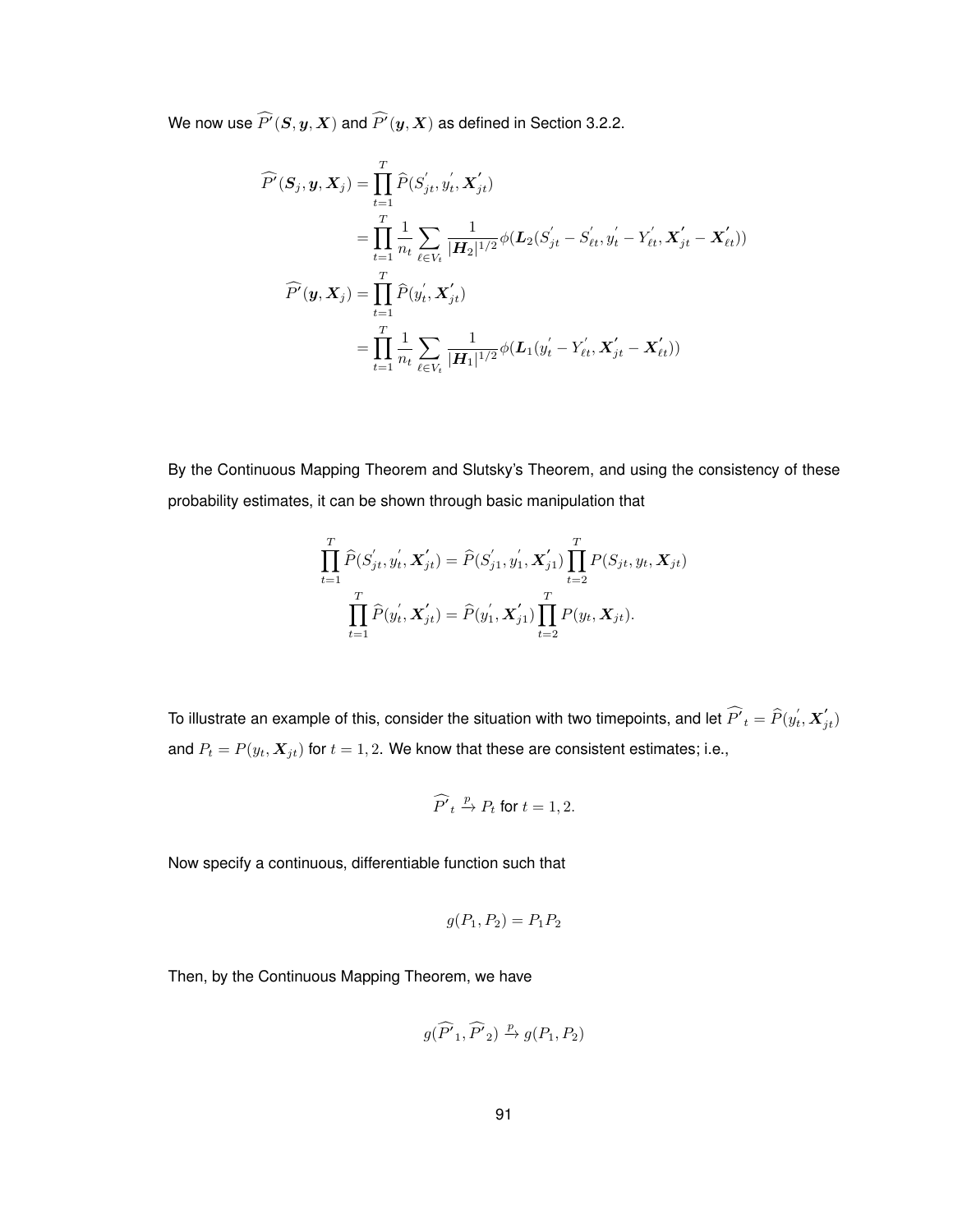which implies

$$
\widehat{P}'_1\widehat{P}'_2 = P_1P_2.
$$

Finally, by Slutsky's Theorem,

$$
(\widehat{P'}_1 - P_1)(\widehat{P'}_2 - P_2) \xrightarrow{p} 0.
$$

We can now use these properties to establish

$$
\widehat{P'}_1 \widehat{P'}_2 = \widehat{P'}_1 \widehat{P'}_2 \pm \widehat{P'}_1 P_2 \pm P_1 \widehat{P'}_2 \pm P_1 P_2
$$
  
\n
$$
= (\widehat{P'}_1 \widehat{P'}_2 - \widehat{P'}_1 P_2 - P_1 \widehat{P'}_2 + P_1 P_2) + \widehat{P'}_1 P_2 + P_1 \widehat{P'}_2 - P_1 P_2
$$
  
\n
$$
= (\widehat{P'}_1 - P_1)(\widehat{P'}_2 - P_2) + (\widehat{P'}_1 P_2 + P_1 \widehat{P'}_2 - P_1 P_2)
$$
  
\n
$$
= (\widehat{P'}_1 - P_1)(\widehat{P'}_2 - P_2) + (\widehat{P'}_1 P_2 + P_1 [\widehat{P'}_2 - P_2])
$$
  
\n
$$
= \widehat{P'}_1 P_2 + o_p(1).
$$

These steps are easily extended to any number of timepoints  $t > 2$ . Therefore, we can write (B.5) as

$$
(B.5) = \frac{1}{\sqrt{N}} \sum_{j \in \overline{V}} \frac{1}{n_{V_1}} \sum_{\ell \in V_1} \int \zeta_{\ell}^{V_1, \overline{V}}(\mathbf{y}) \psi_j^{\beta, \overline{V}}(\mathbf{y}) d\mathbf{y} + o_p(1)
$$

where

$$
\zeta_{\ell}^{V_1,\overline{V}}(\pmb{y})=\frac{|\pmb{H}_2|^{-1/2}\phi_{2\ell j}^{'}\prod_{t=2}^{T}P(S_{jt},y_t,\pmb{X}_{jt})}{P(\pmb{y},\pmb{X}_{j})}-\frac{|\pmb{H}_1|^{-1/2}\phi_{1\ell j}^{'}P(\pmb{S}_{j},\pmb{y},\pmb{X}_{j})\prod_{t=2}^{T}P(y_t,\pmb{X}_{jt})}{P^2(\pmb{y},\pmb{X}_{j})}
$$

and

$$
\phi_{2\ell j}^{'} = \phi(\mathbf{L}_{2}(S_{j1}^{'}-S_{i1}^{'}, y_{1}^{'}-Y_{i1}^{'}, \mathbf{X}_{j1}^{'}-\mathbf{X}_{i1}^{'}))
$$
  

$$
\phi_{1\ell j}^{'} = \phi(\mathbf{L}_{1}(y_{1}^{'}-Y_{i1}^{'}, \mathbf{X}_{j1}^{'}-\mathbf{X}_{i1}^{'})).
$$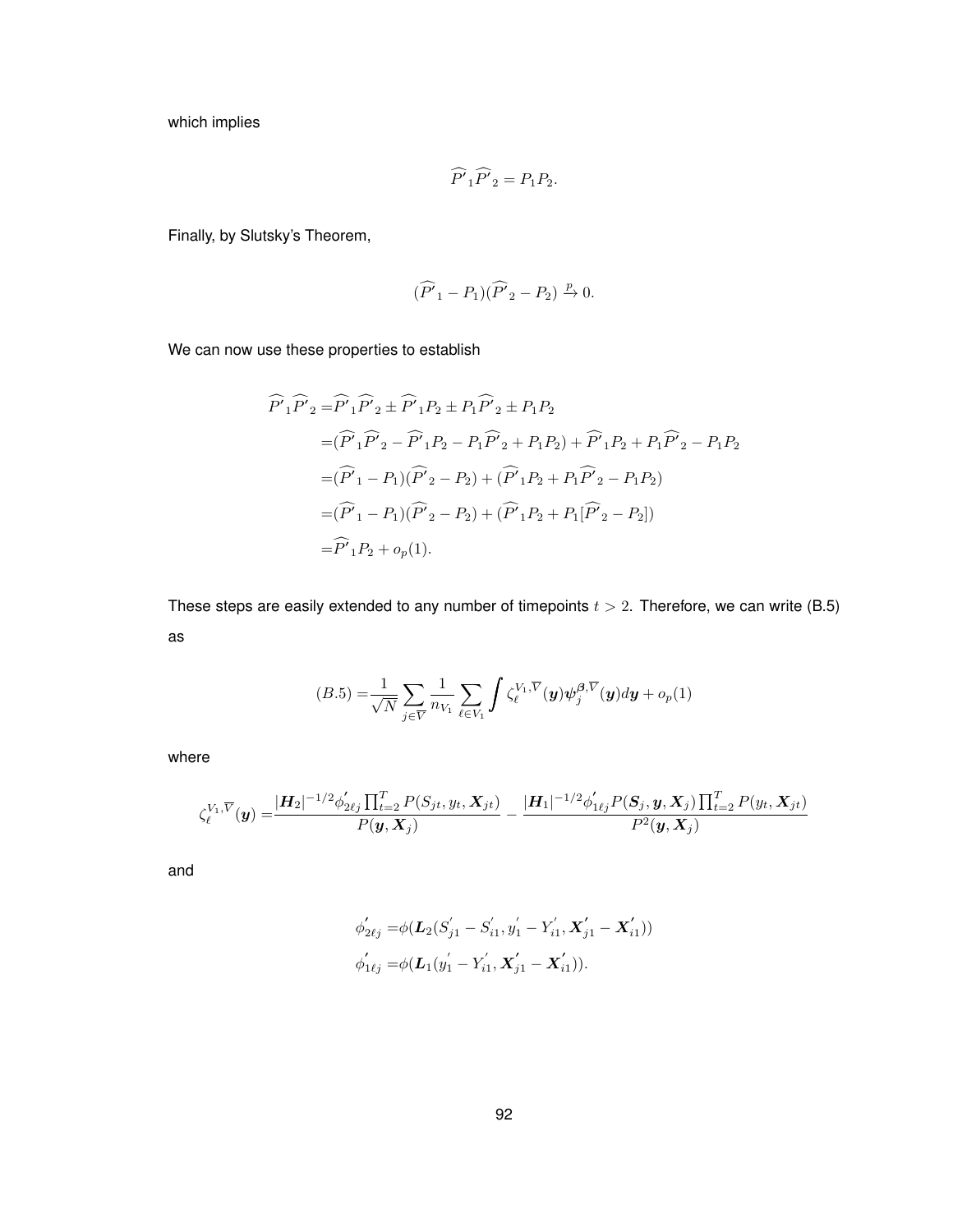Now we have that

$$
(B.5) = \frac{1}{n_{V_1} \sqrt{N}} \sum_{\ell \in V_1} \sum_{j \in \overline{V}} Q_{\ell j} + o_p(1)
$$

where

$$
\boldsymbol{Q}_{\ell j} = \int \zeta_{\ell}^{V_1,\overline{V}}(\boldsymbol{y}) \boldsymbol{\psi}_{j}^{\boldsymbol{\beta},\overline{V}}(\boldsymbol{y}) d\boldsymbol{y} + o_{p}(1).
$$

We can use similar arguments to derive the formula for  $Q_{\ell k}$ . As mentioned in Section 3.2.2, the important distinction here is not to use subject  $k$  in the kernel density estimation.

$$
(B.4) = \frac{1}{\sqrt{N}} \sum_{k \in \underline{V}} \left\{ \frac{\widehat{P}'(\mathbf{S}_k, \mathbf{y}_{m_k}, \underline{Y}_k, \mathbf{X}_k)}{\widehat{P}'(\mathbf{y}_{m_k}, \underline{Y}_k, \mathbf{X}_k)} - \frac{P(\mathbf{S}_k, \mathbf{y}_{m_k}, \underline{Y}_k, \mathbf{X}_k)\widehat{P}'(\mathbf{y}, \mathbf{X}_k)}{P^2(\mathbf{y}_{m_k}, \mathbf{X}_k)} \right\} \psi_k^{\beta, \underline{V}}(\mathbf{y}_{m_k}, \underline{Y}_k) d\mathbf{y}_{m_k}
$$
\n
$$
\times + o_p(1)
$$
\n
$$
= \frac{1}{\sqrt{N}} \frac{1}{n_{V_1} - 1} \sum_{\substack{\ell \in V_1 \\ \ell \neq k}} \sum_{k \in \underline{V}} \int \zeta_{\ell}^{V_1, \underline{V}}(\mathbf{y}_{m_k}) \psi_k^{\beta, \underline{V}}(\mathbf{y}_{m_k}) d\mathbf{y}_{m_k} + o_p(1)
$$
\n
$$
= \frac{1}{\sqrt{N}} \sum_{\substack{\ell \in V_1 \\ \ell \neq k}} \sum_{k \in \underline{V}} \mathbf{Q}_{\ell k} + o_p(1),
$$

where, as before,

$$
\zeta^{V_1,\underline{V}}(\mathbf{y}_{m_k}) = \frac{|\mathbf{H}_2|^{-1/2} \phi_{2\ell k}' \prod_{t=2}^T P(S_{kt}, y_t, \mathbf{X}_{kt})}{P(\mathbf{y}_{m_k}, \underline{\mathbf{Y}}_k, \mathbf{X}_k)} \n- \frac{|\mathbf{H}_1|^{-1/2} \phi_{1\ell k}' P(\mathbf{S}_k, \mathbf{y}_{m_k}, \underline{\mathbf{Y}}_k, \mathbf{X}_k) \prod_{t=2}^N P(y_t, \mathbf{X}_{kt})}{P^2(\mathbf{y}_{m_k}, \underline{\mathbf{Y}}_k, \mathbf{X}_k)} \n\phi_{2\ell k}' = \phi(\mathbf{L}_2(S_{k1}' - S_{\ell 1}', y_1' - Y_{\ell 1}', \mathbf{X}_{k1} - \mathbf{X}_{\ell 1})) \n\phi_{1\ell k}' = \phi(\mathbf{L}_1(y_1' - Y_{\ell 1}', \mathbf{X}_{k1} - \mathbf{X}_{\ell 1})).
$$

Furthermore, if subject  $k$  is missing the true outcome, then replace  $\frac{1}{n_{V_1}-1}$  with  $\frac{1}{n_{V_1}}$ , because then  $k$ is not a member of  $V_1$ . Since this will not affect more than one subject, this nuance has no impact on the variance as  $N \to \infty$ . To establish  $E[\mathbf{Q}_\ell|\mathbf{S}_\ell,\mathbf{Y}_\ell,\mathbf{X}_\ell]$ , repeat the same integration steps as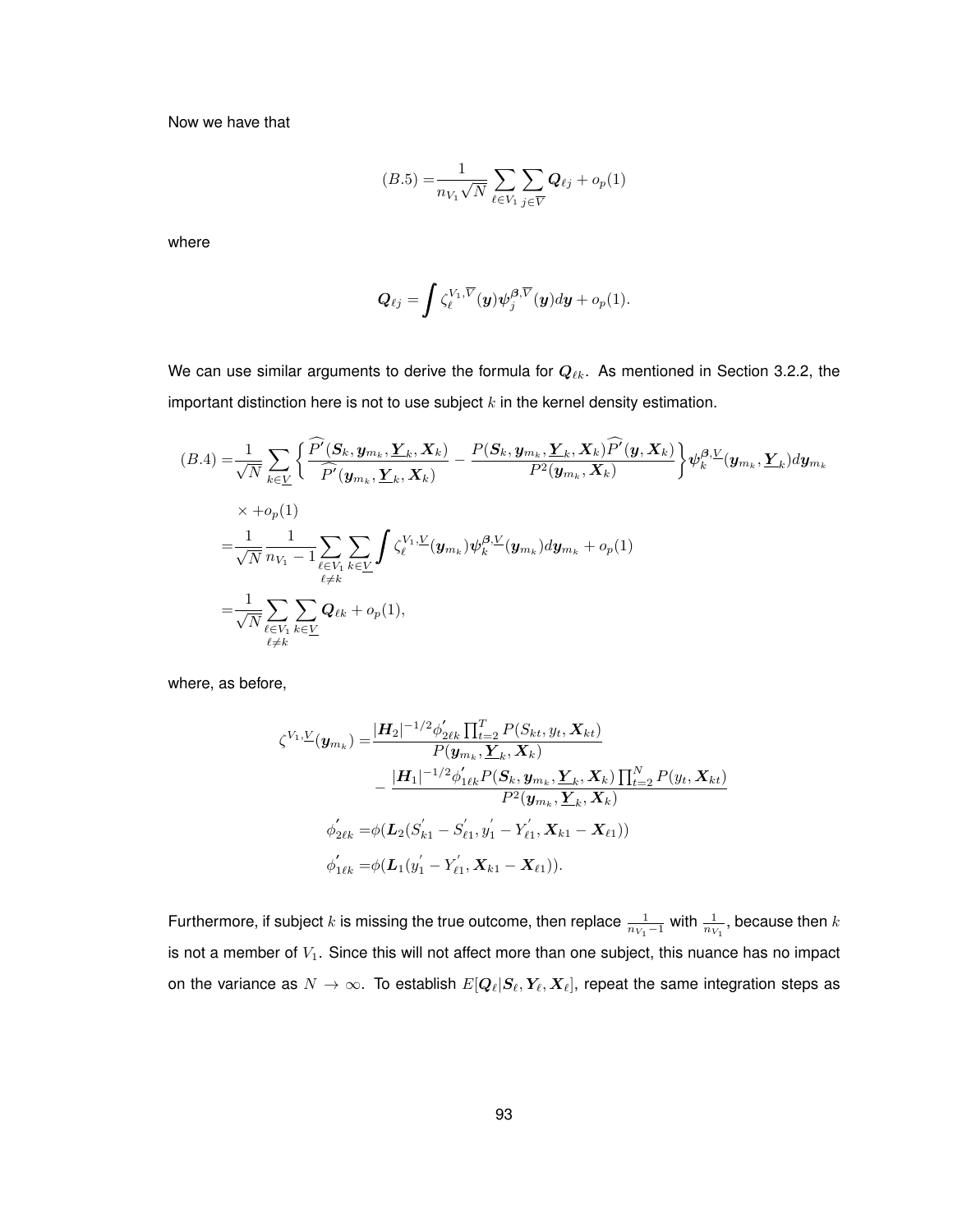with  $\boldsymbol{Q}_i$  in Section B.2.1.

$$
E[\boldsymbol{Q}_{\ell j} | S_{\ell}, Y_{\ell}, X_{\ell}] = E_{\boldsymbol{X}} [E_{\boldsymbol{S}}[\boldsymbol{Q}_{\ell j} | \boldsymbol{X}] | S_{\ell}, Y_{\ell}, X_{\ell}]
$$
\n
$$
= E_{\boldsymbol{X}} \Bigg[ \int_{\boldsymbol{S}} \int_{\boldsymbol{y}} \zeta_{\ell}^{V_{1}, \overline{V}}(\boldsymbol{y}) \psi_{j}^{\beta, \overline{V}}(\boldsymbol{y}) P_{\beta}(\boldsymbol{S} | \boldsymbol{X}) d\boldsymbol{y} d\boldsymbol{S} \Bigg| S_{\ell}, Y_{\ell}, X_{\ell} \Bigg]
$$
\n
$$
= E_{\boldsymbol{X}} \Bigg[ \int_{\boldsymbol{S}} \int_{\boldsymbol{y}} \zeta_{\ell}^{V_{1}, \overline{V}}(\boldsymbol{y}) \Bigg\{ \frac{D_{\beta}(\boldsymbol{y} | \boldsymbol{X})}{P_{\beta}(\boldsymbol{S} | \boldsymbol{X})} - \frac{P_{\beta}(\boldsymbol{y} | \boldsymbol{X}) D_{\beta}(\boldsymbol{S} | \boldsymbol{X})}{P_{\beta}^2(\boldsymbol{S} | \boldsymbol{X})} \Bigg\} P_{\beta}(\boldsymbol{S} | \boldsymbol{X}) d\boldsymbol{y} d\boldsymbol{S} \Bigg| S_{\ell}, Y_{\ell}, X_{\ell} \Bigg]
$$
\n
$$
= E_{\boldsymbol{X}} \Bigg[ \int_{\boldsymbol{S}} \int_{\boldsymbol{y}} \zeta_{\ell}^{V_{1}, \overline{V}}(\boldsymbol{y}) \Bigg\{ D_{\beta}(\boldsymbol{y} | \boldsymbol{X}) - \frac{P_{\beta}(\boldsymbol{y} | \boldsymbol{X}) D_{\beta}(\boldsymbol{S} | \boldsymbol{X})}{P_{\beta}(\boldsymbol{S} | \boldsymbol{X})} \Bigg\} d\boldsymbol{y} d\boldsymbol{S} \Bigg| S_{\ell}, Y_{\ell}, X_{\ell} \Bigg]
$$
\n
$$
= E_{\boldsymbol{X}} \Bigg[ \int_{\boldsymbol{S}} \int_{\boldsymbol{y}} \zeta_{\ell}^{V_{1}, \overline{V}}(\boldsymbol{y}) D_{\beta}(\boldsymbol{y} | \boldsymbol{X}) d\boldsymbol{y} d\boldsymbol{S} \Bigg| S_{\ell}, Y_{\ell}, X_{\ell} \Bigg]
$$

Since choice of the bandwidth matrix  $H$  is flexible, we recommend accounting for  $\Sigma^{'}$  in the choice of  $H$ , by multiplying the original choice of  $H$  by  $\Sigma^{'}{}^T\Sigma^{'}$ . This will simplify the integral below, since we will not need to consider the additional matrices  $\bm{L}_{B}^{-1}\bm{L}_{G}$  in the u-substitution. Again, we continue to write  $H$  to denote any choice of bandwidth matrix  $H$ .

$$
(B.6a) = E_{\mathbf{X}} \Bigg[ \int_{S} \int_{y} \Bigg\{ \frac{|H_{2}|^{-1/2} \phi_{2\ell j}^{\prime} \prod_{t=2}^{T} P(S_{t}, y_{t}, \mathbf{X}_{t})}{P(\mathbf{y}, \mathbf{X})} - \frac{|H_{1}|^{-1/2} \phi_{1\ell j}^{\prime} P(S, \mathbf{y}, \mathbf{X}) \prod_{t=2}^{T} P(y_{t}, \mathbf{X}_{t})}{P^{2}(\mathbf{y}, \mathbf{X})} \Bigg\} D_{\beta}(\mathbf{y}|\mathbf{X}) dy dS \Bigg| S_{\ell}, Y_{\ell}, X_{\ell} \Bigg]
$$
  
\n
$$
= \int_{X} \int_{S} \int_{y} \Bigg\{ |H_{2}|^{-1/2} \phi_{2\ell j}^{\prime} \prod_{t=2}^{T} P(S_{t}, y_{t}, \mathbf{X}_{t}) - \frac{|H_{1}|^{-1/2} \phi_{1\ell j}^{\prime} P(S, \mathbf{y}, \mathbf{X}) \prod_{t=2}^{T} P(y_{t}, \mathbf{X}_{t})}{P(\mathbf{y}, \mathbf{X})} \Bigg\} \frac{D_{\beta}(\mathbf{y}|\mathbf{X})}{P_{\beta}(\mathbf{y}|\mathbf{X})} dy dS d\mathbf{X}
$$
  
\n
$$
= \int_{X} \int_{S} \int_{y} \Bigg\{ |H_{2}|^{-1/2} \phi_{2\ell j}^{\prime} \prod_{t=2}^{T} P(S_{t}, y_{t}, \mathbf{X}_{t}) - \frac{|H_{1}|^{-1/2} \phi_{1\ell j}^{\prime} P(S, \mathbf{y}, \mathbf{X}) \prod_{t=2}^{T} P(y_{t}, \mathbf{X}_{t})}{P(\mathbf{y}, \mathbf{X})} \Bigg\} \frac{D_{\beta}(\mathbf{y}|\mathbf{X})}{P_{\beta}(\mathbf{y}|\mathbf{X})} dy dS d\mathbf{X}.
$$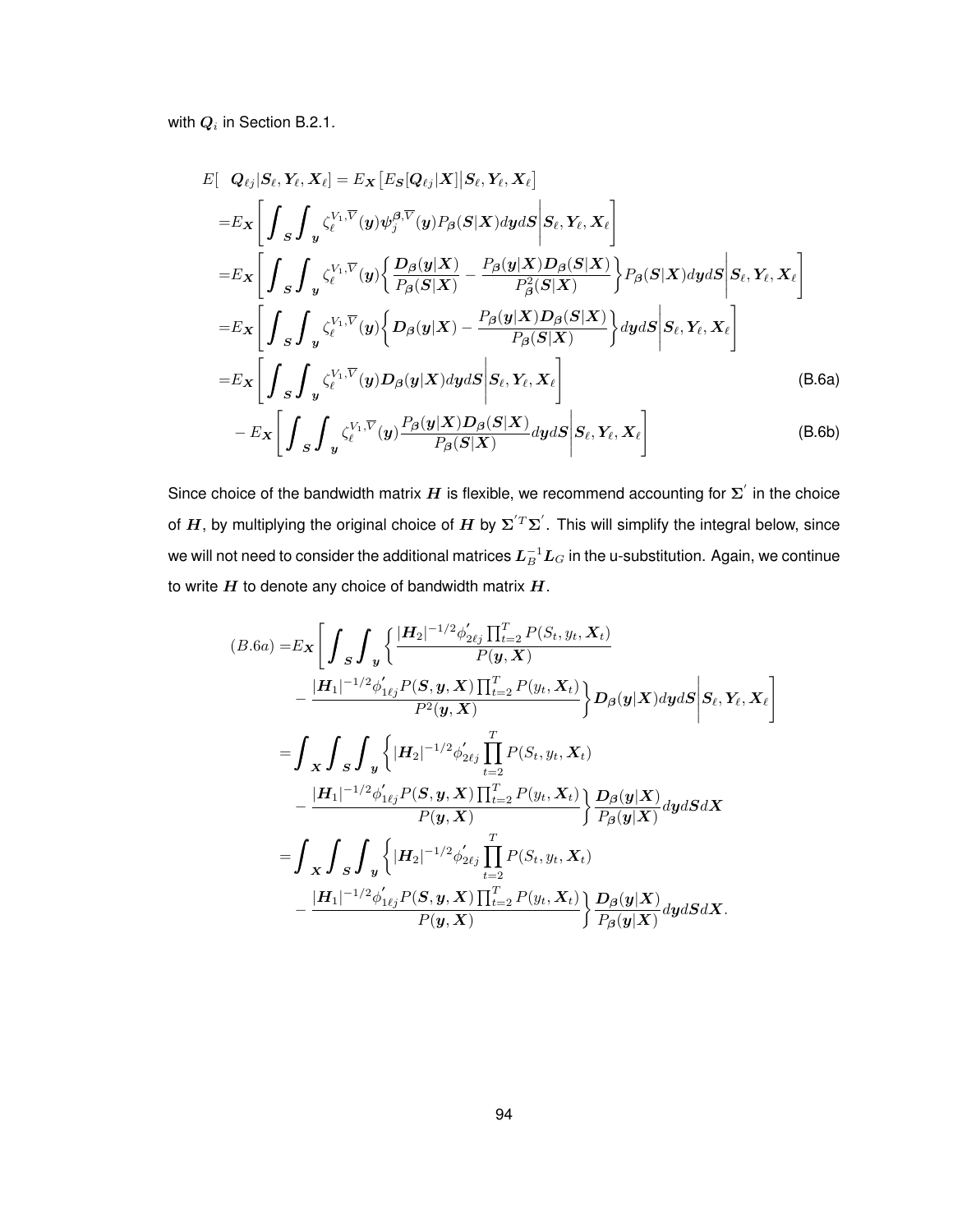Making u-subsitutions as in Section B.2.1, we have

$$
(B.6a) = \int_{\mathbf{w}} \int_{\mathbf{v}} \int_{\mathbf{u}} \frac{|\mathbf{L}_2^{-1}|}{|\mathbf{H}_2|^{1/2}} \phi(\mathbf{u}, \mathbf{v}, \mathbf{w}) \prod_{t=2}^T P(S_{\ell t}, Y_{\ell t}, \mathbf{X}_{\ell t}) \frac{D_{\beta}(\mathbf{Y}_{\ell}|\mathbf{X}_{\ell})}{P_{\beta}(\mathbf{Y}_{\ell}|\mathbf{X}_{\ell})} d\mathbf{u} d\mathbf{v} d\mathbf{w}
$$

$$
- \int_{\mathbf{v}} \int_{\mathbf{u}} |\mathbf{L}_1^{-1}||\mathbf{H}_1|^{-1/2} \phi(\mathbf{u}, \mathbf{v}) \prod_{t=2}^T P(Y_{\ell t}, \mathbf{X}_{\ell t}) \frac{D_{\beta}(\mathbf{Y}_{\ell}|\mathbf{X}_{\ell})}{P_{\beta}(\mathbf{Y}_{\ell}|\mathbf{X}_{\ell})}
$$

$$
\times \int_{\mathbf{S}} P(\mathbf{S}|\mathbf{Y}_{\ell}, \mathbf{X}_{\ell}) d\mathbf{S} d\mathbf{u} d\mathbf{v} + O(\mathbf{H})
$$

$$
= \Big\{ \prod_{t=2}^T P(S_{\ell t}, Y_{\ell t}, \mathbf{X}_{\ell t}) - \prod_{t=2}^T P(Y_{\ell t}, \mathbf{X}_{\ell t}) \Big\} \frac{D_{\beta}(\mathbf{Y}_{\ell}|\mathbf{X}_{\ell})}{P_{\beta}(\mathbf{Y}_{\ell}|\mathbf{X}_{\ell})} + O(\mathbf{H})
$$

and

$$
(B.6b) = \int_{\mathbf{X}} \int_{\mathbf{y}} \int_{S} \left\{ \frac{|H_2|^{-1/2} \phi_{2\ell j}^{\prime} \prod_{t=2}^{T} P(S_t, y_t, \mathbf{X}_t)}{P(y, \mathbf{X})} - \frac{|H_1|^{-1/2} \phi_{1\ell j}^{\prime} P(S, y, \mathbf{X}) \prod_{t=2}^{T} P(y_t, \mathbf{X}_t)}{P^2(y, \mathbf{X})} \right\} \frac{P_{\beta}(\mathbf{y}|\mathbf{X}) D_{\beta}(S|\mathbf{X}) P(\mathbf{X})}{P_{\beta}(S|\mathbf{X})} dSdyd\mathbf{X}
$$
  
\n
$$
= \int_{\mathbf{X}} \int_{\mathbf{y}} \int_{S} \left\{ |H_2|^{-1/2} \phi_{2\ell j}^{\prime} \prod_{t=2}^{T} P(S_t, y_t, \mathbf{X}_t) - \frac{|H_1|^{-1/2} \phi_{1\ell j}^{\prime} P(S, y, \mathbf{X}) \prod_{t=2}^{T} P(y_t, \mathbf{X}_t)}{P(y, \mathbf{X})} \right\} \frac{D_{\beta}(S|\mathbf{X})}{P_{\beta}(S|\mathbf{X})} dSdyd\mathbf{X}
$$
  
\n
$$
= \int_{\mathbf{w}} \int_{\mathbf{v}} \int_{\mathbf{u}} |H_2|^{-1/2} |L_2^{-1}| \phi(\mathbf{u}, \mathbf{v}, \mathbf{w}) \prod_{t=2}^{T} P(S_{\ell t}, Y_{\ell t}, \mathbf{X}_{\ell t}) \frac{D_{\beta}(S_{\ell}|\mathbf{X}_{\ell})}{P_{\beta}(S_{\ell}|\mathbf{X}_{\ell})} dudvdw
$$
  
\n
$$
- \int_{\mathbf{v}} \int_{\mathbf{u}} |H_1|^{-1/2} |L_1^{-1}| \phi(\mathbf{u}, \mathbf{v}) \prod_{t=2}^{T} P(Y_{\ell t}, \mathbf{X}_{\ell t}) \int_{S} \frac{D_{\beta}(S|\mathbf{X}_{\ell})}{P_{\beta}(S|\mathbf{X}_{\ell})} P(S|Y_{\ell}, \mathbf{X}_{\ell}) dSdudv
$$
  
\n
$$
+ O(H)
$$
  
\n

With similar steps for  $E\big[\bm Q_{\ell k} \big|\bm S_\ell,\bm Y_\ell,\bm X_\ell\big]$ , we have that  $E\big[\bm Q_\ell \big|\bm S_\ell,\bm Y_\ell,\bm X_\ell\big]=E\big[\bm Q_{\ell k} \big|\bm S_\ell,\bm Y_\ell,\bm X_\ell\big]+\,$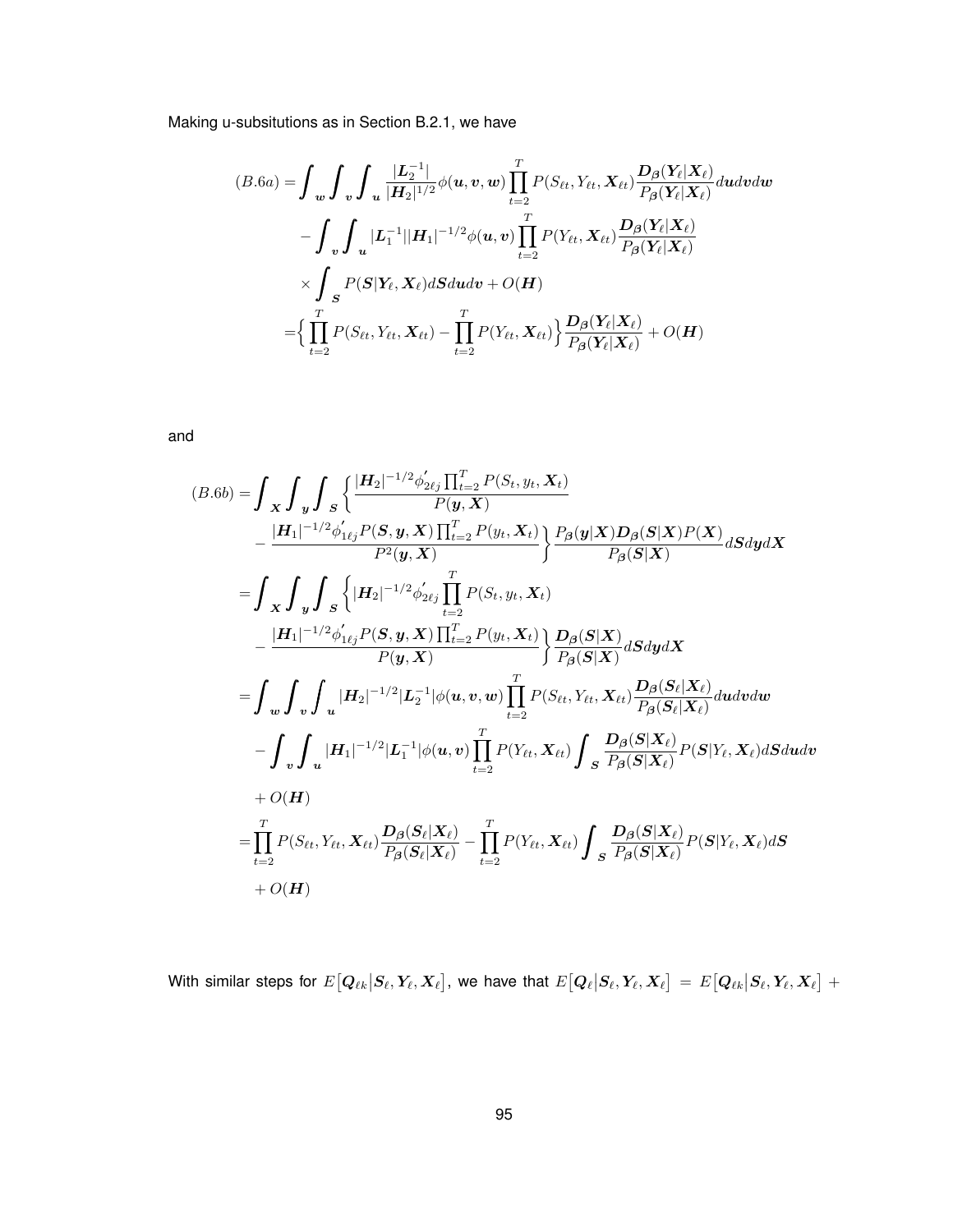$E[\bm Q_{\ell j}|\bm S_\ell,\bm Y_\ell,\bm X_\ell]$ . Therefore, writing  $\bm Q_\ell=\frac{1}{n_{\bm Y}+n_{\bm Y}}\big\{\sum_{k\in \bm{\underline{V}}} \bm Q_{\ell k}+\sum_{j\in \bm{\overline{V}}} \bm Q_{\ell j}\big\},$  the score equation is

$$
\frac{1}{\sqrt{N}}U_{HS}(\boldsymbol{\beta}) = \frac{1}{\sqrt{N}} \Bigg\{ \sum_{i \in V} \frac{D_{\boldsymbol{\beta}}(Y_i|X_i)}{P_{\boldsymbol{\beta}}(Y_i|X_i)} + \sum_{k \in \underline{V}} \frac{D_{\boldsymbol{\beta}}(S_k, Y_k|X_k)}{P_{\boldsymbol{\beta}}(S_k, Y_k|X_k)} + \sum_{j \in \overline{V}} \frac{D_{\boldsymbol{\beta}}(S_j|X_j)}{P_{\boldsymbol{\beta}}(S_j|X_j)} \Bigg\} \n+ \frac{1}{\sqrt{N}(n_{V_1}-1)} \sum_{\substack{\ell \in V_1 \\ \ell \neq k}} \frac{n_{\underline{V}}+n_{\overline{V}}}{n_{\underline{V}}+n_{\overline{V}}} \Bigg\{ \sum_{k \in \underline{V}} Q_{\ell k} + \sum_{j \in \overline{V}} Q_{\ell j} \Bigg\} + o_p(1) \n= \frac{1}{\sqrt{N}} \Bigg\{ \sum_{i \in V} \frac{D_{\boldsymbol{\beta}}(Y_i|X_i)}{P_{\boldsymbol{\beta}}(Y_i|X_i)} + \sum_{k \in \underline{V}} \frac{D_{\boldsymbol{\beta}}(S_k, Y_k|X_k)}{P_{\boldsymbol{\beta}}(S_k, Y_k|X_k)} + \sum_{j \in \overline{V}} \frac{D_{\boldsymbol{\beta}}(S_j|X_j)}{P_{\boldsymbol{\beta}}(S_j|X_j)} \Bigg\} \n+ \frac{1}{\sqrt{(n_{V_1}-1)}} \frac{n_{\underline{V}}+n_{\overline{V}}}{\sqrt{N}\sqrt{(n_{V_1}-1)}} \sum_{\substack{\ell \in V_1 \\ \ell \neq k}} Q_{\ell} + o_p(1).
$$

Using the same arguments as in Section B.2.1, the variance of the score equation is  $\mathcal{I}(\beta)$  +  $\mathscr{K}_{HS}(\beta)$ , where  $\mathscr{K}_{HS}(\beta) = \left(\frac{(\rho_Y + \rho_{\overline{Y}})^2}{\rho_Y}\right)$  $\left(\frac{(\mu-\mu_{\widetilde{V}})^2}{\rho_1}\right)\sum_{\ell\in V_1}\bm Q_\ell.$  Finally, the asymptotic variance of  $\widehat{\beta}_{HS},$  the solution to  $U_{HS}(\beta)$ , is

$$
\mathcal{F}^{-1}(\boldsymbol{\beta}) + \left(\frac{(\rho_{\underline{V}} + \rho_{\overline{V}})^2}{\rho_1}\right) \mathcal{F}^{-1}(\boldsymbol{\beta}) \mathcal{K}_{HS}(\boldsymbol{\beta}) \mathcal{F}^{-1}(\boldsymbol{\beta}).
$$

#### B.3. Additional Details on Natural Cubic Splines

As there is no analytical integral for  $P(\bm{S}_j|\bm{X}_j )$  or  $P(\bm{S}_k | \bm{\underline{Y}}_k,\bm{X}_k ),$  numerical integration techniques were required to calculate these quantities. The dimension of the integral for each subject  $j$  is equal to the number of missing observations for subject  $j$ . Due to the complexity of the integrand for these quantities, many numerical integration methods are not practical for more than one missing observation per subject, due to exponentially increased computing time. Therefore, the results presented in this dissertation were obtained not by approximating the value of the integral with numerical integration, but by approximating the integrand with a natural cubic spline. The cubic spline is constructed in the following way. All notation defined here is unique to this appendix.

Given  $n{+}1$  pairs of data points  $\left(x_i, y_i\right)$ ,  $i=0,1,...,n,$  the goal is to find a piecewise cubic polynomial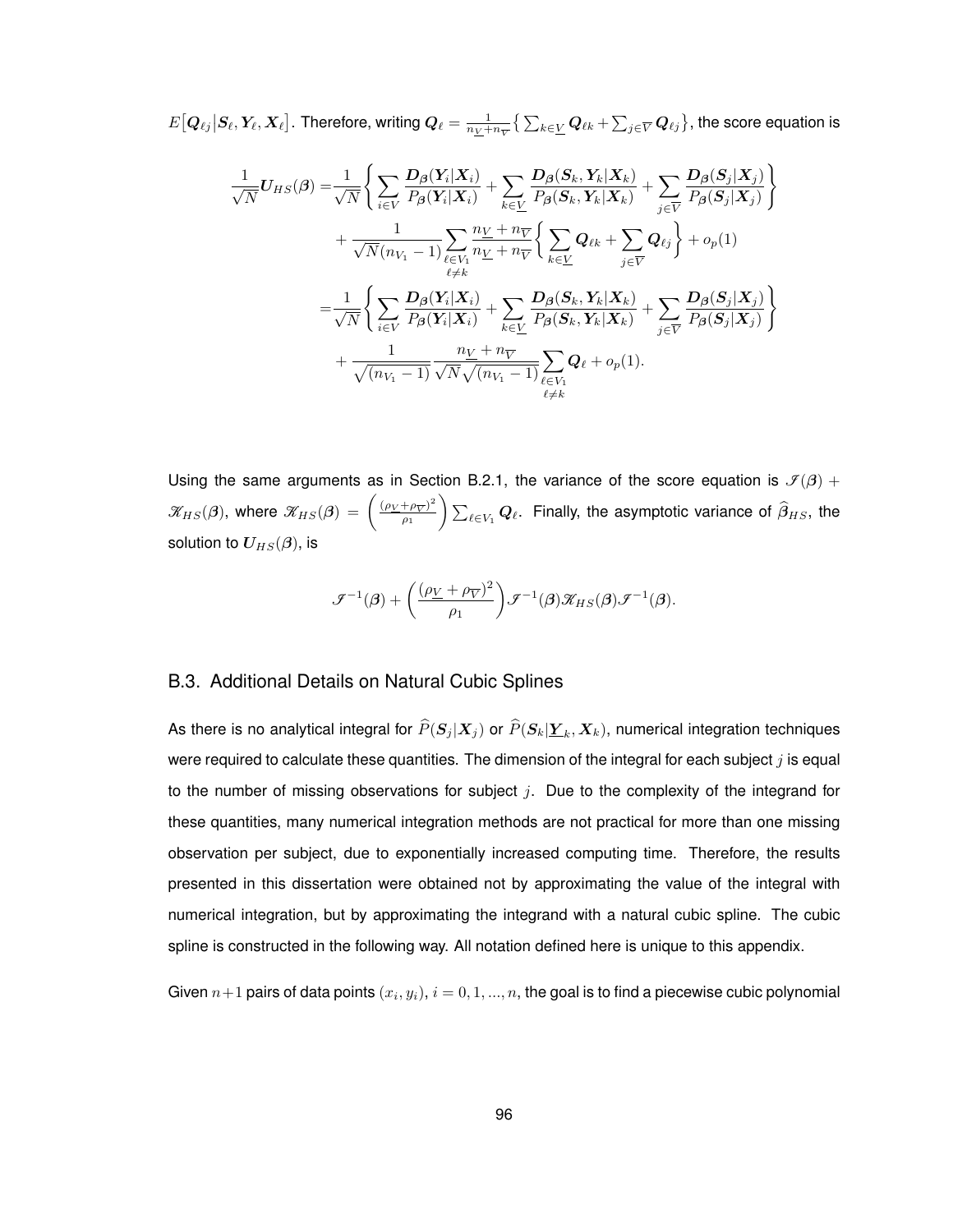$S(x)$  such that

$$
\int S_0(x) = a_0 + b_0(x - x_i) + c_0(x - x_i)^2 + d_0(x - x_i)^3
$$
  
  $x_0 \le x \le x_1$ 

$$
S_0(x) = a_0 + b_0(x - x_i) + c_0(x - x_i)^2 + d_0(x - x_i)^3
$$
  
\n
$$
S_1(x) = a_1 + b_1(x - x_i) + c_1(x - x_i)^2 + d_1(x - x_i)^3
$$
  
\n
$$
x_1 \le x \le x_2
$$

$$
S(x) = \begin{cases} S_2(x) = a_2 + b_2(x - x_i) + c_2(x - x_i)^2 + d_2(x - x_i)^3 & x_2 \le x \le x_3 \\ \vdots & & \\ S_{n-1}(x) = a_{n-1} + b_{n-1}(x - x_i) + c_{n-1}(x - x_i)^2 + d_{n-1}(x - x_i)^3 & x_{n-1} \le x \le x_n \end{cases}
$$

 $S(x)$  is also subject to the following conditions:

- 1. Interpolating data:  $S_i(x_i) = y_i, i = 0, 1, ..., n$ .
- 2. Continuity at interior points:  $S_i(x_{i+1}) = S_{i+1}(x_{i+1}), i = 0, 1, ..., (n-2)$ .
- 3. Continuity of slope at interior points:  $S_i^{'}(x_{i+1}) = S_{i+1}^{'}(x_{i+1}), i = 0, 1, ..., (n-2)$ .
- 4. Continuity of curvature at interior points:  $S_i''(x_{i+1}) = S_{i+1}'(x_{i+1}), i = 0, 1, ..., (n-2)$ .
- 5. Natural cubic spline condition:  $S_0''(x_0) = 0$  and  $S_{n-1}''(x_n) = 0$ .

From here, a system of equations can be set up in order to solve for  $a_i, b_i, c_i$ , and  $d_i$ . Condition 1 implies  $S_i(x_i) = a_i = y_i, i = 0, 1, ..., (n - 1)$ , and  $S_{n-1}(x_n) = y_n$ , as well as

$$
y_{n-1} + b_{n-1}(x_n - x_{n-1}) + c_{n-1}(x_n - x_{n-1})^2 + d_{n-1}(x_n - x_{n-1})^3 = y_n.
$$

Condition 2 implies

$$
y_i + b_i(x_{i+1} - x_i) + c_i(x_{i+1} - x_i)^2 + d_i(x_{i+1} - x_i)^3 = y_{i+1}, \quad i = 0, 1, ..., (n-2).
$$

From condition 3, we have

$$
b_i + 2c_i(x_{i+1} - x_i) + 3d_i(x_{i+1} - x_i)^2 = b_{i+1}, \quad i = 0, 1, ..., (n-2).
$$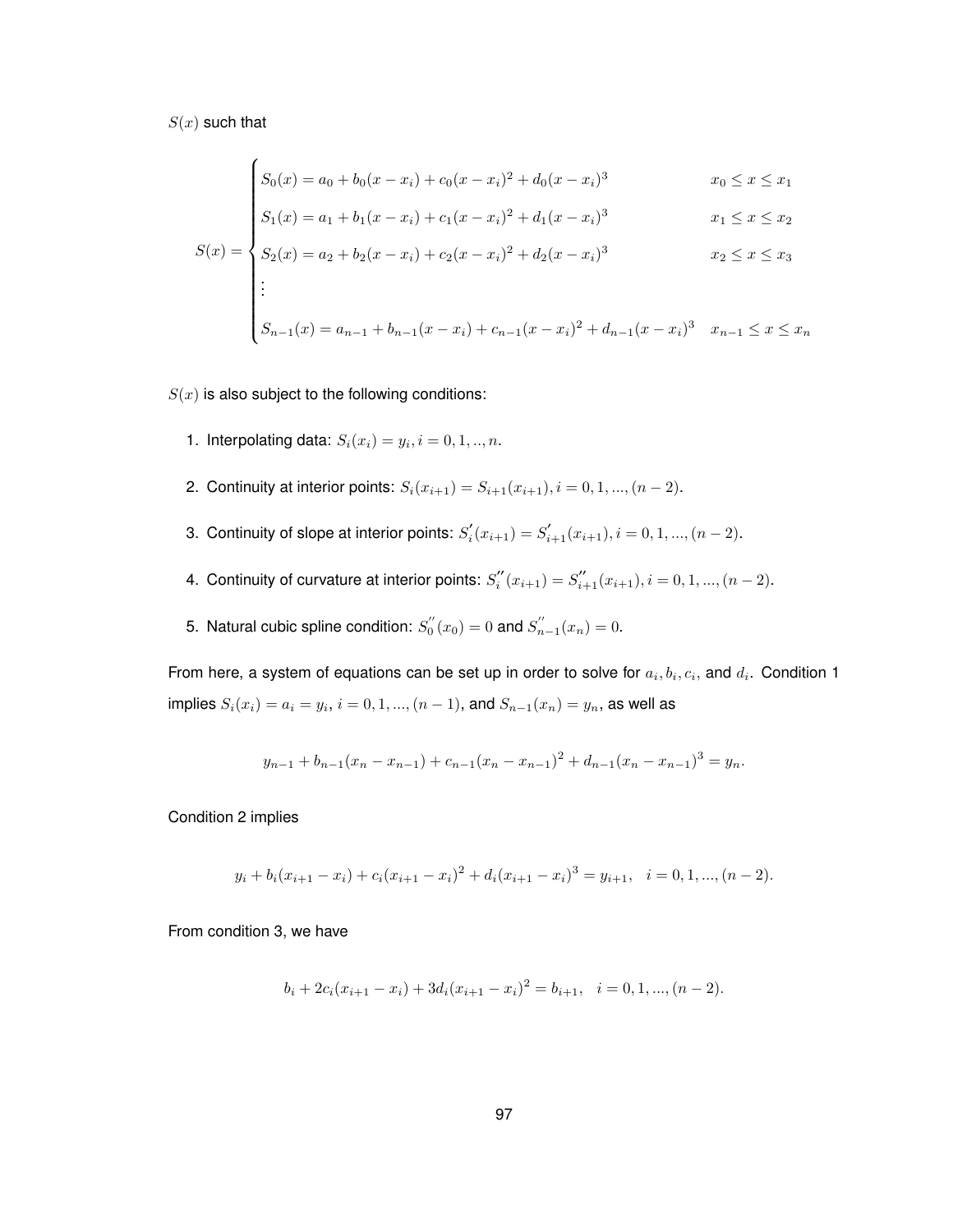Finally, from condition 4, we have

$$
2c_i + 6d_i(x_{i+1} - x_i) = 2c_{i+1}, \quad i = 0, 1, ..., (n-2),
$$

and the natural spline condition implies

$$
2c_0 = 0 \text{ and } 6d_{n-1}(x_n - x_{n-1}) + 2c_{n-1} = 0.
$$

Writing  $h_i = x_{i+1} - x_i, \, i=0,1,...,(n-1),$  and vectors  $\bm{a},$   $\bm{b},$   $\bm{c},$  and  $\bm{d},$  we can construct a system of equations to solve for the coefficients of  $S(x)$ . First, solve  $A**c** = **v**$  for c, where

$$
A = \begin{bmatrix} 1 & 0 & 0 & 0 & \dots & 0 & 0 & 0 \\ h_0 & 2(h_0 + h_1) & h_1 & 0 & \dots & 0 & 0 & 0 \\ 0 & h_1 & 2(h_1 + h_2) & h_2 & \dots & 0 & 0 & 0 \\ \vdots & \vdots & \vdots & \vdots & \dots & \vdots & \vdots & \vdots \\ 0 & 0 & 0 & 0 & \dots & h_{n-2} & 2(h_{n-2} + h_{n-1}) & h_{n-1} \\ 0 & 0 & 0 & 0 & \dots & 0 & 0 & 1 \end{bmatrix}
$$

and

$$
\boldsymbol{v} = \begin{bmatrix} 0 \\ 3\left[\frac{1}{h_1}(y_2 - y_1) - \frac{1}{h_0}(y_1 - y_0)\right] \\ 3\left[\frac{1}{h_2}(y_3 - y_2) - \frac{1}{h_1}(y_2 - y_1)\right] \\ \vdots \\ 3\left[\frac{1}{h_{n-1}}(y_n - y_{n-1}) - \frac{1}{h_{n-2}}(y_{n-1} - y_{n-2})\right] \\ 0 \end{bmatrix}.
$$

Next, calculate  $b_i$  and  $d_i$  as

$$
b_i = \frac{1}{h_i}(a_{i+1} - a_i) - \frac{h_i}{3}(2c_i + c_{i+1}),
$$
  
\n
$$
d_i = \frac{1}{3h_i}(c_{i+1} - c_i),
$$
  
\n
$$
i = 0, 1, ..., (n - 1).
$$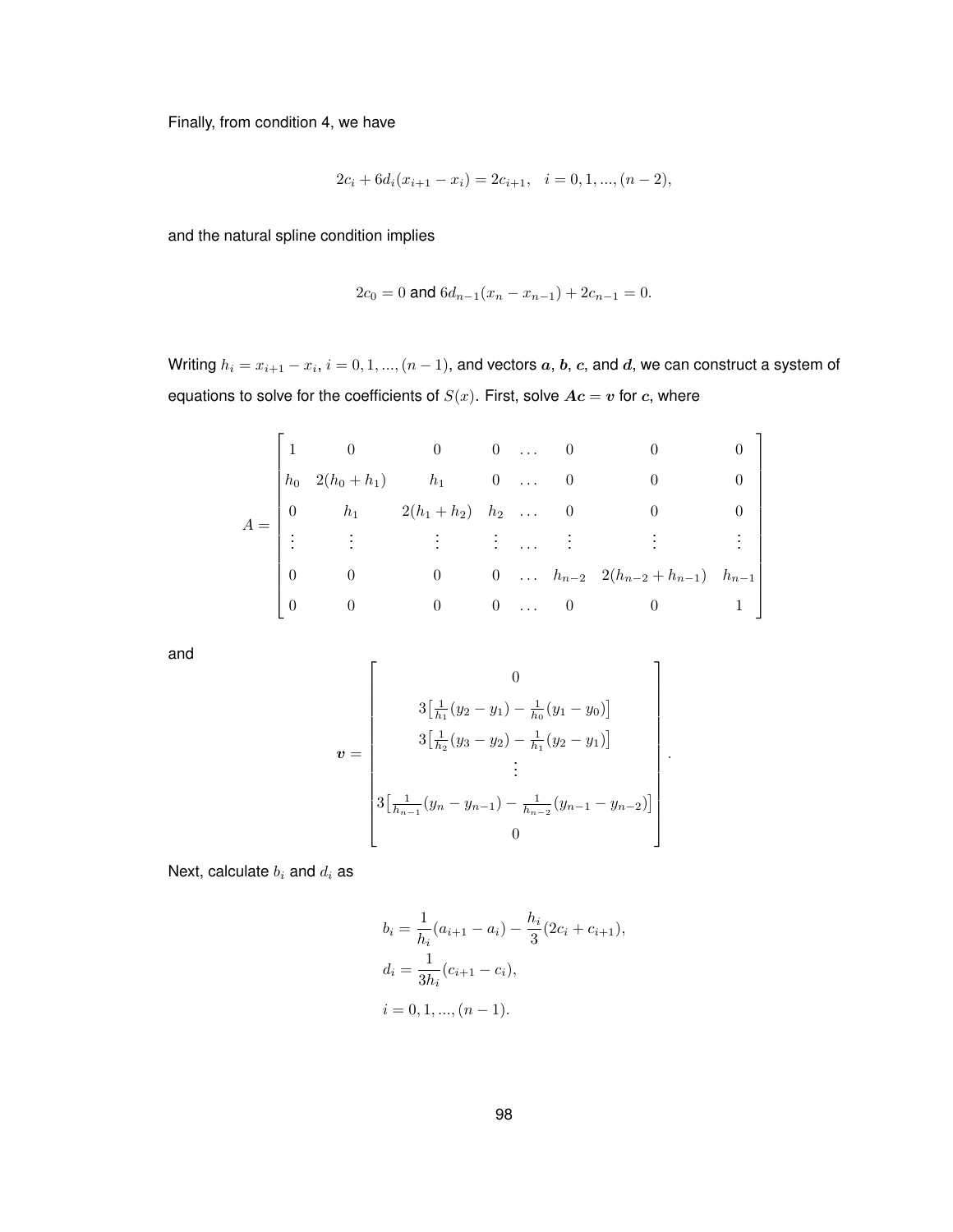Once all coefficients are obtained,  $\widehat{P}(\boldsymbol{S}_j | \boldsymbol{X}_j )$  can be approximated as

$$
\widehat{P}(\boldsymbol{S}_j|\boldsymbol{X}_j) = \int \widehat{P}(\boldsymbol{S}_j|y,\boldsymbol{X}_j) P_{\boldsymbol{\beta}}(y|\boldsymbol{X}) dy \approx \int S(x) dx.
$$

 $S(x)$  has a closed-form integral, which is

$$
\sum_{i=1}^{n-1} a_i (x_{i+1} - x_i) + \frac{1}{2} b_i (x_{i+1} - x_i)^2 + \frac{1}{3} c_i (x_{i+1} - x_i)^3 + \frac{1}{4} d_i (x_{i+1} - x_i)^4,
$$

and now the likelihood can be calculated in full for one missing observation per subject. For a linear mixed-effects model, the missing outcome is assumed to be normally distributed, and thus has an infinite domain. This may seem to be problematic, as the cubic spline is defined over a finite set of intervals and thus the integral of  $S(x)$  cannot be an indefinite integral. However, since the kernel function of  $\widehat{P}(S_j |y, X_j )$  is 0 for large inputs,  $\widehat{P}(S_j |y, X_j)P_\bm{\beta}(y|X_j )$  is only nonzero over some finite domain. Therefore, in order to appropriately approximate  $\widehat{P}(\pmb{S}_j |y,\pmb{X}_j)P_{\pmb{\beta}}(y|\pmb{X}_j )$  with  $S(x)$ , we need only to define  $S(x)$  over a wide enough domain such that all inputs resulting in a nonzero function value are contained within the specified domain of  $S(x)$ .

In order to extend the method to two missing observations per subject, the cubic spline must be extended to two dimensions, a case often referred to as a thin plate spline. The extension is straightforward. The cubic spline is expressed as a plane in two dimensions,  $x$  and  $y$ , for data points  $(x_i,y_j,z_{ij}),$   $i=0,1,...,n,$   $j=0,1,...,n.$  The piecewise cubic thin plate spline  $S(x,y)$  is now

$$
S_{ij}(x,y) = a_{ij} + b_{ij}(x - x_i) + c_{ij}(x - x_i)^2 + d_{ij}(x - x_i)^3 + e_{ij}(y - y_j) + f_{ij}(y - y_j)^2
$$

$$
+ g_{ij}(y - y_j)^3, \quad x_i \le x \le x_{i+1}, \quad y_j \le y \le y_{j+1}
$$

for  $i = 0, 1, \ldots (n-1), i = 0, 1, \ldots (n-1).$ 

Conditions 1 through 5 are also extended:

1. Interpolating data:  $S_{ij}(x_i, y_j) = z_{ij}, \ \ i = 0, 1, ..., n, \ \ j = 0, 1, ..., n.$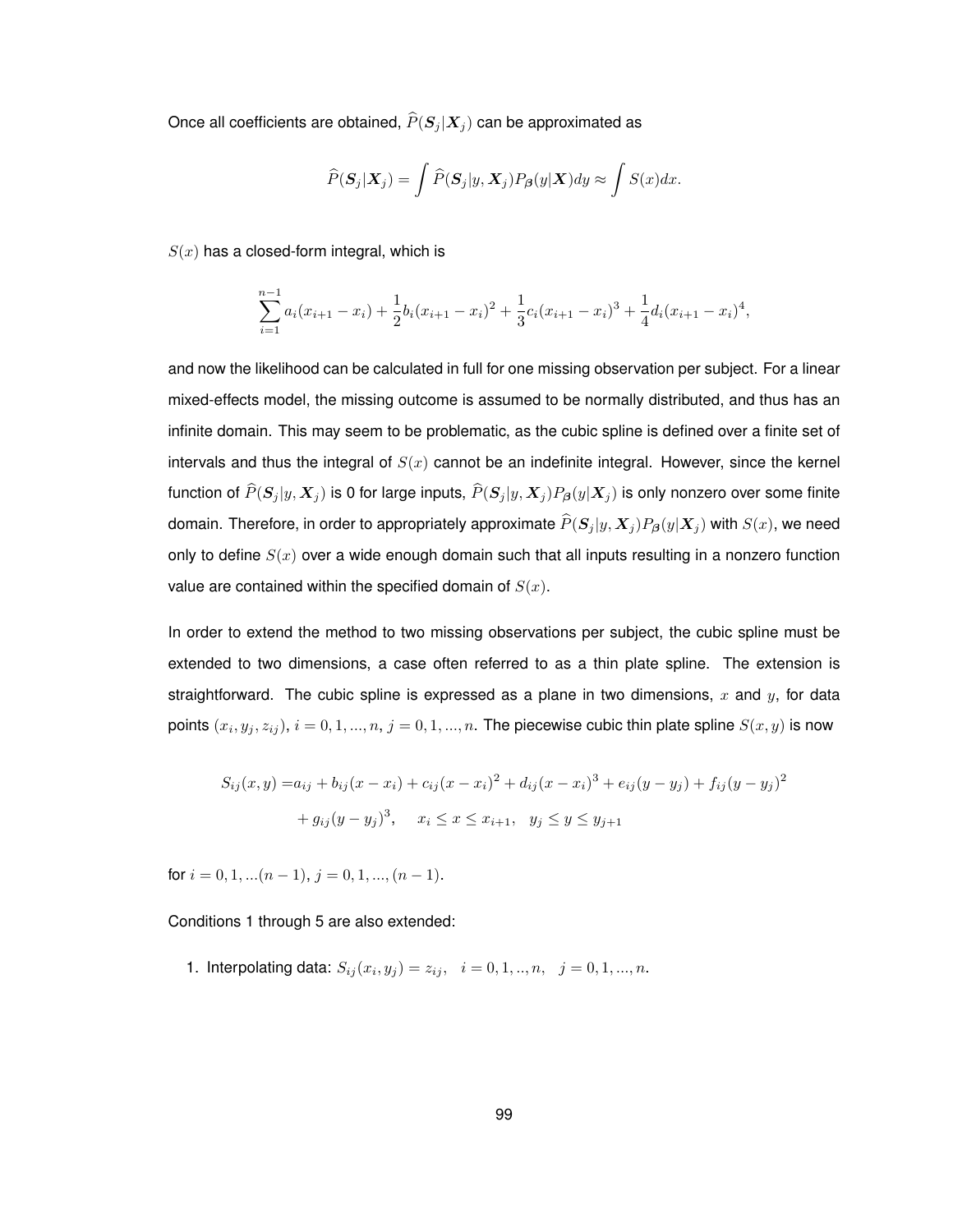## 2. Continuity at interior points:

$$
S_{ij}(x_{i+1}, y_j) = S_{i+1,j}(x_{i+1}, y_j)
$$
  
\n
$$
S_{ij}(x_i, y_{j+1}) = S_{i,j+1}(x_i, y_{j+1})
$$
  
\n
$$
i = 0, 1, ..., (n-2), \quad j = 0, 1, ..., (n-2).
$$

3. Continuity of slope at interior points:

$$
S'_{ij}(x_{i+1}, y_j) = S'_{i+1,j}(x_{i+1}, y_j)
$$
  
\n
$$
S'_{ij}(x_i, y_{j+1}) = S'_{i,j+1}(x_i, y_{j+1})
$$
  
\n
$$
i = 0, 1, ..., (n-2), \quad j = 0, 1, ..., (n-2).
$$

4. Continuity of curvature at interior points:

$$
S_{ij}''(x_{i+1}, y_j) = S_{i+1,j}''(x_{i+1}, y_j)
$$
  
\n
$$
S_{ij}''(x_i, y_{j+1}) = S_{i,j+1}''(x_i, y_{j+1})
$$
  
\n
$$
i = 0, 1, ..., (n-2), \quad j = 0, 1, ..., (n-2).
$$

5. Natural cubic spline condition:

$$
S_{00}''(x_0, y_0) = 0
$$
  
\n
$$
S_{0j}''(x_0, y_j) = 0
$$
  
\n
$$
S_{i0}''(x_i, y_0) = 0
$$
  
\n
$$
S_{n-1,j}''(x_n, y_j) = 0
$$
  
\n
$$
S_{i,n-1}''(x_i, y_n) = 0
$$
  
\n
$$
S_{n-1,n-1}''(x_n, y_n) = 0
$$
  
\n
$$
i = 0, 1, ..., n, \quad j = 0, 1, ..., n.
$$

Now, define  $h_i = (x_{i+1} - x_i)$  and  $k_j = (y_{j+1} - y_j)$ . Further define  $c_j$  as the vector of coefficients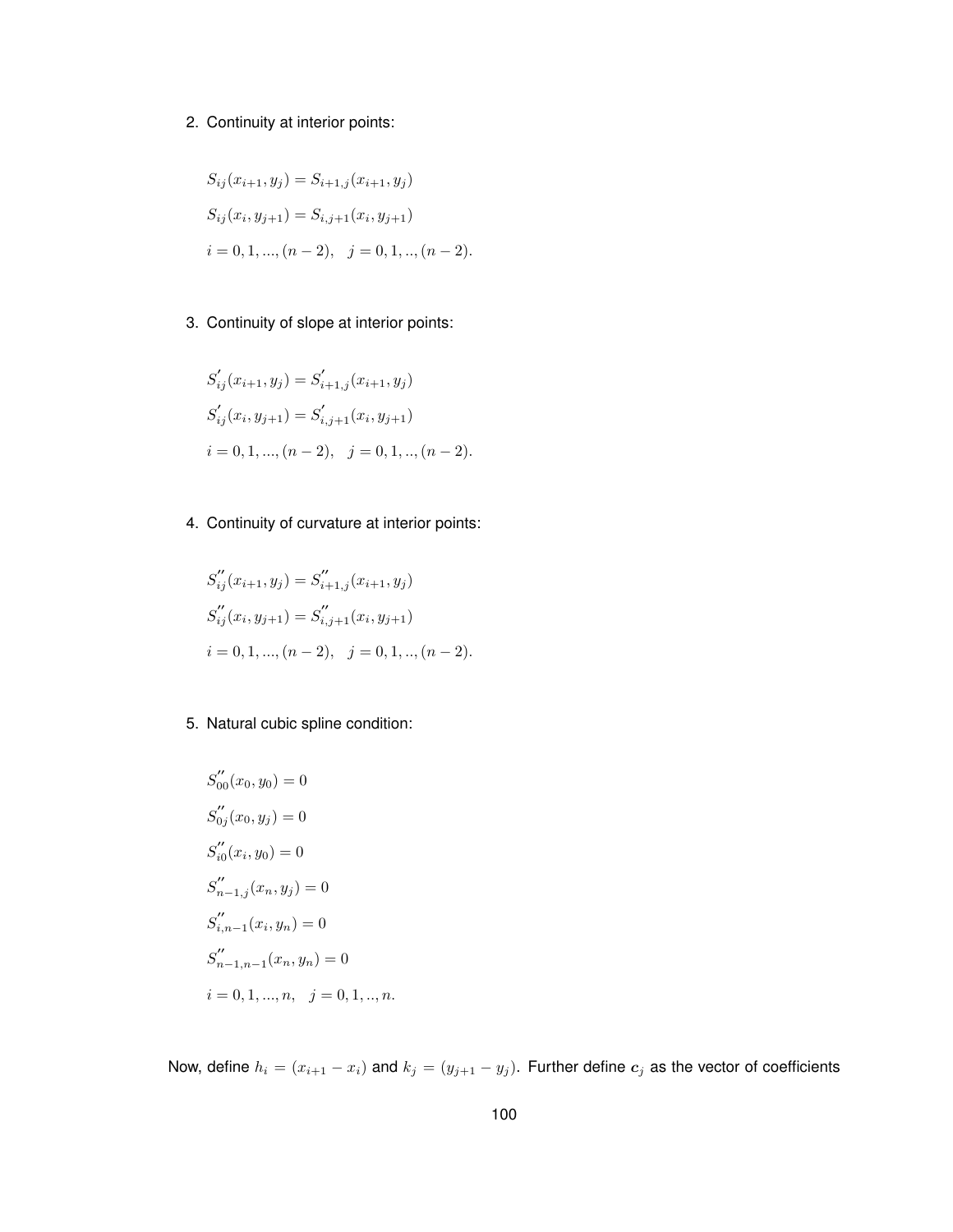$c_{ij}$  for  $i=0,1,...,n$ , and  $\boldsymbol{f_i}$  as the vector of coefficients  $f_{ij}$  for  $j=0,1,...,n$ . Define  $\boldsymbol{b_j},\,\boldsymbol{d_j},\,\boldsymbol{e_i},$ and  $g_i$  likewise. We can solve for  $c_j$  using equations  $Ac_j=v_j,$  and additionally solve for  $f_i$  using equations  $\boldsymbol{B} \boldsymbol{f_i} = \boldsymbol{w_i},$  where

$$
B = \begin{bmatrix} 1 & 0 & 0 & 0 & \dots & 0 & 0 & 0 \\ k_0 & 2(k_0 + k_1) & k_1 & 0 & \dots & 0 & 0 & 0 \\ 0 & k_1 & 2(k_1 + k_2) & k_2 & \dots & 0 & 0 & 0 \\ \vdots & \vdots & \vdots & \vdots & \dots & \vdots & \vdots & \vdots \\ 0 & 0 & 0 & 0 & \dots & k_{n-2} & 2(k_{n-2} + k_{n-1}) & k_{n-1} \\ 0 & 0 & 0 & 0 & \dots & 0 & 0 & 1 \end{bmatrix}
$$

$$
\boldsymbol{w}_{i} = \begin{bmatrix} 0 \\ 3\left[\frac{1}{k_{1}}(z_{i2} - z_{i1}) - \frac{1}{k_{0}}(z_{i1} - z_{i0})\right] \\ 3\left[\frac{1}{k_{2}}(z_{i3} - z_{i2}) - \frac{1}{k_{1}}(z_{i2} - z_{i1})\right] \\ \vdots \\ 3\left[\frac{1}{k_{n-1}}(z_{in} - z_{i,n-1}) - \frac{1}{k_{n-2}}(z_{i,n-1} - z_{i,n-2})\right] \\ 0 \end{bmatrix},
$$

and

$$
\boldsymbol{v}_{j} = \begin{bmatrix} 0 \\ 3\left[\frac{1}{h_{1}}(z_{2j} - z_{1j}) - \frac{1}{h_{0}}(z_{1j} - z_{0j})\right] \\ 3\left[\frac{1}{h_{2}}(z_{3j} - z_{2j}) - \frac{1}{h_{1}}(z_{2j} - z_{1j})\right] \\ \vdots \\ 3\left[\frac{1}{h_{n-1}}(z_{nj} - z_{n-1,j}) - \frac{1}{h_{n-2}}(z_{n-1,j} - z_{n-2,j})\right] \\ 0 \end{bmatrix}.
$$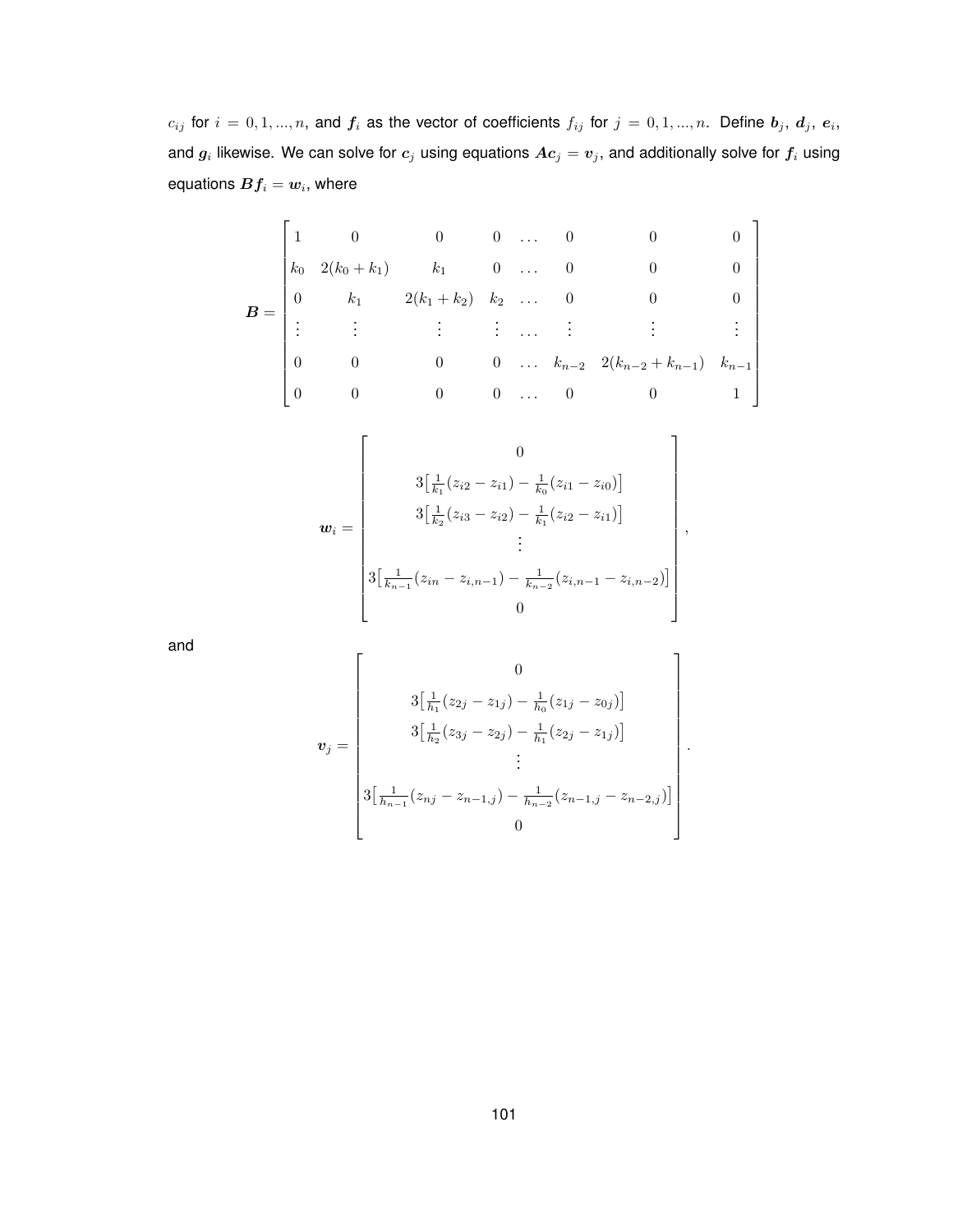Finally, compute the remaining coefficients as

$$
b_{ij} = \frac{1}{h_i}(a_{i+1,j} - a_{ij}) - \frac{h_i}{3}(2c_{ij} + c_{i+1,j})
$$
  
\n
$$
d_{ij} = \frac{1}{3h_i}(c_{i+1,j} - c_{ij})
$$
  
\n
$$
e_{ij} = \frac{1}{k_j}(a_{i+1,j} - a_i) - \frac{k_j}{3}(2f_{ij} + f_{i,j+1})
$$
  
\n
$$
g_{ij} = \frac{1}{3k_j}(f_{i,j+1} - f_{ij})
$$
  
\n
$$
i = 0, 1, ..., (n - 1), \quad j = 0, 1, ..., (n - 1).
$$

Now,  $\widehat{P}(S_j |y, X_j )$  can be approximated for two missing observations per subject as the integral of  $S(x, y)$ , which is

$$
\sum_{i=1}^{n-1} \sum_{j=1}^{n-1} \left[ z_{ij} (x_{i+1} - x_i)(y_{j+1} - y_j) + \frac{1}{2} b_{ij} (x_{i+1} - x_i)^2 (y_{j+1} - y_j) + \frac{1}{3} c_{ij} (x_{i+1} - x_i)^3 (y_{j+1} - y_j) \right]
$$
  
+ 
$$
\frac{1}{4} d_{ij} (x_{i+1} - x_i)^4 (y_{j+1} - y_j) + \frac{1}{2} e_{ij} (x_{i+1} - x_i) (y_{j+1} - y_j)^2 + \frac{1}{3} f_{ij} (x_{i+1} - x_i) (y_{j+1} - y_j)^3
$$
  
+ 
$$
\frac{1}{4} g_{ij} (x_{i+1} - x_i) (y_{j+1} - y_j)^4
$$

Extensions into more than two dimensions can be accomplished by repeating the steps of this algorithm.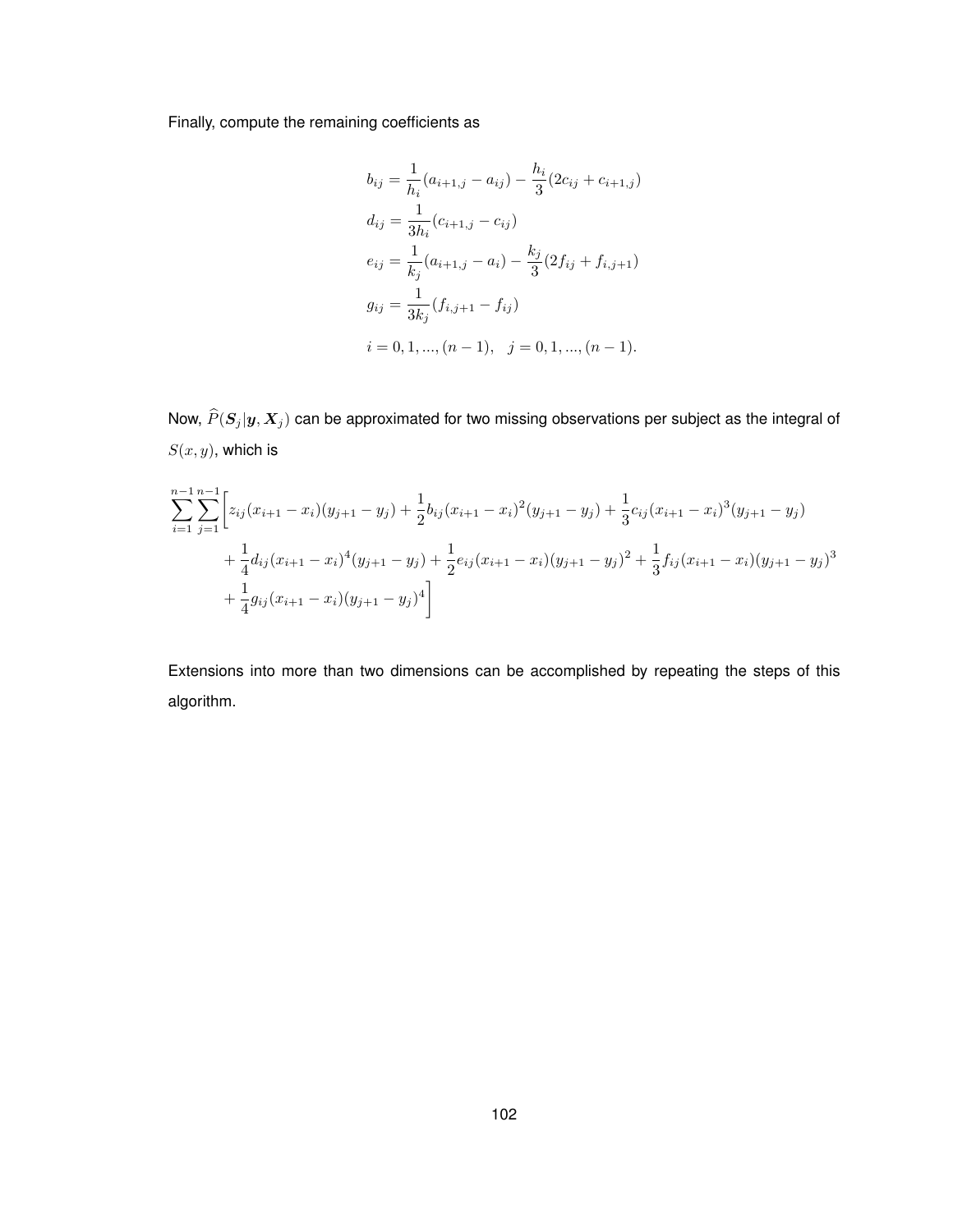## **BIBLIOGRAPHY**

- Austin, PC and Fine, JP (2017). Practical Recommendations for Reporting Fine-Gray Model Analyses for Competing Risk Data. *Statistics in Medicine* 36, 4391–4400.
- Barrett, MJ, Sperling, SA, Blair, JC, Freeman, CS, Flanigan, JL, Smolkin, ME, Manning, CA, and Druzgal, JT (2019). Lower Volume, More Impairment: Reduced Cholinergic Basal Forebrain Grey Matter Density is Associated with Impaired Cognition in Parkinson Disease. *Journal of Neurology, Neurosurgery, and Psychiatry* 90, 1251–1256.
- Beach, TG, Monsell, SE, Phillips, LE, and Kukull, W (2012). Accuracy of the Clinical Diagnosis of Alzheimer Disease at National Institute on Aging Alzheimer's Disease Centers, 2005-2010. *Journal of Neuropathology and Experimental Neurology* 71 (4), 266–273.
- Billingsley, P (1986). *Probability and Measure*. New York: Wiley.
- Birkhoff, G and Garabedian, HL (1960). Smooth Surface Interpolation. *Studies in Applied Mathematics* 39, 258–268.
- Carpenter, JR, Kenward, MG, and Vansteelandt, S (2006). A Comparison of Multiple Imputation and Double Robust Estimation for Analyses with Missing Data. *Journal of the Royal Statistical Society, Series A* 169 (3), 571–584.
- Casella, G and Berger, RL (2002). *Statistical Inference*. Pacific Grove, CA: Duxbury.
- Clayton, D, Spiegelhalter, D, Dunn, G, and Pickles, A (1998). Analysis of Longitudinal Binary Data from Multiphase Sampling. *Journal of the Royal Statistical Society, Series B* 60 (1), 71–87.
- Cox, DR (1972). Regressional Models and Life-Tables (with Discussion). *Journal of the Royal Statistical Society, Series B* 34, 187–220.
- Cox, DR and Hinkley, DV (1974). *Theoretical Statistics*. New York: Chapman and Hall.
- Dadgar, H, Khatoonabadi, AR, and Bakhtiyari, J (2013). Verbal Fluency Performance in Patients with Non-demented Parkinson's Disease. *Iran Journal of Psychiatry* 8 (1), 55–58.
- Dignam, JJ, Zhang, Q, and Kocherginsky, MN (2013). The Use and Interpretation of Competing Risks Regression Models. *Clinical Cancer Research* 18, 2301–2308.
- Erler, NS, Rizopoulos, D, Rosmalen, JV, Jaddoe, VWV, Franco, OH, and Lesaffre, EMEH (2016). Dealing with Missing Covariates in Epidemiologic Studies: A Comparison Between Multiple Imputation and a Full Bayesian Approach. *Statistics in Medicine* 35, 2955–2974.
- Fine, JP and Gray, RJ (1999). A Proportional Hazards Model for the Subdistribution of a Competing Risk. *Journal of the American Statistical Association* 94, 496–509.
- Fleming, TR and Harrington, DP (1991). *Counting Processes and Survival Analysis*. New York: Wiley.
- Gill, A (1980). *Censoring and Stochastic Integrals: Mathmatical Centre Tracts 124*. Amsterdam: Mathematisch Centrum.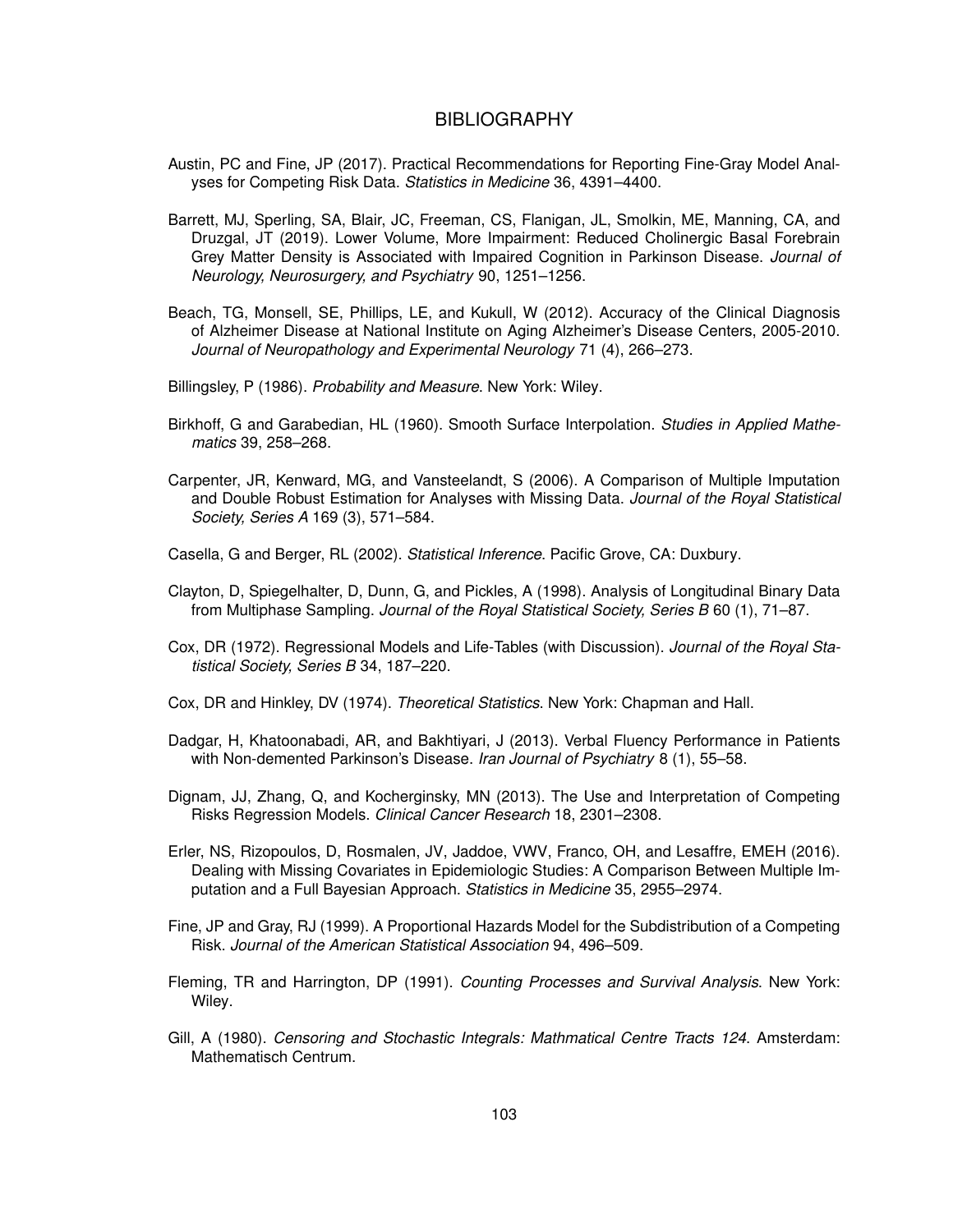- Gray, R (2014). *cmprsk: Subdistribution Analysis of Competing Risks*. R package version 2.2.7. URL: https://CRAN.R-project.org/package=cmprsk.
- Ibarretxe-Bilbao, N, Tolosa, E, Junque, C, and M-J, M (2009). MRI and Cognitive Impairment in Parkinson's Disease. *Movement Disorders* 24, S748–S753.
- Ibrahim, JG, Chen, M-H, Lipsitz, SR, and Herring, AH (2005). Missing-Data Methods for Generalized Linear Models. *Journal of the American Statistical Association* 100 (469), 332–346.
- Jack, CR, Knopman, DS, Jagust, WJ, Shaw, LM, Aisen, PS, Weiner, MW, and al., et (2010). Hypothetical Model of Dynamic Biomarkers of the Alzheimer's Disease Pathological Cascade. *The Lancet Neurology* 9, 119–128.
- Kalbfleisch, JD and Prentice, RL (1980). *The Statistical Analysis of Failure Time Data*. New York: Wiley.
- Kang, JD and Schafer, JL (2007). Demystifying Double Robustness: A Comparison of Alternative Strategies for Estimating a Population Mean from Incomplete Data. *Statistical Science* 22, 523– 539.
- Kusnierczyk, W (2012). *rbenchmark: Benchmarking Routines for R*. R package version 1.0.0. URL: https://CRAN.R-project.org/package=rbenchmark.
- Laird, NM and Ware, JH (1982). Random-Effects Models for Longitudinal Data. *Biometrics* 38 (4), 963–974.
- Lin, DY and Wei, LJ (1989). The Robust Inference for the Cox Proportional Hazards Model. *Journal of the American Statistical Association* 84, 1074–1078.
- Lu, T (2017). Simultaneous Inference for Semiparametric Mixed-Effects Joint Models with Skew Distribution and Covariate Measurement Error for Longitudinal Competing Risks Data Analysis. *Journal of Biopharmaceutical Statistics* 8, 1–19.
- Moeschberger, ML, Tordoff, KP, and Kochar, N (2008). A Review of Statistical Analyses for Competing Risks. *Handbook of Statistics* 27, 321–341.
- Nagano-Saito, A, Washimi, Y, Arahata, Y, Kachi, T, Lerch, JP, Evans, AC, Dagher, A, and Ito, K (2005). Cerebral Atrophy and its Relation to Cognitive Impairment in Parkinson Disease. *Neurology* 64 (2), 224–229.
- Nazem, S, Siderowf, AD, Duda, JE, Ten Have, T, Colcher, A, Horn, SS, Moberg, PJ, Wilkinson, JR, Hurtig, HL, Stern, MB, and Weintraub, D (2009). Montreal Cognitive Assessment Performance in Patients with Parkinson's Diseasee with 'Normal' Global Cognition According to Mini-Mental State Examination Score. *Journal of the American Geriatric Society* 57 (2), 304–308.
- Pepe, MS (1992). Inference Using Surrogate Outcome Data and a Validation Sample. *Biometrika* 79 (2), 355–365.
- Pepe, MS, Reilly, M, and Fleming, TR (1994). Auxiliary Outcome Data and the Mean Score Method. *Journal of Statistical Planning and Inference* 42, 137–160.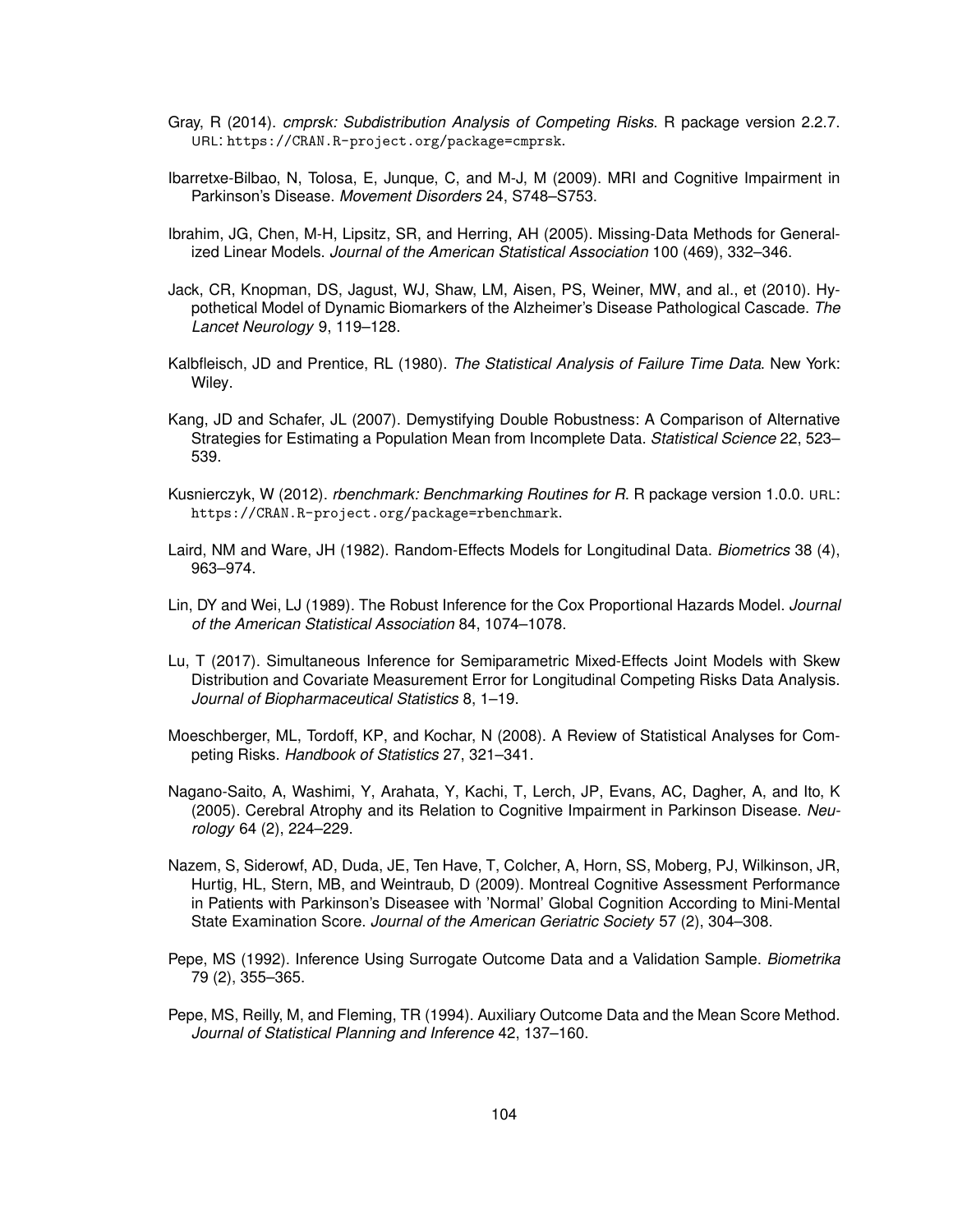- Prentice, RL (1982). Covariate Measurement Errors and Parameter Estimation in a Failure Time Regression Model. *Biometrika* 69, 331–342.
- Qi, L and Sun, Y (2014). Missing data approaches for probability regression models with missing outcomes with applications. *Journal of Statistical Distributions and Applications* 1 (23), 1–33.
- Robins, JM, Rotnitzky, A, and Zhao, LP (1994). Estimation of Regression Coefficients when Some Regressors are not Always Observed. *Journal of the American Statistical Association* 89 (427), 846–866.
- Rubin, DB (1987). *Multiple Imputation for Non-Response Surveys*. New York: Wiley.
- Scharfstein, DO, Rotnitzky, A, and Robins, JM (1999). Adjusting for Nonignorable Drop-Out Using Semiparametric Nonresponse Models. *Journal of the American Statistical Association* 94 (448), 1096–1120.
- Schenker, N and Taylor, JMG (1996). Partially Parametric Techniques for Multiple Imputation. *Computational Statistics and Data Analysis* 22, 425–446.
- Schoenberg, IJ (1946). Contributions to the Problem of Approximation of Equidistant Data by Analytic Functions: Part A. *Quarterly of Applied Mathematics* 4 (2), 45–99.
- Schuff, N, Wu, IW, Buckley, S, Foster, ED, Coffey, CS, Gitelman, DR, Mendick, S, Seibyl, J, Simuni, T, Zhang, Y, Jankovic, J, Hunter, C, Tanner, CM, Rees, L, Factor, S, Berg, D, Wurster, I, Gauss, K, Sprenger, F, Seppi, K, Poewe, W, Mollenhauer, B, Knake, S, Mari, Z, McCoy, A, Ranola, M, and Marek, K (2015). Diffusion Imaging of Nigral Alterations in Early Parkinson's Disease with Dopaminergic Deficits. *Movement Disorders* 30 (14), 1885–1892.
- Seaman, SR and Vansteelandt, S (2018). Introduction to Double Robust Methods for Incomplete Data. *Statistical Science* 33 (2), 184–187.
- Shaw, LM, Vanderstichele, H, Knapik-Czajka, M, Figurski, M, Coart, E, Blennow, K, and al., et (2011). Qualification of the Analytical and Clinical Performance of CSF Biomarker Analyses in ADNI. *Acta Neuropathologica* 121, 597–609.
- Simonoff, JS (1998). *Smoothing Methods in Statistics*. New York: Springer.
- Spratt, M, Carpenter, J, Sterne, JAC, Carlin, JB, Heron, J, Henderson, J, and Tilling, K (2010). Strategies for Multiple Imputation in Longitudinal Studies. *American Journal of Epidemiology* 172 (4), 478–487.
- Stone, C (1980). Optimal Rates of Convergence for Nonparametric Estimators. *The Annals of Statistics* 8 (6), 1348–1360.
- Therneau, TM (2017). *survival: Survival Analysis Routines for R*. R package version 2.41.3. Ed. by T Lumley. URL: https://CRAN.R-project.org/package=survival.
- Tomita, H, Fujisawa, H, and Henmi, M (2018). A Bias-Corrected Estimator in Multiple Imputation for Missing Data. *Statistics in Medicine* 37, 3373–3386.